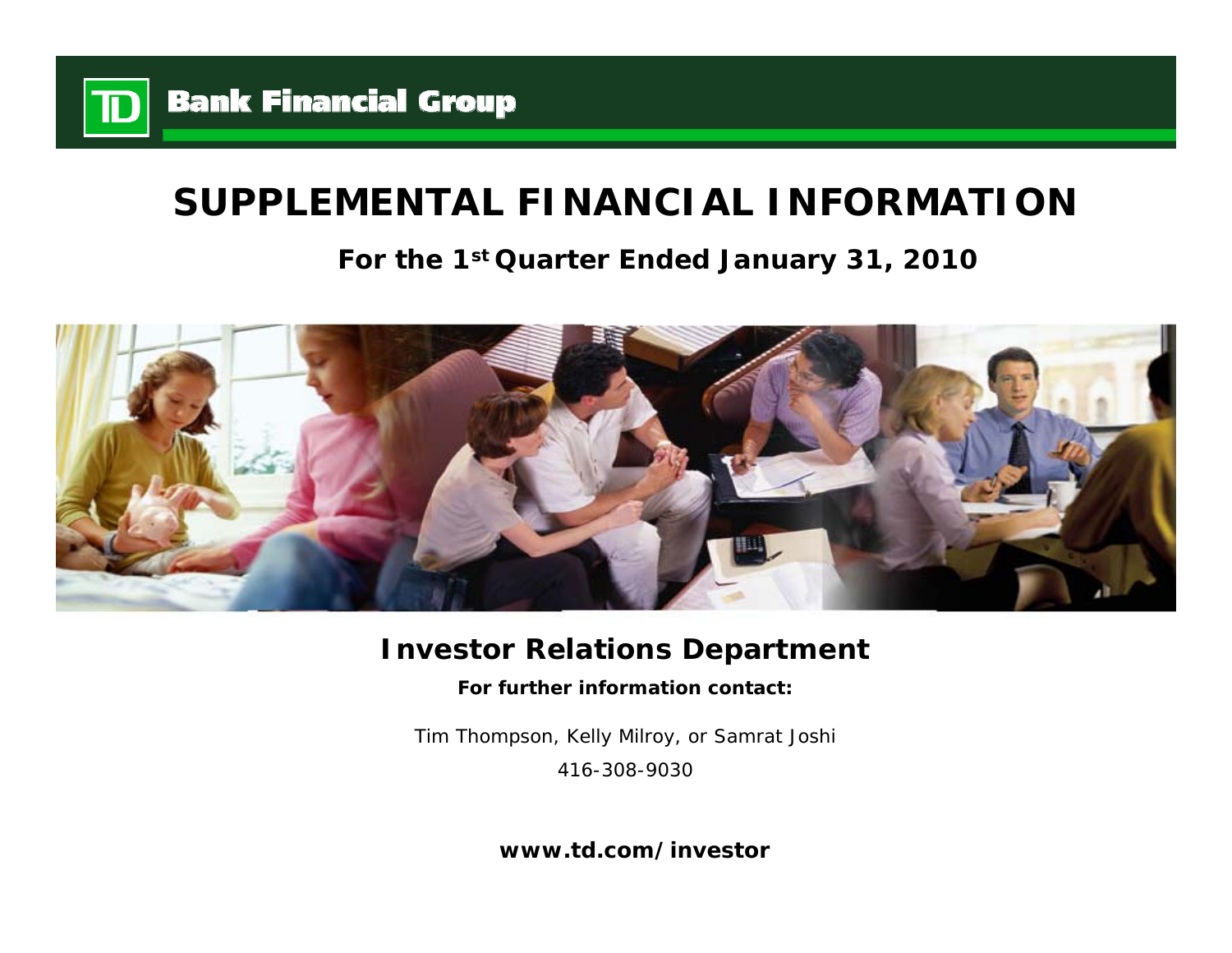### **Bank Financial Group**

m

## **For the 1st Quarter ended January 31, 2010**

The supplemental information contained in this package is designed to improve the readers' understanding of the financial performance of TD Bank Financial Group (TDBFG or the Bank). This information should be used in conjunction with the Bank's Q1 2010 Report to Shareholders and Investor Presentation, as well as the 2009 Annual Report.

#### **How the Bank Reports**

The Bank prepares its consolidated financial statements in accordance with Canadian generally accepted accounting principles (GAAP) and refers to results prepared in accordance with GAAP as the "reported" results. The Bank also utilizes non-GAAP financial measures to arrive at "adjusted" results to assess each of its businesses and to measure overall Bank performance. To arrive at adjusted results, the Bank removes "items of note", net of income taxes, from reported results. These items of note relate to items which management does not believe are indicative of underlying business performance. The items of note are listed on page 3 of this package. The Bank believes that adjusted results provide the reader with a better understanding of how management views the Bank's performance.

As explained, adjusted results are different from reported results determined in accordance with GAAP. Adjusted results, items of note and related terms are non-GAAP financial measures as these are not defined terms under GAAP and, therefore, may not be comparable to similar terms used by other issuers. A reconciliation between the Bank's reported and adjusted results is provided in the "How the Bank Reports" section of the Bank's Q1 2010 Report to Shareholders.

#### **Segmented Information**

For management reporting purposes, the Bank's operations and activities are organized around four key businesses operating in a number of locations in key financial centres around the globe: Canadian Personal and Commercial Banking (CAD P&C), including TD Canada Trust and TD Insurance; Wealth Management, including TD Waterhouse and an investment in TD AMERITRADE Holding Corporation (TD Ameritrade); U.S. Personal and Commercial Banking (U.S. P&C) through TD Bank, America's Most Convenient Bank; and Wholesale Banking, including TD Securities. The Bank's other activities are grouped into the Corporate segment. Effective Q3 2008, U.S. insurance and credit card businesses were transferred to CAD P&C, and the U.S. wealth management businesses to Wealth Management for management reporting purposes to align with how these businesses are now being managed on a North American basis. Prior periods have not been reclassified as the impact was not material.

The Bank measures and evaluates the performance of the segments based on our management structure and is not necessarily comparable with other financial services companies. Results of each business segment reflect revenue, expenses, assets and liabilities generated by the businesses in that segment. Due to the complexity of the Bank, its management reporting model uses various estimates, assumptions, allocations and risk-based methodologies for funds transfer pricing, inter-segment revenue, income tax rates, capital, indirect expenses and cost transfers to measure business segment results. Transfer pricing of funds is generally applied at market rates. Inter-segment revenue is negotiated between each business segment and approximates the value provided by the distributing segment. Income tax provision or recovery is generally applied to each segment based on a statutory tax rate and may be adjusted for items and activities unique to each segment.

The Bank measures and evaluates the performance of each segment based on adjusted results, economic profit and return on invested capital. Economic profit is adjusted net income, less a charge for average invested capital. Each segment's invested capital represents the capital required for economic risks, including credit, market and operational risks, plus the purchased amounts of goodwill and intangible assets, net of impairment write downs. Return on invested capital is adjusted net income, divided by average invested capital. Economic profit and return on invested capital are not defined terms under GAAP and, therefore, may not be comparable to similar terms used by other issuers. A reconciliation between the Bank's economic profit, return on invested capital and adjusted net income available to common shareholders is provided in the "Economic Profit and Return on Invested Capital" section of the Bank's Q1 2010 Report to Shareholders.

Amortization of intangible expenses is included in the Corporate segment. Accordingly, net income for the operating business segments is presented before amortization of intangibles, as well as any other items of note not attributed to the operating segments. Net interest income within Wholesale Banking is calculated on a taxable equivalent basis (TEB), which means that the value of the nontaxable or tax-exempt income, including dividends, is adjusted to its equivalent before-tax value. Using TEB allows the Bank to measure income from all securities and loans consistently and makes for a more meaningful comparison of net interest income with similar institutions. The TEB increase to net interest income and provision for income taxes reflected in Wholesale Banking results is reversed in the Corporate segment.

As stated in Note 34 to the 2009 audited Consolidated Financial Statements, the Bank securitizes retail loans and receivables held by CAD P&C in transactions that are accounted for as sales. For the purpose of segmented reporting, CAD P&C accounts for the transactions as though they are financing arrangements. Accordingly, the interest income earned on the assets sold net of the funding costs incurred by the purchaser trusts is recorded in net interest income and impairment related to these assets is charged to provision for (reversal of) credit losses (PCL). This accounting is reversed in the Corporate segment and the gain recognized on sale which is in compliance with appropriate accounting standards together with income earned on the retained interests net of credit losses incurred are included in non-interest income.

For more information, see the "Business Focus" section of the 2009 MD&A and Note 34 to the 2009 audited Consolidated Financial Statements.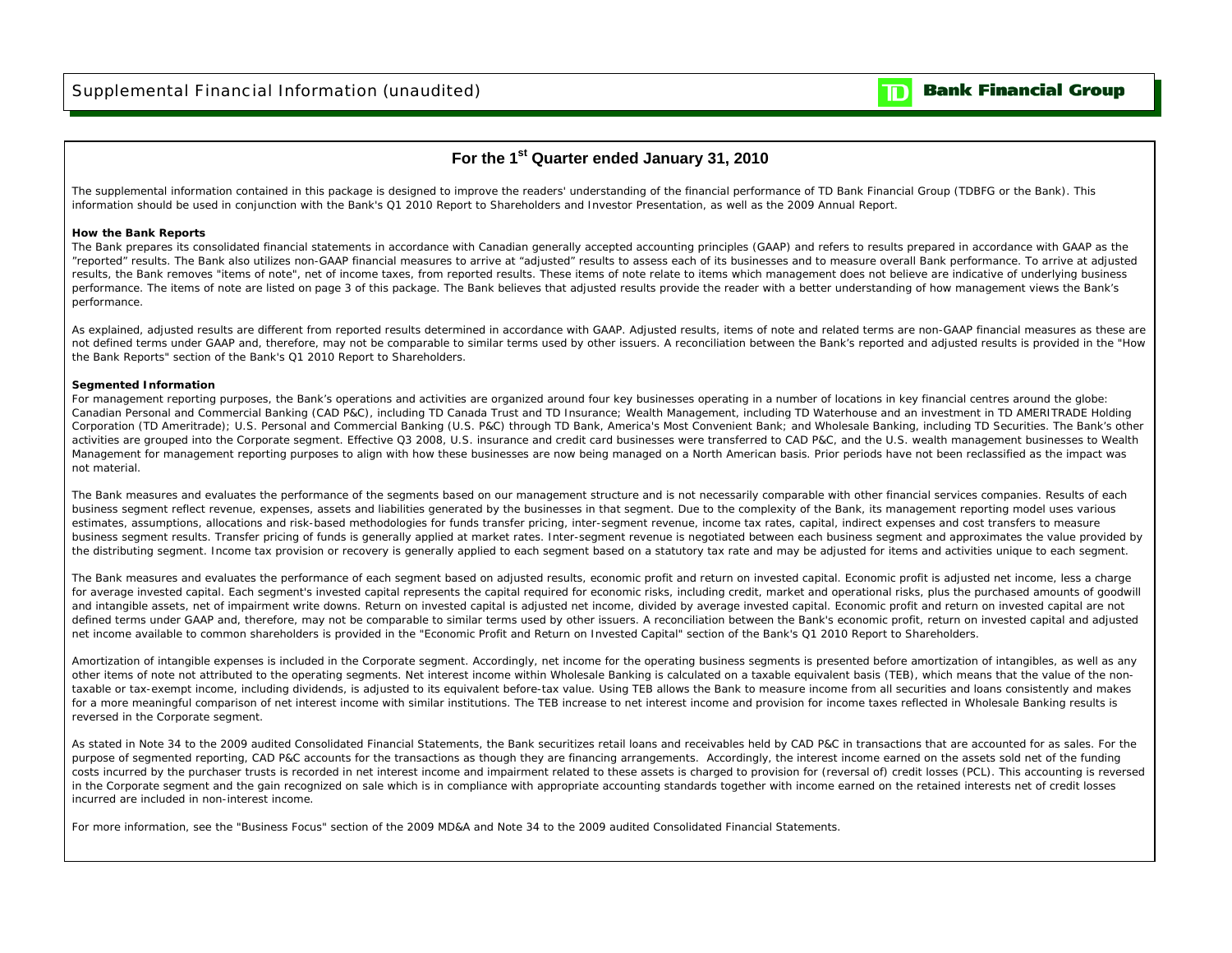

Certain comparative amounts have been reclassified to conform with current period presentation

**Bank Financial Group** 

 $\mathbf{D}% _{T}=\mathbf{D}_{T}\!\left( \mathbf{1}_{T}% \mathbf{1}_{T}\mathbf{1}_{T}\mathbf{1}_{T}\mathbf{1}_{T}\mathbf{1}_{T}\mathbf{1}_{T}\mathbf{1}_{T}\mathbf{1}_{T}\mathbf{1}_{T}\mathbf{1}_{T}\mathbf{1}_{T}\mathbf{1}_{T}\mathbf{1}_{T}\mathbf{1}_{T}\mathbf{1}_{T}\mathbf{1}_{T}\mathbf{1}_{T}\mathbf{1}_{T}\mathbf{1}_{T}\mathbf{1}_{T}\mathbf{1}_{T}\mathbf{1}_{T}$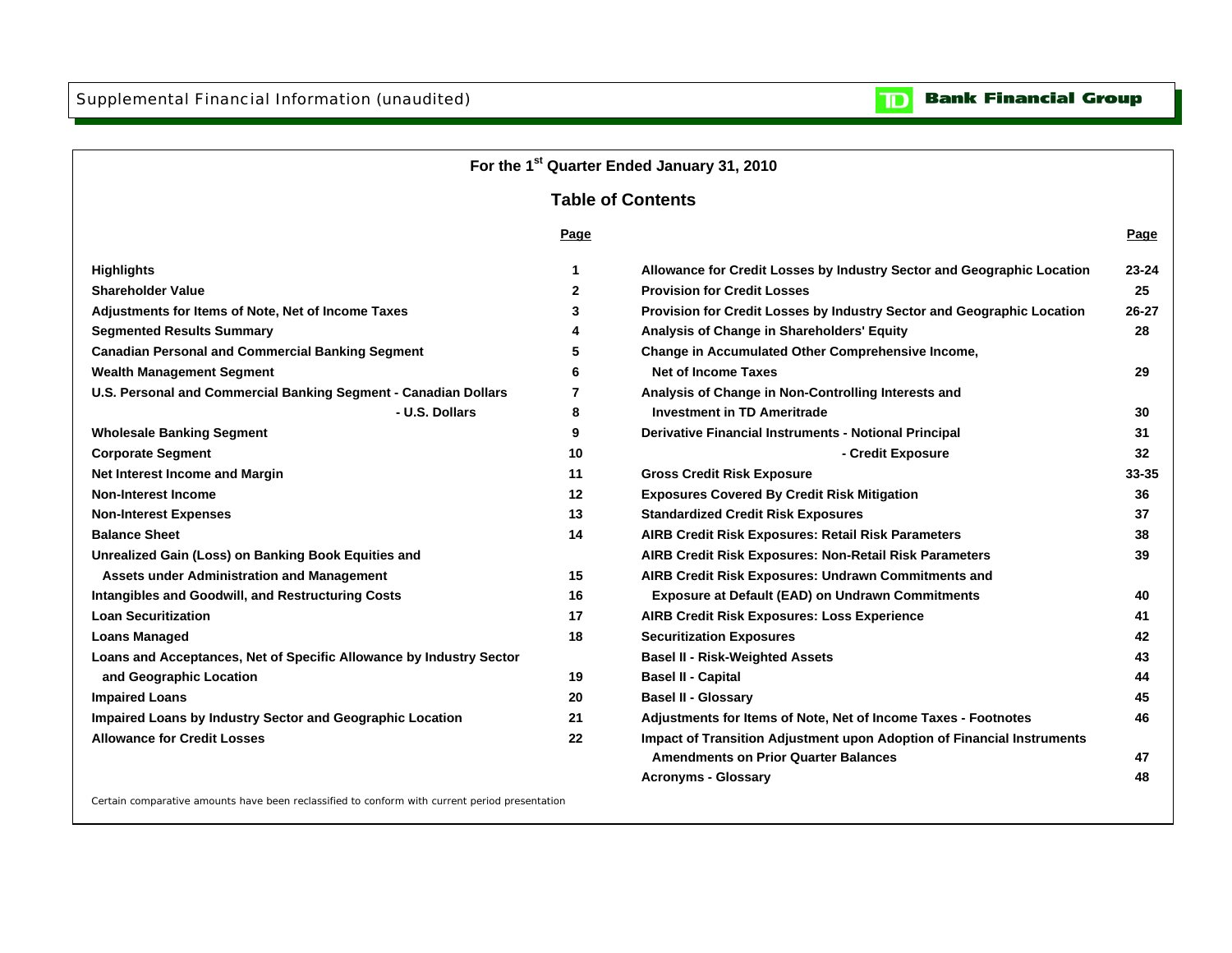**Highlights** 

|  | <b>Bank Financial Group</b> |  |
|--|-----------------------------|--|
|--|-----------------------------|--|

|                                                                                  | <b>LINE</b>    | 2010        |     |             |        | 2009     |            |              |     |                |               | 2008  |               |       |                |       |                |        | <b>Full Year</b> |                |
|----------------------------------------------------------------------------------|----------------|-------------|-----|-------------|--------|----------|------------|--------------|-----|----------------|---------------|-------|---------------|-------|----------------|-------|----------------|--------|------------------|----------------|
| <b>FOR THE PERIOD ENDED</b>                                                      | £              | Q1          |     | Q4          | $Q3^5$ |          | $Q2^{1,5}$ | $Q1^5$       |     | Q4             |               | Q3    |               | Q2    |                | Q1    |                | 2009   |                  | 2008           |
|                                                                                  |                |             |     |             |        |          |            |              |     |                |               |       |               |       |                |       |                |        |                  |                |
| Income Statement (\$ millions)                                                   |                |             |     |             |        |          |            |              |     |                |               |       |               |       |                |       |                |        |                  |                |
| Net interest income<br>(page 11)                                                 | $\overline{1}$ | 2,849<br>s. | \$. | 2,825<br>\$ | 2,833  | <b>S</b> | 2,940      | 2,728<br>\$  | \$. | 2,449          | S.            | 2,437 | $\mathbb{S}$  | 1,858 | \$             | 1,788 | \$             | 11,326 | <b>S</b>         | 8,532          |
| (page 12)<br>Non-interest income                                                 | $\overline{2}$ | 2,188       |     | 1,893       | 1,834  |          | 1,385      | 1,422        |     | 1,191          |               | 1,600 |               | 1,530 |                | 1,816 |                | 6,534  |                  | 6,137          |
| Total revenue                                                                    | 3              | 5,037       |     | 4,718       | 4,667  |          | 4,325      | 4,150        |     | 3,640          |               | 4,037 |               | 3,388 |                | 3,604 |                | 17,860 |                  | 14,669         |
| Provision for credit losses<br>(page 25)                                         | 4              | 517         |     | 521         | 557    |          | 772        | 630          |     | 288            |               | 288   |               | 232   |                | 255   |                | 2,480  |                  | 1,063          |
| Non-interest expenses<br>(page 13)                                               | 5              | 2.981       |     | 3,095       | 3.045  |          | 3,051      | 3,020        |     | 2.367          |               | 2.701 |               | 2.206 |                | 2,228 |                | 12,211 |                  | 9.502          |
| Net income before provision for income taxes                                     | 6              | 1,539       |     | 1,102       | 1,065  |          | 502        | 500          |     | 985            |               | 1,048 |               | 950   |                | 1,121 |                | 3,169  |                  | 4.104          |
| Provision for (recovery of) income taxes                                         | $\overline{7}$ | 270         |     | 132         | 209    |          | (8)        | (92)         |     | 20             |               | 122   |               | 160   |                | 235   |                | 241    |                  | 537            |
| Income before non-controlling interests in subsidiaries                          | 8              | 1,269       |     | 970         | 856    |          | 510        | 592          |     | 965            |               | 926   |               | 790   |                | 886   |                | 2,928  |                  | 3,567          |
| Non-controlling interests in subsidiaries, net of income taxes<br>(page 30)      | 9              | 27          |     | 27          | 28     |          | 28         | 28           |     | 18             |               | 8     |               | 9     |                | 8     |                | 111    |                  | 43             |
| Equity in net income of an associated company, net of income taxes<br>(page 30)  | 10             | 55          |     | 67          | 84     |          | 63         | 89           |     | 67             |               | 79    |               | 71    |                | 92    |                | 303    |                  | 309            |
| Net income - reported                                                            | 11             | 1,297       |     | 1,010       | 912    |          | 545        | 653          |     | 1,014          |               | 997   |               | 852   |                | 970   |                | 3,120  |                  | 3,833          |
| Adjustment for items of note, net of income taxes<br>(page 3)                    | 12             | 133         |     | 297         | 391    |          | 471        | 437          |     | (349)          |               | 118   |               | 121   |                | 90    |                | 1,596  |                  | (20)           |
| Net income - adjusted                                                            | 13             | 1,430       |     | 1,307       | 1,303  |          | 1,016      | 1,090        |     | 665            |               | 1,115 |               | 973   |                | 1,060 |                | 4,716  |                  | 3,813          |
| Preferred dividends                                                              | 14             | 49          |     | 48          | 49     |          | 41         | 29           |     | 23             |               | 17    |               | 11    |                | 8     |                | 167    |                  | 59             |
| Net income available to common shareholders - adjusted                           | 15             | 1,381       | \$. | 1,259<br>\$ | 1,254  | -S       | 975        | 1,061<br>-96 |     | 642            | \$.           | 1,098 | -S            | 962   | \$             | 1,052 |                | 4,549  |                  | 3,754          |
| Earnings per Common Share <sup>2</sup> (\$) and Average Number of Shares         |                |             |     |             |        |          |            |              |     |                |               |       |               |       |                |       |                |        |                  |                |
| Basic earnings - reported                                                        | 16             | 1.45        | \$. | 1.12<br>\$  | 1.01   | - \$     | .59        | .75<br>- \$  | s   | 1.23           | -S            | 1.22  | S.            | 1.12  | - \$           | 1.34  | $\mathfrak{L}$ | 3.49   | -S               | 4.90           |
| - adjusted                                                                       | 17             | 1.61        |     | 1.47        | 1.47   |          | 1.15       | 1.28         |     | .79            |               | 1.37  |               | 1.33  |                | 1.46  |                | 5.37   |                  | 4.92           |
| Diluted earnings - reported                                                      | 18             | 1.44        |     | 1.12        | 1.01   |          | .59        | .75          |     | 1.22           |               | 1.21  |               | 1.12  |                | 1.33  |                | 3.47   |                  | 4.87           |
| - adjusted                                                                       | 19             | 1.60        |     | 1.46        | 1.47   |          | 1.14       | 1.27         |     | .79            |               | 1.35  |               | 1.32  |                | 1.45  |                | 5.35   |                  | 4.88           |
| Average number of common shares outstanding (millions)<br>- basic                | 20             | 859.3       |     | 855.6       | 851.5  |          | 848.8      | 832.6        |     | 808.0          |               | 804.0 |               | 747.7 |                | 718.3 |                | 847.1  |                  | 769.6          |
| - diluted                                                                        | 21             | 864.2       |     | 861.1       | 855.4  |          | 849.8      | 834.2        |     | 812.8          |               | 811.0 |               | 753.7 |                | 724.6 |                | 850.1  |                  | 775.7          |
| <b>Balance Sheet (\$ billions)</b>                                               |                |             |     |             |        |          |            |              |     |                |               |       |               |       |                |       |                |        |                  |                |
| <b>Total assets</b><br>(page 14)                                                 | 22             | 567.5       |     | 557.2<br>\$ | 544.8  | \$       | 575.6      | 586.4<br>-96 |     | 563.2          | £.            | 508.8 | $\mathcal{S}$ | 503.6 | $\mathcal{S}$  | 435.2 | \$             | 557.2  | -96              | 563.2          |
| Total shareholders' equity<br>(page 28)                                          | 23             | 39.5        |     | 38.7        | 38.0   |          | 40.4       | 39.1         |     | 31.7           |               | 31.3  |               | 30.6  |                | 22.9  |                | 38.7   |                  | 31.7           |
| Unrealized gain on banking book equities <sup>3</sup> (\$ millions)<br>(page 15) | 24             | 253         |     | 207         | 177    |          | 75         | 47           |     | 310            |               | 698   |               | 746   |                | 901   |                | 207    |                  | 310            |
| Capital and Risk Metrics (\$ billions, except as noted)                          |                |             |     |             |        |          |            |              |     |                |               |       |               |       |                |       |                |        |                  |                |
| Risk-weighted assets<br>(page 43)                                                | 25             | 190.6       |     | 189.6<br>\$ | 189.6  | \$       | 199.3      | 211.1<br>-96 |     | 211.8          | $\mathcal{S}$ | 184.7 | $\mathbf{s}$  | 178.6 | $\mathfrak{S}$ | 145.9 | \$             | 189.6  | \$               | 211.8          |
| Tier 1 capital <sup>4</sup><br>(page 44)                                         | 26             | 22.0        |     | 21.4        | 21.0   |          | 21.6       | 21.2         |     | 20.7           |               | 17.5  |               | 16.3  |                | 15.9  |                | 21.4   |                  | 20.7           |
| Tier 1 capital ratio<br>(page 44)                                                | 27             | 11.5%       |     | 11.3%       | 11.1%  |          | 10.8%      | 10.1%        |     | 9.8%           |               | 9.5%  |               | 9.1%  |                | 10.9% |                | 11.3%  |                  | 9.8%           |
| Total capital ratio <sup>4</sup><br>(page 44)                                    | 28             | 14.8        |     | 14.9        | 14.7   |          | 14.2       | 13.7         |     | 12.0           |               | 13.4  |               | 12.7  |                | 15.1  |                | 14.9   |                  | 12.0           |
| After-tax impact of 1% increase in interest rates on:                            |                |             |     |             |        |          |            |              |     |                |               |       |               |       |                |       |                |        |                  |                |
| Common shareholders' equity (\$ millions)                                        | 29             | (60)<br>\$  | \$  | (86)<br>\$  | (108)  | - \$     | (83)       | (87)<br>\$   | \$. | (123)          | -S            | (66)  | - \$          | 51    | - \$           |       | \$             | (86)   | \$               | (123)          |
| Annual net income (\$ millions)                                                  | 30             | (13)        |     | (65)        | (51)   |          | (42)       | (26)         |     | $\overline{a}$ |               | 9     |               | (18)  |                | (16)  |                | (65)   |                  | $\overline{4}$ |
| Impaired loans net of specific provisions (\$ millions)<br>(page 20)             | 31             | 2,102       |     | 1,753       | 1,411  |          | 1,358      | 1,157        |     | 805            |               | 709   |               | 654   |                | 554   |                | 1,753  |                  | 805            |
| Impaired loans net of specific allowance as a % of net loans<br>(page 20)        | 32             | .80%        |     | .67 %       | .55 %  |          | .54 %      | .46 %        |     | .35%           |               | .31 % |               | .30 % |                | .29 % |                | .67%   |                  | .35 %          |
| Provision for credit losses as a % of net average loans                          | 33             | .79         |     | .79         | .87    |          | 1.25       | 1.00         |     | .49            |               | .51   |               | .48   |                | .54   |                | .97    |                  | .50            |
| Rating of senior debt: Moody's                                                   | 34             | Aaa         |     | Aaa         | Aaa    |          | Aaa        | Aaa          |     | Aaa            |               | Aaa   |               | Aaa   |                | Aaa   |                | Aaa    |                  | Aaa            |
| Standard and Poor's                                                              | 35             | AA-         |     | AA-         | AA-    |          | AA-        | AA-          |     | AA-            |               | AA-   |               | AA-   |                | AA-   |                | AA-    |                  | AA-            |

<sup>1</sup> As explained in footnote 2 on page 7, due to the alignment of reporting period of U.S. entities, the amounts relating to TD Bank, N.A., which includes TD Banknorth and Commerce, have been included directly in retained

<sup>2</sup> Earnings per share (EPS) is computed by dividing net income available to common shareholders by the weighted average number of shares outstanding during the period. As a result, the sum of the quarterly EPS figures may

<sup>3</sup> Includes unrealized gains on publicly traded available-for-sale (AFS) securities which are included in other comprehensive income.

 using the period end foreign exchange rate of the Bank. 4 Effective Q2 2009, for both accounting and regulatory reporting purposes, the one month lag in reporting the financial position and results of operations of TD Bank, N.A., which includes TD Banknorth and Commerce, is eli Bank. Previously, for Q4 2008 and Q1 2009, assets of TD Bank, N.A. as at the Bank's period end were used when calculating the Bank's regulatory capital position. Further, effective Q4 2008, for regulatory purposes only, th

<sup>5</sup> During Q4 2009, certain comparative amounts have been amended retroactive to Q1 2009 to conform with the Amendments to CICA Handbook Section 3855, Financial Instruments - Recognition and Measurement. For further detail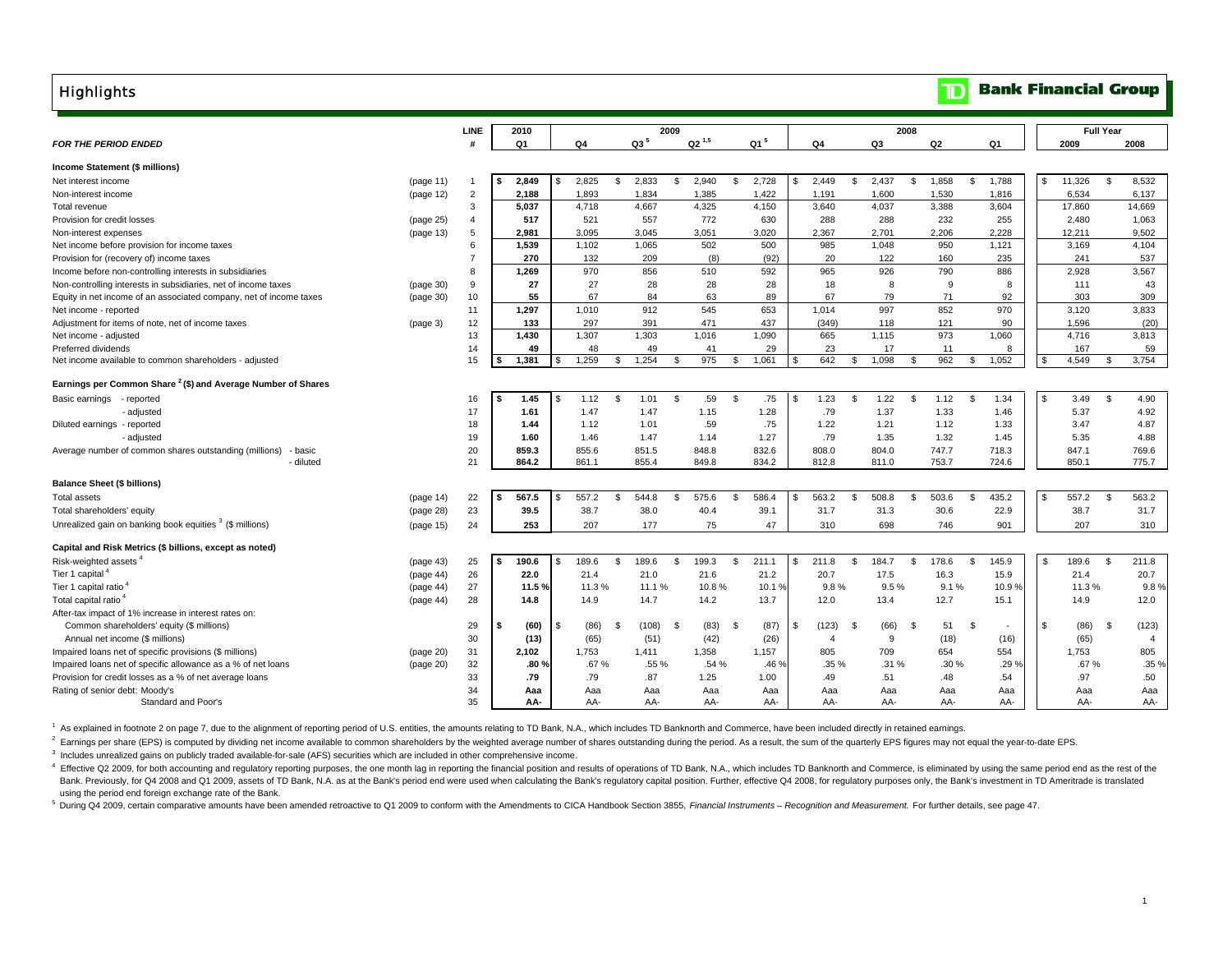### Shareholder Value

| (\$ millions, except as noted)                          | <b>LINE</b>    | 2010           |                |        |     |           | 2009 |            |     |            |             |                | 2008 |                |     |                | <b>Full Year</b> |             |
|---------------------------------------------------------|----------------|----------------|----------------|--------|-----|-----------|------|------------|-----|------------|-------------|----------------|------|----------------|-----|----------------|------------------|-------------|
| <b>FOR THE PERIOD ENDED</b>                             | #              | Q <sub>1</sub> |                | Q4     |     | $Q3^{10}$ |      | $Q2^{10}$  |     | Q1 10      | Q4          | Q <sub>3</sub> |      | Q <sub>2</sub> |     | Q <sub>1</sub> | 2009             | 2008        |
| <b>Business Performance</b>                             |                |                |                |        |     |           |      |            |     |            |             |                |      |                |     |                |                  |             |
| Net income available to common shareholders - reported  | 1              | 1,248<br>\$    | $\mathbf{s}$   | 962    | \$  | 863       | \$   | 504        | \$  | 624        | \$<br>991   | \$<br>980      | \$   | 841            | \$  | 962            | \$<br>2,953      | \$<br>3,774 |
| Economic profit <sup>1</sup>                            | $\overline{2}$ | 367            |                | 262    |     | 246       |      | (40)       |     | 82         | (150)       | 321            |      | 283            |     | 462            | 561              | 932         |
| Average common equity                                   | 3              | 35.430         |                | 34,846 |     | 35,388    |      | 37,154     |     | 34,450     | 29,615      | 29,065         |      | 25,593         |     | 21,221         | 35,341           | 26,213      |
| Average invested capital <sup>2</sup>                   | $\overline{4}$ | 40,223         |                | 39,544 |     | 39.986    |      | 41,645     |     | 38,829     | 33,884      | 33,236         |      | 29,675         |     | 25,236         | 39,882           | 30,349      |
| Return on common equity                                 | 5              | 14.0%          |                | 11.0%  |     | 9.7%      |      | 5.6%       |     | 7.2%       | 13.3%       | 13.4%          |      | 13.4 %         |     | 18.0%          | 8.4%             | 14.4 %      |
| Adjusted return on common equity <sup>3</sup>           | 6              | 15.5           |                | 14.3   |     | 14.1      |      | 10.8       |     | 12.2       | 8.6         | 15.0           |      | 15.3           |     | 19.7           | 12.9             | 14.3        |
| Return on invested capital <sup>4</sup>                 | $\overline{7}$ | 13.6           |                | 12.6   |     | 12.4      |      | 9.6        |     | 10.8       | 7.5         | 13.1           |      | 13.2           |     | 16.6           | 11.4             | 12.4        |
| Return on risk-weighted assets <sup>5</sup>             | 8              | 2.88           |                | 2.64   |     | 2.56      |      | 1.95       |     | 1.99       | 1.29        | 2.41           |      | 2.41           |     | 2.92           | 2.27             | 2.18        |
| Efficiency ratio - reported                             | $\mathbf{Q}$   | 59.2           |                | 65.6   |     | 65.2      |      | 70.6       |     | 72.8       | 65.0        | 66.9           |      | 65.1           |     | 61.8           | 68.4             | 64.8        |
| Effective tax rate                                      | 10             | 17.5           |                | 12.0   |     | 19.6      |      | (1.6)      |     | (18.4)     | 2.0         | 11.6           |      | 16.8           |     | 21.0           | 7.6              | 13.1        |
| Effective tax rate - adjusted (TEB)                     | 11             | 24.3           |                | 21.9   |     | 25.9      |      | 22.7       |     | 24.6       | 4.2         | 22.8           |      | 26.8           |     | 29.9           | 23.8             | 23.5        |
| Net interest margin                                     | 12             | 2.41           |                | 2.48   |     | 2.57      |      | 2.70       |     | 2.41       | 2.34        | 2.36           |      | 2.11           |     | 2.01           | 2.54             | 2.22        |
| Average number of full-time equivalent staff            | 13             | 66.795         |                | 66,076 |     | 66,129    |      | 65,972     |     | 65,545     | 65,442      | 65,296         |      | 52,126         |     | 52,160         | 65,930           | 58,792      |
| <b>Common Share Performance</b>                         |                |                |                |        |     |           |      |            |     |            |             |                |      |                |     |                |                  |             |
| Closing market price (\$)                               | 14             | 63.00<br>\$    | $\mathfrak{L}$ | 61.68  | \$. | 63.11     | \$   | 47.10      | \$. | 39.80      | \$<br>56.92 | \$<br>62.29    | \$.  | 66.11          | . ጽ | 68.01          | \$<br>61.68      | \$<br>56.92 |
| Book value per common share                             | 15             | 41.86          |                | 41.13  |     | 40.54     |      | 43.47      |     | 42.79      | 36.78       | 36.75          |      | 36.70          |     | 30.69          | 41.13            | 36.78       |
| Closing market price to book value                      | 16             | 1.51           |                | 1.50   |     | 1.56      |      | 1.08       |     | 0.93       | 1.55        | 1.69           |      | 1.80           |     | 2.22           | 1.50             | 1.55        |
| Price-earnings ratio - reported <sup>6</sup>            | 17             | 15.1           |                | 17.8   |     | 17.7      |      | 12.5       |     | 9.3        | 11.7        | 12.1           |      | 12.1           |     | 12.3           | 17.8             | 11.7        |
| - adjusted                                              | 18             | 11.1           |                | 11.6   |     | 13.5      |      | 10.4       |     | 8.4        | 11.6        | 11.3           |      | 11.5           |     | 11.7           | 11.6             | 11.6        |
| Total market return on common shareholders' investment' | 19             | 65.1%          |                | 13.6%  |     | 6.4%      |      | $(25.2)\%$ |     | $(38.8)\%$ | $(17.1)\%$  | (5.5)%         |      | $.8\%$         |     | .5%            | 13.6%            | $(17.1)\%$  |
| Number of common shares outstanding (millions)          | 20             | 862.0          |                | 858.8  |     | 854.1     |      | 850.6      |     | 848.7      | 810.1       | 807.3          |      | 802.9          |     | 719.0          | 858.8            | 810.1       |
| Total market capitalization (\$ billions)               | 21             | 54.3<br>s      | <b>S</b>       | 53.0   | \$  | 53.9      | \$   | 40.1       | \$  | 33.8       | \$<br>46.1  | \$<br>50.3     | \$   | 53.1           | \$  | 48.9           | \$<br>53.0       | \$<br>46.1  |
| <b>Dividend Performance</b>                             |                |                |                |        |     |           |      |            |     |            |             |                |      |                |     |                |                  |             |
| Dividend per common share                               | 22             | 0.61<br>\$     | \$             | 0.61   | \$  | 0.61      | \$   | 0.61       | \$  | 0.61       | \$<br>0.61  | \$<br>0.59     | \$   | 0.59           | \$  | 0.57           | \$<br>2.44       | \$<br>2.36  |
| Dividend yield <sup>8</sup>                             | 23             | 3.8%           |                | 3.7%   |     | 4.4 %     |      | 5.9%       |     | 5.0%       | 4.1%        | 3.7%           |      | 3.5%           |     | 3.2%           | 4.8%             | 3.8%        |
| Common dividend payout ratio 9 - reported               | 24             | 42.0           |                | 54.3   |     | 60.1      |      | 102.8      |     | 82.7       | 49.7        | 48.5           |      | 56.2           |     | 42.6           | 70.3             | 49.0        |
| - adjusted                                              | 25             | 37.9           |                | 41.5   |     | 41.4      |      | 53.1       |     | 48.6       | 76.8        | 43.3           |      | 49.2           |     | 39.0           | 45.6             | 49.3        |

1 Economic profit is adjusted net income available to common shareholders less a charge for average invested capital. The rate charged for invested capital is 10.0% in 2010, 10.0% in 2009, and 9.3% in 2008.

 $2$  Invested capital is common shareholders' equity plus the cumulative after-tax amount of purchased intangible assets amortized as of the reporting date.

 $3$  Adjusted return on common equity is adjusted net income available to common shareholders divided by average common equity.

4 Return on invested capital is adjusted net income available to common shareholders divided by average invested capital.

5 Risk-weighted assets (RWA) is adjusted net income available to common shareholders divided by average RWA.

 $6$  Price-earnings ratio is closing common share price divided by diluted earnings per share for trailing four quarters.

 $7$  Total shareholder return includes the year-over-year change in share price and assumes that dividends received were invested in additional common shares.

<sup>8</sup> Dividend yield is dividends per common share for trailing four quarters divided by average of high and low common share prices for the period.

 those shares, the common dividend payout ratio would have been 50.4% reported and 44.1% adjusted for Q2 2008 and 47.7% reported and 48.0% adjusted for the full year 2008. 9 The calculations for common dividend payout ratio for Q2 2008 and the full year 2008 took into account the shares issued on the acquisition of Commerce and the dividend paid on those shares. Excluding those shares and th

 page 47. <sup>10</sup> During Q4 2009, certain comparative amounts retroactive to Q1 2009 have been amended to conform with the Amendments to CICA Handbook Section 3855, Financial Instruments - Recognition and Measurement. For further detai

**Bank Financial Group** 

TD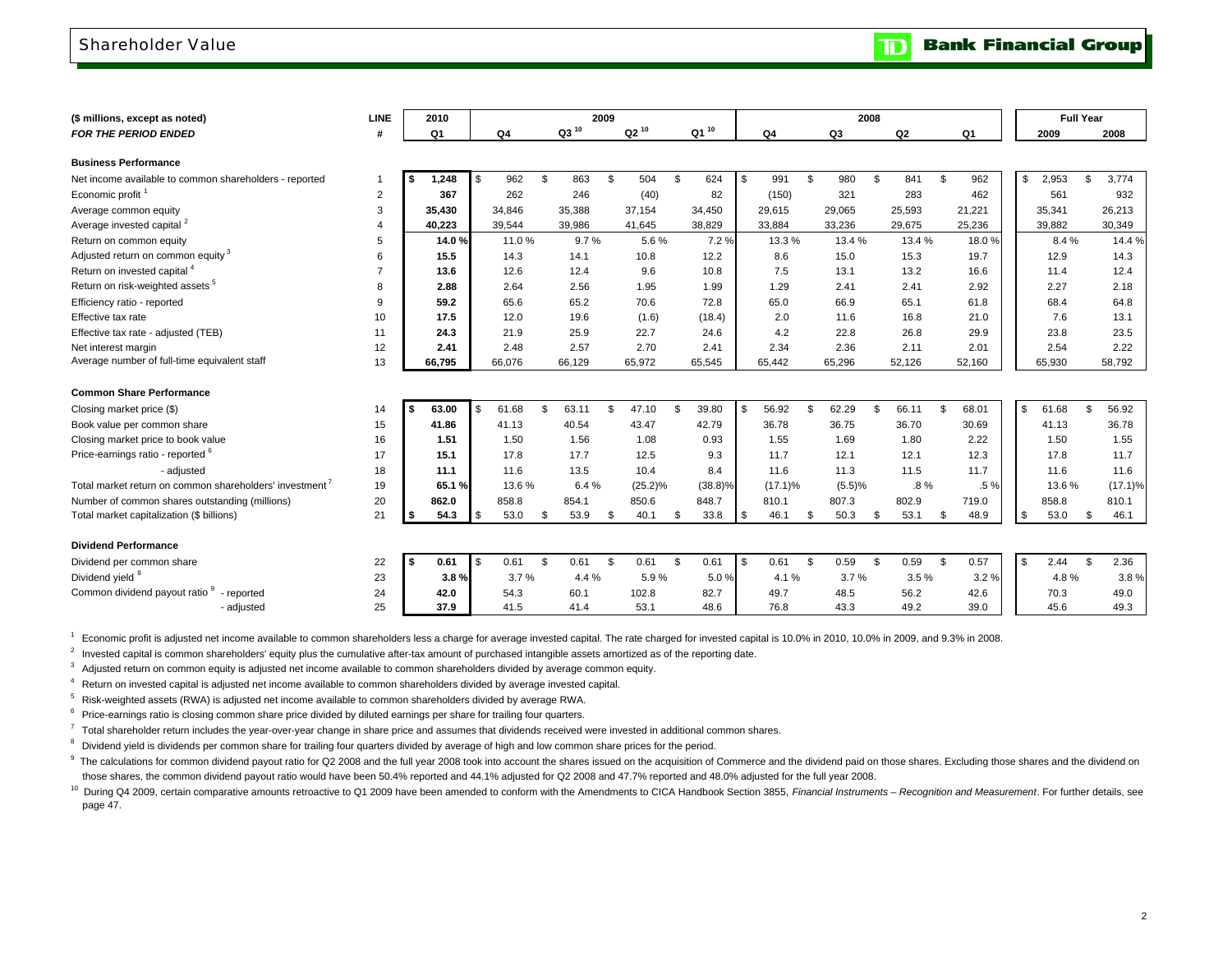**Bank Financial Group**  $\mathbf{D}$ 

| Q3<br>Q1<br>Q <sub>4</sub><br>Q <sub>2</sub><br>Q1<br>Q4<br>Q3<br>Q <sub>2</sub><br>Q1<br>2009<br>2008<br>Items of Note Affecting Net Income (\$ millions)<br>Amortization of intangibles <sup>2</sup><br>75<br>116<br>$\mathfrak{s}$<br>127<br>127<br>s.<br>126<br>$\mathfrak{L}$<br>92<br>\$<br>492<br>404<br>112<br>£.<br>122<br>£.<br>111<br>$\mathfrak{L}$<br>$\mathfrak{s}$<br>. ፍ<br>Reversal of Enron litigation reserve 3<br>(323)<br>(323)<br>$\overline{2}$<br>Decrease (increase) in fair value of derivatives hedging the reclassified<br>available-for-sale debt securities portfolio <sup>4</sup><br>(4)<br>73<br>43<br>134<br>200<br>(118)<br>450<br>(118)<br>3<br>$\overline{\phantom{a}}$<br>Restructuring and integration charges relating to the Commerce acquisition <sup>5</sup><br>70<br>46<br>89<br>70<br>50<br>67<br>25<br>15<br>30<br>276<br>$\overline{4}$<br>$\overline{\phantom{a}}$<br>Decrease (increase) in fair value of credit default swaps hedging the<br>corporate loan book, net of provision for credit losses <sup>6</sup><br>(25)<br>$\overline{7}$<br>19<br>75<br>(12)<br>(59)<br>(22)<br>(1)<br>126<br>(107)<br>5<br>44<br>Provision for (recovery of) income taxes due to changes in statutory income tax rates <sup>7</sup><br>(11)<br>20<br>34<br>14<br>6<br>Provision for (release of) insurance claims <sup>8</sup><br>(17)<br>20<br>20<br>$\overline{7}$<br>General allowance increase (release) in Canadian Personal and Commercial<br>Banking and Wholesale Banking 13<br>46<br>77<br>55<br>178<br>8<br>$\overline{\phantom{a}}$<br>Settlement of TD Banknorth shareholder litigation 9<br>39<br>39<br>9<br>FDIC special assessment charge 10<br>35<br>10<br>35<br>133<br>297<br>437<br>121<br>90<br>1,596<br>(20)<br>391<br>471<br>\$<br>(349)<br>118<br>\$<br>\$<br>\$<br>\$<br>$\mathbf{s}$<br>11<br>$\mathfrak{s}$<br>$\mathfrak{L}$<br>\$<br>- \$<br>Total<br>0.09<br>$0.13$ \$<br>$0.14$ \$<br>$0.14$ \$<br>$0.16$ \$<br>$0.13$ \$<br>$0.12$ \$<br>\$<br>$0.58$ \$<br>0.13<br>l \$<br>$0.15$ \$<br>0.52<br>12<br>13<br>(0.40)<br>(0.42)<br>available-for-sale debt securities portfolio <sup>4</sup><br>0.24<br>(0.15)<br>0.53<br>(0.15)<br>14<br>0.09<br>0.05<br>0.16<br>0.04<br>0.32<br>15<br>0.08<br>0.06<br>0.08<br>0.03<br>0.02<br>0.09<br>0.05<br>0.10<br>corporate loan book, net of provision for credit losses <sup>6</sup><br>0.02<br>0.09<br>(0.03)<br>(0.03)<br>0.15<br>(0.14)<br>16<br>0.01<br>0.05<br>(0.01)<br>(0.07)<br>0.03<br>17<br>(0.01)<br>0.02<br>0.04<br>(0.02)<br>0.03<br>0.03<br>18<br>Banking and Wholesale Banking <sup>13</sup><br>0.07<br>19<br>0.05<br>0.09<br>0.21<br>20<br>0.05<br>0.05<br>0.04<br>21<br>0.04<br>22<br>0.04<br>0.04<br>23<br>$0.46$ \$<br>$0.52$ \$<br>$0.20$ \$<br>0.12<br>$1.88$ \$<br>0.01<br>$0.34$ \$<br>$0.55$ \$<br>$(0.43)$ \$<br>$0.14$ \$<br>$\mathfrak{s}$ |                                                                                         | <b>LINE</b> | 2010 |  |  | 2009 |  |  |  | 2008 |  |  | <b>Full Year</b> |  |
|--------------------------------------------------------------------------------------------------------------------------------------------------------------------------------------------------------------------------------------------------------------------------------------------------------------------------------------------------------------------------------------------------------------------------------------------------------------------------------------------------------------------------------------------------------------------------------------------------------------------------------------------------------------------------------------------------------------------------------------------------------------------------------------------------------------------------------------------------------------------------------------------------------------------------------------------------------------------------------------------------------------------------------------------------------------------------------------------------------------------------------------------------------------------------------------------------------------------------------------------------------------------------------------------------------------------------------------------------------------------------------------------------------------------------------------------------------------------------------------------------------------------------------------------------------------------------------------------------------------------------------------------------------------------------------------------------------------------------------------------------------------------------------------------------------------------------------------------------------------------------------------------------------------------------------------------------------------------------------------------------------------------------------------------------------------------------------------------------------------------------------------------------------------------------------------------------------------------------------------------------------------------------------------------------------------------------------------------------------------------------------------------------------------------------------------------------------------------------------------------------------------------------------------------------------------------------------------------------------------------------------------------------------------------------------------------------------------------------------------------------------------------------------------------------------------------------------------------------------------------------------|-----------------------------------------------------------------------------------------|-------------|------|--|--|------|--|--|--|------|--|--|------------------|--|
|                                                                                                                                                                                                                                                                                                                                                                                                                                                                                                                                                                                                                                                                                                                                                                                                                                                                                                                                                                                                                                                                                                                                                                                                                                                                                                                                                                                                                                                                                                                                                                                                                                                                                                                                                                                                                                                                                                                                                                                                                                                                                                                                                                                                                                                                                                                                                                                                                                                                                                                                                                                                                                                                                                                                                                                                                                                                                | <b>FOR THE PERIOD ENDED</b>                                                             |             |      |  |  |      |  |  |  |      |  |  |                  |  |
|                                                                                                                                                                                                                                                                                                                                                                                                                                                                                                                                                                                                                                                                                                                                                                                                                                                                                                                                                                                                                                                                                                                                                                                                                                                                                                                                                                                                                                                                                                                                                                                                                                                                                                                                                                                                                                                                                                                                                                                                                                                                                                                                                                                                                                                                                                                                                                                                                                                                                                                                                                                                                                                                                                                                                                                                                                                                                |                                                                                         |             |      |  |  |      |  |  |  |      |  |  |                  |  |
|                                                                                                                                                                                                                                                                                                                                                                                                                                                                                                                                                                                                                                                                                                                                                                                                                                                                                                                                                                                                                                                                                                                                                                                                                                                                                                                                                                                                                                                                                                                                                                                                                                                                                                                                                                                                                                                                                                                                                                                                                                                                                                                                                                                                                                                                                                                                                                                                                                                                                                                                                                                                                                                                                                                                                                                                                                                                                |                                                                                         |             |      |  |  |      |  |  |  |      |  |  |                  |  |
|                                                                                                                                                                                                                                                                                                                                                                                                                                                                                                                                                                                                                                                                                                                                                                                                                                                                                                                                                                                                                                                                                                                                                                                                                                                                                                                                                                                                                                                                                                                                                                                                                                                                                                                                                                                                                                                                                                                                                                                                                                                                                                                                                                                                                                                                                                                                                                                                                                                                                                                                                                                                                                                                                                                                                                                                                                                                                |                                                                                         |             |      |  |  |      |  |  |  |      |  |  |                  |  |
|                                                                                                                                                                                                                                                                                                                                                                                                                                                                                                                                                                                                                                                                                                                                                                                                                                                                                                                                                                                                                                                                                                                                                                                                                                                                                                                                                                                                                                                                                                                                                                                                                                                                                                                                                                                                                                                                                                                                                                                                                                                                                                                                                                                                                                                                                                                                                                                                                                                                                                                                                                                                                                                                                                                                                                                                                                                                                |                                                                                         |             |      |  |  |      |  |  |  |      |  |  |                  |  |
|                                                                                                                                                                                                                                                                                                                                                                                                                                                                                                                                                                                                                                                                                                                                                                                                                                                                                                                                                                                                                                                                                                                                                                                                                                                                                                                                                                                                                                                                                                                                                                                                                                                                                                                                                                                                                                                                                                                                                                                                                                                                                                                                                                                                                                                                                                                                                                                                                                                                                                                                                                                                                                                                                                                                                                                                                                                                                |                                                                                         |             |      |  |  |      |  |  |  |      |  |  |                  |  |
|                                                                                                                                                                                                                                                                                                                                                                                                                                                                                                                                                                                                                                                                                                                                                                                                                                                                                                                                                                                                                                                                                                                                                                                                                                                                                                                                                                                                                                                                                                                                                                                                                                                                                                                                                                                                                                                                                                                                                                                                                                                                                                                                                                                                                                                                                                                                                                                                                                                                                                                                                                                                                                                                                                                                                                                                                                                                                |                                                                                         |             |      |  |  |      |  |  |  |      |  |  |                  |  |
|                                                                                                                                                                                                                                                                                                                                                                                                                                                                                                                                                                                                                                                                                                                                                                                                                                                                                                                                                                                                                                                                                                                                                                                                                                                                                                                                                                                                                                                                                                                                                                                                                                                                                                                                                                                                                                                                                                                                                                                                                                                                                                                                                                                                                                                                                                                                                                                                                                                                                                                                                                                                                                                                                                                                                                                                                                                                                |                                                                                         |             |      |  |  |      |  |  |  |      |  |  |                  |  |
|                                                                                                                                                                                                                                                                                                                                                                                                                                                                                                                                                                                                                                                                                                                                                                                                                                                                                                                                                                                                                                                                                                                                                                                                                                                                                                                                                                                                                                                                                                                                                                                                                                                                                                                                                                                                                                                                                                                                                                                                                                                                                                                                                                                                                                                                                                                                                                                                                                                                                                                                                                                                                                                                                                                                                                                                                                                                                |                                                                                         |             |      |  |  |      |  |  |  |      |  |  |                  |  |
|                                                                                                                                                                                                                                                                                                                                                                                                                                                                                                                                                                                                                                                                                                                                                                                                                                                                                                                                                                                                                                                                                                                                                                                                                                                                                                                                                                                                                                                                                                                                                                                                                                                                                                                                                                                                                                                                                                                                                                                                                                                                                                                                                                                                                                                                                                                                                                                                                                                                                                                                                                                                                                                                                                                                                                                                                                                                                |                                                                                         |             |      |  |  |      |  |  |  |      |  |  |                  |  |
|                                                                                                                                                                                                                                                                                                                                                                                                                                                                                                                                                                                                                                                                                                                                                                                                                                                                                                                                                                                                                                                                                                                                                                                                                                                                                                                                                                                                                                                                                                                                                                                                                                                                                                                                                                                                                                                                                                                                                                                                                                                                                                                                                                                                                                                                                                                                                                                                                                                                                                                                                                                                                                                                                                                                                                                                                                                                                |                                                                                         |             |      |  |  |      |  |  |  |      |  |  |                  |  |
|                                                                                                                                                                                                                                                                                                                                                                                                                                                                                                                                                                                                                                                                                                                                                                                                                                                                                                                                                                                                                                                                                                                                                                                                                                                                                                                                                                                                                                                                                                                                                                                                                                                                                                                                                                                                                                                                                                                                                                                                                                                                                                                                                                                                                                                                                                                                                                                                                                                                                                                                                                                                                                                                                                                                                                                                                                                                                |                                                                                         |             |      |  |  |      |  |  |  |      |  |  |                  |  |
|                                                                                                                                                                                                                                                                                                                                                                                                                                                                                                                                                                                                                                                                                                                                                                                                                                                                                                                                                                                                                                                                                                                                                                                                                                                                                                                                                                                                                                                                                                                                                                                                                                                                                                                                                                                                                                                                                                                                                                                                                                                                                                                                                                                                                                                                                                                                                                                                                                                                                                                                                                                                                                                                                                                                                                                                                                                                                |                                                                                         |             |      |  |  |      |  |  |  |      |  |  |                  |  |
|                                                                                                                                                                                                                                                                                                                                                                                                                                                                                                                                                                                                                                                                                                                                                                                                                                                                                                                                                                                                                                                                                                                                                                                                                                                                                                                                                                                                                                                                                                                                                                                                                                                                                                                                                                                                                                                                                                                                                                                                                                                                                                                                                                                                                                                                                                                                                                                                                                                                                                                                                                                                                                                                                                                                                                                                                                                                                |                                                                                         |             |      |  |  |      |  |  |  |      |  |  |                  |  |
|                                                                                                                                                                                                                                                                                                                                                                                                                                                                                                                                                                                                                                                                                                                                                                                                                                                                                                                                                                                                                                                                                                                                                                                                                                                                                                                                                                                                                                                                                                                                                                                                                                                                                                                                                                                                                                                                                                                                                                                                                                                                                                                                                                                                                                                                                                                                                                                                                                                                                                                                                                                                                                                                                                                                                                                                                                                                                |                                                                                         |             |      |  |  |      |  |  |  |      |  |  |                  |  |
|                                                                                                                                                                                                                                                                                                                                                                                                                                                                                                                                                                                                                                                                                                                                                                                                                                                                                                                                                                                                                                                                                                                                                                                                                                                                                                                                                                                                                                                                                                                                                                                                                                                                                                                                                                                                                                                                                                                                                                                                                                                                                                                                                                                                                                                                                                                                                                                                                                                                                                                                                                                                                                                                                                                                                                                                                                                                                |                                                                                         |             |      |  |  |      |  |  |  |      |  |  |                  |  |
|                                                                                                                                                                                                                                                                                                                                                                                                                                                                                                                                                                                                                                                                                                                                                                                                                                                                                                                                                                                                                                                                                                                                                                                                                                                                                                                                                                                                                                                                                                                                                                                                                                                                                                                                                                                                                                                                                                                                                                                                                                                                                                                                                                                                                                                                                                                                                                                                                                                                                                                                                                                                                                                                                                                                                                                                                                                                                |                                                                                         |             |      |  |  |      |  |  |  |      |  |  |                  |  |
|                                                                                                                                                                                                                                                                                                                                                                                                                                                                                                                                                                                                                                                                                                                                                                                                                                                                                                                                                                                                                                                                                                                                                                                                                                                                                                                                                                                                                                                                                                                                                                                                                                                                                                                                                                                                                                                                                                                                                                                                                                                                                                                                                                                                                                                                                                                                                                                                                                                                                                                                                                                                                                                                                                                                                                                                                                                                                | Items of Note Affecting Earnings per Share (\$) <sup>11</sup>                           |             |      |  |  |      |  |  |  |      |  |  |                  |  |
|                                                                                                                                                                                                                                                                                                                                                                                                                                                                                                                                                                                                                                                                                                                                                                                                                                                                                                                                                                                                                                                                                                                                                                                                                                                                                                                                                                                                                                                                                                                                                                                                                                                                                                                                                                                                                                                                                                                                                                                                                                                                                                                                                                                                                                                                                                                                                                                                                                                                                                                                                                                                                                                                                                                                                                                                                                                                                | Amortization of intangibles <sup>2</sup>                                                |             |      |  |  |      |  |  |  |      |  |  |                  |  |
|                                                                                                                                                                                                                                                                                                                                                                                                                                                                                                                                                                                                                                                                                                                                                                                                                                                                                                                                                                                                                                                                                                                                                                                                                                                                                                                                                                                                                                                                                                                                                                                                                                                                                                                                                                                                                                                                                                                                                                                                                                                                                                                                                                                                                                                                                                                                                                                                                                                                                                                                                                                                                                                                                                                                                                                                                                                                                | Reversal of Enron litigation reserve 3                                                  |             |      |  |  |      |  |  |  |      |  |  |                  |  |
|                                                                                                                                                                                                                                                                                                                                                                                                                                                                                                                                                                                                                                                                                                                                                                                                                                                                                                                                                                                                                                                                                                                                                                                                                                                                                                                                                                                                                                                                                                                                                                                                                                                                                                                                                                                                                                                                                                                                                                                                                                                                                                                                                                                                                                                                                                                                                                                                                                                                                                                                                                                                                                                                                                                                                                                                                                                                                | Decrease (increase) in fair value of derivatives hedging the reclassified               |             |      |  |  |      |  |  |  |      |  |  |                  |  |
|                                                                                                                                                                                                                                                                                                                                                                                                                                                                                                                                                                                                                                                                                                                                                                                                                                                                                                                                                                                                                                                                                                                                                                                                                                                                                                                                                                                                                                                                                                                                                                                                                                                                                                                                                                                                                                                                                                                                                                                                                                                                                                                                                                                                                                                                                                                                                                                                                                                                                                                                                                                                                                                                                                                                                                                                                                                                                |                                                                                         |             |      |  |  |      |  |  |  |      |  |  |                  |  |
|                                                                                                                                                                                                                                                                                                                                                                                                                                                                                                                                                                                                                                                                                                                                                                                                                                                                                                                                                                                                                                                                                                                                                                                                                                                                                                                                                                                                                                                                                                                                                                                                                                                                                                                                                                                                                                                                                                                                                                                                                                                                                                                                                                                                                                                                                                                                                                                                                                                                                                                                                                                                                                                                                                                                                                                                                                                                                | Restructuring and integration charges relating to the Commerce acquisition <sup>5</sup> |             |      |  |  |      |  |  |  |      |  |  |                  |  |
|                                                                                                                                                                                                                                                                                                                                                                                                                                                                                                                                                                                                                                                                                                                                                                                                                                                                                                                                                                                                                                                                                                                                                                                                                                                                                                                                                                                                                                                                                                                                                                                                                                                                                                                                                                                                                                                                                                                                                                                                                                                                                                                                                                                                                                                                                                                                                                                                                                                                                                                                                                                                                                                                                                                                                                                                                                                                                | Decrease (increase) in fair value of credit default swaps hedging the                   |             |      |  |  |      |  |  |  |      |  |  |                  |  |
|                                                                                                                                                                                                                                                                                                                                                                                                                                                                                                                                                                                                                                                                                                                                                                                                                                                                                                                                                                                                                                                                                                                                                                                                                                                                                                                                                                                                                                                                                                                                                                                                                                                                                                                                                                                                                                                                                                                                                                                                                                                                                                                                                                                                                                                                                                                                                                                                                                                                                                                                                                                                                                                                                                                                                                                                                                                                                |                                                                                         |             |      |  |  |      |  |  |  |      |  |  |                  |  |
|                                                                                                                                                                                                                                                                                                                                                                                                                                                                                                                                                                                                                                                                                                                                                                                                                                                                                                                                                                                                                                                                                                                                                                                                                                                                                                                                                                                                                                                                                                                                                                                                                                                                                                                                                                                                                                                                                                                                                                                                                                                                                                                                                                                                                                                                                                                                                                                                                                                                                                                                                                                                                                                                                                                                                                                                                                                                                | Provision for (recovery of) income taxes due to changes in statutory income tax rates 7 |             |      |  |  |      |  |  |  |      |  |  |                  |  |
|                                                                                                                                                                                                                                                                                                                                                                                                                                                                                                                                                                                                                                                                                                                                                                                                                                                                                                                                                                                                                                                                                                                                                                                                                                                                                                                                                                                                                                                                                                                                                                                                                                                                                                                                                                                                                                                                                                                                                                                                                                                                                                                                                                                                                                                                                                                                                                                                                                                                                                                                                                                                                                                                                                                                                                                                                                                                                | Provision for (release of) insurance claims 8                                           |             |      |  |  |      |  |  |  |      |  |  |                  |  |
|                                                                                                                                                                                                                                                                                                                                                                                                                                                                                                                                                                                                                                                                                                                                                                                                                                                                                                                                                                                                                                                                                                                                                                                                                                                                                                                                                                                                                                                                                                                                                                                                                                                                                                                                                                                                                                                                                                                                                                                                                                                                                                                                                                                                                                                                                                                                                                                                                                                                                                                                                                                                                                                                                                                                                                                                                                                                                | General allowance increase (release) in Canadian Personal and Commercial                |             |      |  |  |      |  |  |  |      |  |  |                  |  |
|                                                                                                                                                                                                                                                                                                                                                                                                                                                                                                                                                                                                                                                                                                                                                                                                                                                                                                                                                                                                                                                                                                                                                                                                                                                                                                                                                                                                                                                                                                                                                                                                                                                                                                                                                                                                                                                                                                                                                                                                                                                                                                                                                                                                                                                                                                                                                                                                                                                                                                                                                                                                                                                                                                                                                                                                                                                                                |                                                                                         |             |      |  |  |      |  |  |  |      |  |  |                  |  |
|                                                                                                                                                                                                                                                                                                                                                                                                                                                                                                                                                                                                                                                                                                                                                                                                                                                                                                                                                                                                                                                                                                                                                                                                                                                                                                                                                                                                                                                                                                                                                                                                                                                                                                                                                                                                                                                                                                                                                                                                                                                                                                                                                                                                                                                                                                                                                                                                                                                                                                                                                                                                                                                                                                                                                                                                                                                                                | Settlement of TD Banknorth shareholder litigation 9                                     |             |      |  |  |      |  |  |  |      |  |  |                  |  |
|                                                                                                                                                                                                                                                                                                                                                                                                                                                                                                                                                                                                                                                                                                                                                                                                                                                                                                                                                                                                                                                                                                                                                                                                                                                                                                                                                                                                                                                                                                                                                                                                                                                                                                                                                                                                                                                                                                                                                                                                                                                                                                                                                                                                                                                                                                                                                                                                                                                                                                                                                                                                                                                                                                                                                                                                                                                                                | FDIC special assessment charge 10                                                       |             |      |  |  |      |  |  |  |      |  |  |                  |  |
|                                                                                                                                                                                                                                                                                                                                                                                                                                                                                                                                                                                                                                                                                                                                                                                                                                                                                                                                                                                                                                                                                                                                                                                                                                                                                                                                                                                                                                                                                                                                                                                                                                                                                                                                                                                                                                                                                                                                                                                                                                                                                                                                                                                                                                                                                                                                                                                                                                                                                                                                                                                                                                                                                                                                                                                                                                                                                | Commerce timing impact <sup>12</sup>                                                    |             |      |  |  |      |  |  |  |      |  |  |                  |  |
|                                                                                                                                                                                                                                                                                                                                                                                                                                                                                                                                                                                                                                                                                                                                                                                                                                                                                                                                                                                                                                                                                                                                                                                                                                                                                                                                                                                                                                                                                                                                                                                                                                                                                                                                                                                                                                                                                                                                                                                                                                                                                                                                                                                                                                                                                                                                                                                                                                                                                                                                                                                                                                                                                                                                                                                                                                                                                | Total                                                                                   |             |      |  |  |      |  |  |  |      |  |  |                  |  |

 $<sup>1</sup>$  For detailed footnotes to the items of note, see page 46.</sup>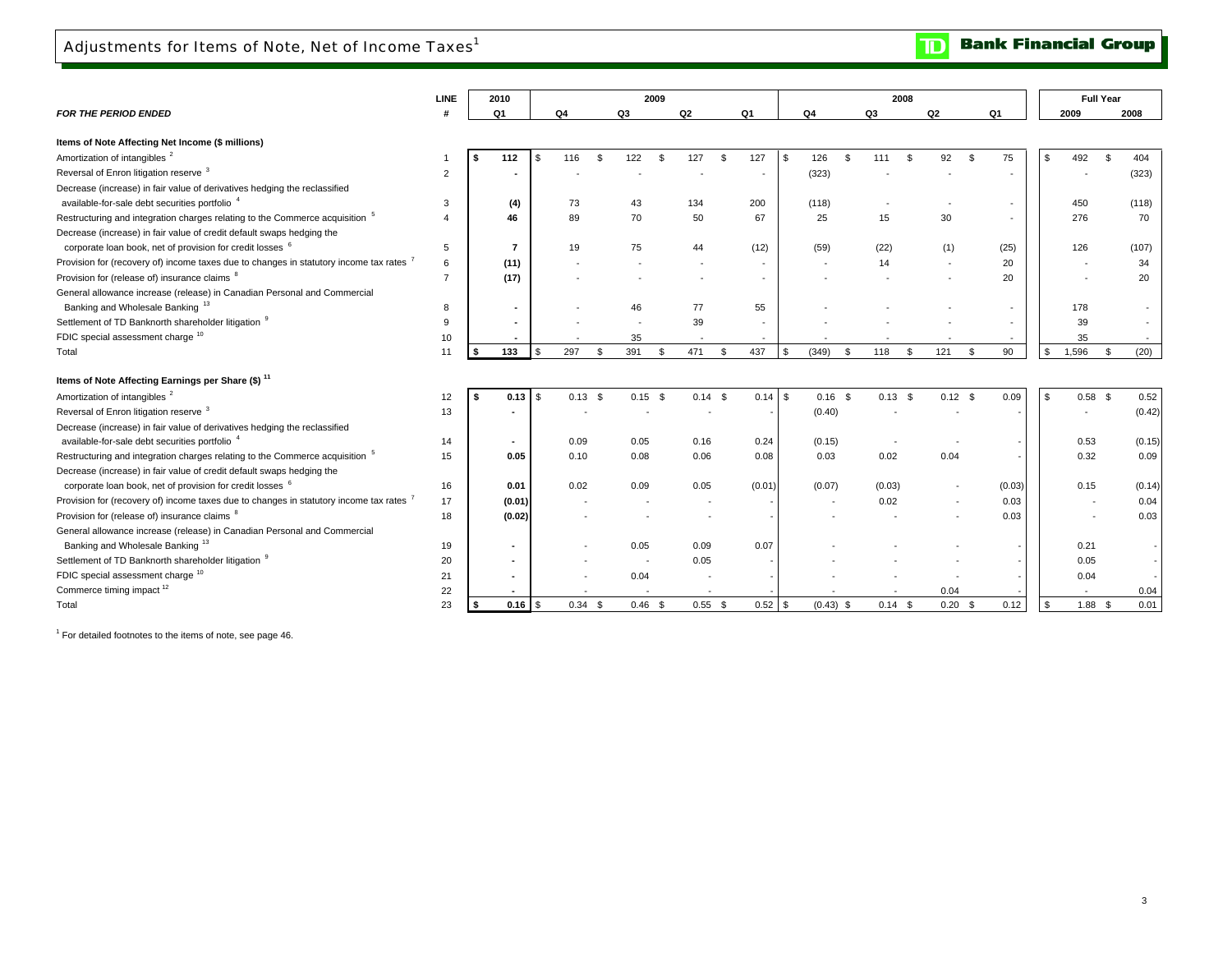### Segmented Results Summary

**TD** Bank Financial Group

| (\$ millions, except as noted)                        | LINE           |    | 2010  |       |    | 2009            |    |                 |    |                 |    |                | 2008   |     |        |                |       | <b>Full Year</b> |    |                |
|-------------------------------------------------------|----------------|----|-------|-------|----|-----------------|----|-----------------|----|-----------------|----|----------------|--------|-----|--------|----------------|-------|------------------|----|----------------|
| <b>FOR THE PERIOD ENDED</b>                           | #              |    | Q1    | Q4    |    | Q3 <sup>3</sup> |    | Q2 <sup>3</sup> |    | Q1 <sup>3</sup> |    | Q <sub>4</sub> | Q3     |     | Q2     |                | Q1    | 2009             |    | 2008           |
|                                                       |                |    |       |       |    |                 |    |                 |    |                 |    |                |        |     |        |                |       |                  |    |                |
| Net Income - Adjusted                                 |                |    |       |       |    |                 |    |                 |    |                 |    |                |        |     |        |                |       |                  |    |                |
| Canadian Personal and Commercial Banking              |                | -S | 720   | 622   | \$ | 677             | \$ | 589             | £. | 584             | S. | 600            | 644    | \$  | 582    | -S             | 598   | \$<br>2,472      | \$ | 2,424          |
| Wealth Management                                     | $\overline{2}$ |    | 144   | 156   |    | 163             |    | 126             |    | 152             |    | 170            | 201    |     | 182    |                | 216   | 597              |    | 769            |
| U.S. Personal and Commercial Banking                  | 3              |    | 227   | 211   |    | 242             |    | 208             |    | 248             |    | 276            | 273    |     | 130    |                | 127   | 909              |    | 806            |
| <b>Total retail</b>                                   | $\overline{4}$ |    | 1,091 | 989   |    | 1,082           |    | 923             |    | 984             |    | 1,046          | 1,118  |     | 894    |                | 941   | 3,978            |    | 3,999          |
| <b>Wholesale Banking</b>                              | 5              |    | 372   | 372   |    | 327             |    | 173             |    | 265             |    | (228)          | 37     |     | 93     |                | 163   | 1,137            |    | 65             |
| Corporate                                             | 6              |    | (33)  | (54)  |    | (106)           |    | (80)            |    | (159)           |    | (153)          | (40)   |     | (14)   |                | (44)  | (399)            |    | (251)          |
| <b>Total Bank</b>                                     | $\overline{7}$ |    | 1,430 | 1,307 | \$ | 1,303           | \$ | 1,016           | \$ | 1,090           | \$ | 665            | 1,115  | \$. | 973    | $\mathfrak{L}$ | 1,060 | \$<br>4,716      | \$ | 3,813          |
|                                                       |                |    |       |       |    |                 |    |                 |    |                 |    |                |        |     |        |                |       |                  |    |                |
| <b>Return on Invested Capital</b>                     |                |    |       |       |    |                 |    |                 |    |                 |    |                |        |     |        |                |       |                  |    |                |
| Canadian Personal and Commercial Banking              | 8              |    | 31.3% | 27.1% |    | 30.5%           |    | 27.9%           |    | 26.9%           |    | 28.8%          | 30.9%  |     | 28.7%  |                | 29.0% | 28.1%            |    | 29.3%          |
| Wealth Management                                     | 9              |    | 12.7  | 13.6  |    | 13.7            |    | 10.7            |    | 13.1            |    | 16.0           | 19.4   |     | 19.4   |                | 23.0  | 12.8             |    | 19.4           |
| U.S. Personal and Commercial Banking                  | 10             |    | 5.0   | 4.5   |    | 5.0             |    | 3.9             |    | 4.8             |    | 6.2            | 6.2    |     | 5.8    |                | 5.7   | 4.5              |    | 6.1            |
| <b>Wholesale Banking</b>                              | 11             |    | 45.2  | 46.0  |    | 40.2            |    | 17.6            |    | 22.3            |    | (20.9)         | 4.4    |     | 10.7   |                | 20.9  | 30.0             |    | 1.8            |
| <b>Total Bank</b>                                     | 12             |    | 13.6% | 12.6% |    | 12.4 %          |    | 9.6%            |    | 10.8%           |    | 7.5%           | 13.1 % |     | 13.2 % |                | 16.6% | 11.4 %           |    | 12.4 %         |
|                                                       |                |    |       |       |    |                 |    |                 |    |                 |    |                |        |     |        |                |       |                  |    |                |
| Percentage of Net Income Mix <sup>1</sup>             |                |    |       |       |    |                 |    |                 |    |                 |    |                |        |     |        |                |       |                  |    |                |
| <b>Total retail</b>                                   | 13             |    | 75%   | 73%   |    | 77 %            |    | 84 %            |    | 79%             |    | 128 %          | 97 %   |     | 91 %   |                | 85 %  | 78 %             |    | 98 %           |
| <b>Wholesale Banking</b>                              | 14             |    | 25    | 27    |    | 23              |    | 16              |    | 21              |    | (28)           | 3      |     | 9      |                | 15    | 22               |    | $\overline{2}$ |
| <b>Total Bank</b>                                     | 15             |    | 100 % | 100 % |    | 100 %           |    | 100 %           |    | 100 %           |    | 100 %          | 100 %  |     | 100 %  |                | 100 % | 100 %            |    | 100 %          |
|                                                       |                |    |       |       |    |                 |    |                 |    |                 |    |                |        |     |        |                |       |                  |    |                |
| Geographic Contribution to Total Revenue <sup>2</sup> |                |    |       |       |    |                 |    |                 |    |                 |    |                |        |     |        |                |       |                  |    |                |
| Canada                                                | 16             |    | 66 %  | 69%   |    | 65 %            |    | 66 %            |    | 74 %            |    | 71 %           | 70 %   |     | 78%    |                | 75 %  | 68%              |    | 73 %           |
| <b>United States</b>                                  | 17             |    | 23    | 23    |    | 18              |    | 22              |    | 23              |    | 24             | 24     |     | 14     |                | 17    | 22               |    | 20             |
| Other international                                   | 18             |    | 11    | 8     |    | 17              |    | 12              |    | 3               |    | 5              | 6      |     | 8      |                | 8     | 10               |    | $\overline{7}$ |
| <b>Total Bank</b>                                     | 19             |    | 100 % | 100 % |    | 100 %           |    | 100 %           |    | 100 %           |    | 100 %          | 100 %  |     | 100 %  |                | 100 % | 100 %            |    | 100 %          |

 $1$  Percentages exclude Corporate segment results.

<sup>2</sup> TEB amounts are not included.

3 During Q4 2009, certain comparative amounts have been amended retroactive to Q1 2009 to conform with the Amendments to CICA Handbook Section 3855, Financial Instruments – Recognition and Measurement. For further details,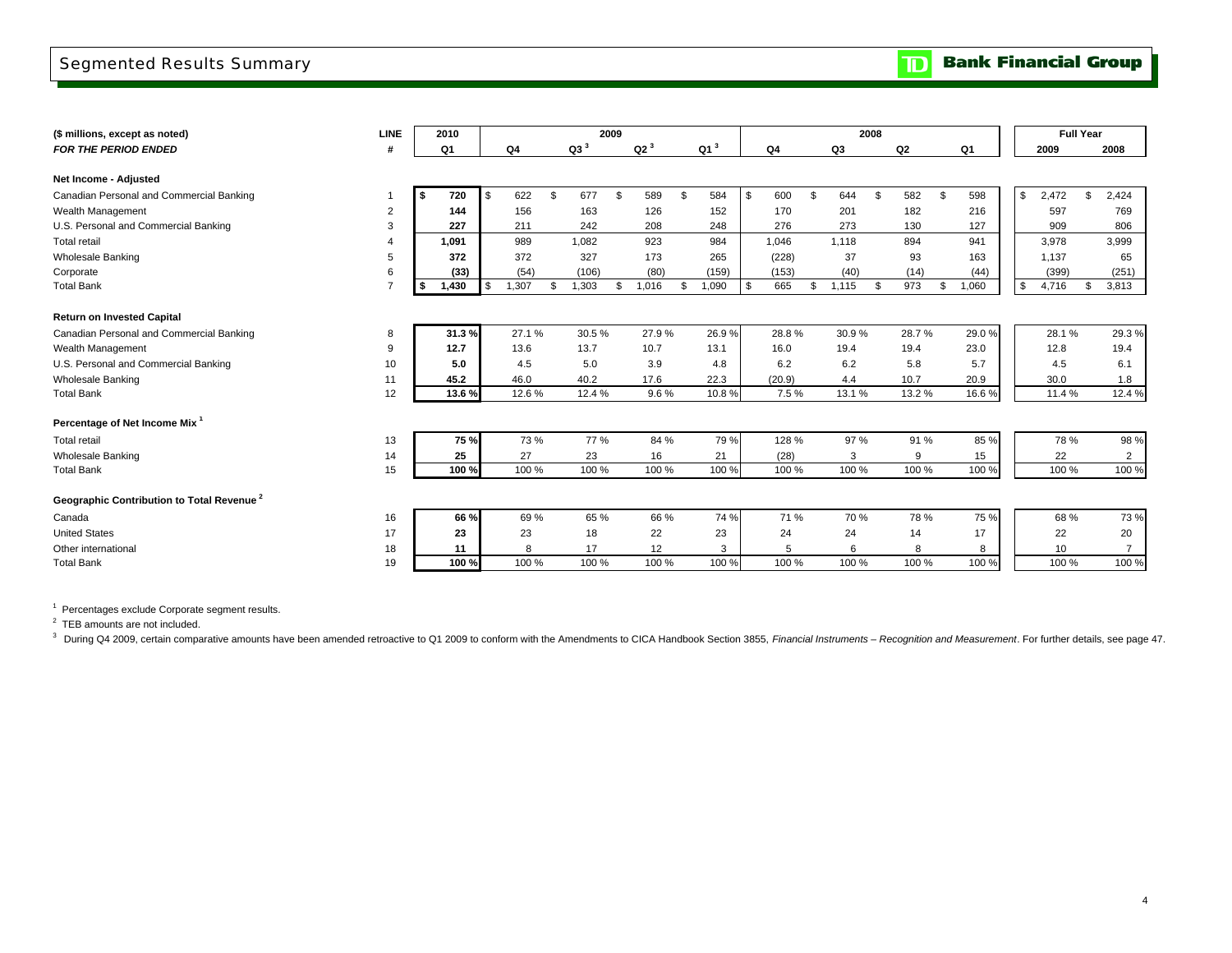### Canadian Personal and Commercial Banking Segment<sup>1</sup>

#### **RESULTS OF OPERATIONS**

| (\$ millions, except as noted)                            | <b>LINE</b>    | 2010        |              |             |                          | 2009 |        |             |     |                |             | 2008 |                |                |        |     |        | <b>Full Year</b> |        |
|-----------------------------------------------------------|----------------|-------------|--------------|-------------|--------------------------|------|--------|-------------|-----|----------------|-------------|------|----------------|----------------|--------|-----|--------|------------------|--------|
| <b>FOR THE PERIOD ENDED</b>                               | #              | Q1          |              | Q4          | Q <sub>3</sub>           |      | Q2     | Q1          |     | Q <sub>4</sub> | Q3          |      | Q <sub>2</sub> |                | Q1     |     | 2009   |                  | 2008   |
|                                                           |                |             |              |             |                          |      |        |             |     |                |             |      |                |                |        |     |        |                  |        |
| Net interest income                                       |                | 1,744       |              | 1,668<br>-S | 1,650                    | \$   | 1,536  | \$<br>1,494 | \$  | ,489           | \$<br>1,485 | - \$ | 1,402          | \$.            | 1,414  | \$. | 6,348  | \$               | 5,790  |
| Non-interest income                                       | $\overline{2}$ | 795         |              | 766         | 797                      |      | 740    | 798         |     | 794            | 777         |      | 732            |                | 733    |     | 3,101  |                  | 3,036  |
| Total revenue                                             | 3              | 2,539       |              | 2,434       | 2.447                    |      | 2,276  | 2,292       |     | 2,283          | 2,262       |      | 2,134          |                | 2,147  |     | 9,449  |                  | 8,826  |
| Provision for credit losses                               |                | 315         |              | 313         | 290                      |      | 286    | 266         |     | 209            | 194         |      | 191            |                | 172    |     | 1,155  |                  | 766    |
| Non-interest expenses                                     | 5              | 1,194       |              | 1,226       | 1.170                    |      | 1,143  | 1,186       |     | .202           | 1,129       |      | 1,095          |                | 1,096  |     | 4,725  |                  | 4,522  |
| Net income before income taxes                            | 6              | 1,030       |              | 895         | 987                      |      | 847    | 840         |     | 872            | 939         |      | 848            |                | 879    |     | 3,569  |                  | 3,538  |
| Income taxes                                              |                | 310         |              | 273         | 310                      |      | 258    | 256         |     | 272            | 295         |      | 266            |                | 281    |     | 1,097  |                  | 1,114  |
| Net income - reported                                     | 8              | 720         |              | 622         | 677                      |      | 589    | 584         |     | 600            | 644         |      | 582            |                | 598    |     | 2,472  |                  | 2,424  |
| Adjustments for items of note, net of income taxes        | 9              |             |              |             | $\overline{\phantom{a}}$ |      |        |             |     |                |             |      |                |                |        |     |        |                  |        |
| Net income - adjusted                                     | 10             | 720<br>- \$ | $\mathbf{s}$ | 622<br>\$.  | 677                      | \$   | 589    | \$<br>584   | \$  | 600            | \$<br>644   | \$   | 582            | $\mathfrak{L}$ | 598    | \$  | 2,472  | - \$             | 2,424  |
|                                                           |                |             |              |             |                          |      |        |             |     |                |             |      |                |                |        |     |        |                  |        |
| Average invested capital (\$ billions)                    | 11             | 9.1<br>- \$ | l \$         | 9.1<br>\$   | 8.8                      | \$   | 8.6    | \$<br>8.6   | \$. | 8.3            | \$<br>8.3   | \$   | 8.3            | \$             | 8.2    |     | 8.8    | <b>S</b>         | 8.3    |
| Economic profit <sup>2</sup>                              | 12             | 513         |              | 415         | 478                      |      | 399    | 389         |     | 423            | 467         |      | 410            |                | 422    |     | 1,681  |                  | 1,722  |
| Return on invested capital                                | 13             | 31.3%       |              | 27.1%       | 30.5%                    |      | 27.9%  | 26.9%       |     | 28.8%          | 30.9%       |      | 28.7%          |                | 29.0%  |     | 28.1%  |                  | 29.3%  |
|                                                           |                |             |              |             |                          |      |        |             |     |                |             |      |                |                |        |     |        |                  |        |
| Key Performance Indicators (\$ billions, except as noted) |                |             |              |             |                          |      |        |             |     |                |             |      |                |                |        |     |        |                  |        |
| Risk-weighted assets                                      | 14             | 65          | -S           | 64<br>\$.   | 63                       | \$   | 61     | \$<br>60    | \$. | 58             | \$<br>56    | \$   | 53             | \$             | 54     | \$  | 64     | \$               | 58     |
| Average loans - personal                                  |                |             |              |             |                          |      |        |             |     |                |             |      |                |                |        |     |        |                  |        |
| Residential mortgages <sup>3</sup>                        | 15             | 63          |              | 63          | 60                       |      | 59     | 64          |     | 68             | 63          |      | 59             |                | 57     |     | 61     |                  | 62     |
| Consumer instalment and other personal - HELOC            | 16             | 56          |              | 54          | 51                       |      | 48     | 46          |     | 45             | 42          |      | 41             |                | 40     |     | 50     |                  | 42     |
| - Other                                                   | 17             | 22          |              | 22          | 21                       |      | 20     | 19          |     | 18             | 19          |      | 18             |                | 18     |     | 20     |                  | 18     |
| Credit card                                               | 18             | 9           |              | 8           |                          |      | 8      | 8           |     | $\overline{7}$ | 6           |      | 5              |                | 5      |     | 8      |                  | 6      |
| Total average loans - personal <sup>4</sup>               | 19             | 150         |              | 147         | 140                      |      | 135    | 137         |     | 138            | 130         |      | 123            |                | 120    |     | 139    |                  | 128    |
| Average loans and acceptances - business <sup>4</sup>     | 20             | 30          |              | 30          | 30                       |      | 29     | 28          |     | 28             | 28          |      | 28             |                | 26     |     | 29     |                  | 28     |
| Average securitized loans                                 | 21             | 60          |              | 57          | 55                       |      | 54     | 48          |     | 41             | 43          |      | 45             |                | 45     |     | 54     |                  | 44     |
| Average deposits - personal                               | 22             | 128         |              | 127         | 127                      |      | 126    | 121         |     | 116            | 112         |      | 108            |                | 104    |     | 125    |                  | 110    |
| Average deposits - business                               | 23             | 53          |              | 51          | 49                       |      | 47     | 47          |     | 44             | 43          |      | 41             |                | 40     |     | 49     |                  | 42     |
| Margin on avg. earning assets incl. securitized assets    | 24             | 2.93%       |              | 2.88%       | 2.96%                    |      | 2.94 % | 2.82%       |     | 2.89%          | 2.98%       |      | 2.96%          |                | 2.98%  |     | 2.90%  |                  | 2.95%  |
| Efficiency ratio                                          | 25             | 47.0%       |              | 50.4%       | 47.8%                    |      | 50.2%  | 51.7%       |     | 52.7%          | 49.9%       |      | 51.3%          |                | 51.0%  |     | 50.0%  |                  | 51.2%  |
| Number of Canadian retail branches at period end          | 26             | 1,111       |              | 1,116       | 1,113                    |      | 1,108  | 1,102       |     | 1,098          | 1,088       |      | 1,077          |                | 1,075  |     | 1,116  |                  | 1,098  |
| Average number of full-time equivalent staff              | 27             | 33.278      |              | 33,080      | 32,746                   |      | 32,442 | 32,624      |     | 32,557         | 32,496      |      | 31,720         |                | 31.896 |     | 32,725 |                  | 32,167 |

<sup>1</sup> Effective Q3 2008, the U.S. insurance and credit card businesses are included in CAD P&C, net of distribution commissions to U.S. P&C. Prior periods have not been reclassified as the impact was not material to segment

 $2$  The rate charged for invested capital is 9.0% in 2010 and 2009, and 8.5% in 2008.

<sup>3</sup> Includes loans classified as trading as the Bank intends to sell the loans immediately or in the near term, and loans designated as trading under the fair value option for which no allowance is recorded.

 each of the quarters Q1 2008 to Q3 2008, and \$5 billion for each of the quarters Q4 2008 and Q1 2009. 4 Average multiple-unit residential (MUR) mortgages, comprising of five or more units have been reclassified from total average loans - personal to average loans and acceptances - business, starting with Q1 2008. The impac

CAD P&C comprises our Canadian Banking and Global Insurance businesses. Under the TD Canada Trust brand, the retail operations provide a full range of financial products and services to approximately 11 million personal an As a leading customer services provider, TD Canada Trust offers anywhere, anytime banking solutions through telephone and internet banking, more than 2,707 automated banking machines and a network of 1,111 branches located Commercial Banking serves the needs of medium-sized Canadian businesses, customizing a broad range of products and services to meet their financing, investment, cash management, international trade and day-to-day banking n Insurance brand, the Bank offers a broad range of insurance products, including home and automobile coverage, life and health insurance in Canada and the U.S., as well as business property and casualty business in the U.S. coverage on TD Canada Trust lending products.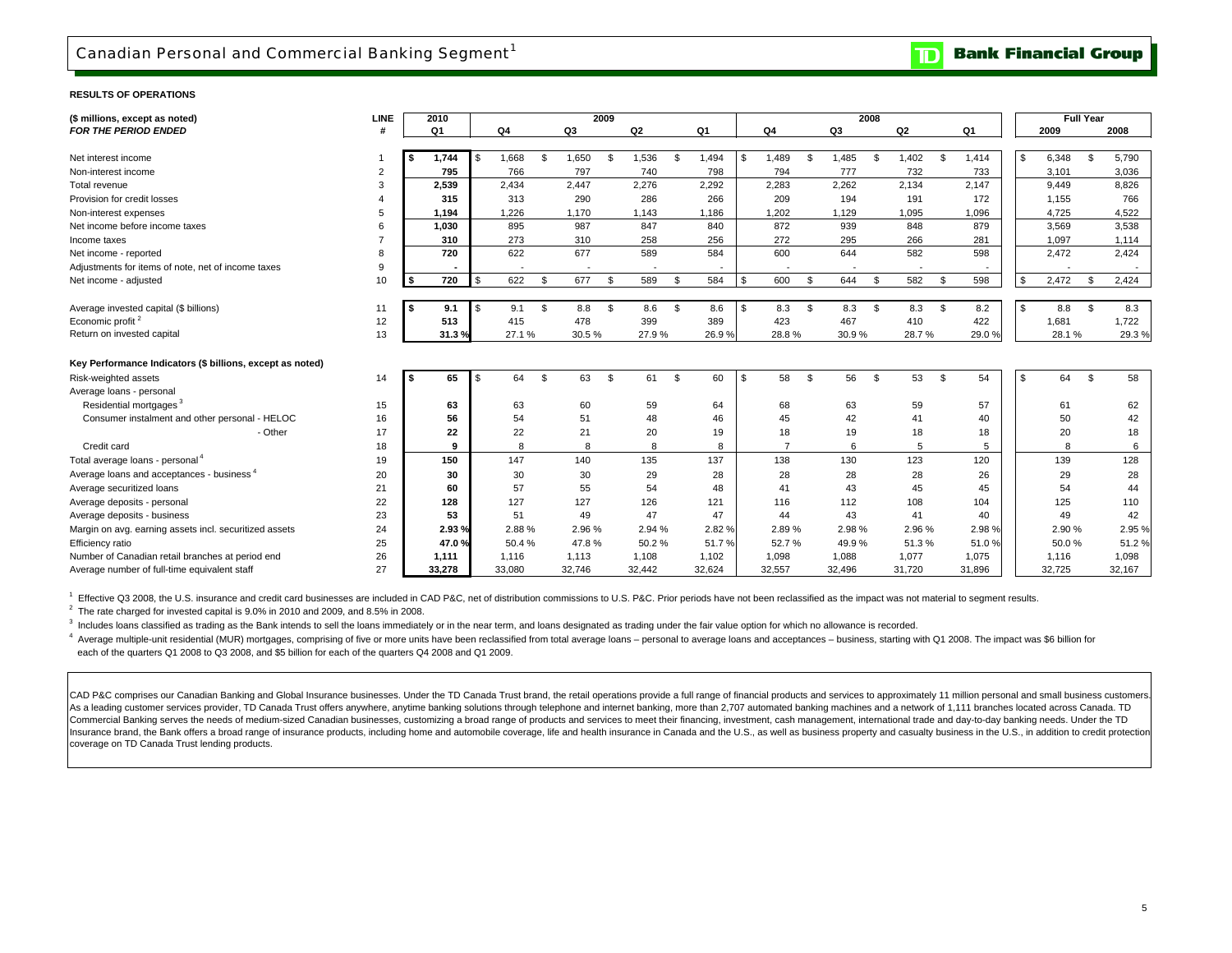### Wealth Management Segment<sup>1</sup>

#### **RESULTS OF OPERATIONS**

| (\$ millions, except as noted)                                                  | <b>LINE</b> | 2010  |        |                | 2009  |    |                |                |        |                |                          | 2008   |    |       |           | <b>Full Year</b> |    |                |
|---------------------------------------------------------------------------------|-------------|-------|--------|----------------|-------|----|----------------|----------------|--------|----------------|--------------------------|--------|----|-------|-----------|------------------|----|----------------|
| <b>FOR THE PERIOD ENDED</b>                                                     |             | Q1    | Q4     |                | Q3    |    | Q <sub>2</sub> |                | Q1     |                | Q4                       | Q3     |    | Q2    | Q1        | 2009             |    | 2008           |
|                                                                                 |             |       |        |                |       |    |                |                |        |                |                          |        |    |       |           |                  |    |                |
| Net interest income                                                             |             | 66    | 67     |                | 65    |    | 63             | \$             | 75     | \$             | 88                       | 89     |    | 82    | \$<br>88  | 270              |    | 347            |
| Brokerage commissions and non-interest income                                   | 2           | 524   | 520    |                | 497   |    | 465            |                | 453    |                | 503                      | 520    |    | 476   | 482       | 1,935            |    | 1,981          |
| Total revenue                                                                   | 3           | 590   | 587    |                | 562   |    | 528            |                | 528    |                | 591                      | 609    |    | 558   | 570       | 2,205            |    | 2,328          |
| Non-interest expenses                                                           |             | 446   | 444    |                | 424   |    | 414            |                | 419    |                | 428                      | 421    |    | 387   | 379       | 1.701            |    | 1,615          |
| Net income before income taxes                                                  |             | 144   | 143    |                | 138   |    | 114            |                | 109    |                | 163                      | 188    |    | 171   | 191       | 504              |    | 713            |
| Income taxes                                                                    | 6           | 43    | 46     |                | 43    |    | 36             |                | 34     |                | 53                       | 61     |    | 56    | 63        | 159              |    | 233            |
| Global Wealth net income                                                        |             | 101   | 97     |                | 95    |    | 78             |                | 75     |                | 110                      | 127    |    | 115   | 128       | 345              |    | 480            |
| Equity in net income of an associated company, net of income taxes <sup>2</sup> | 8           | 43    | 59     |                | 68    |    | 48             |                | 77     |                | 60                       | 74     |    | 67    | 88        | 252              |    | 289            |
| Net income - reported                                                           | 9           | 144   | 156    |                | 163   |    | 126            |                | 152    |                | 170                      | 201    |    | 182   | 216       | 597              |    | 769            |
| Adjustments for items of note, net of income taxes                              | 10          |       |        |                |       |    |                |                |        |                | $\overline{\phantom{a}}$ |        |    |       |           |                  |    |                |
| Net income - adjusted                                                           | 11          | 144   | 156    |                | 163   | \$ | 126            | \$             | 152    | $\mathfrak{L}$ | 170                      | 201    |    | 182   | \$<br>216 | 597              | \$ | 769            |
|                                                                                 |             |       |        |                |       |    |                |                |        |                |                          |        |    |       |           |                  |    |                |
| Average invested capital (\$ billions)                                          | 12          | 4.5   | 4.6    | $\mathfrak{L}$ | 4.7   | \$ | 4.8            | $\mathfrak{L}$ | 4.6    | \$             | 4.2                      | 4.1    |    | 3.8   | \$<br>3.7 | 4.7              |    | 4.0            |
| Economic profit (loss) <sup>3</sup>                                             | 13          | 15    | 26     |                | 28    |    | (7)            |                | 20     |                | 60                       | 92     |    | 84    | 117       | 67               |    | 353            |
| Return on invested capital                                                      | 14          | 12.7% | 13.6 % |                | 13.7% |    | 10.7%          |                | 13.1 % |                | 16.0%                    | 19.4 % |    | 19.4% | 23.0%     | 12.8%            |    | 19.4%          |
| Key Performance Indicators (\$ billions, except as noted)                       |             |       |        |                |       |    |                |                |        |                |                          |        |    |       |           |                  |    |                |
| Risk-weighted assets                                                            | 15          | -8    | 8      | $\mathcal{F}$  |       |    |                | \$             |        | £.             |                          | 8      | £. |       | \$<br>8   | 8                | \$ | $\overline{7}$ |
| Assets under administration                                                     | 16          | 200   | 191    |                | 188   |    | 174            |                | 163    |                | 173                      | 197    |    | 187   | 178       | 191              |    | 173            |
| Assets under management                                                         | 17          | 172   | 171    |                | 164   |    | 168            |                | 170    |                | 170                      | 180    |    | 174   | 170       | 171              |    | 170            |
| Efficiency ratio                                                                | 18          | 75.6% | 75.6%  |                | 75.4% |    | 78.4%          |                | 79.4%  |                | 72.4 %                   | 69.1%  |    | 69.4% | 66.5%     | 77.1%            |    | 69.4%          |
| Average number of full-time equivalent staff                                    | 19          | 7.034 | 6,769  |                | 6,893 |    | 6,962          |                | 6,835  |                | 6,673                    | 6,633  |    | 6,180 | 6,189     | 6,864            |    | 6,419          |

<sup>1</sup> Effective Q3 2008, the U.S. wealth management businesses are included in Wealth Management, net of distribution commissions to U.S. P&C. Prior periods have not been reclassified as the impact was not material to segmen

<sup>2</sup> The equity in net income of an associated company includes net impact of internal management adjustments which are reclassified to other reporting lines in the Corporate segment.

<sup>3</sup> The rates charged for invested capital for North American and international businesses are, respectively, 10.0% and 13.0% in 2010, 10.0% and 13.0% in 2009; and 9.5% and 12.0% in 2008. The rate charged for invested capi 3 Ameritrade business line is 12.0% in 2010, 12.0% in 2009, and 11.0% in 2008.

Wealth Management provides a wealth of experience through a wide array of investment products and services to a large and diverse retail and institutional global client base. Wealth Management is one of the largest in Cana of assets, and comprises a number of advisory, distribution and asset management businesses, including TD Waterhouse, TD Mutual Funds and TD Asset Management Inc. In Canada, online brokerage, financial planning, private in private client services cater to the needs of different retail customer segments through all stages of their investment life cycle. U.S. wealth management also provides a wide range of financial advisory, private banking, I services to U.S. clients. Through Wealth Management's online brokerage channels, it serves customers in Canada, the United Kingdom and the U.S. (through TD Ameritrade). Online Brokerage has industry leadership in both pr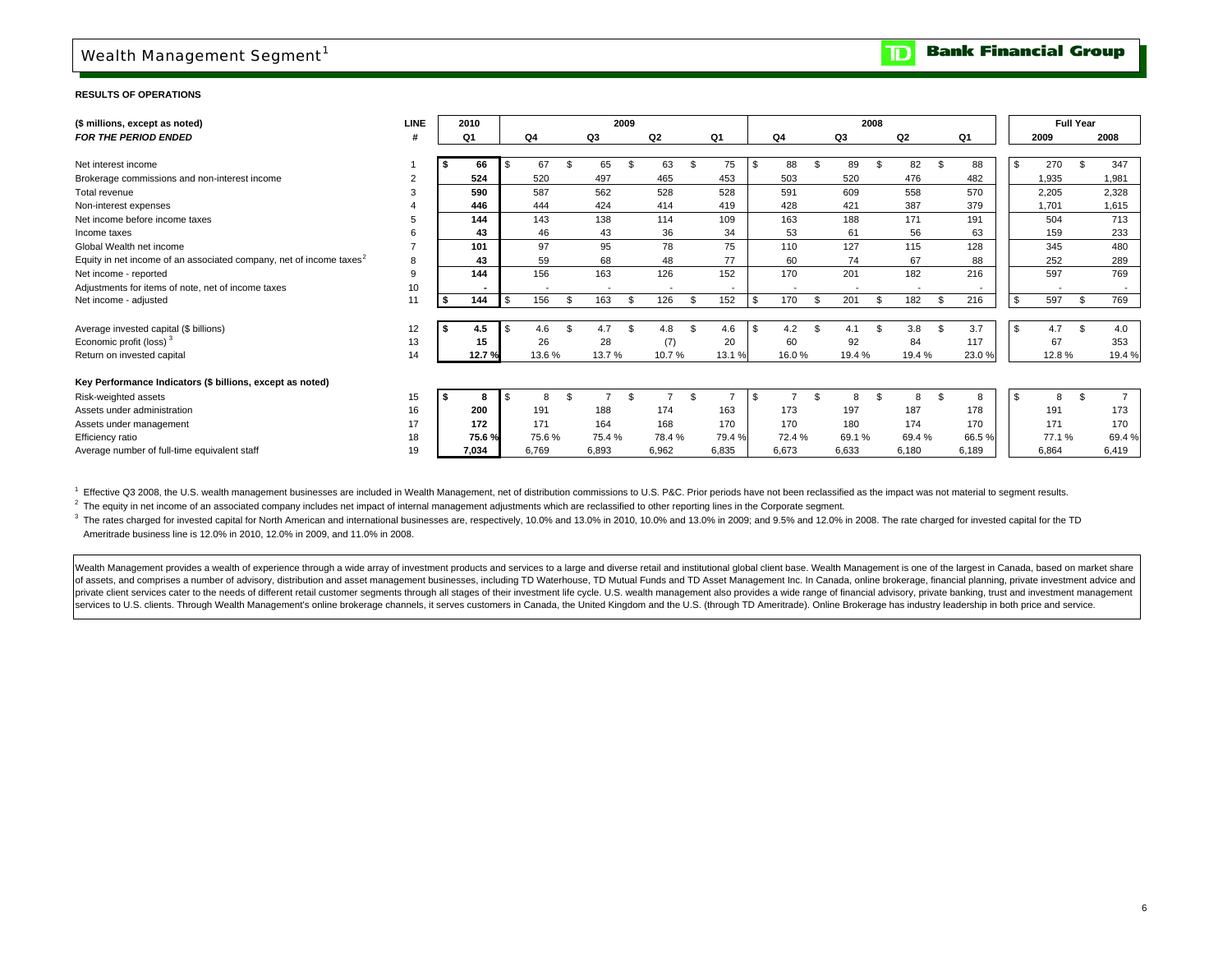### U.S. Personal and Commercial Banking Segment - Canadian Dollars<sup>1,2</sup>

#### **RESULTS OF OPERATIONS**

| (\$ millions, except as noted)                                    | <b>LINE</b>           |     | 2010   |          |        |              |        | 2009           |        |     |        |          |                          |          |                          | 2008               |                |                |       |                |        | <b>Full Year</b> |        |
|-------------------------------------------------------------------|-----------------------|-----|--------|----------|--------|--------------|--------|----------------|--------|-----|--------|----------|--------------------------|----------|--------------------------|--------------------|----------------|----------------|-------|----------------|--------|------------------|--------|
| <b>FOR THE PERIOD ENDED</b>                                       |                       |     | Q1     |          | Q4     |              | $Q3^7$ |                | $Q2^7$ |     | $Q1^7$ |          | Q4                       |          | Q3                       |                    | Q <sub>2</sub> |                | Q1    |                | 2009   |                  | 2008   |
|                                                                   |                       |     |        |          |        |              |        |                |        |     |        |          |                          |          |                          |                    |                |                |       |                |        |                  |        |
| Net interest income                                               |                       | - 5 | 829    | -S       | 840    | -S           | 873    | $\mathfrak{L}$ | 1,002  | \$  | 892    | l \$     | 764                      | <b>S</b> | 759                      | Ŝ.                 | 309            | \$             | 312   |                | 3,607  | \$               | 2,144  |
| Non-interest income                                               | $\overline{2}$        |     | 315    |          | 273    |              | 263    |                | 279    |     | 302    |          | 280                      |          | 267                      |                    | 166            |                | 140   |                | 1,117  |                  | 853    |
| Total revenue                                                     | 3                     |     | 1,144  |          | 1,113  |              | 1,136  |                | 1,281  |     | 1,194  |          | 1,044                    |          | 1,026                    |                    | 475            |                | 452   |                | 4,724  |                  | 2,997  |
| Provision for credit losses                                       |                       |     |        |          |        |              |        |                |        |     |        |          |                          |          |                          |                    |                |                |       |                |        |                  |        |
| Provision for credit losses - loans                               | $\boldsymbol{\Delta}$ |     | 192    |          | 175    |              | 183    |                | 201    |     | 139    |          | 78                       |          | 76                       |                    | 46             |                | 26    |                | 698    |                  | 226    |
| Provision for credit losses - debt securities classified as loans | 5                     |     | 9      |          | 41     |              |        |                | 116    |     | 93     |          | $\overline{\phantom{a}}$ |          | $\overline{\phantom{a}}$ |                    |                |                |       |                | 250    |                  |        |
| Total provision for credit losses                                 | 6                     |     | 201    |          | 216    |              | 183    |                | 317    |     | 232    |          | 78                       |          | 76                       |                    | 46             |                | 26    |                | 948    |                  | 226    |
| Non-interest expenses                                             | $\overline{7}$        |     | 746    |          | 806    |              | 783    |                | 823    |     | 801    |          | 649                      |          | 610                      |                    | 294            |                | 238   |                | 3,213  |                  | 1,791  |
| Net income before income taxes                                    | 8                     |     | 197    |          | 91     |              | 170    |                | 141    |     | 161    |          | 317                      |          | 340                      |                    | 135            |                | 188   |                | 563    |                  | 980    |
| Income taxes                                                      | 9                     |     | 16     |          | (31)   |              | (2)    |                | (17)   |     | (20)   |          | 66                       |          | 96                       |                    | 35             |                | 61    |                | (70)   |                  | 258    |
| Net income - reported                                             | 10                    | s.  | 181    | <b>S</b> | 122    | -S           | 172    | \$             | 158    | \$  | 181    | <b>S</b> | 251                      | <b>S</b> | 244                      | \$                 | 100            | \$             | 127   | \$             | 633    | \$               | 722    |
| Adjustments for items of note, net of income taxes <sup>3</sup>   | 11                    |     | 46     |          | 89     |              | 70     |                | 50     |     | 67     |          | 25                       |          | 29                       |                    | 30             |                |       |                | 276    |                  | 84     |
| Net income - adjusted                                             | 12                    | S.  | 227    |          | 211    | $\mathbf{s}$ | 242    | $\mathfrak{L}$ | 208    | \$. | 248    | \$.      | 276                      | £.       | 273                      | $\mathbf{\hat{z}}$ | 130            | $\mathfrak{L}$ | 127   | $\mathfrak{L}$ | 909    | $\mathfrak{L}$   | 806    |
|                                                                   |                       |     |        |          |        |              |        |                |        |     |        |          |                          |          |                          |                    |                |                |       |                |        |                  |        |
| Average invested capital (\$ billions)                            | 13                    | l S | 18.1   | l S      | 18.4   | <b>S</b>     | 19.4   | \$             | 21.7   | \$  | 20.6   | <b>S</b> | 17.6                     | -S       | 17.5                     | \$                 | 9.0            | $\mathfrak{s}$ | 8.8   | \$             | 20.0   | \$               | 13.2   |
| Economic profit (loss) <sup>4</sup>                               | 14                    |     | (206)  |          | (230)  |              | (222)  |                | (294)  |     | (246)  |          | (123)                    |          | (122)                    |                    | (70)           |                | (74)  |                | (992)  |                  | (389)  |
| Return on invested capital                                        | 15                    |     | 5.0%   |          | 4.5%   |              | 5.0%   |                | 3.9%   |     | 4.8%   |          | 6.2%                     |          | 6.2%                     |                    | 5.8%           |                | 5.7%  |                | 4.5%   |                  | 6.1%   |
|                                                                   |                       |     |        |          |        |              |        |                |        |     |        |          |                          |          |                          |                    |                |                |       |                |        |                  |        |
| Key Performance Indicators (\$ billions, except as noted)         |                       |     |        |          |        |              |        |                |        |     |        |          |                          |          |                          |                    |                |                |       |                |        |                  |        |
| Risk-weighted assets <sup>5</sup>                                 | 16                    | S   | 80     | -S       | 80     | -S           | 80     | $\mathbf{s}$   | 84     | \$  | 87     | l S      | 83                       | <b>S</b> | 68                       | Ŝ.                 | 66             | \$             | 35    | \$.            | 80     | \$               | 83     |
| Average loans - personal                                          |                       |     |        |          |        |              |        |                |        |     |        |          |                          |          |                          |                    |                |                |       |                |        |                  |        |
| Residential mortgages                                             | 17                    |     | 7.5    |          | 7.2    |              | 6.9    |                | 6.5    |     | 5.6    |          | 4.7                      |          | 4.6                      |                    | 2.3            |                | 2.3   |                | 6.6    |                  | 3.5    |
| Consumer instalment and other personal - HELOC <sup>6</sup>       | 18                    |     | 8.4    |          | 8.4    |              | 8.7    |                | 9.6    |     | 9.2    |          | 7.5                      |          | 6.9                      |                    | 3.4            |                | 3.2   |                | 9.0    |                  | 5.3    |
| - Other                                                           | 19                    |     | 4.2    |          | 4.5    |              | 4.8    |                | 5.4    |     | 5.1    |          | 4.2                      |          | 4.0                      |                    | 3.5            |                | 3.5   |                | 5.0    |                  | 3.8    |
| Total average loans - personal                                    | 20                    |     | 20.1   |          | 20.1   |              | 20.4   |                | 21.5   |     | 19.9   |          | 16.4                     |          | 15.5                     |                    | 9.2            |                | 9.0   |                | 20.6   |                  | 12.6   |
| Average loans and acceptances - business                          | 21                    |     | 35.7   |          | 36.8   |              | 39.2   |                | 43.1   |     | 40.9   |          | 33.7                     |          | 31.0                     |                    | 17.9           |                | 16.8  |                | 40.0   |                  | 24.9   |
| Average debt securities classified as loans                       | 22                    |     | 7.7    |          | 8.1    |              | 9.2    |                | 10.8   |     | 11.4   |          | ٠.                       |          | $\sim$                   |                    | ٠.             |                |       |                | 9.9    |                  |        |
| Average deposits - personal 8,9                                   | 23                    |     | 43.1   |          | 43.8   |              | 45.6   |                | 49.0   |     | 44.9   |          | 38.1                     |          | 37.0                     |                    | 17.7           |                | 17.4  |                | 45.8   |                  | 27.6   |
| Average deposits - business 9                                     | 24                    |     | 41.9   |          | 42.1   |              | 44.4   |                | 49.2   |     | 47.6   |          | 38.2                     |          | 36.9                     |                    | 10.1           |                | 10.5  |                | 45.8   |                  | 23.9   |
| Margin on average earning assets (TEB) 8,10                       | 25                    |     | 3.41%  |          | 3.46%  |              | 3.40%  |                | 3.58%  |     | 3.62%  |          | 3.81%                    |          | 3.92 %                   |                    | 3.73%          |                | 3.88% |                | 3.52%  |                  | 3.84 % |
| Efficiency ratio - reported                                       | 26                    |     | 65.2%  |          | 72.4%  |              | 68.9%  |                | 64.2%  |     | 67.1%  |          | 62.2%                    |          | 59.5%                    |                    | 61.9%          |                | 52.7% |                | 68.0%  |                  | 59.8%  |
| Non-interest expenses - adjusted (\$ millions)                    | 27                    |     | 674    |          | 669    |              | 673    |                | 747    |     | 696    |          | 609                      |          | 586                      |                    | 246            |                | 238   |                | 2,785  |                  | 1,679  |
| Efficiency ratio - adjusted                                       | 28                    |     | 58.9%  |          | 60.1%  |              | 59.2%  |                | 58.3%  |     | 58.3%  |          | 58.3%                    |          | 57.1%                    |                    | 51.7%          |                | 52.7% |                | 59.0%  |                  | 56.0%  |
| Number of U.S. retail stores as at period end 11                  | 29                    |     | 1.039  |          | 1,028  |              | 1,023  |                | 1,018  |     | 1,006  |          | 1,062                    |          | 1,064                    |                    | 585            |                | 586   |                | 1,028  |                  | 1.062  |
| Average number of full-time equivalent staff                      | 30                    |     | 19,117 |          | 19,242 |              | 19,637 |                | 19,916 |     | 19,593 |          | 19,773                   |          | 19,847                   |                    | 8.099          |                | 8,019 |                | 19,594 |                  | 13,935 |

<sup>1</sup> On March 31, 2008, the Bank completed the acquisition of Commerce. Effective Q3 2008, the U.S. insurance and credit card businesses are included in CAD P&C, and the U.S. wealth management businesses are included in Wea commissions to U.S. P&C. Prior periods have not been reclassified as the impact was not material to segment results.

<sup>2</sup> Effective Q2 2009, the financial position and results of operations of TD Bank, N.A., which includes TD Banknorth and Commerce, are reflected in U.S. P&C using the same period as the Bank and the one month lag in repor of TD Bank, N.A. have been included directly in retained earnings in Q2 2009. Previously, these results were included on a one month lag, except that reported non-interest expenses for Q2 2008 included restructuring and in

<sup>3</sup> Items of note relate to restructuring and integration charges recorded in connection with mergers and acquisitions. See footnote 5 on page 46.

4 The rate charged for invested capital is 9.5% in 2010 and 2009, and 9.0% in 2008.

<sup>5</sup> For regulatory purposes only, effective October 31, 2008, the one month lag in reporting assets of TD Bank, N.A., which includes TD Banknorth and Commerce, was eliminated by using the same period end as the rest of the regulatory capital was calculated incorporating TD Bank, N.A. on a one month lag.

6 Home Equity Line of Credit (HELOC) includes home equity loans.

<sup>7</sup> During Q4 2009, certain comparative amounts retroactive to Q1 2009 have been amended to conform with the Amendments to CICA Handbook Section 3855, Financial Instruments - Recognition and Measurement. For further detail

<sup>8</sup> Average deposits and margin on average earning assets exclude the impact related to the money market deposit account (MMDA) agreement with TD Ameritrade. The MMDA is described in Note 35 of our 2009 audited Consolidate

 $^9$  Effective Q1 2010, approximately \$3 billion in small business deposits have been reclassified from average deposits – personal to average deposits – business.

<sup>10</sup> For calculating margin on average earning assets, TEB is included. The impact of TEB is not material. However, no TEB is included in the separate disclosure for revenue (line 3) and income taxes (line 9).

<sup>11</sup> Includes full service retail banking stores.

U.S. P&C comprises the Bank's U.S.-based retail and commercial banking operations. Distribution commissions are paid to U.S. P&C for U.S. activities reported in the Canadian Personal and Commercial Banking and Wealth Manag provide a full range of financial products and services through multiple delivery channels, including a network of over 1,000 branches located primarily in the Northeast and Mid-Atlantic regions of the U.S. and Florida, te machines, allowing customers to have banking access virtually anywhere and anytime. U.S. P&C also serves the needs of businesses, customizing a broad range of products and services to meet their financing, investment, cash day banking needs.

#### **Bank Financial Group** D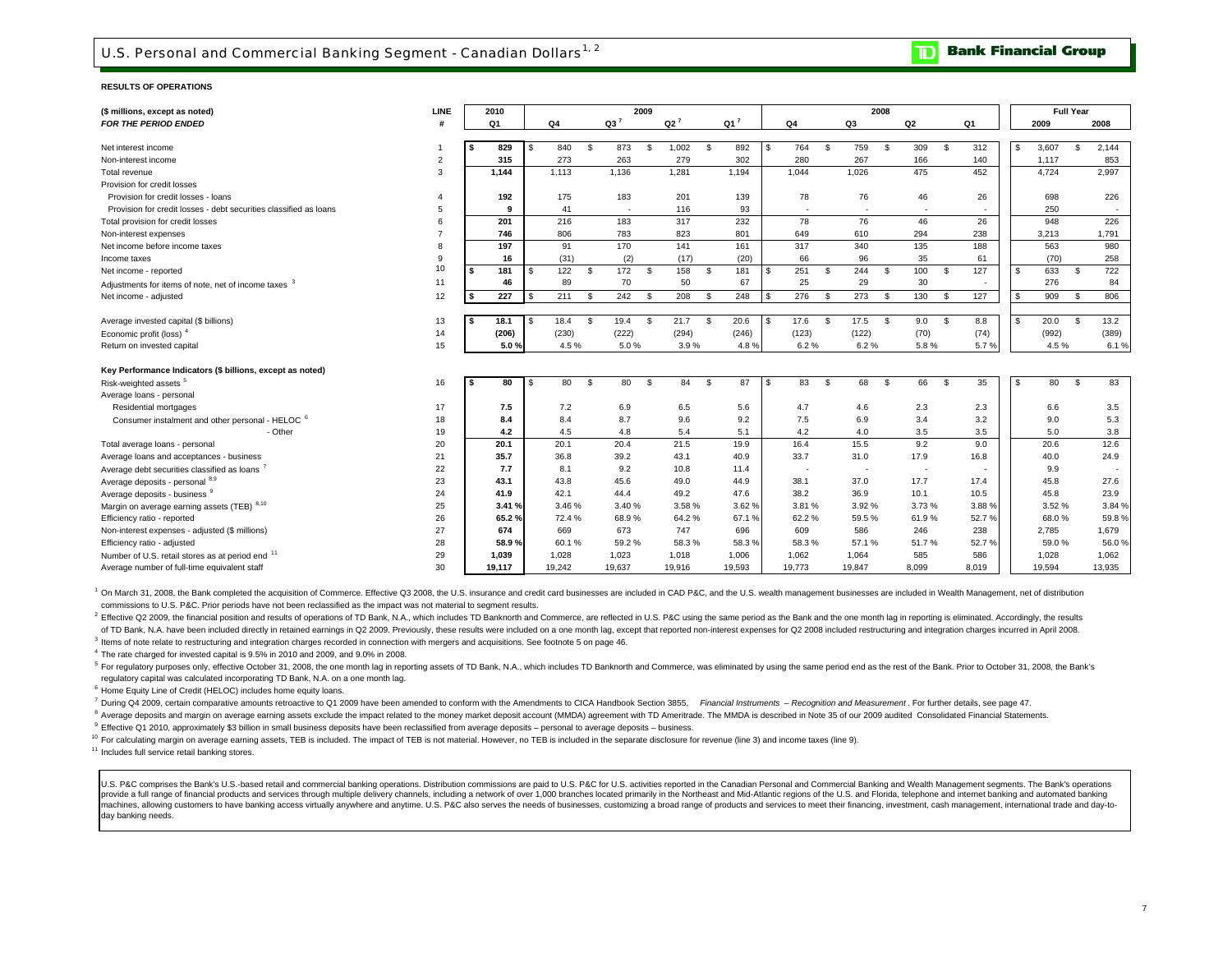### U.S. Personal and Commercial Banking Segment - U.S. Dollars<sup>1, 2</sup>

**Bank Financial Group**  $\mathbf{D}% _{T}=\mathbf{D}_{T}\!\left( \mathbf{1}_{T}% \mathbf{1}_{T}\mathbf{1}_{T}\mathbf{1}_{T}\mathbf{1}_{T}\mathbf{1}_{T}\mathbf{1}_{T}\mathbf{1}_{T}\mathbf{1}_{T}\mathbf{1}_{T}\mathbf{1}_{T}\mathbf{1}_{T}\mathbf{1}_{T}\mathbf{1}_{T}\mathbf{1}_{T}\mathbf{1}_{T}\mathbf{1}_{T}\mathbf{1}_{T}\mathbf{1}_{T}\mathbf{1}_{T}\mathbf{1}_{T}\mathbf{1}_{T}\mathbf{1}_{T}\mathbf{1}_{T}\mathbf{1}_{T}\mathbf{1}_{T}\mathbf{1}_{T}\mathbf{1}_{T}\math$ 

#### **RESULTS OF OPERATIONS**

| (US\$ millions, except as noted)                                  | LINE           | 2010      |            |     |                          | 2009 |        |            |                          |            | 2008 |                          |           |              |       | <b>Full Year</b> |                          |
|-------------------------------------------------------------------|----------------|-----------|------------|-----|--------------------------|------|--------|------------|--------------------------|------------|------|--------------------------|-----------|--------------|-------|------------------|--------------------------|
| <b>FOR THE PERIOD ENDED</b>                                       |                | Q1        | Q4         |     | $Q3^7$                   |      | $Q2^7$ | $Q1^7$     | Q4                       | Q3         |      | Q2                       | Q1        |              | 2009  |                  | 2008                     |
|                                                                   |                |           |            |     |                          |      |        |            |                          |            |      |                          |           |              |       |                  |                          |
| Net interest income                                               |                | 788       | \$<br>781  | \$  | 771                      | - \$ | 805    | \$<br>736  | \$<br>733                | \$<br>752  | \$   | 307                      | \$<br>318 | \$           | 3,093 | $\mathfrak{L}$   | 2.110                    |
| Non-interest income                                               | $\overline{2}$ | 299       | 255        |     | 232                      |      | 224    | 249        | 269                      | 265        |      | 165                      | 143       |              | 960   |                  | 842                      |
| Total revenue                                                     | 3              | 1,087     | 1,036      |     | 1,003                    |      | 1.029  | 985        | 1,002                    | 1,017      |      | 472                      | 461       |              | 4,053 |                  | 2,952                    |
| Provision for credit losses                                       |                |           |            |     |                          |      |        |            |                          |            |      |                          |           |              |       |                  |                          |
| Provision for credit losses - loans                               | $\overline{4}$ | 182       | 162        |     | 163                      |      | 161    | 115        | 75                       | 75         |      | 46                       | 26        |              | 601   |                  | 222                      |
| Provision for credit losses - debt securities classified as loans | 5              | 9         | 39         |     | $\overline{\phantom{a}}$ |      | 95     | 75         | $\overline{\phantom{a}}$ |            |      | $\overline{\phantom{a}}$ |           |              | 209   |                  | $\overline{\phantom{a}}$ |
| Total provision for credit losses                                 | 6              | 191       | 201        |     | 163                      |      | 256    | 190        | 75                       | 75         |      | 46                       | 26        |              | 810   |                  | 222                      |
| Non-interest expenses                                             |                | 709       | 751        |     | 691                      |      | 661    | 660        | 623                      | 604        |      | 292                      | 243       |              | 2,763 |                  | 1,762                    |
| Net income before income taxes                                    | 8              | 187       | 84         |     | 149                      |      | 112    | 135        | 304                      | 338        |      | 134                      | 192       |              | 480   |                  | 968                      |
| Income taxes                                                      | 9              | 15        | (29)       |     | (2)                      |      | (14)   | (16)       | 63                       | 95         |      | 35                       | 63        |              | (61)  |                  | 256                      |
| Net income - reported                                             | 10             | \$<br>172 | \$<br>113  | £.  | 151                      | \$   | 126    | \$<br>151  | \$<br>241                | \$<br>243  | -S   | 99                       | \$<br>129 | $\mathbb{S}$ | 541   | \$               | 712                      |
| Adjustments for items of note, net of income taxes <sup>3</sup>   | 11             | 44        | 83         |     | 62                       |      | 40     | 55         | 24                       | 28         |      | 30                       |           |              | 240   |                  | 82                       |
| Net income - adjusted                                             | 12             | 216       | \$<br>196  | \$  | 213                      | \$   | 166    | \$<br>206  | \$<br>265                | \$<br>271  | -S   | 129                      | \$<br>129 | \$           | 781   | \$               | 794                      |
|                                                                   |                |           |            |     |                          |      |        |            |                          |            |      |                          |           |              |       |                  |                          |
| Average invested capital (US\$ billions)                          | 13             | 17.2      | \$<br>17.1 | \$. | 17.1                     | - \$ | 17.4   | \$<br>17.0 | \$<br>16.9               | \$<br>17.3 | -S   | 9.0                      | \$<br>9.0 | \$           | 17.1  | \$               | 13.1                     |
| Economic profit (loss) <sup>4</sup>                               | 14             | (195)     | (215)      |     | (196)                    |      | (237)  | (201)      | (119)                    | (120)      |      | (70)                     | (75)      |              | (849) |                  | (384)                    |
| Key Performance Indicators (US\$ billions, except as noted)       |                |           |            |     |                          |      |        |            |                          |            |      |                          |           |              |       |                  |                          |
| Risk-weighted assets <sup>5</sup>                                 | 15             | 75        | \$<br>74   | \$  | 74                       | \$   | 70     | \$<br>71   | \$<br>69                 | \$<br>67   | -S   | 64                       | \$<br>35  | \$           | 74    | \$               | 69                       |
| Average loans - personal                                          |                |           |            |     |                          |      |        |            |                          |            |      |                          |           |              |       |                  |                          |
| Residential mortgages                                             | 16             | 7.2       | 6.7        |     | 6.1                      |      | 5.3    | 4.6        | 4.4                      | 4.5        |      | 2.3                      | 2.4       |              | 5.7   |                  | 3.4                      |
| Consumer installment and other personal - HELOC 6                 | 17             | 8.0       | 7.8        |     | 7.7                      |      | 7.7    | 7.6        | 7.2                      | 6.8        |      | 3.4                      | 3.3       |              | 7.7   |                  | 5.2                      |
| - Other                                                           | 18             | 4.0       | 4.2        |     | 4.2                      |      | 4.3    | 4.2        | 4.1                      | 4.0        |      | 3.4                      | 3.6       |              | 4.2   |                  | 3.8                      |
| Total average loans - personal                                    | 19             | 19.2      | 18.7       |     | 18.0                     |      | 17.3   | 16.4       | 15.7                     | 15.3       |      | 9.1                      | 9.3       |              | 17.6  |                  | 12.4                     |
| Average loans and acceptances - business                          | 20             | 33.9      | 34.3       |     | 34.6                     |      | 34.6   | 33.7       | 32.4                     | 30.7       |      | 17.9                     | 17.2      |              | 34.3  |                  | 24.6                     |
| Average debt securities classified as loans <sup>7</sup>          | 21             | 7.2       | 7.4        |     | 8.1                      |      | 8.7    | 9.7        | ۰.                       |            |      | $\sim$                   |           |              | 8.5   |                  |                          |
| Average deposits - personal 8,9                                   | 22             | 41.0      | 40.8       |     | 40.2                     |      | 39.4   | 37.0       | 36.5                     | 36.6       |      | 17.7                     | 17.8      |              | 39.4  |                  | 27.2                     |
| Average deposits - business 9                                     | 23             | 39.9      | 39.1       |     | 39.1                     |      | 39.5   | 39.2       | 36.7                     | 36.6       |      | 10.1                     | 10.8      |              | 39.2  |                  | 23.6                     |
| Non-interest expenses - adjusted (US\$ millions)                  | 24             | 641       | 623        |     | 594                      |      | 600    | 573        | 585                      | 581        |      | 244                      | 243       |              | 2.390 |                  | 1.653                    |

<sup>1</sup> On March 31, 2008, the Bank completed the acquisition of Commerce. Effective Q3 2008, the U.S. insurance and credit card businesses are included in CAD P&C, and the U.S. wealth management businesses are included

in Wealth Management, net of distribution commissions to U.S. P&C. Prior periods have not been reclassified as the impact was not material to segment results.

<sup>2</sup> Effective Q2 2009, the financial position and results of operations of TD Bank, N.A., which includes TD Banknorth and Commerce, are reflected in U.S. P&C using the same period as the Bank and the one month lag in repor the results of TD Bank, N.A. have been included directly in retained earnings in Q2 2009. Previously, these results were included on a one month lag, except that reported non-interest expenses for Q2 2008 included restruct incurred in April 2008. U.S. dollar amounts shown are the corresponding Canadian dollar amounts included in the Bank's reports to shareholders for the relevant periods divided by the average foreign exchange rate.

<sup>3</sup> Items of note relate to restructuring and integration charges recorded in connection with mergers and acquisitions. See footnote 5 on page 46.

 $^4$  The rate charged for invested capital is 9.5% in 2010 and 2009, and 9.0% in 2008.

<sup>5</sup> For regulatory purposes only, effective October 31, 2008, the one month lag in reporting assets of TD Bank, N.A., which includes TD Banknorth and Commerce, was eliminated by using the same period end as the rest of the the Bank's regulatory capital was calculated incorporating TD Bank, N.A. on a one month lag.

<sup>6</sup> Home Equity Line of Credit (HELOC) includes home equity loans.

7 During Q4 2009, certain comparative amounts retroactive to Q1 2009 have been amended to conform with the Amendments to CICA Handbook Section 3855, Financial Instruments - Recognition and Measurement. For further details,

<sup>8</sup> Average deposits exclude the impact related to the MMDA agreement with TD Ameritrade. The MMDA is described in Note 35 of our 2009 audited Consolidated Financial Statements.

 $^9$  Effective Q1 2010, approximately \$3 billion in small business deposits have been reclassified from average deposits – personal to average deposits – business.

U.S. P&C comprises the Bank's U.S.-based retail and commercial banking operations. Distribution commissions are paid to U.S. P&C for U.S. activities reported in the Canadian Personal and Commercial Banking and Wealth Manag Bank's operations provide a full range of financial products and services through multiple delivery channels, including a network of over 1,000 branches located primarily in the Northeast and Mid-Atlantic regions of the U. internet banking and automated banking machines, allowing customers to have banking access virtually anywhere and anytime. U.S. P&C also serves the needs of businesses, customizing a broad range of products and services to investment, cash management, international trade and day-to-day banking needs.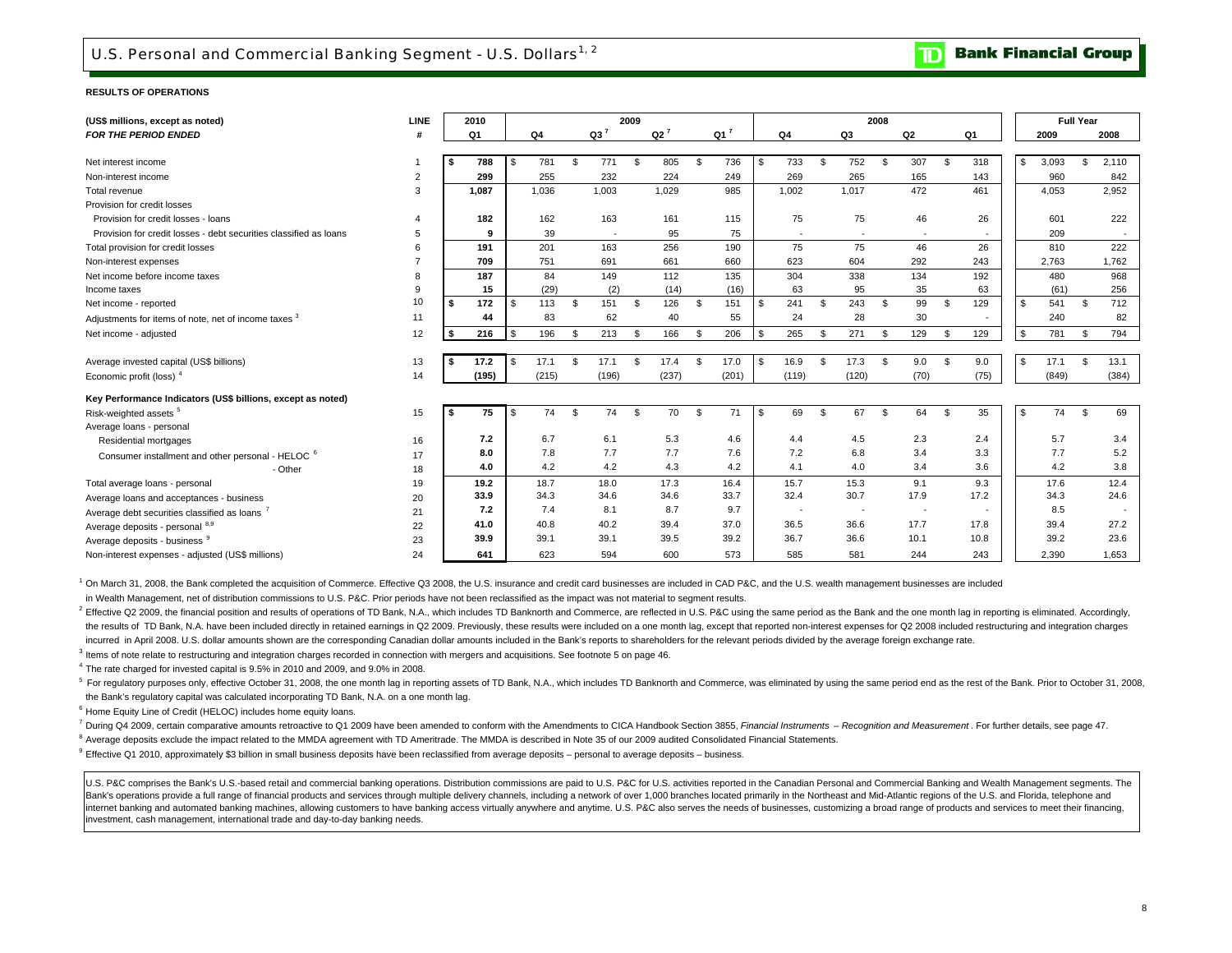### Wholesale Banking Segment

**TD** Bank Financial Group

### **RESULTS OF OPERATIONS**

| (\$ millions, except as noted)                            | LINE |    | 2010  |           |                |                | 2009           |       |     |       |            |                |                |                          | 2008 |                          |                |                |             | <b>Full Year</b> |       |
|-----------------------------------------------------------|------|----|-------|-----------|----------------|----------------|----------------|-------|-----|-------|------------|----------------|----------------|--------------------------|------|--------------------------|----------------|----------------|-------------|------------------|-------|
| <b>FOR THE PERIOD ENDED</b>                               | #    |    | Q1    | Q4        |                | Q3             |                | Q2    |     | Q1    |            | Q <sub>4</sub> |                | Q3                       |      | Q2                       |                | Q1             | 2009        |                  | 2008  |
|                                                           |      |    |       |           |                |                |                |       |     |       |            |                |                |                          |      |                          |                |                |             |                  |       |
| Net interest income                                       |      | \$ | 513   | \$<br>579 | \$             | 527            | \$.            | 662   | \$. | 720   | \$         | 464            | \$.            | 348                      | S.   | 314                      | $\mathfrak{L}$ | 192            | \$<br>2,488 | \$               | 1,318 |
| Non-interest income                                       | 2    |    | 400   | 307       |                | 349            |                | (42)  |     | 119   |            | (578)          |                | (20)                     |      | 114                      |                | 416            | 733         |                  | (68)  |
| Total revenue (TEB)                                       | 3    |    | 913   | 886       |                | 876            |                | 620   |     | 839   |            | (114)          |                | 328                      |      | 428                      |                | 608            | 3,221       |                  | 1,250 |
| Provision for credit losses                               |      |    | 8     | 7         |                | 32             |                | 59    |     | 66    |            | 10             |                | 30                       |      | 10                       |                | 56             | 164         |                  | 106   |
| Non-interest expenses                                     | 5    |    | 376   | 347       |                | 326            |                | 356   |     | 388   |            | 306            |                | 281                      |      | 291                      |                | 321            | 1,417       |                  | 1,199 |
| Net income before income taxes                            | 6    |    | 529   | 532       |                | 518            |                | 205   |     | 385   |            | (430)          |                | 17                       |      | 127                      |                | 231            | 1,640       |                  | (55)  |
| Income taxes (TEB)                                        |      |    | 157   | 160       |                | 191            |                | 32    |     | 120   |            | (202)          |                | (20)                     |      | 34                       |                | 68             | 503         |                  | (120) |
| Net income (loss) - reported                              | 8    |    | 372   | 372       |                | 327            |                | 173   |     | 265   |            | (228)          |                | 37                       |      | 93                       |                | 163            | 1,137       |                  | 65    |
| Adjustments for items of note, net of income taxes        | 9    |    |       |           |                | $\blacksquare$ |                |       |     |       |            |                |                | $\overline{\phantom{a}}$ |      | $\overline{\phantom{a}}$ |                | $\blacksquare$ |             |                  |       |
| Net income (loss) - adjusted                              | 10   | \$ | 372   | \$<br>372 | \$             | 327            | \$             | 173   | \$  | 265   | \$         | (228)          | $\mathfrak{R}$ | 37                       | S.   | 93                       | \$             | 163            | \$<br>1,137 | \$               | 65    |
|                                                           |      |    |       |           |                |                |                |       |     |       |            |                |                |                          |      |                          |                |                |             |                  |       |
| Average invested capital (\$ billions)                    | 11   | Ŝ. | 3.3   | \$<br>3.2 | \$             | 3.2            | \$             | 4.0   | \$  | 4.7   | \$         | 4.3            | \$             | 3.4                      | \$   | 3.5                      | \$             | 3.1            | \$<br>3.8   | \$               | 3.6   |
| Economic profit (loss) <sup>2</sup>                       | 12   |    | 265   | 266       |                | 221            |                | 45    |     | 111   |            | (353)          |                | (62)                     |      | (7)                      |                | 73             | 643         |                  | (349) |
| Return on invested capital                                | 13   |    | 45.2% | 46.0%     |                | 40.2%          |                | 17.6% |     | 22.3% |            | (20.9)%        |                | 4.4%                     |      | 10.7%                    |                | 20.9%          | 30.0%       |                  | 1.8%  |
|                                                           |      |    |       |           |                |                |                |       |     |       |            |                |                |                          |      |                          |                |                |             |                  |       |
| Key Performance Indicators (\$ billions, except as noted) |      |    |       |           |                |                |                |       |     |       |            |                |                |                          |      |                          |                |                |             |                  |       |
| Risk-weighted assets                                      | 14   | \$ | 34    | \$<br>34  | S.             | 36             | \$.            | 43    | \$  | 51    | $\sqrt{3}$ | 56             | \$             | 48                       | \$   | 47                       | \$             | 45             | \$<br>34    | \$               | 56    |
| Gross drawn <sup>3</sup>                                  | 15   |    | 10    | 11        |                | 13             |                | 16    |     | 17    |            | 16             |                | 12                       |      | 13                       |                | 12             | 11          |                  | 16    |
| Efficiency ratio                                          | 16   |    | 41.2% | 39.2%     |                | 37.2 %         |                | 57.4% |     | 46.2% |            | $(268.4)\%$    |                | 85.7%                    |      | 68.0%                    |                | 52.8%          | 44.0%       |                  | 95.9% |
| Average number of full-time equivalent staff              | 17   |    | 3,091 | 3,057     |                | 3,035          |                | 3,028 |     | 3,025 |            | 3,041          |                | 3,029                    |      | 2,911                    |                | 2,864          | 3,036       |                  | 2,961 |
| Trading-Related income (TEB) <sup>4</sup>                 |      |    |       |           |                |                |                |       |     |       |            |                |                |                          |      |                          |                |                |             |                  |       |
| Interest rate and credit                                  | 18   | Ŝ. | 348   | \$<br>300 | $\mathfrak{L}$ | 440            | $\mathfrak{L}$ | 165   | \$  | 274   | \$         | (565)          | \$.            | (102)                    | - \$ | (93)                     | \$             | (37)           | \$<br>1,179 | \$               | (797) |
| Foreign exchange                                          | 19   |    | 103   | 88        |                | 154            |                | 154   |     | 177   |            | 146            |                | 77                       |      | 95                       |                | 163            | 573         |                  | 481   |
| Equity and other                                          | 20   |    | 98    | 172       |                | 39             |                | 93    |     | 171   |            |                |                | 68                       |      | 99                       |                | 71             | 475         |                  | 239   |
| Total trading-related income (loss)                       | 21   | \$ | 549   | \$<br>560 | \$             | 633            | \$             | 412   | \$  | 622   | \$         | (418)          | \$.            | 43                       | \$   | 101                      | \$             | 197            | \$<br>2,227 | \$               | (77)  |
|                                                           |      |    |       |           |                |                |                |       |     |       |            |                |                |                          |      |                          |                |                |             |                  |       |

 $1$  PCL includes the cost of credit protection incurred in hedging the lending portfolio.

 $2$  The rate charged for invested capital is 13.0% in 2010 and 2009, and 11.5% in 2008.

<sup>3</sup> Includes gross loans and bankers' acceptances, excluding letters of credit and before any cash collateral, credit default swaps (CDS), reserves, etc., for the corporate lending business.

4 Includes trading-related income reported in net interest income (NII) (line 1) and non-interest income (line 2).

Wholesale Banking serves a diverse base of corporate, government and institutional clients in key financial markets around the world. Under the TD Securities brand, Wholesale Banking provides a wide range of capital market banking products and services that include: underwriting and distribution of new debt and equity issues, providing advice on strategic acquisitions and divestitures, and executing daily trading and investment needs.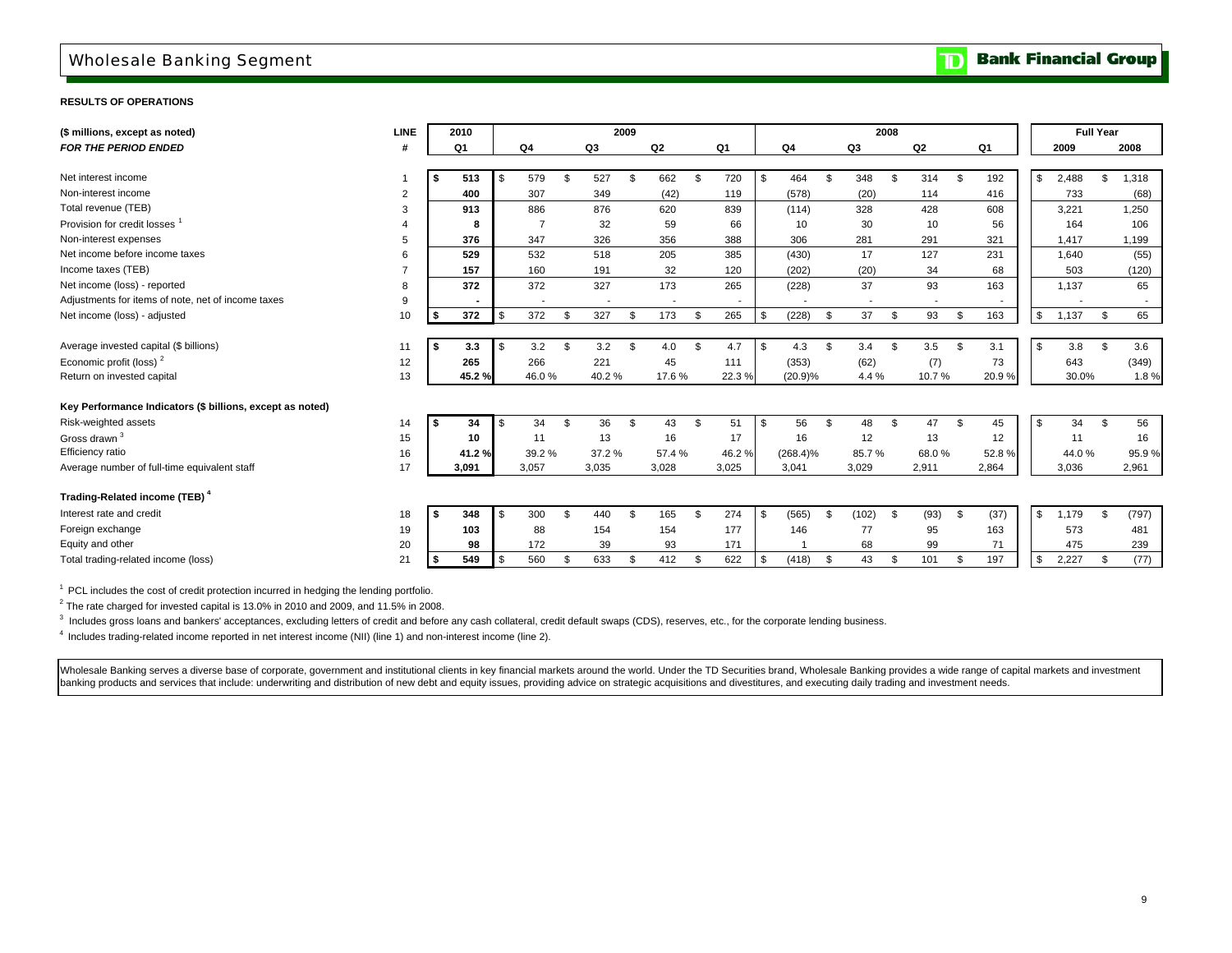### Corporate Segment

#### **RESULTS OF OPERATIONS**

| (\$ millions)                                                                                     | <b>LINE</b>    | 2010                     |       |               |       | 2009           |       |             |                |                |       | 2008 |       |              |                |                |          | <b>Full Year</b> |         |
|---------------------------------------------------------------------------------------------------|----------------|--------------------------|-------|---------------|-------|----------------|-------|-------------|----------------|----------------|-------|------|-------|--------------|----------------|----------------|----------|------------------|---------|
| <b>FOR THE PERIOD ENDED</b>                                                                       |                | Q1                       | Q4    |               | Q3    |                | Q2    | Q1          |                | Q4             | Q3    |      | Q2    |              | Q1             |                | 2009     |                  | 2008    |
|                                                                                                   |                |                          |       |               |       |                |       |             |                |                |       |      |       |              |                |                |          |                  |         |
| Net interest income 1, 2                                                                          |                | (303)                    | (329) | -S            | (282) | $\mathfrak{s}$ | (323) | \$<br>(453) | - \$           | (356)<br>\$    | (244) | \$   | (249) | - \$         | (218)          | \$             | (1, 387) | \$               | (1,067) |
| Non-interest income <sup>2</sup>                                                                  | $\overline{2}$ | 154                      | 27    |               | (72)  |                | (57)  | (250)       |                | 192            | 56    |      | 42    |              | 45             |                | (352)    |                  | 335     |
| Total revenue                                                                                     | 3              | (149)                    | (302) |               | (354) |                | (380) | (703)       |                | (164)          | (188) |      | (207) |              | (173)          |                | (1,739)  |                  | (732)   |
| Provision for credit losses                                                                       |                |                          |       |               |       |                |       |             |                |                |       |      |       |              |                |                |          |                  |         |
| General allowance increase (release) in Canadian Personal and                                     |                |                          |       |               |       |                |       |             |                |                |       |      |       |              |                |                |          |                  |         |
| Commercial Banking and Wholesale Banking (see footnote 13 on page 46)                             | $\overline{4}$ |                          |       |               | 65    |                | 110   | 80          |                |                |       |      |       |              |                |                | 255      |                  | $\sim$  |
| Other provision for credit losses <sup>2</sup>                                                    | 5              | (7)                      | (15)  |               | (13)  |                |       | (14)        |                | (9)            | (12)  |      | (15)  |              | $\overline{1}$ |                | (42)     |                  | (35)    |
| Total provision for credit losses                                                                 | 6              | (7)                      | (15)  |               | 52    |                | 110   | 66          |                | (9)            | (12)  |      | (15)  |              | $\overline{1}$ |                | 213      |                  | (35)    |
| Non-interest expenses                                                                             | $\overline{7}$ | 219                      | 272   |               | 342   |                | 315   | 226         |                | (218)          | 260   |      | 139   |              | 194            |                | 1,155    |                  | 375     |
| Net income before income taxes                                                                    | 8              | (361)                    | (559) |               | (748) |                | (805) | (995)       |                | 63             | (436) |      | (331) |              | (368)          |                | (3, 107) |                  | (1,072) |
| Income taxes                                                                                      | 9              | (256)                    | (316) |               | (333) |                | (317) | (482)       |                | (169)          | (310) |      | (231) |              | (238)          |                | (1, 448) |                  | (948)   |
| Non-controlling interests in subsidiaries, net of income taxes                                    | 10             | 27                       | 27    |               | 28    |                | 28    | 28          |                | 18             | 8     |      | 9     |              | 8              |                | 111      |                  | 43      |
| Equity in net income of an associated company, net of income taxes                                | 11             | 12                       | 8     |               | 16    |                | 15    | 12          |                | $\overline{7}$ | 5     |      | 4     |              | $\overline{4}$ |                | 51       |                  | 20      |
| Net income (loss) - reported                                                                      | 12             | (120)                    | (262) |               | (427) |                | (501) | (529)       |                | 221            | (129) |      | (105) |              | (134)          |                | (1,719)  |                  | (147)   |
| Adjustments for items of note, net of income taxes 3                                              | 13             | 87                       | 208   |               | 321   |                | 421   | 370         |                | (374)          | 89    |      | 91    |              | 90             |                | 1,320    |                  | (104)   |
| Net income (loss) - adjusted                                                                      | 14             | (33)                     | (54)  | \$            | (106) | $\mathfrak{s}$ | (80)  | \$<br>(159) | $\mathfrak{s}$ | (153)<br>\$    | (40)  | \$   | (14)  | \$           | (44)           | S.             | (399)    | \$               | (251)   |
|                                                                                                   |                |                          |       |               |       |                |       |             |                |                |       |      |       |              |                |                |          |                  |         |
| Decomposition of Adjustments for Items of Note, Net of Income Taxes                               |                |                          |       |               |       |                |       |             |                |                |       |      |       |              |                |                |          |                  |         |
| Amortization of intangibles (see footnote 2 on page 46)                                           | 15             | 112                      | 116   | $\mathcal{S}$ | 122   | <b>S</b>       | 127   | \$<br>127   | \$.            | 126<br>\$      | 111   | Ŝ.   | 92    | - \$         | 75             | $\mathfrak{L}$ | 492      | \$               | 404     |
| Reversal of Enron litigation reserve (see footnote 3 on page 46)                                  | 16             |                          |       |               |       |                |       |             |                | (323)          |       |      |       |              |                |                |          |                  | (323)   |
| Decrease (increase) in fair value of derivatives hedging the reclassified available-for-sale debt |                |                          |       |               |       |                |       |             |                |                |       |      |       |              |                |                |          |                  |         |
| securities portfolio (see footnote 4 on page 46)                                                  | 17             | (4)                      | 73    |               | 43    |                | 134   | 200         |                | (118)          |       |      |       |              |                |                | 450      |                  | (118)   |
| Decrease (increase) in fair value of credit default swaps hedging the corporate loan book,        |                |                          |       |               |       |                |       |             |                |                |       |      |       |              |                |                |          |                  |         |
| net of provision for credit losses (see footnote 6 on page 46)                                    | 18             | $\overline{7}$           | 19    |               | 75    |                | 44    | (12)        |                | (59)           | (22)  |      | (1)   |              | (25)           |                | 126      |                  | (107)   |
| Provision for (recovery of) income taxes due to changes in statutory income                       |                |                          |       |               |       |                |       |             |                |                |       |      |       |              |                |                |          |                  |         |
| tax rates (see footnote 7 on page 46)                                                             | 19             | (11)                     |       |               |       |                |       |             |                |                |       |      |       |              | 20             |                |          |                  | 20      |
| Provision for (release of) insurance claims (see footnote 8 on page 46)                           | 20             | (17)                     |       |               |       |                |       |             |                |                |       |      |       |              | 20             |                |          |                  | 20      |
| General allowance increase (release) in Canadian Personal and                                     |                |                          |       |               |       |                |       |             |                |                |       |      |       |              |                |                |          |                  |         |
| Commercial Banking and Wholesale Banking (see footnote 13 on page 46)                             | 21             |                          |       |               | 46    |                | 77    | 55          |                |                |       |      |       |              |                |                | 178      |                  |         |
| Settlement of TD Banknorth shareholder litigation (see footnote 9 on page 46)                     | 22             |                          |       |               |       |                | 39    |             |                |                |       |      |       |              |                |                | 39       |                  | $\sim$  |
| FDIC special assessment charge (see footnote 10 on page 46)                                       | 23             | $\overline{\phantom{a}}$ |       |               | 35    |                |       |             |                |                |       |      |       |              |                |                | 35       |                  |         |
| Total adjustments for items of note                                                               | 24             | 87                       | 208   | <b>S</b>      | 321   | $\mathfrak{s}$ | 421   | \$<br>370   | \$             | (374)<br>\$    | 89    | \$   | 91    | <b>S</b>     | 90             | $\sqrt{3}$     | 1,320    | \$               | (104)   |
|                                                                                                   |                |                          |       |               |       |                |       |             |                |                |       |      |       |              |                |                |          |                  |         |
| Decomposition of Items included in Net Income (Loss) - Adjusted                                   |                |                          |       |               |       |                |       |             |                |                |       |      |       |              |                |                |          |                  |         |
| Net securitization                                                                                | 25             | (5)                      | (2)   | - \$          | (15)  | \$             | 40    | \$<br>(33)  | \$             | $(49)$ \$      | (6)   | \$   | (1)   | $\mathsf{s}$ | (13)           | $\mathfrak{L}$ | (10)     | \$               | (69)    |
| Unallocated Corporate expenses                                                                    | 26             | (62)                     | (90)  |               | (96)  |                | (69)  | (60)        |                | (83)           | (77)  |      | (43)  |              | (65)           |                | (315)    |                  | (268)   |
| Other                                                                                             | 27             | 34                       | 38    |               | 5     |                | (51)  | (66)        |                | (21)           | 43    |      | 30    |              | 34             |                | (74)     |                  | 86      |
| Net income (loss) - adjusted                                                                      | 28             | (33)                     | (54)  | - \$          | (106) | $\mathfrak{s}$ | (80)  | \$<br>(159) | \$.            | (153)<br>\$    | (40)  | \$   | (14)  | <b>S</b>     | (44)           | $\mathfrak{s}$ | (399)    | \$               | (251)   |
|                                                                                                   |                |                          |       |               |       |                |       |             |                |                |       |      |       |              |                |                |          |                  |         |

 $1$  Includes the elimination of TEB adjustments reported in the Wholesale Banking results.

 $2$  Operating segment results are presented excluding the impact of asset securitization programs, which are reclassified in the Corporate segment.

<sup>3</sup> Items of note are removed from reported results to compute the adjusted results.

The Corporate segment includes effects of asset securitization programs, treasury management, general provisions for credit losses, the elimination of taxable equivalent and other inter-company adjustments, tax items impac revenue and expenses.

#### **Bank Financial Group**  $\overline{\mathbf{D}}$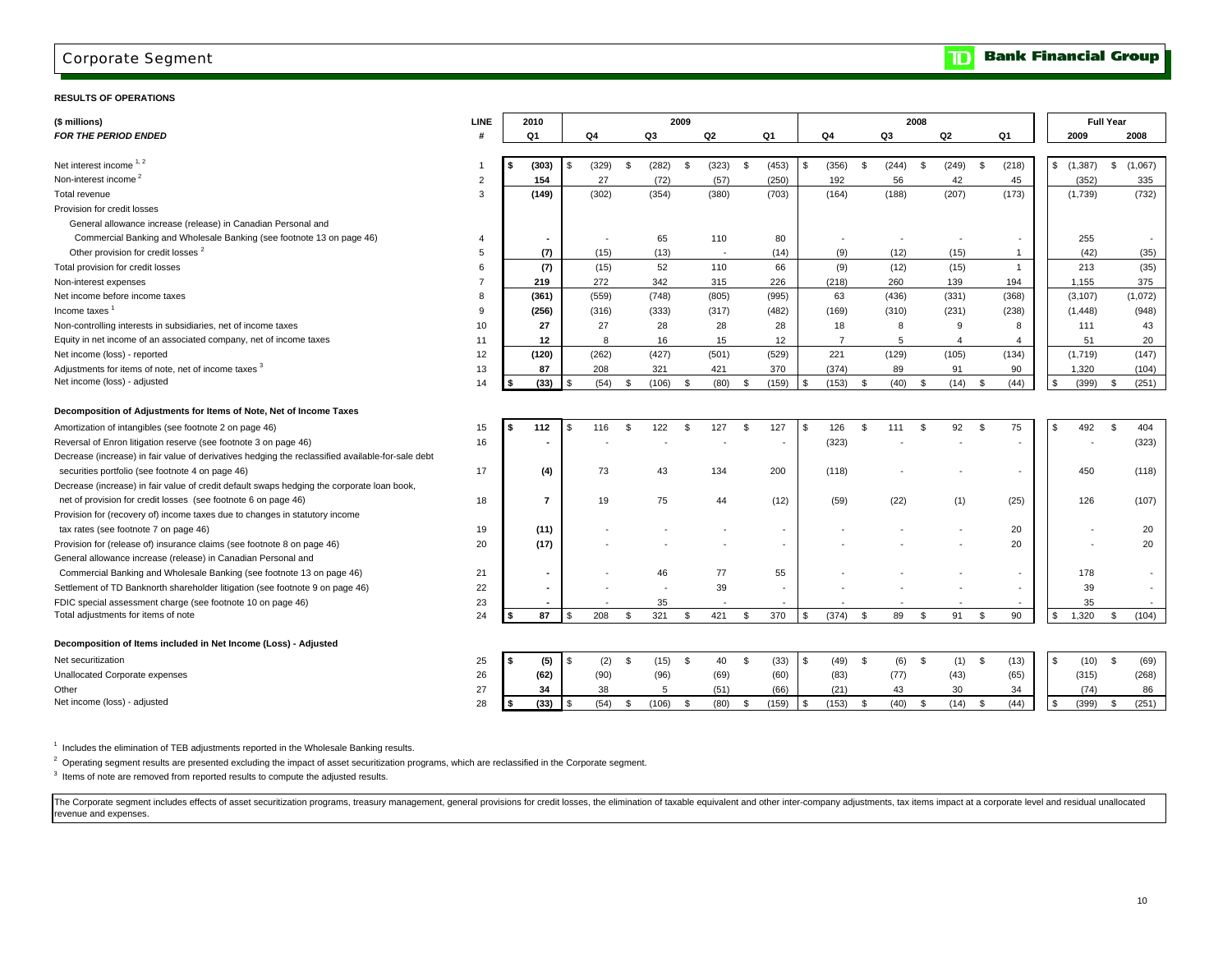### Net Interest Income and Margin

**TD** Bank Financial Group

| (\$ millions, except as noted)                       | <b>LINE</b>    |      | 2010   |     |                          |                 | 2009 |                          |          |                 |              |        |          |        | 2008 |       |             |          | <b>Full Year</b> |              |
|------------------------------------------------------|----------------|------|--------|-----|--------------------------|-----------------|------|--------------------------|----------|-----------------|--------------|--------|----------|--------|------|-------|-------------|----------|------------------|--------------|
| <b>FOR THE PERIOD ENDED</b>                          | #              |      | Q1     | Q4  |                          | Q3 <sup>1</sup> |      | Q2 <sup>1</sup>          |          | Q1 <sup>1</sup> |              | Q4     |          | Q3     |      | Q2    | Q1          |          | 2009             | 2008         |
|                                                      |                |      |        |     |                          |                 |      |                          |          |                 |              |        |          |        |      |       |             |          |                  |              |
| Interest income                                      |                |      |        |     |                          |                 |      |                          |          |                 |              |        |          |        |      |       |             |          |                  |              |
| Loans $2$                                            |                | \$   | 3,257  | \$  | 3,264                    | \$<br>3,338     | \$   | 3,433                    | \$       | 3,656           | $\mathbf{s}$ | 3,455  | £.       | 3,410  | S    | 3,240 | \$<br>3,396 | \$       | 13,691           | \$<br>13,501 |
| Securities                                           | 2              |      | 916    |     | 924                      | 1,089           |      | 1,282                    |          | 1,459           |              | 1,522  |          | 1,526  |      | 1,171 | 1,235       |          | 4,754            | 5,454        |
| Deposits with banks <sup>2</sup>                     | 3              |      | 154    |     | 84                       | 85              |      | 185                      |          | 88              |              | 162    |          | 194    |      | 159   | 114         |          | 442              | 629          |
| Total interest income                                | $\overline{4}$ |      | 4.327  |     | 4,272                    | 4,512           |      | 4,900                    |          | 5,203           |              | 5,139  |          | 5,130  |      | 4,570 | 4,745       |          | 18,887           | 19,584       |
| Interest expense                                     |                |      |        |     |                          |                 |      |                          |          |                 |              |        |          |        |      |       |             |          |                  |              |
| Deposits                                             | 5              |      | 1,169  |     | 1.126                    | 1,221           |      | 1,503                    |          | 1,968           |              | 2,103  |          | 2,068  |      | 2,056 | 2,254       |          | 5,818            | 8,481        |
| Subordinated notes and debentures                    | 6              |      | 167    |     | 168                      | 168             |      | 169                      |          | 166             |              | 172    |          | 165    |      | 159   | 158         |          | 671              | 654          |
| Preferred shares and capital trust securities        |                |      | 17     |     | 24                       | 23              |      | 23                       |          | 24              |              | 24     |          | 24     |      | 23    | 23          |          | 94               | 94           |
| Other                                                | 8              |      | 125    |     | 129                      | 267             |      | 265                      |          | 317             |              | 391    |          | 436    |      | 474   | 522         |          | 978              | 1,823        |
| Total interest expense                               | 9              |      | 1,478  |     | 1.447                    | 1,679           |      | 1,960                    |          | 2,475           |              | 2,690  |          | 2,693  |      | 2,712 | 2,957       |          | 7,561            | 11,052       |
|                                                      |                |      |        |     |                          |                 |      |                          |          |                 |              |        |          |        |      |       |             |          |                  |              |
| Net interest income (NII)                            | 10             |      | 2,849  |     | 2,825                    | 2,833           |      | 2,940                    |          | 2,728           |              | 2,449  |          | 2,437  |      | 1,858 | 1,788       |          | 11,326           | 8,532        |
| TEB adjustment                                       | 11             |      | 96     |     | 120                      | 62              |      | 103                      |          | 185             |              | 142    |          | 129    |      | 107   | 135         |          | 470              | 513          |
| Net interest income (TEB)                            | 12             |      | 2,945  |     | 2,945                    | \$<br>2,895     | \$   | 3,043                    |          | 2,913           | \$.          | 2,591  |          | 2,566  | S    | 1,965 | \$<br>1,923 |          | \$11,796         | 9,045        |
|                                                      |                |      |        |     |                          |                 |      |                          |          |                 |              |        |          |        |      |       |             |          |                  |              |
| Average total assets (\$ billions)                   | 13             | - \$ | 571    | \$  | 557                      | \$<br>558       | \$   | 601                      | \$       | 607             | - \$         | 534    | £.       | 508    | S    | 454   | \$<br>438   | <b>S</b> | 581              | \$<br>484    |
| Average earning assets (\$ billions)                 | 14             |      | 470    |     | 451                      | 438             |      | 447                      |          | 449             |              | 416    |          | 410    |      | 359   | 354         |          | 446              | 385          |
|                                                      |                |      |        |     |                          |                 |      |                          |          |                 |              |        |          |        |      |       |             |          |                  |              |
| Net interest margin as a % of average earning assets | 15             |      | 2.41 % |     | 2.48 %                   | 2.57 %          |      | 2.70 %                   |          | 2.41%           |              | 2.34 % |          | 2.36 % |      | 2.11% | 2.01%       |          | 2.54 %           | 2.22 %       |
| Decrease (increase) in NII from impaired loans       |                |      |        |     |                          |                 |      |                          |          |                 |              |        |          |        |      |       |             |          |                  |              |
| Gross                                                | 16             | \$   | 32     | \$. | 27                       | \$<br>25        | \$   | 25                       | <b>S</b> | 20              | \$           | 24     | <b>S</b> | 17     | \$   | 14    | \$<br>11    | l S      | 97               | \$<br>66     |
| Recoveries                                           | 17             |      | (1)    |     | $\overline{\phantom{a}}$ | (1)             |      | $\overline{\phantom{a}}$ |          | (2)             |              | (1)    |          | (1)    |      | (1)   | (3)         |          | (3)              | (6)          |
| Net decrease                                         | 18             | - \$ | 31     | \$  | 27                       | \$<br>24        | \$   | 25                       | \$       | 18              | <b>S</b>     | 23     | \$.      | 16     | \$   | 13    | \$<br>8     | - \$     | 94               | \$<br>60     |

<sup>1</sup> During Q4 2009, certain comparative amounts retroactive to Q1 2009 have been amended to conform with the Amendments to CICA Handbook Section 3855, Financial Instruments - Recognition and Measurement. For further detail

<sup>2</sup> To ensure consistent presentation between interest income and the impact of hedge accounting on interest income for specific products, certain amounts were reclassified within interest income, from deposit with banks t The amounts reclassified were: Q4 2009 - \$442 million; Q3 2009 - \$453 million; Q2 2009 - \$385 million; and Q1 2009 - \$198 million. The impact on prior periods was not significant.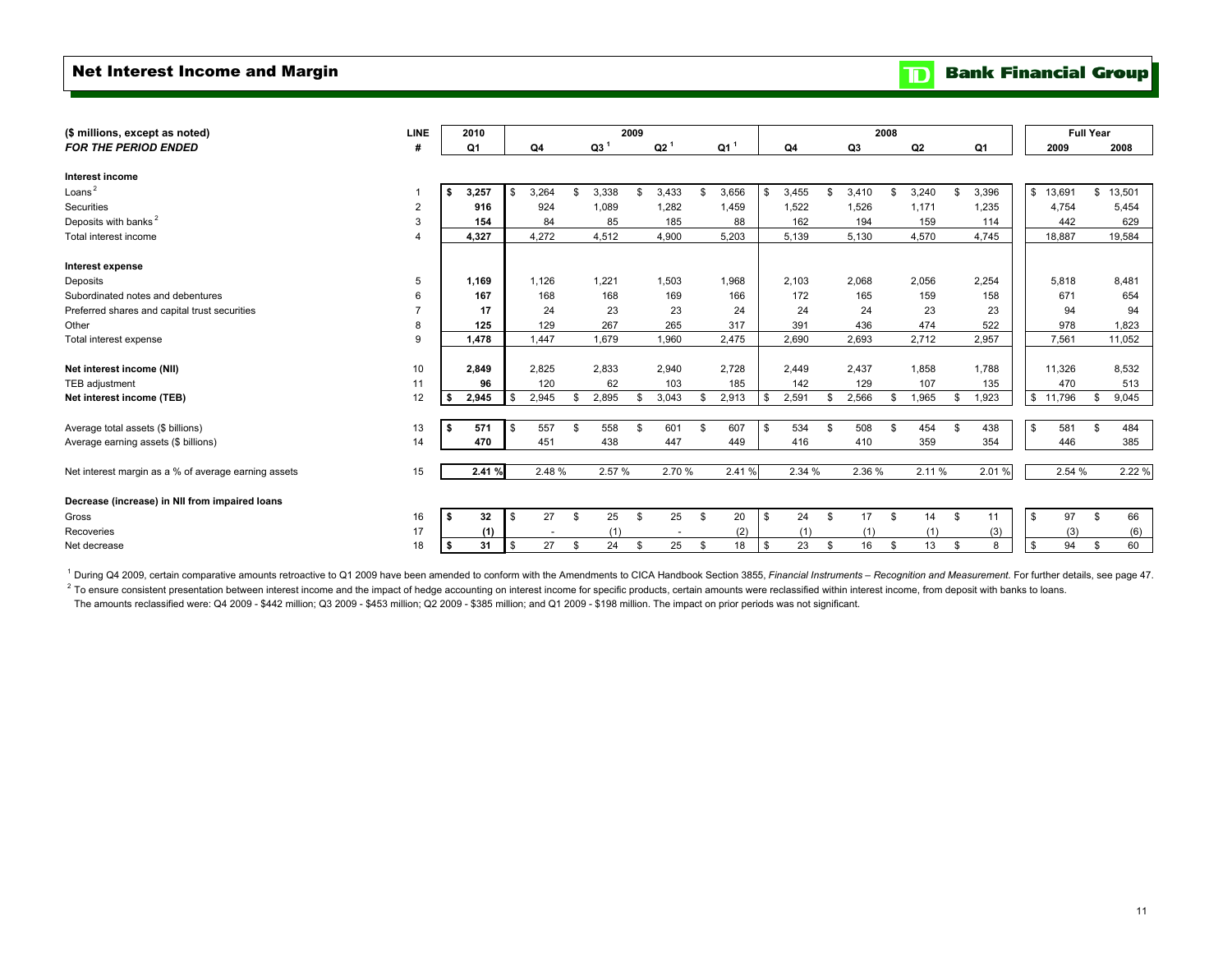### Non-Interest Income

| <b>Bank Financial Group</b> |  |
|-----------------------------|--|
|-----------------------------|--|

 $\mathbf{D}$ 

| (\$ millions)                                               | <b>LINE</b> | 2010  |      |                | 2009     |                |                |           | 2008                     |                |                | <b>Full Year</b> |       |
|-------------------------------------------------------------|-------------|-------|------|----------------|----------|----------------|----------------|-----------|--------------------------|----------------|----------------|------------------|-------|
| FOR THE PERIOD ENDED                                        |             | Q1    |      | Q <sub>4</sub> | Q3       | Q <sub>2</sub> | Q <sub>1</sub> | Q4        | Q3                       | Q <sub>2</sub> | Q <sub>1</sub> | 2009             | 2008  |
|                                                             |             |       |      |                |          |                |                |           |                          |                |                |                  |       |
| Investment and securities services                          |             |       |      |                |          |                |                |           |                          |                |                |                  |       |
| TD Waterhouse fees and commissions                          |             | 114   | - \$ | 130 \$         | 120 \$   | 117 \$         | 98             | 117<br>\$ | $\mathfrak{s}$<br>100 \$ | 89<br>\$       | 99             | 465 \$           | 405   |
| Full-service brokerage and other securities services        | 2           | 123   |      | 109            | 117      | 113            | 112            | 121       | 153                      | 148            | 143            | 451              | 565   |
| Underwriting and advisory                                   |             | 110   |      | 104            | 105      | 98             | 80             | 38        | 62                       | 45             | 69             | 387              | 214   |
| Investment management fees                                  |             | 47    |      | 51             | 47       | 46             | 47             | 50        | 50                       | 50             | 48             | 191              | 198   |
| Mutual fund management                                      | 5           | 206   |      | 197            | 183      | 164            | 174            | 205       | 226                      | 212            | 220            | 718              | 863   |
| Total investment and securities services                    | 6           | 600   |      | 591            | 572      | 538            | 511            | 531       | 591                      | 544            | 579            | 2,212            | 2,245 |
| <b>Credit fees</b>                                          |             | 172   |      | 168            | 150      | 138            | 166            | 129       | 121                      | 108            | 101            | 622              | 459   |
| Net securities gains (losses)                               |             | 17    |      | 26             | (90)     | (168)          | (205)          | 55        | 14                       | 110            | 152            | (437)            | 331   |
| Trading income (loss)                                       | 9           | 286   |      | 215            | 338      | 28             | 104            | (654)     | (196)                    | (104)          | 160            | 685              | (794) |
| Service charges                                             | 10          | 424   |      | 385            | 368      | 373            | 381            | 363       | 356                      | 258            | 260            | 1,507            | 1,237 |
| <b>Loan securitizations</b>                                 | 11          | 132   |      | 135            | 92       | 184            | 57             | (13)      | 77                       | 91             | 76             | 468              | 231   |
| <b>Card services</b>                                        | 12          | 197   |      | 192            | 197      | 152            | 192            | 179       | 175                      | 116            | 119            | 733              | 589   |
| Insurance, net of claims                                    | 13          | 264   |      | 202            | 253      | 228            | 230            | 248       | 243                      | 250            | 186            | 913              | 927   |
| <b>Trust fees</b>                                           | 14          |       | 34   | 33             | 35       | 39             | 34             | 34        | 36                       | 36             | 34             | 141              | 140   |
| Other income                                                |             |       |      |                |          |                |                |           |                          |                |                |                  |       |
| Foreign exchange - non-trading                              | 15          |       | 48   | 45             | 73       | 49             | 34             | 47        | 43                       | 52             | 64             | 201              | 206   |
| Income from financial instruments designated as trading     |             |       |      |                |          |                |                |           |                          |                |                |                  |       |
| under the fair value option - Trading-related income (loss) | 16          |       | 14   | 9              | (88)     | 242            | 27             | (98)      | (6)                      | 3              | (55)           | 190              | (156) |
| - Related to insurance subsidiaries <sup>2</sup>            | 17          |       |      | 15             | (15)     | 25             | 41             | 15        | (4)                      | 2              | 6              | 66               | 19    |
| Other $3, 4$                                                | 18          |       | (7)  | (123)          | (51)     | (443)          | (150)          | 355       | 150                      | 64             | 134            | (767)            | 703   |
| Total other income (loss)                                   | 19          |       | 62   | (54)           | (81)     | (127)          | (48)           | 319       | 183                      | 121            | 149            | (310)            | 772   |
| Total non-interest income                                   | 20          | 2,188 | l \$ | 1,893 \$       | 1,834 \$ | 1,385 \$       | $.422$ \$      | 1,191     | 1,600 \$<br>- \$         | 1,530 \$       | 1,816          | $6,534$ \$       | 6,137 |

<sup>1</sup> Includes \$3 million in fiscal 2010 (2009 - \$143 million; 2008 - \$9 million) related to securities designated as trading under the fair value option which have been combined with derivatives to form economic hedging rel

<sup>2</sup> Within the Bank's property and casualty insurance subsidiaries, investments that fund policy liabilities are designated as trading under the fair value option. Effective Q2 2008, mark-to-market income from interest rat certain investments funding policy liabilities is also reflected on line 17. For Q1 2008, this mark-to-market income amounting to \$18 million was reflected in net interest income. Due to the immaterial nature of the mark-t prior quarters, no retroactive reclassification was made.

 $3$  Effective Q1 2009, these include gains and losses that are substantial offsets to the income reported on line 16 above.

4 Non-interest income - other includes change in fair value of CDS hedging the corporate loans book and a substantial portion of change in fair value of derivatives hedging the reclassified AFS debt securities portfolio.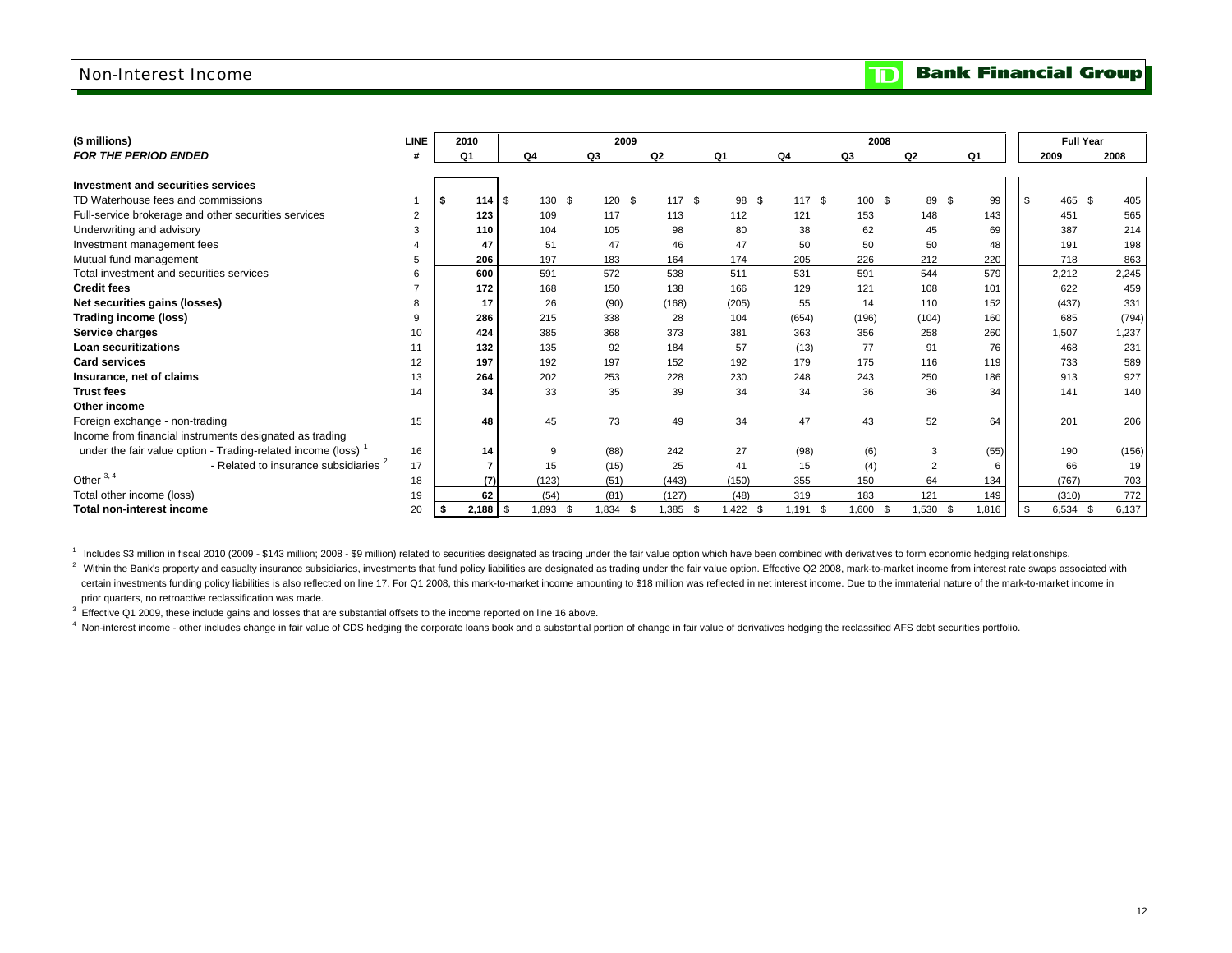## Non-Interest Expenses

**TD** Bank Financial Group

| (\$ millions)                       | LINE           |          | 2010           |            |                | 2009           |                |                          |       |               |                          |        | 2008 |        |     |       | <b>Full Year</b> |             |
|-------------------------------------|----------------|----------|----------------|------------|----------------|----------------|----------------|--------------------------|-------|---------------|--------------------------|--------|------|--------|-----|-------|------------------|-------------|
| <b>FOR THE PERIOD ENDED</b>         | #              |          | Q <sub>1</sub> |            | Q <sub>4</sub> | Q <sub>3</sub> | Q <sub>2</sub> |                          | Q1    |               | Q4                       | Q3     |      | Q2     |     | Q1    | 2009             | 2008        |
| Salaries and employee benefits      |                |          |                |            |                |                |                |                          |       |               |                          |        |      |        |     |       |                  |             |
| <b>Salaries</b>                     | 1              | \$       | 920            | $\sqrt{3}$ | 940 \$         | 906<br>\$      |                | 912 \$                   | 913   | \$            | 877 \$                   | 845 \$ |      | 682 \$ |     | 685   | \$<br>3,671      | \$<br>3,089 |
| Incentive compensation              | $\overline{c}$ |          | 372            |            | 313            | 324            | 351            |                          | 354   |               | 286                      | 316    |      | 297    |     | 336   | 1,342            | 1,235       |
| Pension and other employee benefits | 3              |          | 236            |            | 199            | 206            | 211            |                          | 210   |               | 171                      | 181    |      | 158    |     | 150   | 826              | 660         |
|                                     | $\overline{4}$ |          | 1,528          |            | 1,452          | 1,436          | 1,474          |                          | 1,477 |               | 1,334                    | 1,342  |      | 1,137  |     | 1,171 | 5,839            | 4,984       |
| Occupancy                           |                |          |                |            |                |                |                |                          |       |               |                          |        |      |        |     |       |                  |             |
| Rent                                | 5              |          | 125            |            | 131            | 145            | 142            |                          | 141   |               | 134                      | 128    |      | 103    |     | 98    | 559              | 463         |
| Depreciation                        | 6              |          | 87             |            | 89             | 75             | 80             |                          | 79    |               | 77                       | 73     |      | 37     |     | 38    | 323              | 225         |
| Other                               | $\overline{7}$ |          | 87             |            | 73             | 79             | 91             |                          | 88    |               | 76                       | 78     |      | 48     |     | 45    | 331              | 247         |
|                                     | 8              |          | 299            |            | 293            | 299            | 313            |                          | 308   |               | 287                      | 279    |      | 188    |     | 181   | 1,213            | 935         |
| Equipment                           |                |          |                |            |                |                |                |                          |       |               |                          |        |      |        |     |       |                  |             |
| Rent                                | 9              |          | 53             |            | 73             | 67             | 79             |                          | 66    |               | 62                       | 58     |      | 49     |     | 47    | 285              | 216         |
| Depreciation                        | 10             |          | 56             |            | 77             | 81             | 59             |                          | 60    |               | 59                       | 62     |      | 48     |     | 44    | 277              | 213         |
| Other                               | 11             |          | 86             |            | 96             | 79             | 81             |                          | 79    |               | 82                       | 68     |      | 51     |     | 53    | 335              | 254         |
|                                     | 12             |          | 195            |            | 246            | 227            | 219            |                          | 205   |               | 203                      | 188    |      | 148    |     | 144   | 897              | 683         |
|                                     |                |          |                |            |                |                |                |                          |       |               |                          |        |      |        |     |       |                  |             |
| Amortization of other intangibles   | 13             |          | 149            |            | 151            | 158            | 171            |                          | 173   |               | 172                      | 166    |      | 117    |     | 122   | 653              | 577         |
| <b>Restructuring costs</b>          | 14             |          | 17             |            | 9              |                |                | $\overline{\phantom{a}}$ | 27    |               | $\overline{\phantom{a}}$ |        |      | 48     |     |       | 36               | 48          |
| Marketing and business development  | 15             |          | 125            |            | 158            | 127            | 143            |                          | 138   |               | 148                      | 131    |      | 102    |     | 110   | 566              | 491         |
| <b>Brokerage-related fees</b>       | 16             |          | 71             |            | 70             | 73             | 68             |                          | 63    |               | 66                       | 64     |      | 63     |     | 59    | 274              | 252         |
| Professional and advisory services  | 17             |          | 149            |            | 200            | 200            | 175            |                          | 165   |               | 205                      | 135    |      | 118    |     | 111   | 740              | 569         |
| <b>Communications</b>               | 18             |          | 61             |            | 58             | 60             | 62             |                          | 59    |               | 61                       | 54     |      | 48     |     | 47    | 239              | 210         |
| Other expenses                      |                |          |                |            |                |                |                |                          |       |               |                          |        |      |        |     |       |                  |             |
| Capital and business taxes          | 19             |          | 46             |            | 71             | 84             | 55             |                          | 64    |               | 70                       | 82     |      | 48     |     | 34    | 274              | 234         |
| Postage                             | 20             |          | 38             |            | 36             | 36             | 44             |                          | 40    |               | 36                       | 35     |      | 37     |     | 30    | 156              | 138         |
| Travel and relocation               | 21             |          | 30             |            | 34             | 32             | 37             |                          | 35    |               | 34                       | 32     |      | 20     |     | 20    | 138              | 106         |
| Other                               | 22             |          | 273            |            | 317            | 313            | 290            |                          | 266   |               | (249)                    | 193    |      | 132    |     | 199   | 1,186            | 275         |
| Total other expenses                | 23             |          | 387            |            | 458            | 465            | 426            |                          | 405   |               | (109)                    | 342    |      | 237    |     | 283   | 1,754            | 753         |
| <b>Total non-interest expenses</b>  | 24             | <b>S</b> | 2,981          | l \$       | 3,095          | 3,045<br>\$    | 3,051          | \$                       | 3,020 | $\mathfrak s$ | 2,367<br>- \$            | 2,701  | \$   | 2,206  | -\$ | 2,228 | \$<br>12,211     | \$<br>9,502 |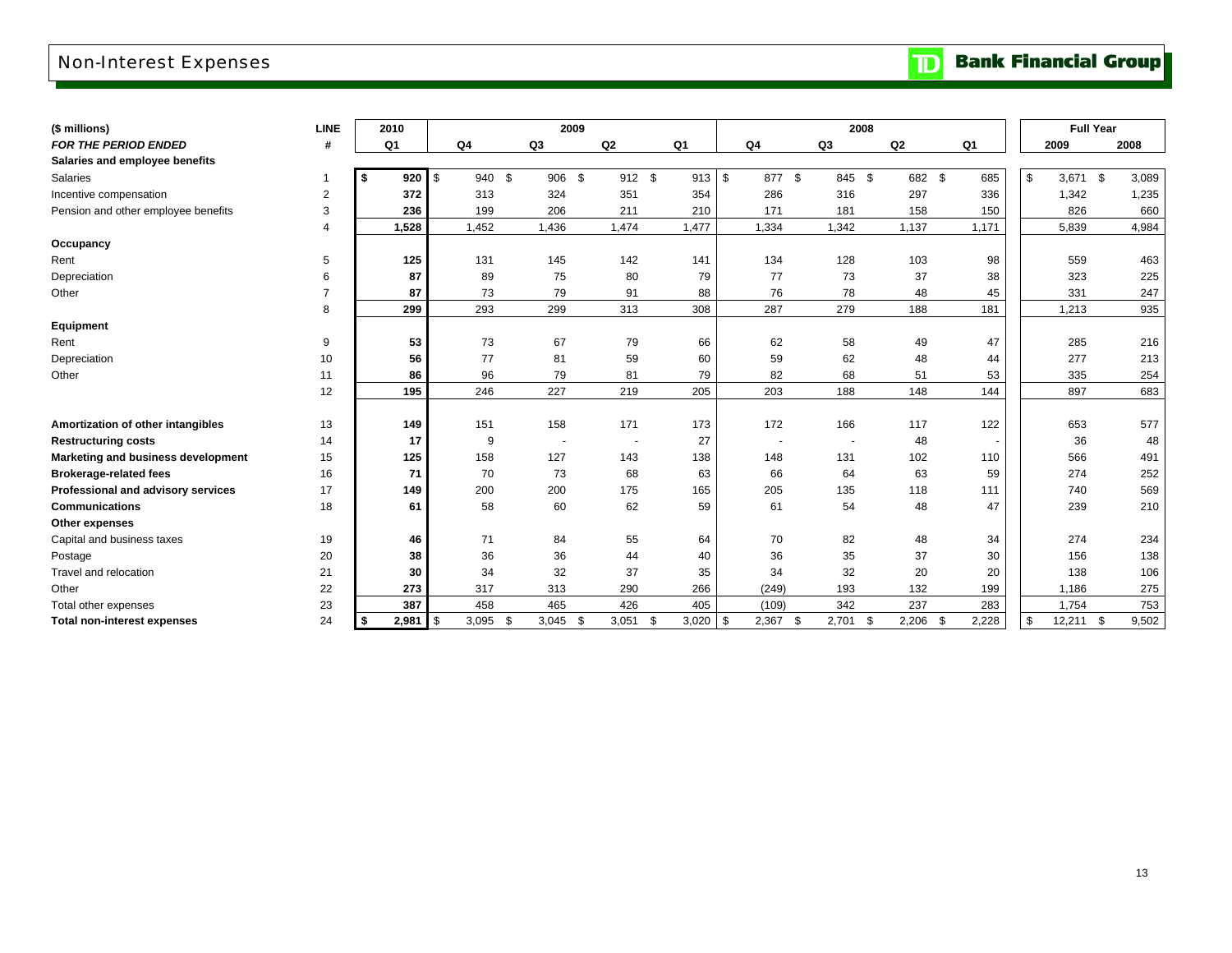#### Balance Sheet

| (\$ millions)                                                                   | LINE               | 2010 |                   |                   | 2009              |                   |                   |                   | 2008                    |                   |                   |
|---------------------------------------------------------------------------------|--------------------|------|-------------------|-------------------|-------------------|-------------------|-------------------|-------------------|-------------------------|-------------------|-------------------|
| AS AT                                                                           | $\boldsymbol{\mu}$ | Q1   |                   | Q4                | Q3 <sup>3</sup>   | Q2 <sup>3</sup>   | Q1 <sup>3</sup>   | Q4                | Q3                      | Q2                | Q1                |
|                                                                                 |                    |      |                   |                   |                   |                   |                   |                   |                         |                   |                   |
| <b>ASSETS</b>                                                                   |                    |      |                   |                   | <b>S</b>          | $\mathcal{S}$     |                   | £.                |                         |                   |                   |
| Cash and due from banks                                                         | $\overline{2}$     |      | 2,481<br>23,158   | 2,414<br>19,103   | 2,477<br>15,482   | 2,437<br>10,805   | 2,850<br>16,834   | 2,517<br>15,429   | 2,719<br>- \$<br>12,445 | 2,520<br>15,599   | 2,036<br>13,099   |
| Interest-bearing deposits with banks<br><b>Securities</b>                       |                    |      |                   |                   |                   |                   |                   |                   |                         |                   |                   |
| Trading                                                                         | 3                  |      | 50,831            | 51,084            | 46,666            | 51,232            | 51,237            | 53,095            | 73,670                  | 83,084            | 73,651            |
| Designated as trading under the fair value option                               | $\overline{4}$     |      | 2,548             | 3,236             | 3,090             | 8,732             | 10,501            | 6,402             | 2,037                   | 2,043             | 1,984             |
| Available-for-sale                                                              | 5                  |      | 89,173            | 84,841            | 81,315            | 87,965            | 74,945            | 75,121            | 60,155                  | 53,929            | 35,674            |
| Held-to-maturity                                                                | 6                  |      | 9,380             | 9,662             | 8,995             | 9,212             | 7,523             | 9,507             | 9,311                   | 8,781             | 8,405             |
|                                                                                 | $\overline{7}$     |      | 151,932           | 148,823           | 140,066           | 157,141           | 144,206           | 144,125           | 145,173                 | 147,837           | 119,714           |
| Securities purchased under reverse repurchase agreements                        | 8                  |      | 37,686            | 32,948            | 32,414            | 31,609            | 36,707            | 42,425            | 34,138                  | 33,067            | 34,234            |
| Loans                                                                           |                    |      |                   |                   |                   |                   |                   |                   |                         |                   |                   |
| Residential mortgages                                                           | 9                  |      | 66,420            | 65,665            | 61,843            | 54,375            | 52,635            | 57,596            | 67,714                  | 61,490            | 55,885            |
| Consumer instalment and other personal - HELOC <sup>2</sup>                     | 10                 |      | 66,639            | 65,687            | 62,679            | 59,480            | 57,496            | 54,628            | 52,133                  | 50,502            | 44,841            |
| - Other                                                                         | 11                 |      | 28,871            | 28,670            | 27,388            | 27,377            | 26,301            | 24,982            | 25.073                  | 24,612            | 23,564            |
| Credit card                                                                     | 12                 |      | 8,429             | 8,152             | 7,863             | 7,667             | 7,543             | 7,387             | 7,227                   | 6,166             | 5,898             |
| Business and government                                                         | 13                 |      | 75,595            | 75,966            | 76,194            | 82,481            | 83,81'            | 76,057            | 68,479                  | 66,308            | 51,580            |
| Business and government loans designated as trading under the fair value option | 14                 |      | 156               | 210               | 362               | 381               | 441               | 510               | 617                     | 718               | 1,425             |
| Debt securities classified as loans <sup>3</sup>                                | 15                 |      | 10,447            | 11,146            | 11,474            | 13,277            | 12,885            |                   |                         |                   |                   |
|                                                                                 | 16                 |      | 256,557           | 255,496           | 247,803           | 245,038           | 241,112           | 221,160           | 221,243                 | 209,796           | 183,193           |
| Allowance for loan losses                                                       | 17                 |      | (2, 460)          | (2,368)           | (2, 258)          | (2, 225)          | (1,982)           | (1,536)           | (1, 447)                | (1, 369)          | (1, 362)          |
| Loans, net of allowance for loan losses                                         | 18                 |      | 254,097           | 253,128           | 245,545           | 242,813           | 239,130           | 219,624           | 219,796                 | 208,427           | 181,831           |
| Other                                                                           |                    |      |                   |                   |                   |                   |                   |                   |                         |                   |                   |
| Customers' liability under acceptances                                          | 19                 |      | 8,483             | 9,946             | 9,743             | 10,954            | 11,776            | 11,040            | 10,844                  | 10,848            | 10,633            |
| Investment in TD Ameritrade                                                     | 20                 |      | 5,419             | 5,465             | 5,865             | 6,271             | 5,994             | 5,159             | 4,877                   | 4,829             | 4,593             |
| Derivatives                                                                     | 21                 |      | 46,427            | 49,445            | 57,374            | 74,376            | 87,432            | 83,548            | 41,173                  | 40,321            | 38,346            |
| Goodwill                                                                        | 22                 |      | 14,855            | 15,015            | 14,951            | 16,384            | 16,662            | 14,842            | 14,317                  | 14,213            | 7,875             |
| Other intangibles                                                               | 23                 |      | 2,457             | 2,546             | 2,678             | 3,062             | 3,308             | 3,141             | 3,213                   | 3,773             | 1,974             |
| Land, buildings and equipment                                                   | 24                 |      | 3,961             | 4,078             | 3,887             | 4,166             | 4,202             | 3,833             | 3,687                   | 3,715             | 1,817             |
| Other assets                                                                    | 25                 |      | 16,498            | 14,308            | 14,339            | 15,610            | 17,301            | 17,531            | 16,457                  | 18,472            | 19,001            |
|                                                                                 | 26                 |      | 98,100            | 100,803           | 108,837           | 130,823           | 146,675           | 139,094           | 94,568                  | 96,171            | 84,239            |
| <b>Total assets</b>                                                             | 27                 |      | 567,454           | 557,219 \$        | 544,821<br>- \$   | 575,628 \$        | 586,402           | 563,214 \$        | 508,839<br>- 93         | 503,621 \$        | 435,153           |
| <b>LIABILITIES</b>                                                              |                    |      |                   |                   |                   |                   |                   |                   |                         |                   |                   |
| <b>Deposits</b>                                                                 |                    |      |                   |                   |                   |                   |                   |                   |                         |                   |                   |
| Personal - non-term                                                             | 28                 | 5    | 156,303           | 145,329 \$        | 136,859 \$        | 130,449 \$        | 122,657           | 112,285 \$        | 107,749 \$              | 110,453<br>- \$   | 83,934            |
| - term                                                                          | 29                 |      | 75,035            | 77,899            | 80,041            | 85,059            | 84,759            | 79,949            | 76,894                  | 75,037            | 67,875            |
| Banks                                                                           | 30                 |      | 10,373            | 5,480             | 6,171             | 5,023             | 7,215             | 9,680             | 10,169                  | 8,773             | 8,966             |
| Business and government                                                         | 31                 |      | 127,374           | 126,907           | 124,503           | 131,727           | 133,824           | 129,086           | 111,964                 | 102,704           | 78,267            |
| Trading                                                                         | 32                 |      | 32.605            | 35,419            | 40.904            | 49.697            | 53.775            | 44.694            | 47.442                  | 52,556            | 46.641            |
|                                                                                 | 33                 |      | 401,690           | 391,034           | 388,478           | 401,955           | 402,230           | 375,694           | 354,218                 | 349,523           | 285,683           |
| Other                                                                           |                    |      |                   |                   |                   |                   |                   |                   |                         |                   |                   |
| Acceptances                                                                     | 34                 |      | 8,483             | 9,946             | 9,743             | 10,954            | 11,776            | 11,040            | 10,844                  | 10,848            | 10,633            |
| Obligations related to securities sold short                                    | 35                 |      | 19,202            | 17,641            | 12,439            | 13,802            | 14,560            | 18,518            | 24,493                  | 23,546            | 25,797            |
| Obligations related to securities sold under repurchase agreements              | 36<br>37           |      | 17,932            | 16,472            | 7,413             | 4,945             | 6,122             | 18,654            | 15,058                  | 14,850            | 17,517            |
| Derivatives                                                                     |                    |      | 45,603            | 48,152            | 55,536            | 68,917            | 79,344            | 74,473            | 39,872                  | 40,538            | 38,579            |
| Other liabilities                                                               | 38<br>39           |      | 20,604            | 19,867            | 17,763            | 19,143            | 17,717            | 17,721            | 17,599                  | 19,293            | 20,095            |
| Subordinated notes and debentures                                               | 40                 |      | 111,824<br>12,382 | 112,078<br>12,383 | 102,894<br>12.419 | 117,761<br>12,469 | 129,519<br>12,495 | 140,406<br>12,436 | 107,866<br>13.478       | 109,075<br>12,466 | 112,621<br>11,939 |
| Liability for preferred shares                                                  | 41                 |      | 550               | 550               | 550               | 550               | 550               | 550               | 550                     | 550               | 550               |
| Liability for capital trust securities                                          | 42                 |      |                   | 895               | 899               | 900               | 895               | 894               | 898                     | 878               | 899               |
| Non-controlling interests in subsidiaries                                       | 43                 |      | 1,534             | 1,559             | 1,561             | 1,621             | 1,626             | 1,560             | 536                     | 534               | 521               |
| Shareholders' equity                                                            |                    |      |                   |                   |                   |                   |                   |                   |                         |                   |                   |
| Common shares                                                                   | 44                 |      | 15,548            | 15,357            | 15,073            | 14,875            | 14,781            | 13,241            | 13,090                  | 12,818            | 6,632             |
| Preferred shares                                                                | 45                 |      | 3,393             | 3,395             | 3,395             | 3,395             | 2,770             | 1,875             | 1,625                   | 1,125             | 875               |
| Contributed surplus                                                             | 46                 |      | 310               | 321               | 339               | 350               | 340               | 350               | 355                     | 383               | 121               |
| Retained earnings                                                               | 47                 |      | 19,356            | 18,632            | 18,192            | 17,848            | 17,868            | 17,857            | 17,362                  | 16,864            | 16,499            |
| Accumulated other comprehensive income (loss) (page 29)                         | 48                 |      | 867               | 1,015             | 1,021             | 3.904             | 3,328             | (1,649)           | (1, 139)                | (595)             | (1, 187)          |
|                                                                                 | 49                 |      | 39,474            | 38,720            | 38,020            | 40,372            | 39,087            | 31,674            | 31,293                  | 30,595            | 22,940            |
| Total liabilities and shareholders' equity                                      | 50                 |      | 567,454           | 557,219           | 544.821           | 575,628           | 586,402           | 563,214<br>- \$   | 508,839                 | 503,621           | 435,153           |
|                                                                                 |                    |      |                   |                   |                   |                   |                   |                   |                         |                   |                   |

 $1$  Includes loans classified as trading as the Bank intends to sell the loans immediately or in the near term.

<sup>2</sup> HELOC includes home equity loans.

<sup>3</sup> During Q4 2009, certain comparative amounts have been amended retroactive to Q1 2009 to conform with the Amendments to CICA Handbook Section 3855, Financial Instruments - Recognition and Measurement. For further detail

**TD** Bank Financial Group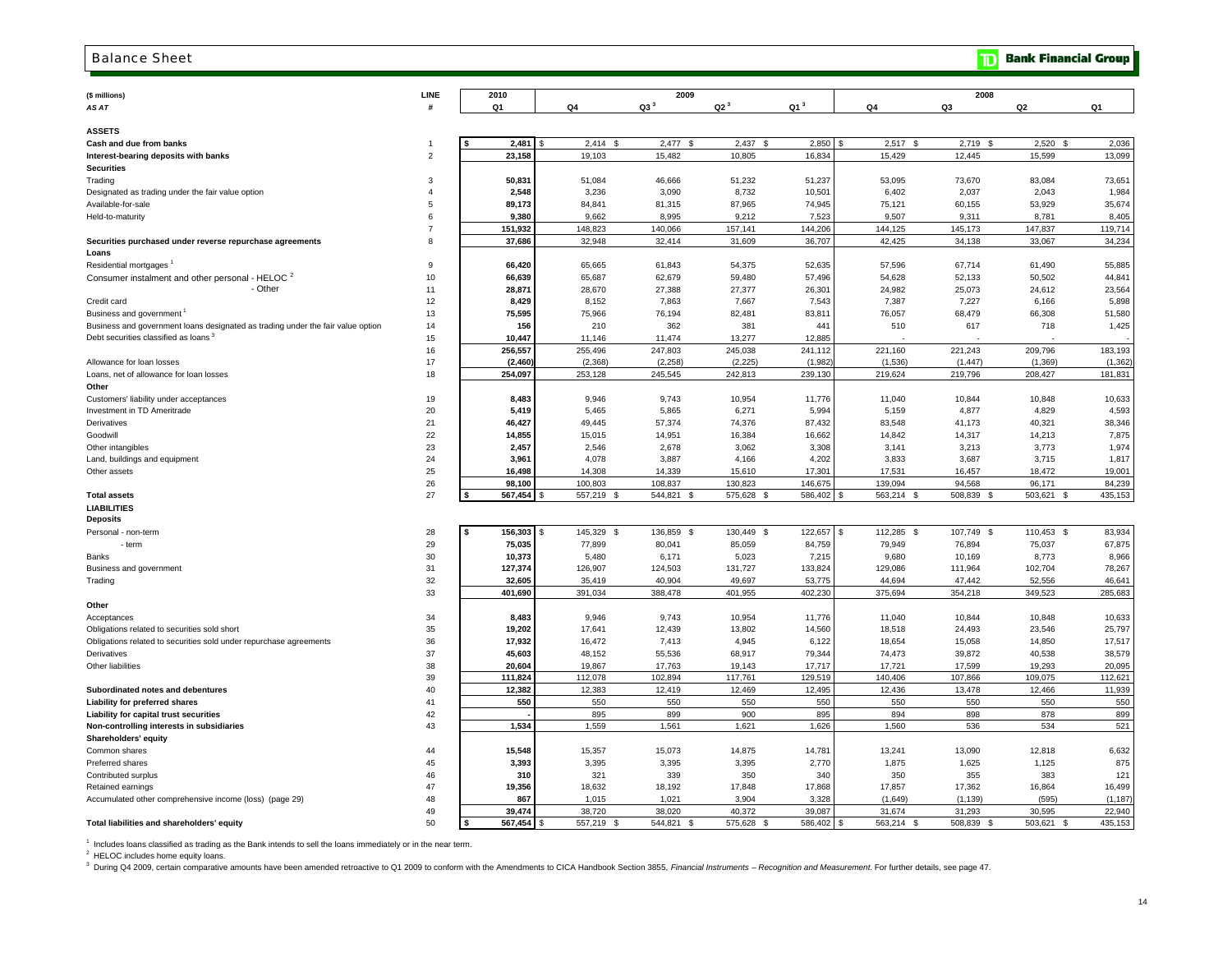

| (\$ millions)                                     |                 | <b>LINE</b>    |            | 2010           |          |            |      |            | 2009 |            |      |              |             |            |      | 2008           |      |            |      |         |
|---------------------------------------------------|-----------------|----------------|------------|----------------|----------|------------|------|------------|------|------------|------|--------------|-------------|------------|------|----------------|------|------------|------|---------|
| AS AT                                             |                 | #              |            | Q <sub>1</sub> |          | Q4         |      | Q3         |      | Q2         |      | Q1           |             | Q4         |      | Q <sub>3</sub> |      | Q2         |      | Q1      |
| <b>Banking Book Equities</b>                      |                 |                |            |                |          |            |      |            |      |            |      |              |             |            |      |                |      |            |      |         |
| Publicly traded                                   |                 |                |            |                |          |            |      |            |      |            |      |              |             |            |      |                |      |            |      |         |
| Balance sheet and fair value                      |                 | $\mathbf{1}$   | <b>S</b>   | 796            | -\$      | 331        | -\$  | 318        | - \$ | $1,013$ \$ |      | 2,346        | \$          | 2,555      | -\$  | 2,719          | \$   | 3,221      | - \$ | 3,219   |
| Unrealized gain (loss) <sup>1</sup>               |                 | 2              |            | 49             |          | 36         |      | 35         |      | (76)       |      | (109)        |             | 51         |      | 341            |      | 396        |      | 448     |
| Privately held                                    |                 |                |            |                |          |            |      |            |      |            |      |              |             |            |      |                |      |            |      |         |
| Balance sheet value                               |                 | 3              |            | 1,631          |          | 1,628      |      | 1.684      |      | 920        |      | 783          |             | 757        |      | 637            |      | 604        |      | 771     |
| Fair value                                        |                 | 4              |            | 1,835          |          | 1,799      |      | 1,826      |      | 1,071      |      | 939          |             | 1,016      |      | 994            |      | 954        |      | 1,224   |
| Unrealized gain <sup>2</sup>                      |                 | 5              |            | 204            |          | 171        |      | 142        |      | 151        |      | 156          |             | 259        |      | 357            |      | 350        |      | 453     |
| Total banking book equities                       |                 |                |            |                |          |            |      |            |      |            |      |              |             |            |      |                |      |            |      |         |
| Balance sheet value                               | $(lines 1 + 3)$ | 6              | \$         | 2,427          | ′ I \$   | 1,959      | - \$ | $2,002$ \$ |      | 1,933      | -\$  | $3,129$ \ \$ |             | $3,312$ \$ |      | 3,356          | - \$ | $3,825$ \$ |      | 3,990   |
| Fair value                                        | $(lines 1 + 4)$ | $\overline{7}$ | $\sqrt{2}$ | 2,631          | l \$     | 2,130      | -\$  | 2,144      | - \$ | 2,084      | - \$ | $3,285$ \$   |             | 3,571      | - \$ | 3.713          | - \$ | 4.175 \$   |      | 4,443   |
| Unrealized gain                                   | $(lines 2 + 5)$ | 8              | <b>S</b>   | $253$ \$       |          | 207        | \$   | 177        | \$   | 75         | \$   | 47           | <b>1</b> \$ | 310        | -\$  | 698            | -\$  | 746 \$     |      | 901     |
| <b>Assets Under Administration</b>                |                 |                |            |                |          |            |      |            |      |            |      |              |             |            |      |                |      |            |      |         |
| Canadian Personal and Commercial Banking          |                 | 9              |            | $54,376$ \$    |          | 54,125 \$  |      | 52,620 \$  |      | 51,043 \$  |      | $50,796$ \$  |             | 47,681     | - \$ | 44,549 \$      |      | 45,718 \$  |      | 47,612  |
| U.S. Personal and Commercial Banking <sup>3</sup> |                 | 10             |            | 13,542         |          | 13,585     |      | 13,459     |      | 15,808     |      | 16,259       |             | 15,615     |      | 10,129         |      | 21,532     |      | 7,377   |
| Wealth Management <sup>3</sup>                    |                 | 11             |            | 199,552        |          | 191,387    |      | 188,293    |      | 173,597    |      | 162,710      |             | 173,040    |      | 196,991        |      | 187,259    |      | 178,192 |
| Total                                             |                 | 12             |            | 267.470 S      |          | 259,097    | - \$ | 254,372 \$ |      | 240,448    | -S   | 229,765      | \$          | 236,336    | -\$  | 251,669        | \$.  | 254,509    |      | 233,181 |
| <b>Assets Under Management</b>                    |                 |                |            |                |          |            |      |            |      |            |      |              |             |            |      |                |      |            |      |         |
| U.S. Personal and Commercial Banking <sup>3</sup> |                 | 13             | ∣\$.       |                | <b>S</b> | $\sim$     | \$   | $\sim$     | \$   | $\sim$     | \$   |              | \$          | $\sim$     | -\$  | $\sim$         | \$   | $8,043$ \$ |      | 5,592   |
| Wealth Management <sup>3</sup>                    |                 | 14             |            | 171,640        |          | 170,940    |      | 163,774    |      | 168,349    |      | 170,407      |             | 169,713    |      | 180,276        |      | 174,231    |      | 169,679 |
| Total                                             |                 | 15             | ∣\$.       | $171,640$ \$   |          | 170,940 \$ |      | 163,774    | - \$ | 168,349    | - \$ | 170,407 \$   |             | 169,713 \$ |      | 180,276        | \$   | 182,274    | \$.  | 175,271 |

<sup>1</sup> Unrealized gain (loss) on publicly traded AFS securities are included in other comprehensive income.

<sup>2</sup> Unrealized gain for privately held equities are neither recognized in the balance sheet through other comprehensive income nor through the income statement.

 segment results. <sup>3</sup> Effective Q3 2008, the U.S. wealth management businesses are included in Wealth Management, net of distribution commissions to U.S. P&C. Prior periods have not been reclassified as the impact was not material to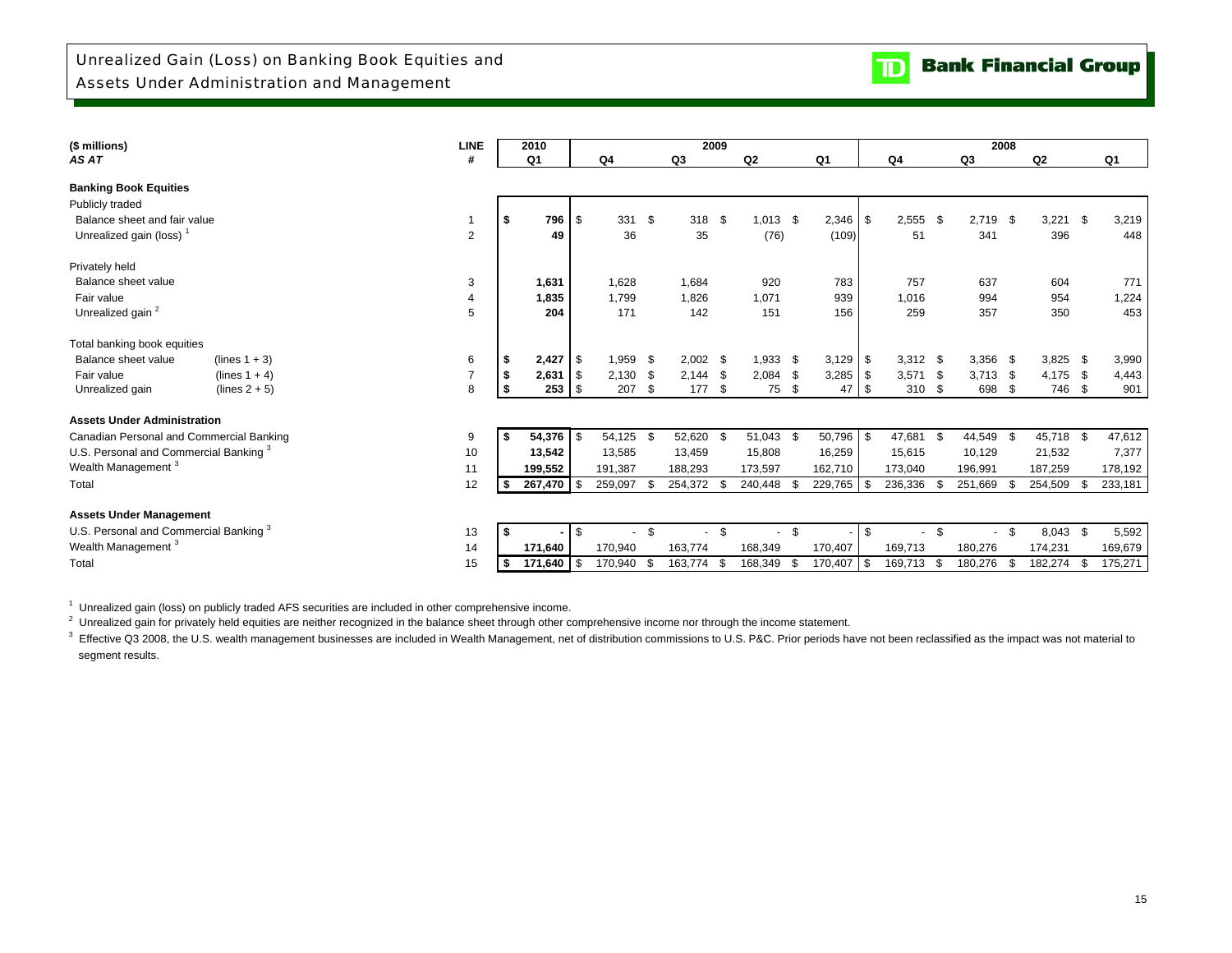### Intangibles and Goodwill, and Restructuring Costs

| <b>TD</b> Bank Financial Group |  |  |
|--------------------------------|--|--|
|--------------------------------|--|--|

| (\$ millions)                                                          | LINE           |    | 2010          |                       | 2009                 |                          |                |                              | 2008                     |                          |                 |               | <b>Full Year</b> |                  |
|------------------------------------------------------------------------|----------------|----|---------------|-----------------------|----------------------|--------------------------|----------------|------------------------------|--------------------------|--------------------------|-----------------|---------------|------------------|------------------|
| AS AT                                                                  | #              |    | Q1            | Q4                    | Q3                   | Q2                       | Q1             | Q4                           | Q3                       | Q2                       | Q1              |               | 2009             | 2008             |
|                                                                        |                |    |               |                       |                      |                          |                |                              |                          |                          |                 |               |                  |                  |
| Identifiable Intangible Assets                                         | -1             | \$ |               |                       |                      | 3,308                    |                |                              |                          |                          |                 |               |                  |                  |
| Balance at beginning of period                                         |                |    | 2,546         | 2,678<br>-\$<br>S     | 3,062<br>- \$        | - \$                     | 3,141<br>\$    | 3,213<br>\$                  | 3,773<br>\$              | 1,974<br>\$              | 2,104           | \$            | 3,141            | 2,104<br>\$      |
| Impact due to reporting-period alignment of U.S. entities              | $\overline{2}$ |    |               |                       |                      | (37)                     |                |                              |                          |                          |                 |               | (37)             |                  |
| Arising during the period - TD Bank, N.A.                              | 3              |    |               |                       |                      |                          |                |                              |                          |                          |                 |               |                  |                  |
| - TD Banknorth                                                         | 4              |    |               |                       |                      |                          |                |                              |                          |                          | (4)             |               |                  | (4)              |
| - Commerce                                                             | 5              |    |               |                       |                      |                          |                |                              | (368)                    | 1,882                    |                 |               |                  | 1,514            |
| - Other                                                                | 6              |    | 85            | 11                    | $\blacksquare$       | 10                       |                |                              |                          |                          |                 |               | 21               |                  |
| Amortized in the period                                                | $\overline{7}$ |    | (149)         | (151)                 | (158)                | (171)                    | (173)          | (172)                        | (166)                    | (117)                    | (122)           |               | (653)            | (577)            |
| Sale of subsidiaries and businesses                                    | 8              |    |               |                       |                      |                          |                |                              | (5)                      |                          |                 |               |                  | (5)              |
| Foreign exchange and other adjustments                                 | 9<br>10        | -S | (25)<br>2,457 | 8                     | (226)<br>2,678<br>\$ | (48)<br>3,062            | 340            | 100<br>3,141<br>\$           | (21)<br>\$               | 34<br>3,773<br>-S        | (4)             | \$            | 74<br>2,546      | 109<br>-S        |
| Balance at end of period                                               |                |    |               | $2,546$ \$            |                      | - \$                     | 3,308<br>\$    |                              | 3,213                    |                          | 1,974           |               |                  | 3,141            |
| Future tax liability on intangible assets                              |                |    |               |                       |                      |                          |                |                              |                          |                          |                 |               |                  |                  |
| Balance at beginning of period                                         | 11             | \$ | (898)         | $(946)$ \$<br>\$      | (1,085)<br>\$        | $(1, 174)$ \$            | (1, 109)       | \$<br>(1, 130)<br>\$         | $(1,386)$ \$             | $(676)$ \$               | (738)           | \$            | (1, 109)         | (738)<br>\$      |
| Impact due to reporting-period alignment of U.S. entities <sup>1</sup> | 12             |    |               |                       |                      | 14                       |                |                              |                          |                          |                 |               | 14               |                  |
| Arising during the period - TD Bank, N.A.                              | 13             |    |               |                       |                      |                          |                |                              |                          | $\overline{\phantom{a}}$ |                 |               |                  |                  |
| - TD Banknorth                                                         | 14             |    |               |                       |                      |                          |                |                              | $\overline{\phantom{a}}$ | $\blacksquare$           | (1)             |               |                  | (1)              |
| - Commerce                                                             | 15             |    |               |                       |                      |                          |                |                              | 174                      | (735)                    |                 |               |                  | (561)            |
| - Other                                                                | 16             |    |               | (1)                   |                      | (3)                      |                |                              | $\sim$                   |                          |                 |               | (4)              |                  |
| - Changes in income tax rates                                          | 17             |    | 5             | ÷,                    |                      | $\overline{\phantom{a}}$ |                | 3                            | 22                       |                          | 20              |               |                  | 45               |
| Recognized in the period                                               | 18             |    | 50            | 52                    | 55                   | 60                       | 60             | 58                           | 56                       | 40                       | 41              |               | 227              | 195              |
| Sale of subsidiaries and businesses                                    | 19             |    |               |                       |                      |                          |                |                              | $\overline{2}$           |                          |                 |               |                  | $\sqrt{2}$       |
| Foreign exchange and other adjustments                                 | 20             |    | g             | (3)                   | 84                   | 18                       | (125)          | (40)                         | $\overline{2}$           | (15)                     | $\overline{2}$  |               | (26)             | (51)             |
| Balance at end of period                                               | 21             |    | (834)         | (898)<br>l \$<br>- \$ | (946)<br>S           | (1,085)<br>- \$          | (1, 174)<br>\$ | $(1, 109)$ \$                | (1, 130)<br>-\$          | (1,386)<br>-\$           | (676)           | \$            | (898)            | (1, 109)<br>- \$ |
| Net intangibles closing balance                                        | 22             | \$ | $1,623$ \$    | 1,648<br>- \$         | 1,732 \$             | 1,977<br>- \$            | 2,134<br>\$    | 2,032 \$                     | 2,083<br>\$              | 2,387<br>\$              | 1,298           | $\sqrt{3}$    | 1,648 \$         | 2,032            |
| Goodwill                                                               |                |    |               |                       |                      |                          |                |                              |                          |                          |                 |               |                  |                  |
| Balance at beginning of period                                         | 23             | \$ | 15,015        | \$<br>14,951<br>\$    | 16,384<br>\$         | 16,662<br>- \$           | 14,842         | \$<br>14,317<br>- \$         | 14,213<br>- \$           | 7,875<br>\$              | 7,918           | \$            | 14,842 \$        | 7,918            |
| Arising during the period - TD Bank, N.A.                              | 24             |    |               |                       |                      |                          |                |                              | $\sim$                   |                          |                 |               |                  |                  |
| - TD Banknorth                                                         | 25             |    |               |                       |                      | $\overline{\phantom{a}}$ |                |                              | $\overline{\phantom{a}}$ |                          | (21)            |               |                  | (21)             |
| - Commerce                                                             | 26             |    |               |                       |                      | 36                       | (92)           | (29)                         | 244                      | 6,115                    |                 |               | (56)             | 6,330            |
| - Other                                                                | 27             |    |               | 10                    |                      |                          |                |                              |                          |                          |                 |               | 10               |                  |
| Sale of subsidiaries and businesses                                    | 28             |    |               |                       |                      | $\overline{\phantom{a}}$ |                |                              | (56)                     | $\blacksquare$           |                 |               |                  | (56)             |
| Foreign exchange and other adjustments                                 | 29             |    | (160)         | 54                    | (1, 433)             | (314)                    | 1,912          | 554                          | (84)                     | 223                      | (22)            |               | 219              | 671              |
| Balance at end of period                                               | 30             |    | 14,855        | 15,015<br>- \$        | 14,951<br>\$         | 16,384<br>٩              | 16,662<br>\$.  | $14,842 \quad \overline{\$}$ | 14,317<br>$\mathfrak{L}$ | 14,213<br>- \$           | 7,875           | \$            | 15,015           | 14,842<br>- \$   |
|                                                                        |                |    |               |                       |                      |                          |                |                              |                          |                          |                 |               |                  |                  |
| Total net intangibles and goodwill closing balance (lines 22+30)       | 31             |    | 16,478 \$     | 16,663<br>-\$         | 16,683<br>- \$       | 18,361<br>- \$           | 18,796<br>\$   | 16,874 \$                    | 16,400<br>\$             | 16,600<br>- \$           | 9,173           | \$            | 16,663           | 16,874<br>- \$   |
| <b>Restructuring Costs</b>                                             |                |    |               |                       |                      |                          |                |                              |                          |                          |                 |               |                  |                  |
| Balance at beginning of period                                         | 32             | \$ | 20            | \$<br>\$<br>33        | \$<br>40             | 50 \$                    | 29             | \$<br>33<br>\$               | 61<br>\$                 | 20<br>\$                 | 29              | $\mathbf{\$}$ | 29               | <b>S</b><br>29   |
| Expensed during the period                                             | 33             |    | 17            | 9                     |                      |                          | 27             |                              |                          | 48                       |                 |               | 36               | 48               |
| Amount utilized during the period:                                     |                |    |               |                       |                      |                          |                |                              |                          |                          |                 |               |                  |                  |
| <b>Wholesale Banking</b>                                               | 34             |    | (2)           |                       |                      |                          | (5)            |                              |                          | $\blacksquare$           | (7)             |               | (5)              | (7)              |
| U.S. Personal and Commercial Banking                                   | 35             |    | (4)           | (21)                  | (5)                  | (9)                      | (2)            | (4)                          | (28)                     | (7)                      | (2)             |               | (37)             | (41)             |
| Foreign exchange and other adjustments                                 | 36             |    | (1)           | (1)                   | (2)                  | (1)                      | 1              |                              |                          |                          |                 |               | (3)              |                  |
| Balance at end of period                                               | 37             |    | 30            | 20<br>\$<br>\$        | 33<br>\$.            | 40<br>$\mathfrak{P}$     | 50<br>\$       | 29<br>$\mathcal{F}$          | 33<br>$\mathfrak{L}$     | 61<br>\$                 | $\overline{20}$ | $\mathbf{\$}$ | 20               | 29               |

<sup>1</sup> As explained in footnote 2 on page 7, due to the alignment of reporting period of U.S. entities, the amounts relating to TD Bank, N.A., which includes TD Banknorth and Commerce, have been included directly in retained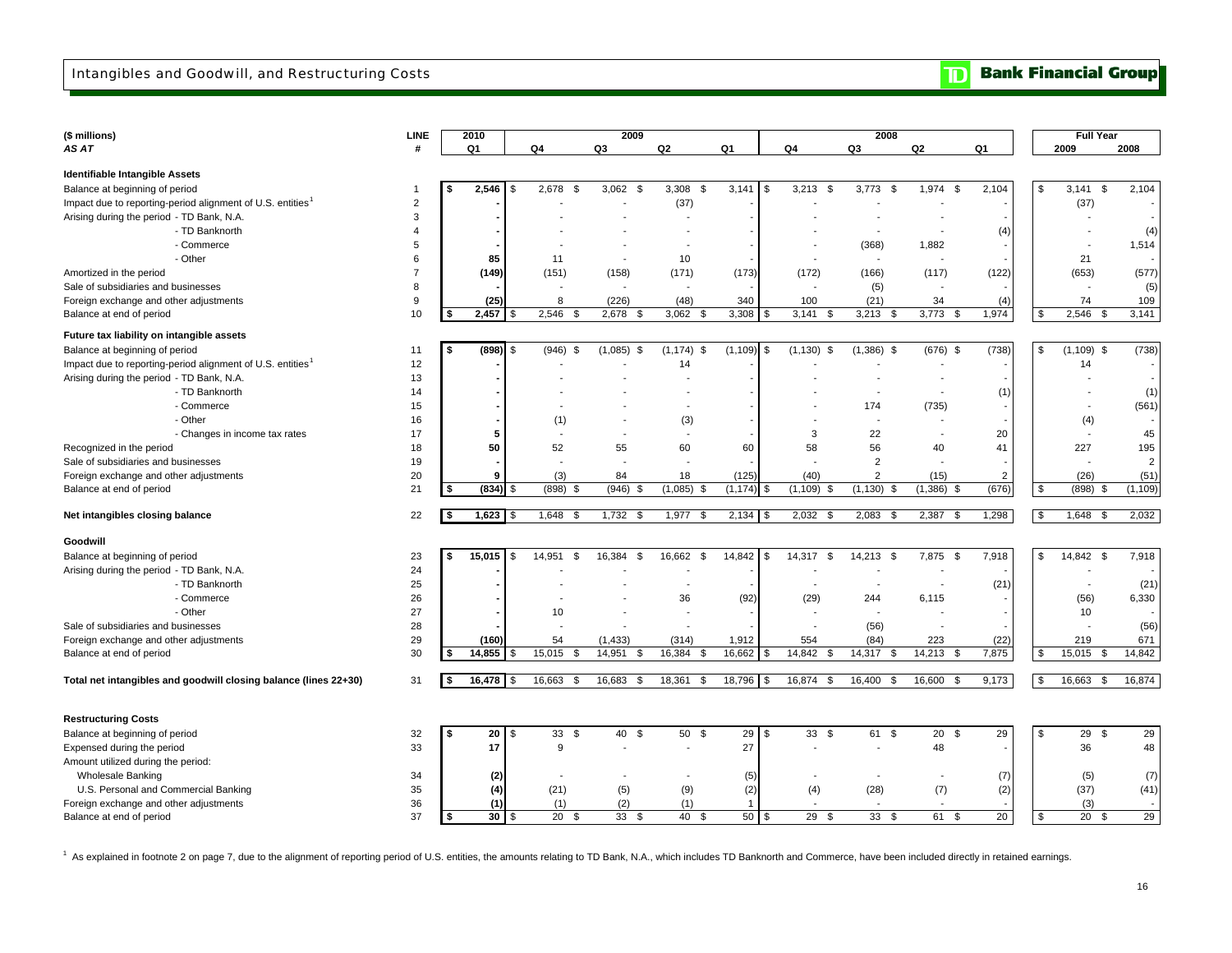### Loan Securitization

**TD** Bank Financial Group

| (\$ millions)                                    | <b>LINE</b>    | 2010         |            |                | 2009      |           |         |                 | 2008           |           |         | <b>Full Year</b> |          |
|--------------------------------------------------|----------------|--------------|------------|----------------|-----------|-----------|---------|-----------------|----------------|-----------|---------|------------------|----------|
|                                                  | #              | Q1           |            | Q4             | Q3        | Q2        | Q1      | Q4              | Q3             | Q2        | Q1      | 2009             | 2008     |
|                                                  |                |              |            |                |           |           |         |                 |                |           |         |                  |          |
|                                                  |                |              |            |                |           |           |         |                 |                |           |         |                  |          |
| Residential mortgage - MBS Pool <sup>1,2</sup>   |                |              |            |                |           |           |         |                 |                |           |         |                  |          |
| Balance at beginning of period                   | $\mathbf{1}$   | 40,388<br>\$ | l \$       | 36,361 \$      | 33,542 \$ | 30,467 \$ | 23,839  | \$<br>19,827 \$ | 20,065 \$      | 19,874 \$ | 19,892  | $$23,839$ \$     | 19,892   |
| Securitized                                      | 2              | 1,879        |            | 5,326          | 4,752     | 3,919     | 7,553   | 5,152           | 1,351          | 1,399     | 1,091   | 21,550           | 8,993    |
| Proceeds reinvested in securitizations           | 3              | 721          |            | 1,755          | 2,107     | 2,697     | 757     | 780             | 858            | 554       | 689     | 7,316            | 2,881    |
| Amortization                                     | 4              | (3, 104)     |            | (3,054)        | (4,040)   | (3, 541)  | (1,682) | (1,920)         | (2, 447)       | (1, 762)  | (1,798) | (12, 317)        | (7, 927) |
| Balance at end of period                         | 5              | 39,884       |            | 40,388         | 36,361    | 33,542    | 30,467  | 23,839          | 19,827         | 20,065    | 19,874  | 40,388           | 23,839   |
| Personal Loans - HELOC <sup>3</sup>              |                |              |            |                |           |           |         |                 |                |           |         |                  |          |
| Balance at beginning of period                   | 6              | 6,962        |            | 7,363          | 8,100     | 8,100     | 8,100   | 8,500           | 8,500          | 9,000     | 9,000   | 8,100            | 9,000    |
| Accumulation/maturities                          | $\overline{7}$ | (264)        |            | (401)          | (737)     |           |         | (400)           |                | (500)     |         | (1, 138)         | (900)    |
| Balance at end of period                         | 8              | 6,698        |            | 6,962          | 7,363     | 8,100     | 8,100   | 8,100           | 8,500          | 8,500     | 9,000   | 6,962            | 8,100    |
|                                                  |                |              |            |                |           |           |         |                 |                |           |         |                  |          |
| Commercial mortgage <sup>2</sup>                 |                |              |            |                |           |           |         |                 |                |           |         |                  |          |
| Balance at beginning of period                   | 9              | 626          |            | 637            | 669       | 695       | 641     | 586             | 587            | 523       | 431     | 641              | 431      |
| Securitized                                      | 10             | 22           |            | $\overline{4}$ |           |           | 62      | 61              | $\overline{7}$ | 71        | 116     | 66               | 255      |
| Amortization                                     | 11             | (37)         |            | (15)           | (32)      | (26)      | (8)     | (6)             | (8)            | (7)       | (24)    | (81)             | (45)     |
| Balance at end of period                         | 12             | 611          |            | 626            | 637       | 669       | 695     | 641             | 586            | 587       | 523     | 626              | 641      |
|                                                  |                |              |            |                |           |           |         |                 |                |           |         |                  |          |
| Credit card - Balance at the end of period       | 13             |              |            |                |           |           |         |                 |                | 800       | 800     |                  |          |
| Total loan securitization (lines 5+8+12+13)      | 14             | 47,193<br>\$ | l Si       | 47,976 \$      | 44,361 \$ | 42,311 \$ | 39,262  | \$<br>32,580 \$ | 28,913 \$      | 29,952 \$ | 30,197  | $$47,976$ \$     | 32,580   |
|                                                  |                |              |            |                |           |           |         |                 |                |           |         |                  |          |
| Mortgage-backed securities retained <sup>4</sup> |                |              |            |                |           |           |         |                 |                |           |         |                  |          |
| Closing balance                                  | 15             | \$<br>21,387 | \$         | 19,145 \$      | 22,573 \$ | 28,738 \$ | 30,398  | \$<br>28,792 \$ | 18,953 \$      | 20,170 \$ | 20,919  | $$19,145$ \$     | 28,792   |
|                                                  |                |              |            |                |           |           |         |                 |                |           |         |                  |          |
| Impact of securitization on income before tax    |                |              |            |                |           |           |         |                 |                |           |         |                  |          |
| Net interest income forgone                      | 16             | \$           | $(50)$ \$  | $(61)$ \$      | $(44)$ \$ | $(27)$ \$ | (35)    | \$<br>$(44)$ \$ | $(69)$ \$      | $(77)$ \$ | (76)    | \$<br>$(167)$ \$ | (266)    |
| Non-interest income (loss)                       | 17             | 132          |            | 135            | 92        | 184       | 57      | (13)            | 77             | 91        | 76      | 468              | 231      |
| Provision for credit losses                      | 18             |              |            |                |           |           |         |                 | 4              | 5         | 5       |                  | 14       |
| Total impact                                     | 19             | ∣\$          | $82$ \ $$$ | 74 \$          | 48 \$     | 157 \$    | 22      | \$<br>$(57)$ \$ | 12S            | 19 \$     | 5       | \$<br>301 \$     | (21)     |

<sup>1</sup> Credit exposure is not retained on MBS securitization.

<sup>2</sup> MUR mortgages, comprising of five or more units, have been reclassified from residential mortgages - MBS pool to commercial mortgages, retroactive to Q1 2008.

<sup>3</sup> Credit exposure is not retained on \$1,100 million of HELOC securitization.

4 Reported as available-for-sale securities under government and government-insured securities.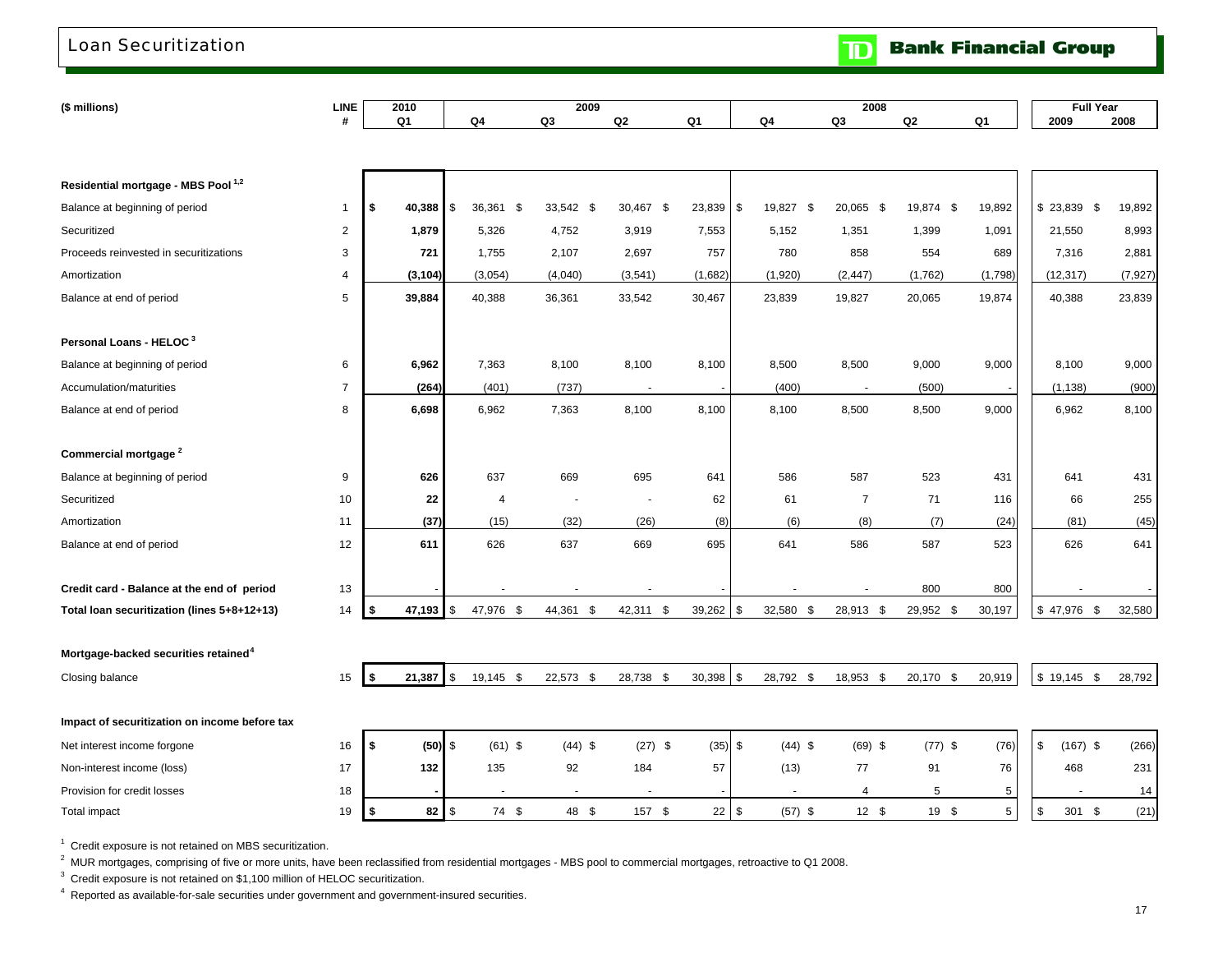#### Loans Managed

| (\$ millions)<br>AS AT                                                 | LINE |                 | 2010<br><b>Q1</b>                 |                                                     |                | 2009<br>Q4                 |                                                     |                 | 2009<br>$Q3^3$             |                                                     |                | 2009<br>$Q2^3$             |                                                     |
|------------------------------------------------------------------------|------|-----------------|-----------------------------------|-----------------------------------------------------|----------------|----------------------------|-----------------------------------------------------|-----------------|----------------------------|-----------------------------------------------------|----------------|----------------------------|-----------------------------------------------------|
|                                                                        |      | Gross<br>loans  | <b>Gross</b><br>impaired<br>loans | Year-to-date<br>write-offs.<br>net of<br>recoveries | Gross<br>loans | Gross<br>impaired<br>loans | Year-to-date<br>write-offs,<br>net of<br>recoveries | Gross<br>loans  | Gross<br>impaired<br>loans | Year-to-date<br>write-offs,<br>net of<br>recoveries | Gross<br>loans | Gross<br>impaired<br>loans | Year-to-date<br>write-offs,<br>net of<br>recoveries |
| Type of Loan                                                           |      |                 |                                   |                                                     |                |                            |                                                     |                 |                            |                                                     |                |                            |                                                     |
| Residential mortgages                                                  |      | 106,304 \$      | 412S                              | 7 S                                                 | 106,562 \$     | 394 \$                     | 13 S                                                | 98,716 \$       | 365 \$                     | 7 \$                                                | 88,453 \$      | 358 \$                     |                                                     |
| Consumer instalment and other personal                                 |      | 102,208         | 322                               | 180                                                 | 101,319        | 286                        | 599                                                 | 97,430          | 279                        | 435                                                 | 94,957         | 283                        | 275                                                 |
| Credit card                                                            |      | 8,429           | 103                               | 108                                                 | 8,152          | 102                        | 435                                                 | 7,863           | 93                         | 321                                                 | 7,667          | 100                        | 203                                                 |
| Business and government and other loans                                |      | 76.362          | 1.490                             | 115                                                 | 76.293         | 1,300                      | 391                                                 | 76.681          | 1.223                      | 268                                                 | 82.995         | 1,091                      | 175                                                 |
| <b>Total loans managed</b>                                             | 5    | 293,303         | 2,327                             | 410                                                 | 292,326        | 2,082                      | 1.438                                               | 280.690         | 1.960                      | 1,031                                               | 274.072        | 1.832                      | 658                                                 |
| Less: loans securitized                                                |      |                 |                                   |                                                     |                |                            |                                                     |                 |                            |                                                     |                |                            |                                                     |
| Residential mortgage loans                                             | 6    | 39,884          |                                   |                                                     | 40,897         |                            |                                                     | 36,873          |                            |                                                     | 34,078         |                            |                                                     |
| Personal loans                                                         |      | 6,698           | 12                                |                                                     | 6,962          | 12                         |                                                     | 7,363           | 13                         |                                                     | 8,100          | 14                         |                                                     |
| Credit card loans                                                      | 8    |                 |                                   |                                                     |                |                            |                                                     |                 |                            |                                                     |                |                            |                                                     |
| Commercial mortgage loans <sup>2</sup>                                 | 9    | 611             |                                   |                                                     | 117            | $\overline{a}$             |                                                     | 125             |                            |                                                     | 133            |                            |                                                     |
| <b>Total loans securitized</b>                                         | 10   | 47,193          | 12                                |                                                     | 47,976         | 12                         |                                                     | 44,361          | 13                         |                                                     | 42,311         | 14                         |                                                     |
| Debt securities classified as loans 3                                  | 11   | 10.447          | 393                               |                                                     | 11,146         | 241                        |                                                     | 11,474          |                            |                                                     | 13.277         |                            |                                                     |
| Impact due to reporting-period alignment of U.S. entities <sup>4</sup> | 12   | n/a             | n/a                               | n/a                                                 | n/a            | n/a                        | 35                                                  | n/a             | n/a                        | 35                                                  | n/a            | 57                         | 35                                                  |
| Total loans reported on the                                            |      |                 |                                   |                                                     |                |                            |                                                     |                 |                            |                                                     |                |                            |                                                     |
| <b>Consolidated Balance Sheet</b>                                      | 13   | 256,557 \$      | 2,708 \$                          | 410 \$                                              | 255,496 \$     | $2,311$ \$                 | $1,473$ \$                                          | 247,803 \$      | $1,947$ \$                 | $1,066$ \$                                          | 245,038 \$     | 1,875 \$                   | 693                                                 |
|                                                                        |      |                 |                                   |                                                     |                |                            |                                                     |                 |                            |                                                     |                |                            |                                                     |
|                                                                        |      |                 | 2009                              |                                                     |                | 2008                       |                                                     |                 | 2008                       |                                                     |                | 2008                       |                                                     |
|                                                                        |      |                 | $Q1^3$                            |                                                     |                | Q4                         |                                                     |                 | Q3                         |                                                     |                | Q2                         |                                                     |
|                                                                        |      |                 |                                   |                                                     |                |                            |                                                     |                 |                            |                                                     |                |                            |                                                     |
|                                                                        |      |                 |                                   | Year-to-date                                        |                |                            | Year-to-date                                        |                 |                            | Year-to-date                                        |                |                            | Year-to-date                                        |
|                                                                        |      |                 | Gross                             | write-offs,                                         |                | Gross                      | write-offs,                                         |                 | Gross                      | write-offs,                                         |                | Gross                      | write-offs,                                         |
|                                                                        |      | Gross           | impaired                          | net of                                              | Gross          | impaired                   | net of                                              | Gross           | impaired                   | net of                                              | Gross          | impaired                   | net of                                              |
|                                                                        |      | loans           | loans                             | recoveries                                          | loans          | loans                      | recoveries                                          | loans           | loans                      | recoveries                                          | loans          | loans                      | recoveries                                          |
| <b>Type of Loan</b>                                                    |      |                 |                                   |                                                     |                |                            |                                                     |                 |                            |                                                     |                |                            |                                                     |
| Residential mortgages                                                  | 14   | 83,654 \$<br>S. | 329S                              | $2 \overline{3}$                                    | 81,928 \$      | $264$ \$                   |                                                     | 8S<br>87,976 \$ | 206 <sup>5</sup>           | $5 \overline{\smash{\circ}}$                        | 81,987 \$      | 179S                       | 3                                                   |
| Consumer instalment and other personal                                 | 15   | 91,897          | 271                               | 128                                                 | 87,710         | 221                        | 384                                                 | 85,706          | 200                        | 280                                                 | 83,614         | 195                        | 178                                                 |
| Credit card                                                            | 16   | 7,543           | 95                                | 92                                                  | 7,387          | 82                         | 300                                                 | 7,227           | 67                         | 225                                                 | 6,966          | 68                         | 153                                                 |
| Business and government and other loans                                | 17   | 84.395          | 862                               | 127                                                 | 76,715         | 602                        | 145                                                 | 69,247          | 542                        | 108                                                 | 67,181         | 479                        | 81                                                  |
| <b>Total loans managed</b>                                             | 18   | 267,489         | 1,557                             | 349                                                 | 253,740        | 1,169                      | 837                                                 | 250,156         | 1,015                      | 618                                                 | 239,748        | 921                        | 415                                                 |
| Less: loans securitized                                                |      |                 |                                   |                                                     |                |                            |                                                     |                 |                            |                                                     |                |                            |                                                     |
| Residential mortgage loans                                             | 19   | 31,019          |                                   |                                                     | 24,332         |                            |                                                     | 20,262          |                            |                                                     | 20,497         |                            |                                                     |
| Personal loans                                                         | 20   | 8,100           | 14                                |                                                     | 8,100          | 12                         |                                                     | 8,500           | 14                         |                                                     | 8,500          | 12                         |                                                     |
| Credit card loans                                                      | 21   |                 |                                   |                                                     |                |                            | 14                                                  |                 |                            | 14                                                  | 800            |                            | 10                                                  |
| Commercial mortgage loans <sup>2</sup>                                 | 22   | 143             |                                   |                                                     | 148            |                            |                                                     | 151             |                            |                                                     | 155            |                            |                                                     |
| <b>Total loans securitized</b>                                         | 23   | 39.262          | 14                                |                                                     | 32.580         | 12 <sup>°</sup>            | 15                                                  | 28.913          | 14                         | 14                                                  | 29.952         | 12                         | 10                                                  |
| Debt securities classified as loans 3                                  | 24   | 12.885          | $\sim$                            |                                                     |                | in 1919.                   |                                                     | a.              |                            |                                                     |                |                            |                                                     |

26 S 241,112 \$ 1,543 \$ 349 S 221,160 \$ 1,157 \$ 822 S 221,243 \$ 1,001 \$ 604 S 209,796 \$ 909 \$ 405

<sup>1</sup> Includes loans classified as trading as the Bank intends to sell the loans immediately or in the near term, and loans designated as trading under the fair value option for which no allowance is recorded.

<sup>2</sup> Commercial mortgage loans are included in business and government loans.

 **Consolidated Balance Sheet**

**Total loans reported on the**

Impact due to reporting-period alignment of U.S. entities <sup>4</sup> <sup>25</sup> n/a n/a n/a - - - - - - - - -

<sup>3</sup> During Q4 2009, certain comparative amounts have been amended retroactive to Q1 2009 to conform with the Amendments to CICA Handbook Section 3855, Financial Instruments - Recognition and Measurement. For further detail

4 As explained in footnote 2 on page 7, due to the alignment of reporting periods of U.S. entities, the amounts relating to TD Bank, N.A., which includes TD Bank north and Commerce, have been included directly in retained

**TD** Bank Financial Group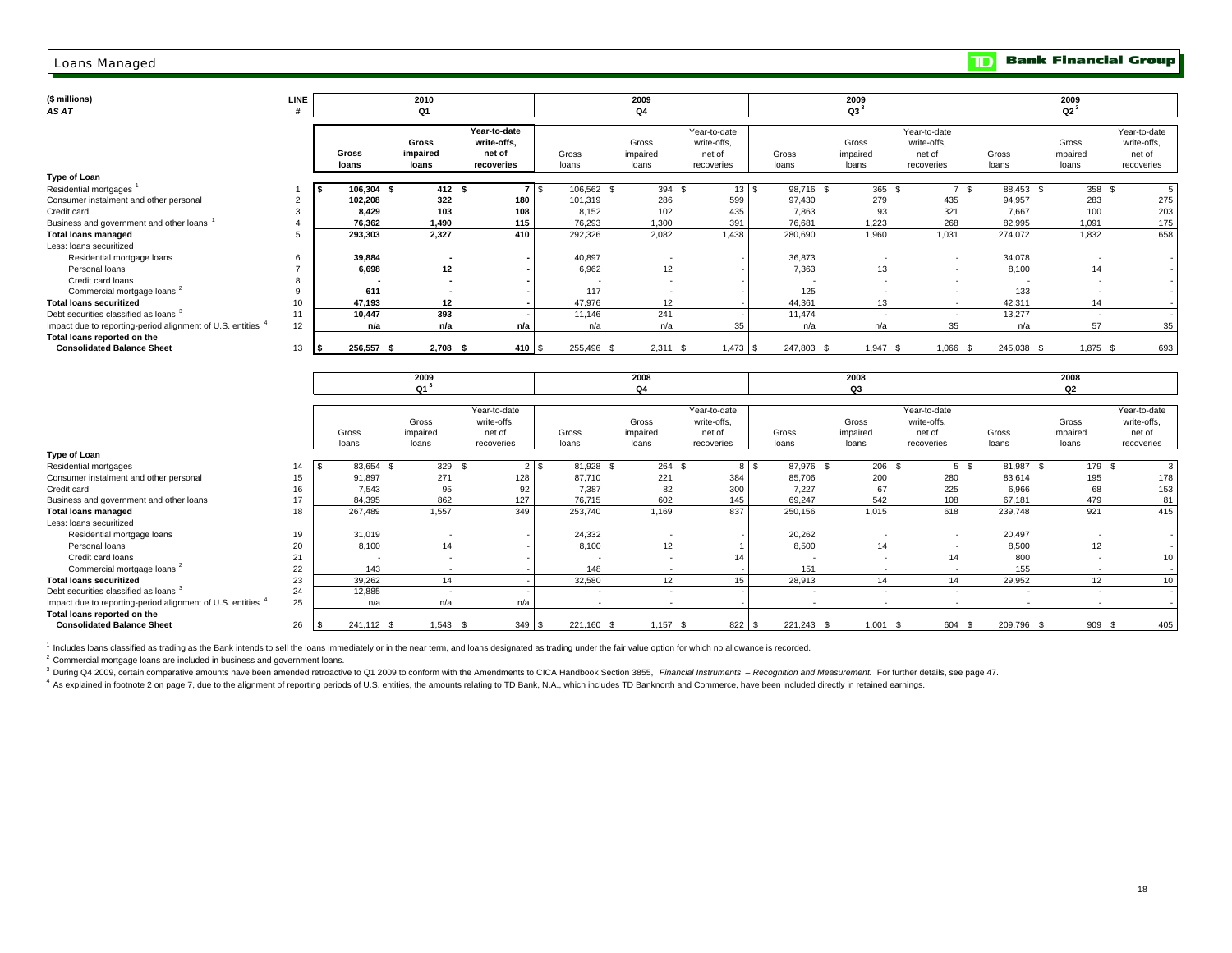#### Gross Loans and Acceptances by Industry Sector and Geographic Location 1

 $\mathbf{D}$ **Bank Financial Group** 

| (\$ millions)<br>AS AT                                                                                                                                                                                                                                                                                                              | LINE                |                            | 2010<br>Q1           |                                |                      |                                              | 2009<br>Q4          |                      |                   |                   | 2009<br>Q3 <sup>4</sup> |                      |                   |
|-------------------------------------------------------------------------------------------------------------------------------------------------------------------------------------------------------------------------------------------------------------------------------------------------------------------------------------|---------------------|----------------------------|----------------------|--------------------------------|----------------------|----------------------------------------------|---------------------|----------------------|-------------------|-------------------|-------------------------|----------------------|-------------------|
|                                                                                                                                                                                                                                                                                                                                     |                     |                            | United               |                                |                      |                                              | United              |                      |                   |                   | United                  |                      |                   |
| <b>By Industry Sector</b>                                                                                                                                                                                                                                                                                                           |                     | Canada                     | <b>States</b>        | Other                          | Total                | Canada                                       | <b>States</b>       | Other                | Total             | Canada            | <b>States</b>           | Other                | Total             |
| Personal                                                                                                                                                                                                                                                                                                                            |                     |                            |                      |                                |                      |                                              |                     |                      |                   |                   |                         |                      |                   |
| Residential mortgages <sup>2</sup>                                                                                                                                                                                                                                                                                                  | 1                   | 58,441 \$<br>\$            | 7,975<br>- \$        | -S<br>$\overline{\phantom{a}}$ | 66,416               | 58,253<br>$\mathbf{\hat{s}}$<br>$\mathbf{s}$ | 7,410 \$            | $-$ \$               | 65,663            | 55,015<br>- \$    | 6,816 \$                | - \$                 | 61,831            |
| Consumer instalment and other personal - HELOC 3                                                                                                                                                                                                                                                                                    | $\overline{c}$      | 57,633                     | 9,006                |                                | 66,639               | 56,583                                       | 9,106               |                      | 65,689            | 53,840            | 8,838                   |                      | 62,678            |
| - Other<br>Credit card                                                                                                                                                                                                                                                                                                              | 3<br>$\overline{4}$ | 24,963<br>7,696            | 3,853<br>734         | 8                              | 28,824<br>8,430      | 24,601<br>7,424                              | 4,015<br>728        | 8                    | 28,624<br>8,152   | 23,279<br>7,159   | 4,051<br>704            | 9                    | 27,339<br>7,863   |
| <b>Total personal</b>                                                                                                                                                                                                                                                                                                               | 5                   | 148,733                    | 21,568               | 8                              | 170,309              | 146,861                                      | 21,259              | 8                    | 168,128           | 139,293           | 20,409                  | 9                    | 159,711           |
| Business and government <sup>2</sup>                                                                                                                                                                                                                                                                                                |                     |                            |                      |                                |                      |                                              |                     |                      |                   |                   |                         |                      |                   |
| Real estate                                                                                                                                                                                                                                                                                                                         |                     |                            |                      |                                |                      |                                              |                     |                      |                   |                   |                         |                      |                   |
| Residential                                                                                                                                                                                                                                                                                                                         | 6                   | 9,224                      | 4,142                |                                | 13,366               | 9,080                                        | 4,314               |                      | 13,394            | 8,946             | 4,058                   |                      | 13,004            |
| Non-residential                                                                                                                                                                                                                                                                                                                     | 7                   | 3,994                      | 9,427                | 339                            | 13,760               | 3,789                                        | 9,380               | 364                  | 13,533            | 3,617             | 9,189                   | 370                  | 13,176            |
| Total real estate                                                                                                                                                                                                                                                                                                                   | 8                   | 13,218                     | 13,569               | 339                            | 27,126               | 12,869                                       | 13,694              | 364                  | 26,927            | 12,563            | 13,247                  | 370                  | 26,180            |
| Agriculture                                                                                                                                                                                                                                                                                                                         | 9                   | 2,467                      | 245                  |                                | 2,712                | 2,386                                        | 391                 | ۰.                   | 2,777             | 2,368             | 266                     |                      | 2,634             |
| Automotive<br>Chemical                                                                                                                                                                                                                                                                                                              | 10<br>11            | 1,042<br>377               | 1,282<br>933         | $\overline{\mathbf{1}}$<br>95  | 2,325<br>1,405       | 996<br>342                                   | 1,181<br>885        | $\overline{1}$<br>49 | 2.178<br>1,276    | 1,016<br>705      | 1,359<br>830            | $\overline{1}$<br>-1 | 2,376<br>1,536    |
| Financial                                                                                                                                                                                                                                                                                                                           | 12                  | 5.731                      | 2.306                | 964                            | 9,001                | 6,298                                        | 2,526               | 1,117                | 9,941             | 6.298             | 2,329                   | 1,073                | 9,700             |
| Food, beverage and tobacco                                                                                                                                                                                                                                                                                                          | 13                  | 1,312                      | 1,110                | 550                            | 2,972                | 1,236                                        | 1,211               | 804                  | 3,251             | 1,365             | 1,250                   | 893                  | 3,508             |
| Forestry                                                                                                                                                                                                                                                                                                                            | 14                  | 459                        | 404                  | 29                             | 892                  | 459                                          | 469                 | 30                   | 958               | 515               | 493                     | 27                   | 1,035             |
| Government and public sector entities                                                                                                                                                                                                                                                                                               | 15                  | 1,954                      | 1,408                | 21                             | 3,383                | 1,396                                        | 1,856               | 75                   | 3,327             | 1,473             | 1,551                   | 76                   | 3,100             |
| Health and social services                                                                                                                                                                                                                                                                                                          | 16                  | 2,653                      | 3,957                | 99                             | 6,709                | 2,554                                        | 3,982               | 97                   | 6,633             | 2,547             | 3,451                   | 96                   | 6,094             |
| Industrial construction and trade contractors                                                                                                                                                                                                                                                                                       | 17                  | 1,007                      | 1,172                | 14                             | 2,193                | 1,022                                        | 1,185               | 36                   | 2,243             | 1,052             | 1,167                   | 78                   | 2,297             |
| Media and entertainment                                                                                                                                                                                                                                                                                                             | 18                  | 726                        | 695                  | 166                            | 1,587                | 783                                          | 741                 | 207                  | 1,731             | 911               | 748                     | 249                  | 1,908             |
| Metals and mining                                                                                                                                                                                                                                                                                                                   | 19                  | 743                        | 609                  | 460                            | 1,812                | 793                                          | 653                 | 573                  | 2,019             | 778               | 641                     | 647                  | 2,066             |
| Pipelines, oil and gas<br>Power and utilities                                                                                                                                                                                                                                                                                       | 20<br>21            | 1,964<br>824               | 810<br>748           | 183<br>441                     | 2,957<br>2,013       | 2,483<br>960                                 | 782<br>774          | 183<br>461           | 3,448<br>2,195    | 2,538<br>909      | 863<br>733              | 194<br>443           | 3,595<br>2,085    |
| Retail sector <sup>5</sup>                                                                                                                                                                                                                                                                                                          | 22                  | 1,985                      | 2,514                | 28                             | 4,527                | 2,004                                        | 2,646               | 29                   | 4,679             | 1,919             | 2,609                   | 30                   | 4,558             |
| Sundry manufacturing and wholesale                                                                                                                                                                                                                                                                                                  | 23                  | 837                        | 1,175                |                                | 2,012                | 838                                          | 1,228               | $\overline{1}$       | 2,067             | 881               | 1,244                   | $\mathcal{P}$        | 2,127             |
| Telecommunications and cable                                                                                                                                                                                                                                                                                                        | 24                  | 459                        | 598                  | 116                            | 1,173                | 434                                          | 633                 | 190                  | 1,257             | 441               | 644                     | 199                  | 1,284             |
| Transportation                                                                                                                                                                                                                                                                                                                      | 25                  | 496                        | 1,259                | 311                            | 2,066                | 518                                          | 1,264               | 322                  | 2,104             | 498               | 1,076                   | 311                  | 1,885             |
| Other                                                                                                                                                                                                                                                                                                                               | 26                  | 3.862                      | 3.425                | 132                            | 7,419                | 3.766                                        | 3.258               | 133                  | 7.157             | 2,825             | 5.455                   | 113                  | 8,393             |
| Total business and government                                                                                                                                                                                                                                                                                                       | 27                  | 42,116                     | 38,219               | 3.949                          | 84.284               | 42,137                                       | 39.359              | 4.672                | 86.168            | 41.602            | 39.956                  | 4.803                | 86,361            |
| Debt securities classified as loans <sup>4</sup><br><b>Total gross loans and acceptances</b>                                                                                                                                                                                                                                        | 28<br>29            | 428<br>191,277 \$          | 7,396<br>$67,183$ \$ | 2,623<br>$6,580$ \$            | 10,447<br>265,040    | 433<br>189,431 \$                            | 7,948<br>68,566 \$  | 2,765<br>$7,445$ \$  | 11,146<br>265,442 | 431<br>181,326 \$ | 8,314<br>68,679 \$      | 2,729<br>$7,541$ \$  | 11,474<br>257,546 |
|                                                                                                                                                                                                                                                                                                                                     |                     |                            | 2009                 |                                |                      |                                              | 2009                |                      |                   |                   | 2008                    |                      |                   |
|                                                                                                                                                                                                                                                                                                                                     |                     |                            | Q2 <sup>4</sup>      |                                |                      |                                              | Q1 4,5              |                      |                   |                   | Q4 <sup>5</sup>         |                      |                   |
|                                                                                                                                                                                                                                                                                                                                     |                     |                            | United               |                                |                      |                                              | United              |                      |                   |                   | United                  |                      |                   |
|                                                                                                                                                                                                                                                                                                                                     |                     | Canada                     | <b>States</b>        | Other                          | Total                | Canada                                       | <b>States</b>       | Other                | Total             | Canada            | <b>States</b>           | Other                | Total             |
|                                                                                                                                                                                                                                                                                                                                     |                     |                            |                      |                                |                      |                                              |                     |                      |                   |                   |                         |                      |                   |
|                                                                                                                                                                                                                                                                                                                                     | 30                  | <sub>\$</sub><br>47,776 \$ | 6,598 \$             | $-$ \$                         | 54,374 \$            | 46,933 \$                                    | 5,701 \$            | $-S$                 | 52,634            | 52,812 \$         | 4,782 \$                | $-5$                 | 57,594            |
| - Other                                                                                                                                                                                                                                                                                                                             | 31<br>32            | 49,410<br>23,167           | 9,878<br>4,350       | $\mathsf{9}$                   | 59,288<br>27,526     | 47,206<br>22,158                             | 10,071<br>4,309     | 9                    | 57,277<br>26,476  | 45,557<br>21,919  | 8,505<br>3,619          | 9                    | 54,062<br>25,547  |
|                                                                                                                                                                                                                                                                                                                                     | 33                  | 6,918                      | 748                  |                                | 7,666                | 6,759                                        | 783                 |                      | 7,542             | 6,716             | 671                     |                      | 7,387             |
| Total personal                                                                                                                                                                                                                                                                                                                      | 34                  | 127,271                    | 21,574               | $\mathsf g$                    | 148,854              | 123,056                                      | 20,864              | 9                    | 143,929           | 127,004           | 17,577                  | 9                    | 144,590           |
|                                                                                                                                                                                                                                                                                                                                     |                     |                            |                      |                                |                      |                                              |                     |                      |                   |                   |                         |                      |                   |
|                                                                                                                                                                                                                                                                                                                                     |                     |                            |                      |                                |                      |                                              |                     |                      |                   |                   |                         |                      |                   |
| Residential                                                                                                                                                                                                                                                                                                                         | 35                  | 8,786                      | 4,898                | $\overline{\phantom{a}}$       | 13,684               | 8,663                                        | 4,702               |                      | 13,365            | 8,517             | 4,049                   |                      | 12,566            |
| Non-residential                                                                                                                                                                                                                                                                                                                     | 36                  | 3,349                      | 10,311               | 442                            | 14,102               | 2,996                                        | 11,063              | 438                  | 14,497            | 2,908             | 9,361                   | 428                  | 12,697            |
| Total real estate                                                                                                                                                                                                                                                                                                                   | 37                  | 12,135                     | 15,209               | 442<br>$\sim$                  | 27,786               | 11,659                                       | 15,765<br>590       | 438                  | 27,862            | 11,425            | 13,410<br>505           | 428                  | 25,263            |
|                                                                                                                                                                                                                                                                                                                                     | 38<br>39            | 2,311<br>1,190             | 291<br>1,689         | $\overline{2}$                 | 2,602<br>2,881       | 2,359<br>1,233                               | 1,730               | $\overline{2}$       | 2,949<br>2,965    | 2,355<br>1,170    | 1,452                   |                      | 2,860<br>2,622    |
|                                                                                                                                                                                                                                                                                                                                     | 40                  | 944                        | 946                  | $\overline{1}$                 | 1,891                | 769                                          | 693                 | 25                   | 1,487             | 613               | 584                     | 61                   | 1,258             |
|                                                                                                                                                                                                                                                                                                                                     | 41                  | 6,152                      | 2,925                | 1,095                          | 10,172               | 7,225                                        | 2,960               | 1,116                | 11,301            | 6,762             | 2,636                   | 1,251                | 10,649            |
|                                                                                                                                                                                                                                                                                                                                     | 42                  | 1.490                      | 1,438                | 1,136                          | 4,064                | 1,502                                        | 1,357               | 1,282                | 4.141             | 1,430             | 1,212                   | 305                  | 2,947             |
|                                                                                                                                                                                                                                                                                                                                     | 43                  | 558                        | 635                  | 30                             | 1,223                | 541                                          | 775                 | 27                   | 1.343             | 446               | 664                     | 29                   | 1,139             |
| <b>By Industry Sector</b><br>Personal<br>Residential mortgages <sup>2</sup><br>Consumer instalment and other personal - HELOC 3<br>Credit card<br>Business and government<br>Real estate<br>Agriculture<br>Automotive<br>Chemical<br>Financial<br>Food, beverage and tobacco '<br>Forestry<br>Government and public sector entities | 44                  | 1.409                      | 1,842                | 82                             | 3,333                | 1.499                                        | 1,857               | 86                   | 3.442             | 1,316             | 1,437                   | $\mathbf{g}$         | 2,761             |
| Health and social services                                                                                                                                                                                                                                                                                                          | 45                  | 2.504                      | 4.100                | 92                             | 6.696                | 2.268                                        | 3.839               | 87                   | 6.194             | 2.246             | 3.138                   | 84                   | 5,468             |
| Industrial construction and trade contractors                                                                                                                                                                                                                                                                                       | 46                  | 971                        | 1,351                | 115                            | 2,437                | 930                                          | 1,378               | 96                   | 2,404             | 955               | 1,255                   | 94                   | 2,304             |
| Media and entertainment<br>Metals and mining                                                                                                                                                                                                                                                                                        | 47<br>48            | 978<br>1,131               | 873<br>830           | 297<br>1,228                   | 2,148<br>3,189       | 979<br>1,112                                 | 914<br>861          | 362<br>1,734         | 2,255<br>3,707    | 1,024<br>1,212    | 836<br>730              | 570<br>1,641         | 2,430<br>3,583    |
| Pipelines, oil and gas                                                                                                                                                                                                                                                                                                              | 49                  | 3,161                      | 993                  | 219                            | 4,373                | 3,203                                        | 1,098               | 178                  | 4,479             | 3,321             | 1,088                   | 214                  | 4,623             |
| Power and utilities                                                                                                                                                                                                                                                                                                                 | 50                  | 1,068                      | 790                  | 420                            | 2,278                | 1,069                                        | 787                 | 369                  | 2,225             | 1,203             | 540                     | 393                  | 2,136             |
| Retail sector <sup>6</sup>                                                                                                                                                                                                                                                                                                          | 51                  | 1,893                      | 3,065                | 29                             | 4,987                | 1,927                                        | 3,492               | 34                   | 5,453             | 1,932             | 3,108                   | 33                   | 5,073             |
| Sundry manufacturing and wholesale                                                                                                                                                                                                                                                                                                  | 52                  | 938                        | 1,410                | 3                              | 2,351                | 900                                          | 1,185               | $\overline{4}$       | 2,089             | 959               | 1,022                   | $\overline{7}$       | 1,988             |
| Telecommunications and cable                                                                                                                                                                                                                                                                                                        | 53                  | 618                        | 858                  | 190                            | 1,666                | 748                                          | 1,028               | 179                  | 1,955             | 692               | 1,079                   | 106                  | 1,877             |
| Transportation<br>Other                                                                                                                                                                                                                                                                                                             | 54                  | 537                        | 1,300                | 318                            | 2,155                | 507                                          | 1,451               | 236                  | 2,194             | 581               | 1,252                   | 180                  | 2,013             |
|                                                                                                                                                                                                                                                                                                                                     | 55                  | 2,860<br>42,848            | 4,619<br>45,164      | 150<br>5,849                   | 7,629<br>93,861      | 3,295                                        | 4,184<br>45,944     | 150<br>6,405         | 7,629<br>96,074   | 2,864<br>42,506   | 3,612<br>39,560         | 140<br>5,544         | 6,616             |
| Total business and government<br>Debt securities classified as loans <sup>4</sup><br><b>Total gross loans and acceptances</b>                                                                                                                                                                                                       | 56<br>57<br>58      | 477<br>170,596 \$          | 10,090<br>76,828 \$  | 2,710<br>8,568 \$              | 13,277<br>255,992 \$ | 43,725<br>166,781 \$                         | 10,957<br>77,765 \$ | 1,928<br>8,342 \$    | 12,885<br>252,888 | 169,510 \$        | 57,137 \$               | $5,553$ \$           | 87,610<br>232,200 |

<sup>1</sup> Based on geographic location of unit responsible for recording revenue.

2 Includes loans classified as trading as the Bank intends to sell the loans immediately or in the near term, and loans designated as trading under the fair value option for which no allowance is recorded.

<sup>3</sup> HELOC includes home equity loans.

4 During Q4 2009, certain comparative amounts have been amended retroactive to Q1 2009 to conform with the Amendments to CICA Handbook Section 3855, Financial Instruments - Recognition and Measurement. For further details

and trade contractor loans were reclassified to the Financial sector.

6 Effective Q1 2010, exposures to restaurants have been reclassified from the Food, Beverage and Tobacco sector to the Retail sector retroactively to Q4 2008.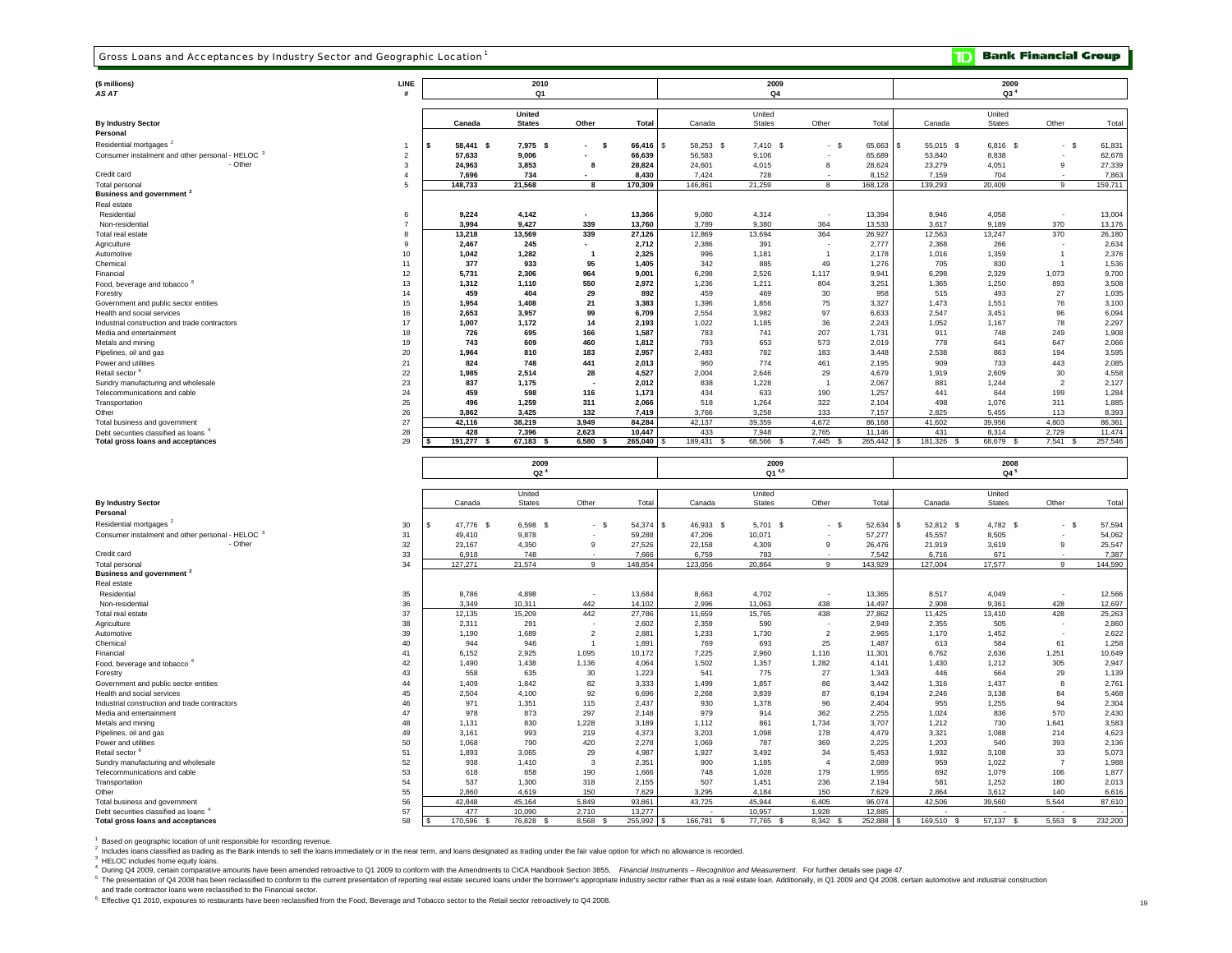### Impaired Loans<sup>1</sup>

#### **Bank Financial Group**  $\mathbf{D}$

| (\$ millions, except as noted)                                                      |                  | LINE           | 2010           |     |                |               | 2009                     |                                 |                |     |                |                | 2008           |                |           |               |          | <b>Full Year</b> |                 |
|-------------------------------------------------------------------------------------|------------------|----------------|----------------|-----|----------------|---------------|--------------------------|---------------------------------|----------------|-----|----------------|----------------|----------------|----------------|-----------|---------------|----------|------------------|-----------------|
| AS AT                                                                               |                  | #              | Q <sub>1</sub> |     | Q4             | Q3            |                          | Q2                              | Q1             |     | Q4             | Q3             |                | Q2             |           | Q1            |          | 2009             | 2008            |
| CHANGE IN GROSS IMPAIRED LOANS BY SEGMENT                                           |                  |                |                |     |                |               |                          |                                 |                |     |                |                |                |                |           |               |          |                  |                 |
| Balance at beginning of period                                                      |                  |                | \$<br>2,311    | S   | 1,947          | 1,875<br>\$   | \$                       | 1,543                           | 1,157<br>\$    | \$. | 1,001          | \$<br>909      | <b>S</b>       | 818            | \$        | 569           | \$       | 1,157            | \$<br>569       |
| Impact due to reporting-period alignment of U.S. entities <sup>2</sup><br>Additions |                  |                |                |     |                |               |                          | 57                              |                |     |                |                |                |                |           |               |          | 57               |                 |
| Canadian Personal and Commercial Banking                                            |                  | 3              | 513            |     | 519            | 501           |                          | 493                             | 467            |     | 422            | 380            |                | 371            |           | 438           |          | 1,980            | 1,611           |
| U.S. Personal and Commercial Banking <sup>3,4</sup>                                 | in USD           | $\overline{4}$ | 492            |     | 412            | 387           |                          | 288                             | 328            |     | 182            | 168            |                | 194            |           | 88            |          | 1,415            | 632             |
|                                                                                     | foreign exchange | 5              | 34             |     | 34             | 30            |                          | 55                              | 72             |     | 12             | 3              |                | 5              |           | (1)           |          | 191              | 19              |
|                                                                                     |                  | 6              | 526            |     | 446            | 417           |                          | 343                             | 400            |     | 194            | 171            |                | 199            |           | 87            |          | 1,606            | 651             |
| <b>Wholesale Banking</b>                                                            |                  |                | 23             |     | 9              | 51            |                          | 59                              | 123            |     |                | 3              |                | 5              |           | 134           |          | 242              | 142             |
| Other                                                                               |                  | 8              |                |     |                |               |                          | 32                              |                |     |                |                |                |                |           |               |          | 32               |                 |
| Additions before debt securities classified as loans                                |                  | 9              | 1,062          |     | 974            | 969           |                          | 927                             | 990            |     | 616            | 554            |                | 575            |           | 659           |          | 3,860            | 2,404           |
| U.S. Personal and Commercial Banking - debt securities classified as loans          |                  |                |                |     |                |               |                          |                                 |                |     |                |                |                |                |           |               |          |                  |                 |
|                                                                                     | in USD           | 10             | 145            |     | 223            |               | $\overline{\phantom{a}}$ |                                 |                |     |                |                |                |                |           |               |          | 223              |                 |
|                                                                                     | foreign exchange | 11             | 10             |     | 18             |               | $\overline{\phantom{a}}$ |                                 |                |     |                |                |                |                |           |               |          | 18               |                 |
| <b>Total additions</b>                                                              |                  | 12<br>13       | 155            |     | 241            | 969           | $\sim$                   | $\overline{\phantom{a}}$<br>927 | $\sim$<br>990  |     | $\sim$<br>616  | $\sim$<br>554  |                | $\sim$<br>575  |           | $\sim$<br>659 |          | 241              | $\sim$<br>2,404 |
| Return to performing status, repaid or sold                                         |                  | 14             | 1,217<br>(364) |     | 1,215<br>(413) | (366)         |                          | (294)                           | (297)          |     | (243)          | (231)          |                | (234)          |           | (197)         |          | 4,101<br>(1,370) | (905)           |
| Net new additions                                                                   |                  | 15             | 853            |     | 802            | 603           |                          | 633                             | 693            |     | 373            | 323            |                | 341            |           | 462           |          | 2,731            | 1,499           |
| Write-offs                                                                          |                  | 16             | (443)          |     | (439)          | (401)         |                          | (334)                           | (373)          |     | (247)          | (229)          |                | (258)          |           | (212)         |          | (1, 547)         | (946)           |
| Foreign exchange and other adjustments                                              |                  | 17             | (13)           |     | $\overline{1}$ | (130)         |                          | (24)                            | 66             |     | 30             | (2)            |                | 8              |           | (1)           |          | (87)             | 35              |
| Change during the period                                                            |                  | 18             | 397            |     | 364            |               | 72                       | 275                             | 386            |     | 156            | 92             |                | 91             |           | 249           |          | 1,097            | 588             |
| Balance at end of period                                                            |                  | 19             | 2,708          |     | 2,311          | 1,947<br>- \$ | \$                       | 1,875                           | 1,543<br>\$    | \$  | 1,157          | 1,001<br>S     | <sup>\$</sup>  | 909            | \$        | 818           | <b>S</b> | 2,311            | 1,157<br>\$     |
|                                                                                     |                  |                |                |     |                |               |                          |                                 |                |     |                |                |                |                |           |               |          |                  |                 |
| <b>GROSS IMPAIRED LOANS BY SEGMENT</b>                                              |                  |                |                |     |                |               |                          |                                 |                |     |                |                |                |                |           |               |          |                  |                 |
| Canadian Personal and Commercial Banking                                            |                  | 20             | \$<br>780      | S   | 779            | 753<br>\$     | \$                       | 743                             | 679<br>\$      | \$  | 597            | 529<br>\$      | \$             | 494            | \$        | 481           | s.       | 779              | \$<br>597       |
| U.S. Personal and Commercial Banking <sup>3,4</sup>                                 |                  |                |                |     |                |               |                          |                                 |                |     |                |                |                |                |           |               |          |                  |                 |
| Loans                                                                               | in USD           | 21             | 1,243          |     | 1,025          | 892           |                          | 741                             | 576            |     | 415            | 361            |                | 307            |           | 230           |          | 1,025            | 415             |
| Debt securities classified as loans                                                 | in USD           | 22             | 368            |     | 223            |               | $\overline{\phantom{a}}$ |                                 |                |     |                |                |                |                |           |               |          | 223              |                 |
|                                                                                     | foreign exchange | 23             | 111            |     | 102            | 69            |                          | 143                             | 125            |     | 27             | $\overline{7}$ |                | 8              |           | (2)           |          | 102              | 27              |
|                                                                                     |                  | 24             | 1,722          |     | 1,350          | 961           |                          | 884                             | 701            |     | 442            | 368            |                | 315            |           | 228           |          | 1,350            | 442             |
| <b>Wholesale Banking</b>                                                            |                  | 25             | 206            |     | 180            | 231           |                          | 211                             | 158            |     | 107            | 94             |                | 91             |           | 100           |          | 180              | 107             |
| Other                                                                               |                  | 26             |                |     | $\mathfrak{p}$ |               | $\overline{2}$           | 37                              | 5              |     | 11             | 10             |                | 9              |           | 9             |          | $\overline{2}$   | 11              |
| Total gross impaired loans                                                          |                  | 27             | \$<br>2,708    |     | 2,311          | 1,947<br>- \$ | \$                       | 1,875                           | 1,543<br>\$.   | \$  | 1,157          | 1,001<br>\$.   | $\mathfrak{L}$ | 909            | \$        | 818           | S        | 2,311            | 1,157<br>\$     |
| NET IMPAIRED LOANS BY SEGMENT                                                       |                  |                |                |     |                |               |                          |                                 |                |     |                |                |                |                |           |               |          |                  |                 |
| Canadian Personal and Commercial Banking                                            |                  | 28             | \$<br>526      | \$. | 549            | 530<br>- \$   | \$                       | 520                             | 476<br>\$      | \$  | 425            | 360<br>\$      | S.             | 328            | \$        | 325           | s.       | 549              | 425<br>\$       |
| U.S. Personal and Commercial Banking <sup>3,4</sup>                                 |                  |                |                |     |                |               |                          |                                 |                |     |                |                |                |                |           |               |          |                  |                 |
| Loans                                                                               | in USD           | 29             | 1,023          |     | 820            | 694           |                          | 589                             | 479            |     | 327            | 313            |                | 274            |           | 194           |          | 820              | 327             |
| Debt securities classified as loans                                                 | in USD           | 30             | 314            |     | 181            |               |                          |                                 |                |     |                |                |                |                |           |               |          | 181              |                 |
|                                                                                     | foreign exchange | 31             | 93             |     | 82             | 54            |                          | 114                             | 104            |     | 21             | 6              |                | $\overline{7}$ |           | (2)           |          | 82               | 21              |
|                                                                                     |                  | 32             | 1,430          |     | 1,083          | 748           |                          | 703                             | 583            |     | 348            | 319            |                | 281            |           | 192           |          | 1,083            | 348             |
| <b>Wholesale Banking</b>                                                            |                  | 33             | 146            |     | 120            | 132           |                          | 107                             | 97             |     | 31             | 29             |                | 44             |           | 36            |          | 120              | 31              |
| Other                                                                               |                  | 34             |                |     | 1              |               | $\overline{1}$           | 28                              | $\overline{1}$ |     | $\overline{1}$ | $\overline{1}$ |                | $\overline{1}$ |           | $\mathbf{1}$  |          | $\mathbf 1$      | $\mathbf{1}$    |
| Impaired loans net of specific allowance                                            |                  | 35             | 2.102          | \$  | 1,753          | 1,411<br>-96  | \$                       | 1,358                           | 1,157<br>\$.   |     | 805            | 709<br>\$      | S.             | 654            | \$        | 554           | \$.      | 1,753            | \$<br>805       |
| Specific allowance as a % of gross impaired loans                                   |                  |                |                |     |                |               |                          |                                 |                |     |                |                |                |                |           |               |          |                  |                 |
| Excluding debt securities classified as loans                                       |                  | 36             | 23.71 %        |     | 24.78%         | 27.53%        |                          | 27.57 %                         | 25.02 %        |     | 30.42%         | 29.17%         |                | 28.05%         |           | 32.27 %       |          | 24.78%           | 30.42 %         |
| Including debt securities classified as loans                                       |                  | 37             | 22.38          |     | 24.15          | 27.53         |                          | 27.57                           | 25.02          |     | 30.42          | 29.17          |                | 28.05          |           | 32.27         |          | 24.15            | 30.42           |
| Total loans and acceptances (page 14, lines 18+19)                                  |                  | 38             | 262,580        |     | 263.074        | \$255.288     |                          | \$253.767                       | \$250,906      |     | 230.664        | \$230,640      |                | \$219,275      | \$192,464 |               |          | 263.074          | \$230.664       |
| Impaired loans net of specific allowance as a % of net loans                        |                  | 39             | 0.80%          |     | 0.67%          |               | 0.55%                    | 0.54 %                          | 0.46%          |     | 0.35%          | 0.31 %         |                | 0.30%          |           | 0.29%         |          | 0.67%            | 0.35%           |

<sup>1</sup> Includes customers' liability under acceptances.

<sup>2</sup> As explained in footnote 2 on page 7, due to the alignment of reporting period of U.S. entities, the impact on gross impaired loans comprised of additions to impaired loans of \$153 million; return to performing status, and foreign exchange and other adjustments of \$5 million.

3 Q2 2008 included \$97 million of impaired loans due to the Commerce acquisition. All loans acquired from Commerce have been measured at fair value. Fair value takes into consideration the credit quality of the loans and a acquisition.

4 Includes a small portion of personal and commercial loans booked in U.S. entities, but managed by Canadian Personal and Commercial Banking.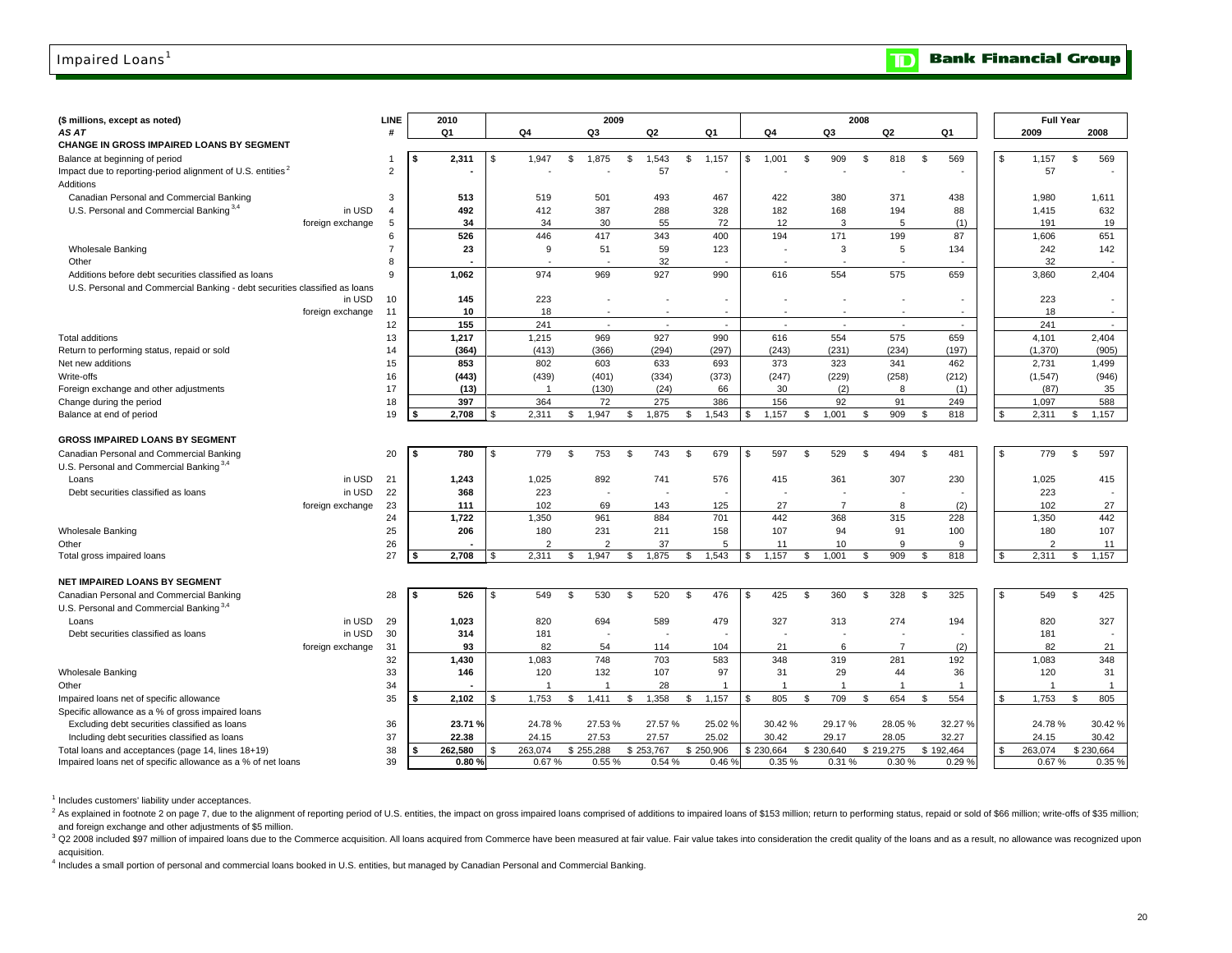| Impaired Loans by Industry Sector and Geographic Location              |                |                                 |                         |                          |              |                          |                                 |                          |                   |                      | םד                      | <b>Bank Financial Group</b>                          |                                   |
|------------------------------------------------------------------------|----------------|---------------------------------|-------------------------|--------------------------|--------------|--------------------------|---------------------------------|--------------------------|-------------------|----------------------|-------------------------|------------------------------------------------------|-----------------------------------|
| (\$ millions)                                                          | LINE           |                                 | 2010                    |                          |              |                          | 2009                            |                          |                   |                      | 2009                    |                                                      |                                   |
| AS AT                                                                  | #              |                                 | Q1                      |                          |              |                          | Q4                              |                          |                   |                      | Q3                      |                                                      |                                   |
| <b>By Industry Sector</b>                                              |                | Canada                          | United<br><b>States</b> | Other                    | Total        | Canada                   | United<br><b>States</b>         | Other                    | Total             | Canada               | <b>United States</b>    | Other                                                | Total                             |
| Personal                                                               |                |                                 |                         |                          |              |                          |                                 |                          |                   |                      |                         |                                                      |                                   |
| Residential mortgages                                                  | -1             | \$<br>257<br>-\$                | 156<br>- \$             | - \$                     | 413          | \$<br>$253$ \$           | 141 \$                          | $-$ \$                   | 394<br>l \$       | 262<br>- \$          | 103 \$                  | - \$                                                 | 365                               |
| Consumer instalment and other personal - HELOC <sup>2</sup>            | $\overline{2}$ | 86                              | 73                      | ٠                        | 159          | 72                       | 65                              |                          | 137               | 75                   | 59                      |                                                      | 134                               |
| - Other                                                                | 3              | 137                             | 14                      |                          | 151          | 122                      | 15                              |                          | 137               | 118                  | 14                      |                                                      | 132                               |
| Credit card                                                            | $\overline{4}$ | 80                              | 23                      |                          | 103          | 79                       | 23                              |                          | 102               | 73                   | 20                      |                                                      | 93                                |
| Total personal                                                         | 5              | 560                             | 266                     | $\blacksquare$           | 826          | 526                      | 244                             | $\overline{\phantom{a}}$ | 770               | 528                  | 196                     | $\sim$                                               | 724                               |
| <b>Business and government</b>                                         |                |                                 |                         |                          |              |                          |                                 |                          |                   |                      |                         |                                                      |                                   |
| Real estate                                                            |                |                                 |                         |                          |              |                          |                                 |                          |                   |                      |                         |                                                      |                                   |
| Residential                                                            | 6              | 49                              | 404                     | ٠                        | 453          | 42                       | 373                             | $\overline{\phantom{a}}$ | 415               | 44                   | 328                     | $\overline{\phantom{a}}$                             | 372                               |
| Non-residential                                                        | $\overline{7}$ | 3                               | 155                     |                          | 158          | 3                        | 119                             |                          | 122               | 5                    | 123                     |                                                      | 128                               |
| Total real estate                                                      | 8              | 52                              | 559                     | ٠                        | 611          | 45                       | 492                             | $\overline{\phantom{a}}$ | 537               | 49                   | 451                     | $\overline{\phantom{a}}$                             | 500                               |
| Agriculture                                                            | 9              | $\overline{7}$                  | 5                       |                          | 12           | 10                       | $\overline{2}$                  |                          | 12                | 9                    |                         |                                                      | 10                                |
| Automotive                                                             | 10             | 14                              | 38                      |                          | 52           | 13                       | 36                              |                          | 49<br>7           | 14                   | 36                      |                                                      | 50                                |
| Chemical<br>Financial                                                  | 11             | $\overline{\mathbf{2}}$<br>5    | 24<br>44                | 3                        | 26<br>52     | $\overline{c}$<br>6      | 5<br>22                         | 3                        | 31                |                      | $\overline{4}$<br>54    |                                                      | $\overline{4}$<br>77              |
| Food, beverage and tobacco <sup>3</sup>                                | 12<br>13       | 6                               | -7                      |                          | 13           | $\overline{7}$           | $\overline{2}$                  |                          | -9                | 23<br>$\overline{4}$ | $\overline{1}$          |                                                      | 5                                 |
| Forestry                                                               | 14             | 29                              | 36                      |                          | 65           | 32                       | 37                              |                          | 69                | 43                   | 36                      |                                                      | 79                                |
| Government and public sector entities                                  | 15             | $\overline{2}$                  | 10                      |                          | 12           | 5                        | 10                              |                          | 15                | 6                    | $\overline{7}$          |                                                      | 13                                |
| Health and social services                                             | 16             | $\overline{4}$                  | 48                      |                          | 52           | 6                        | 21                              |                          | 27                | 3                    | 28                      |                                                      | 31                                |
| Industrial construction and trade contractors                          | 17             | 15                              | 40                      |                          | 55           | 11                       | 28                              |                          | 39                | 11                   | 18                      |                                                      | 29                                |
| Media and entertainment                                                | 18             | 47                              | 47                      |                          | 94           | 49                       | 24                              |                          | 73                | 50                   | 27                      |                                                      | 77                                |
| Metals and mining                                                      | 19             | 19                              | 26                      |                          | 45           | 23                       | 25                              |                          | 48                | 20                   | 26                      |                                                      | 46                                |
| Pipelines, oil and gas                                                 | 20             | 31                              | 28                      |                          | 59           | 42                       | 42                              |                          | 84                | 19                   | 19                      |                                                      | 38                                |
| Power and utilities                                                    | 21             | $\blacksquare$                  | 8                       |                          | -8           |                          | $\overline{7}$                  |                          | -7                |                      | 10                      |                                                      | 10                                |
| Retail sector <sup>3</sup>                                             | 22             | 22                              | 107                     |                          | 129          | 28                       | 81                              |                          | 109               | 29                   | 53                      |                                                      | 82                                |
| Sundry manufacturing and wholesale                                     | 23             | 49                              | 11                      |                          | 60           | 48                       | $\overline{7}$                  |                          | 55                | 43                   | -9                      |                                                      | 52                                |
| Telecommunications and cable                                           | 24             |                                 | $\overline{4}$          |                          |              |                          | $\overline{1}$                  |                          | -1                |                      |                         |                                                      |                                   |
| Transportation                                                         | 25             | $\overline{2}$                  | 22                      |                          | 24           | 3                        | 19                              |                          | 22                | $\overline{4}$       | 17                      |                                                      | 21                                |
| Other                                                                  | 26             | 38                              | 78                      |                          | 116          | 46                       | 60                              |                          | 106               | 40                   | 59                      |                                                      | 99                                |
| Total business and government                                          | 27             | 344                             | 1,142                   | 3                        | 1,489        | 376                      | 921                             | 3                        | 1,300             | 367                  | 856                     | $\sim$                                               | 1,223                             |
| Debt securities classified as loans<br>Total gross impaired loans      | 28<br>29       | $904$ \$<br>\$                  | 393<br>1,801<br>- \$    | 3 <sup>5</sup>           | 393<br>2,708 | $902$ \$<br>S,           | 241<br>1,406<br>- \$            | 3 <sup>3</sup>           | 241<br>$2,311$ \$ | 895 \$               | $1,052$ \$              | $\sim$<br>- \$                                       | 1,947                             |
|                                                                        |                |                                 | 2009<br>Q <sub>2</sub>  |                          |              |                          | 2009<br>Q1                      |                          |                   |                      | 2008<br>Q4              |                                                      |                                   |
| <b>By Industry Sector</b>                                              |                | Canada                          | <b>United States</b>    | Other                    | Total        | Canada                   | United<br><b>States</b>         | Other                    | Total             | Canada               | United<br><b>States</b> | Other                                                | Total                             |
| Personal                                                               |                |                                 |                         |                          |              |                          |                                 |                          |                   |                      |                         |                                                      |                                   |
| Residential mortgages                                                  | 30             | \$<br>262 \$                    | 102 \$                  | - \$                     | 364          | \$<br>235 \$             | 94 \$                           | $-$ \$                   | 329<br>l \$       | 198 \$               | 66 \$                   | $-$ \$                                               | 264                               |
| Consumer instalment and other personal - HELOC <sup>2</sup>            | 31             | 85                              | 56                      |                          | 141          | 84                       | 47                              |                          | 131               | 70                   | 32                      | $\overline{\phantom{a}}$                             | 102                               |
| - Other                                                                | 32             | 120                             | 15                      |                          | 135          | 108                      | 18                              |                          | 126               | 96                   | 11                      |                                                      | 107                               |
| Credit card                                                            | 33             | 79                              | 23                      |                          | 102          | 74                       | 21                              |                          | 95                | 67                   | 15                      |                                                      | 82                                |
| Total personal                                                         | 34             | 546                             | 196                     | $\overline{\phantom{a}}$ | 742          | 501                      | 180                             | $\overline{\phantom{a}}$ | 681               | 431                  | 124                     | $\overline{\phantom{a}}$                             | 555                               |
| <b>Business and government</b>                                         |                |                                 |                         |                          |              |                          |                                 |                          |                   |                      |                         |                                                      |                                   |
| Real estate                                                            |                |                                 |                         |                          |              |                          |                                 |                          |                   |                      |                         |                                                      |                                   |
| Residential                                                            | 35             | 19                              | 270                     |                          | 289          | $\overline{7}$           | 178                             |                          | 185               | 6                    | 130                     |                                                      | 136                               |
| Non-residential                                                        | 36             | $\overline{4}$                  | 135                     |                          | 139          | 3                        | 111                             |                          | 114               | 3                    | 55                      |                                                      | 58                                |
| Total real estate                                                      | 37             | 23                              | 405                     |                          | 428          | 10                       | 289                             | $\overline{\phantom{a}}$ | 299               | 9                    | 185                     | $\overline{\phantom{a}}$                             | 194                               |
| Agriculture                                                            | 38             | 12                              | -1                      |                          | 13           | 12                       | $\overline{2}$                  |                          | 14                | 12                   | $\overline{c}$          |                                                      | 14                                |
| Automotive                                                             | 39             | 47                              | 37                      |                          | 84           | 14                       | 38                              |                          | 52                | 9                    | 58                      |                                                      | 67                                |
| Chemical                                                               | 40             |                                 | $\overline{4}$          |                          | $\mathbf{A}$ | $\overline{7}$           | $\overline{a}$                  |                          | $\overline{4}$    | 6                    | $\overline{1}$          |                                                      | $\overline{1}$<br>51              |
| Financial<br>Food, beverage and tobacco <sup>3</sup>                   | 41<br>42       | 31<br>$\overline{4}$            | 56<br>$\overline{4}$    |                          | 87<br>8      | 8                        | 14<br>$\overline{7}$            |                          | 21<br>15          | -5                   | 45<br>$\overline{2}$    |                                                      | $\overline{7}$                    |
| Forestry                                                               | 43             | 45                              | 39                      |                          | 84           | 49                       | 41                              |                          | 90                | 22                   |                         |                                                      | 23                                |
| Government and public sector entities                                  | 44             | $\overline{4}$                  | 9                       |                          | 13           | 3                        | 10                              |                          | 13                | $\overline{2}$       | 4                       |                                                      | 6                                 |
| Health and social services                                             | 45             | 5                               | 15                      |                          | 20           | 5                        | 11                              |                          | 16                |                      | 8                       |                                                      | 12                                |
| Industrial construction and trade contractors                          | 46             | 11                              | 17                      |                          | 28           | 10                       | 21                              |                          | 31                |                      | 12                      |                                                      | 20                                |
| Media and entertainment                                                | 47             | 10                              | 24                      |                          | 34           | 10                       | 19                              |                          | 29                | 10                   | 21                      |                                                      | 31                                |
| Metals and mining                                                      | 48             | 19                              | 28                      |                          | 47           | 19                       | 17                              |                          | 36                | 15                   | 6                       |                                                      | 21                                |
| Pipelines, oil and gas                                                 | 49             | 14                              | ٠.                      |                          | 14           | 15                       | $\overline{\phantom{a}}$        |                          | 15                | 17                   | ٠                       |                                                      | 17                                |
| Power and utilities                                                    | 50             | $\overline{\phantom{a}}$        | 11                      |                          | 11           |                          | 13                              |                          | 13                |                      | 6                       |                                                      | 6                                 |
| Retail sector <sup>3</sup>                                             | 51             | 26                              | 67                      |                          | 93           | 27                       | 42                              |                          | 69                | 11                   | 34                      |                                                      | 45                                |
| Sundry manufacturing and wholesale                                     | 52             | 46                              | 25                      |                          | 71           | 42                       | 28                              |                          | 70                | 27                   | 6                       |                                                      | 33                                |
| Telecommunications and cable                                           | 53             | $\overline{\phantom{a}}$        | $\sim$                  |                          |              | $\overline{\phantom{a}}$ | $\sim$                          |                          |                   |                      |                         |                                                      | $\overline{\phantom{a}}$          |
| Transportation                                                         | 54             | $\overline{4}$                  | 13                      |                          | 17           | 3                        | 14                              |                          | 17                | $\overline{2}$       | 3                       | $\overline{\phantom{a}}$                             | 5                                 |
| Other                                                                  | 55             | 36                              | 41                      |                          | 77           | 29                       | 29                              |                          | 58                | 32                   | 17                      |                                                      | 49                                |
| Total business and government<br>Debt securities classified as loans 4 | 56             | 337<br>$\overline{\phantom{a}}$ | 796                     | $\sim$<br>×.             | 1,133        | 263                      | 599<br>$\overline{\phantom{a}}$ | $\sim$<br>$\epsilon$     | 862               | 191                  | 411                     | $\overline{\phantom{a}}$<br>$\overline{\phantom{a}}$ | 602                               |
| Total gross impaired loans                                             | 57<br>58       | 883 \$                          | 992 \$                  | $-$ \$                   | $1,875$ \$   | 764 \$                   | 779 \$                          | $-$ \$                   | $1,543$ \$        | 622 \$               | 535 \$                  | $-$ \$                                               | $\overline{\phantom{a}}$<br>1,157 |
|                                                                        |                |                                 |                         |                          |              |                          |                                 |                          |                   |                      |                         |                                                      |                                   |

<sup>1</sup> Based on geographic location of unit responsible for recording revenue.<br><sup>2</sup> HELOC includes home equity loans.

3 Effective Q1, 2010, exposures to restaurants and any related credit losses have been reclassified from the Food, Beverage and Tobacco sector to the Retail sector retroactively to Q4 2008.

4 As a result of the Amendments to CICA Handbook Section 3855, *Financial Instruments* - *Recognition and Measurement,* certain AFS and Held-To-Maturity (HTM) securities were reclassified to loans.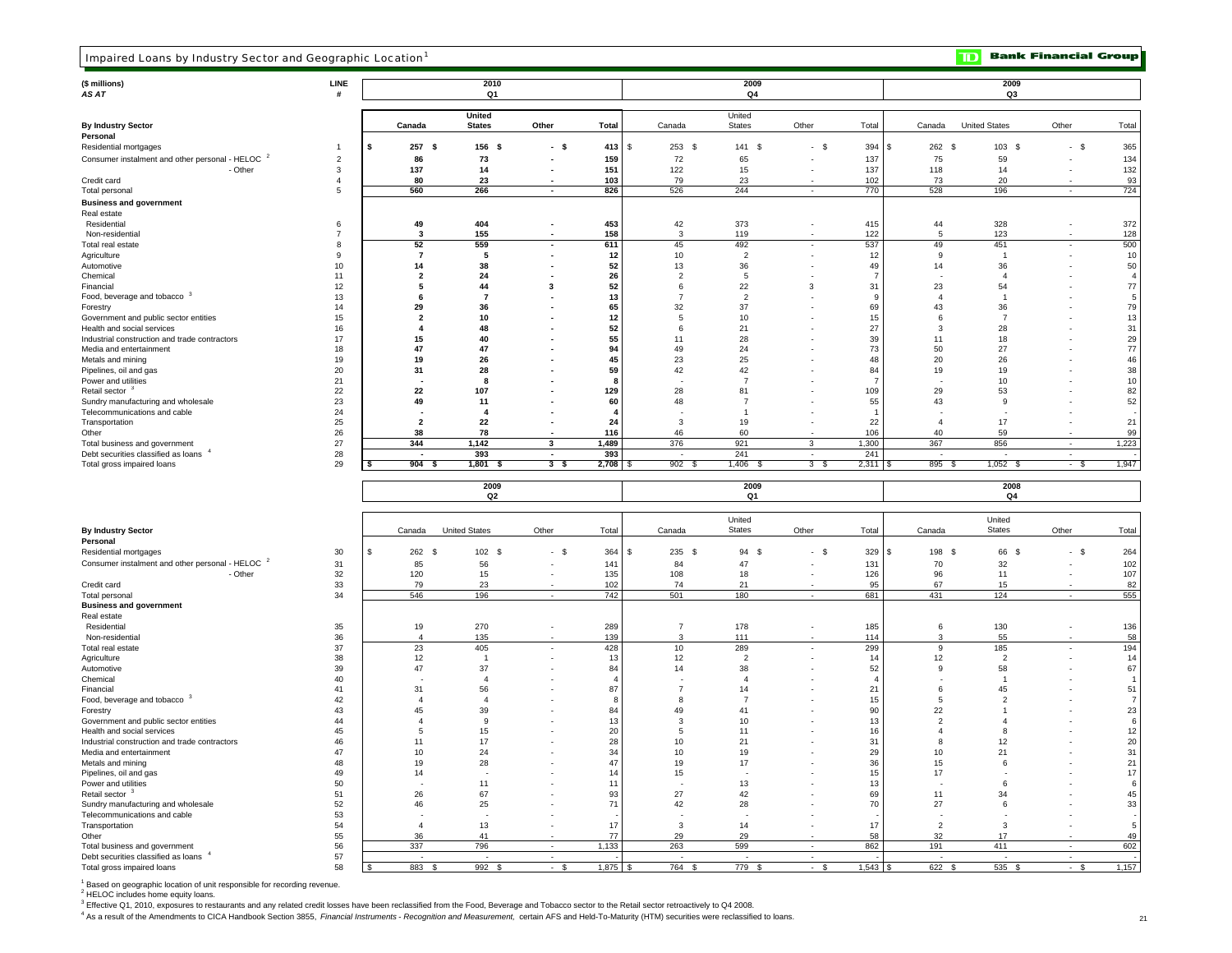### Allowance for Credit Losses

**Bank Financial Group**  $\overline{\mathbf{D}}$ 

| (\$ millions)                                                                   |           | <b>LINE</b>    | 2010                     |          |       |               |                 | 2009           |                 |     |                 |     |                |    |       | 2008 |                          |               |                          |      |          | <b>Full Year</b> |       |
|---------------------------------------------------------------------------------|-----------|----------------|--------------------------|----------|-------|---------------|-----------------|----------------|-----------------|-----|-----------------|-----|----------------|----|-------|------|--------------------------|---------------|--------------------------|------|----------|------------------|-------|
| AS AT                                                                           |           |                | Q1                       |          | Q4    |               | Q3 <sup>4</sup> |                | Q2 <sup>4</sup> |     | Q1 <sup>4</sup> |     | 04             |    | Q3    |      | Q <sub>2</sub>           |               | Q1                       |      | 2009     |                  | 2008  |
| <b>Change in Specific Allowance</b>                                             |           |                |                          |          |       |               |                 |                |                 |     |                 |     |                |    |       |      |                          |               |                          |      |          |                  |       |
| Balance at beginning of period                                                  |           |                | 558                      | \$       | 536   | $\mathcal{S}$ | 517             | $\mathfrak{L}$ | 386             | \$  | 352             | Ŝ.  | 292            | £. | 255   | S.   | 264                      | - \$          | 203                      | l \$ | 352      | \$               | 203   |
| Impact due to reporting-period alignment of U.S. entities                       |           | $\overline{2}$ | $\overline{\phantom{a}}$ |          |       |               |                 |                | 22              |     | $\sim$          |     | $\overline{a}$ |    |       |      |                          |               | $\overline{\phantom{a}}$ |      | 22       |                  |       |
| Provision for credit losses - specific                                          | (page 25) | 3              | 457                      |          | 417   |               | 414             |                | 421             |     | 362             |     | 258            |    | 230   |      | 211                      |               | 235                      |      | 1.614    |                  | 934   |
| Write-offs                                                                      |           | 4              | (443)                    |          | (439) |               | (401)           |                | (334)           |     | (373)           |     | (247)          |    | (229) |      | (258)                    |               | (212)                    |      | (1, 547) |                  | (946) |
| Recoveries                                                                      |           | 5              | 33                       |          | 32    |               | 28              |                | 25              |     | 24              |     | 29             |    | 30    |      | 33                       |               | 32                       |      | 109      |                  | 124   |
| Foreign exchange and other adjustments                                          |           | 6              |                          |          | 12    |               | (22)            |                | (3)             |     | 21              |     | 20             |    | 6     |      | 5                        |               | 6                        |      |          |                  | 37    |
| Balance at end of period                                                        |           | $\overline{z}$ | 606                      |          | 558   |               | 536             |                | 517             |     | 386             |     | 352            |    | 292   |      | 255                      |               | 264                      |      | 558      |                  | 352   |
|                                                                                 |           |                |                          |          |       |               |                 |                |                 |     |                 |     |                |    |       |      |                          |               |                          |      |          |                  |       |
| <b>Change in General Allowance</b>                                              |           |                |                          |          |       |               |                 |                |                 |     |                 |     |                |    |       |      |                          |               |                          |      |          |                  |       |
| Balance at beginning of period                                                  |           | 8              | 2,081                    |          | 1,996 |               | 1,970           |                | 1,596           |     | 1,184           |     | 1.155          |    | 1.114 |      | 1,098                    |               | 1,092                    |      | 1,184    |                  | 1,092 |
| Impact of transition adjustment on adoption of financial instruments amendments |           | 9              | $\blacksquare$           |          |       |               |                 |                |                 |     | 95              |     |                |    |       |      | ٠                        |               | ٠                        |      | 95       |                  |       |
| Impact due to reporting-period alignment of U.S. entities <sup>2</sup>          |           | 10             |                          |          |       |               |                 |                | 29              |     |                 |     |                |    |       |      | $\overline{\phantom{a}}$ |               | $\sim$                   |      | 29       |                  |       |
| Provision for credit losses - general                                           | (page 25) | 11             | 60                       |          | 104   |               | 143             |                | 351             |     | 268             |     | 30             |    | 58    |      | 21                       |               | 20                       |      | 866      |                  | 129   |
| Foreign exchange and other adjustments                                          |           | 12             | (16)                     |          | (19)  |               | (117)           |                | (6)             |     | 49              |     | (1)            |    | (17)  |      | (5)                      |               | (14)                     |      | (93)     |                  | (37)  |
| Balance at end of period                                                        |           | 13             | 2,125                    |          | 2,081 |               | 1,996           |                | 1,970           |     | 1.596           |     | 1.184          |    | 1,155 |      | 1.114                    |               | 1,098                    |      | 2,081    |                  | 1.184 |
| Allowance for credit losses at end of period                                    |           | 14             | 2,731                    |          | 2,639 |               | 2,532           |                | 2.487           |     | 1.982           | \$  | 1,536          |    | 1.447 | \$.  | 1.369                    | $\mathcal{F}$ | 1.362                    |      | 2.639    |                  | 1.536 |
|                                                                                 |           |                |                          |          |       |               |                 |                |                 |     |                 |     |                |    |       |      |                          |               |                          |      |          |                  |       |
| Consisting of:                                                                  |           |                |                          |          |       |               |                 |                |                 |     |                 |     |                |    |       |      |                          |               |                          |      |          |                  |       |
| Allowance for loan losses <sup>3</sup>                                          |           |                |                          |          |       |               |                 |                |                 |     |                 |     |                |    |       |      |                          |               |                          |      |          |                  |       |
| Canada                                                                          |           | 15             | 1,113                    | <b>S</b> | 1.078 |               | 1.065           |                | 967             | \$. | 1,031           | \$. | 932            |    | 903   | £.   | 895                      | - \$          | 889                      | l S  | 1,078    | £.               | 932   |
| <b>United States</b>                                                            |           | 16             | 1,333                    |          | 1,277 |               | 1,178           |                | 1,235           |     | 922             |     | 586            |    | 525   |      | 455                      |               | 454                      |      | 1,277    |                  | 586   |
| Other                                                                           |           | 17             | 14                       |          | 13    |               | 15              |                | 23              |     | 29              |     | 18             |    | 19    |      | 19                       |               | 19                       |      | 13       |                  | 18    |
| Total allowance for loan losses                                                 |           | 18             | 2,460                    |          | 2,368 |               | 2,258           |                | 2,225           |     | 1,982           |     | 1,536          |    | 1.447 |      | 1,369                    |               | 1,362                    |      | 2,368    |                  | 1,536 |
| Allowance for credit losses for off-balance sheet instruments <sup>3</sup>      |           | 19             | 271                      |          | 271   |               | 274             |                | 262             |     |                 |     |                |    |       |      |                          |               |                          |      | 271      |                  |       |
| Allowance for credit losses at end of period                                    |           | 20             | 2.731                    |          | 2.639 |               | 2.532           |                | 2.487           |     | 1.982           | Ŝ.  | 1.536          |    | 1.447 | \$.  | 1.369                    | \$            | 1,362                    | - \$ | 2.639    |                  | 1.536 |

1 As a result of the alignment of reporting period of U.S. entities as explained in footnote 2 on page 7, the impact on specific allowance for credit losses comprised of write-offs of \$35 million; PCL of \$55 million; PCL o <sup>2</sup> As a result of the alignment of reporting period of U.S. entities as explained in footnote 2 on page 7, the impact on general allowance for credit losses comprised of PCL of \$25 million, and foreign exchange and other

<sup>3</sup> Effective April 30, 2009, the allowance for credit losses for off-balance sheet instruments is recorded in other liabilities. Prior period balances have not been reclassified.

4 During Q4 2009, certain comparative amounts have been amended retroactive to Q1 2009 to conform with the Amendments to CICA Handbook Section 3855, Financial Instruments - Recognition and Measurement. For further details,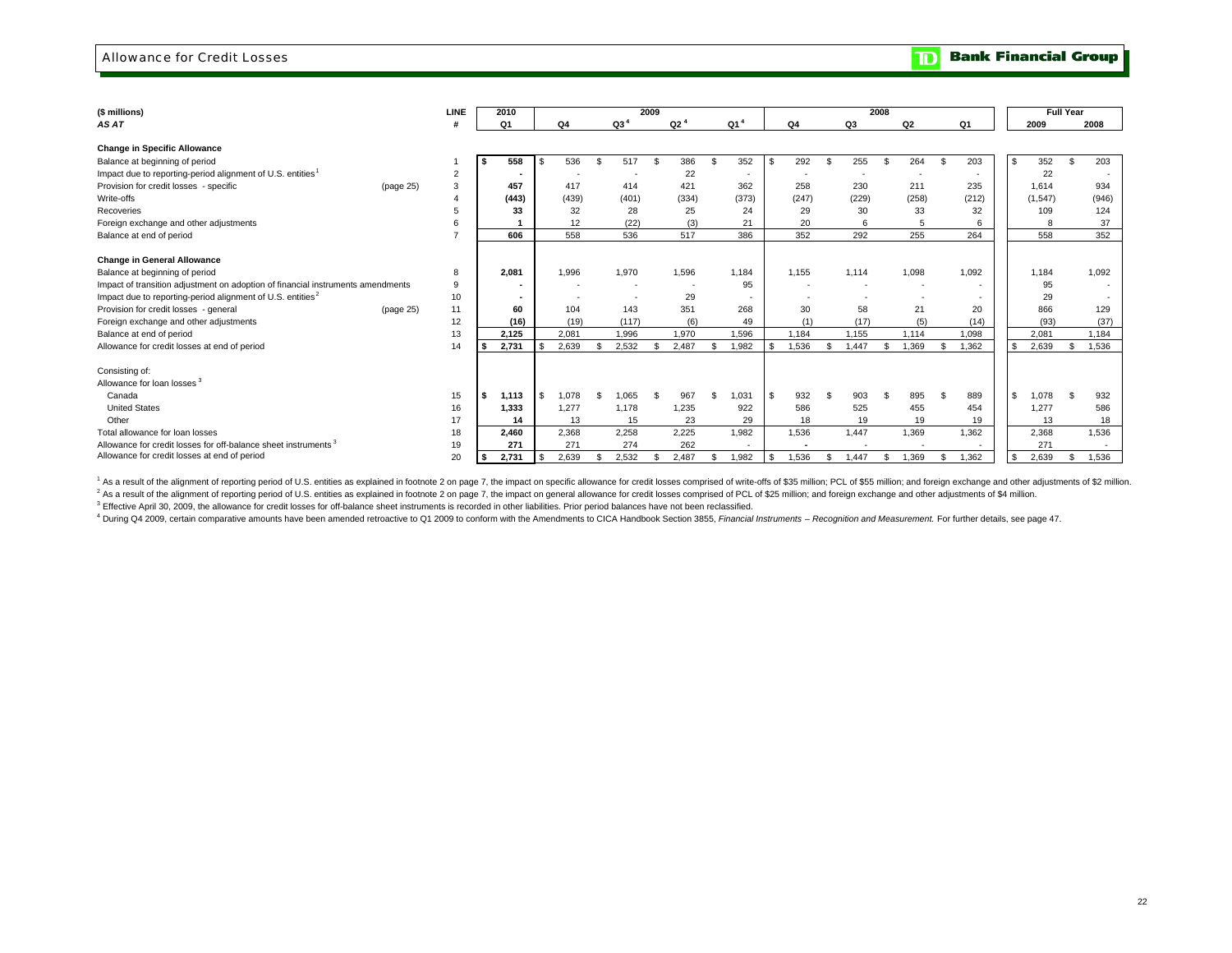| $Q3^5$<br>$Q2^5$<br>Q4<br>AS AT<br>Q1<br><b>United</b><br>United<br>United<br>United<br>Other<br>Total<br>Other<br>Other<br><b>By Industry Sector</b><br>Canada<br><b>States</b><br>Other<br>Total<br>Canada<br><b>States</b><br>Canada<br><b>States</b><br>Total<br>Canada<br><b>States</b><br>Specific allowance - on-balance sheet loans:<br>Personal<br>15<br>27<br>20<br>34<br>12 <sup>2</sup><br>28<br>Residential mortgages<br>- \$<br>42<br>14<br>\$<br>-\$<br>16<br>- \$<br>15<br>17<br>- \$<br>\$<br>- \$<br>\$.<br>l \$<br>$\mathbf{\hat{S}}$<br>-S<br>- \$<br>-S<br>S.<br>٠<br>27<br>Consumer instalment and other personal - HELOC <sup>2</sup><br>26<br>29<br>36<br>21<br>2<br>10<br>36<br>$\overline{7}$<br>6<br>$\overline{7}$<br>14<br>76<br>$\overline{7}$<br>75<br>70<br>3<br>83<br>89<br>70<br>68<br>- Other<br>6<br>6<br>5<br>17<br>Credit card<br>58<br>19<br>77<br>53<br>18<br>71<br>49<br>66<br>53<br>4<br>11<br>57<br>166<br>78<br>244<br>144<br>73<br>217<br>139<br>196<br>145<br>47<br><b>Total personal</b><br>5<br>$\sim$<br>$\sim$<br>$\sim$<br>$\sim$<br><b>Business and government</b><br>Real estate<br>55<br>61<br>72<br>67<br>76<br>59<br>12<br>67<br>11<br>9<br>3<br>Residential<br>6<br>23<br>22<br>22<br>23<br>21<br>24<br>25<br>Non-residential<br>$\overline{7}$<br>$\overline{1}$<br>$\overline{1}$<br>$\overline{1}$<br>٠ |                |
|---------------------------------------------------------------------------------------------------------------------------------------------------------------------------------------------------------------------------------------------------------------------------------------------------------------------------------------------------------------------------------------------------------------------------------------------------------------------------------------------------------------------------------------------------------------------------------------------------------------------------------------------------------------------------------------------------------------------------------------------------------------------------------------------------------------------------------------------------------------------------------------------------------------------------------------------------------------------------------------------------------------------------------------------------------------------------------------------------------------------------------------------------------------------------------------------------------------------------------------------------------------------------------------------------------------------------------------------------------------------|----------------|
|                                                                                                                                                                                                                                                                                                                                                                                                                                                                                                                                                                                                                                                                                                                                                                                                                                                                                                                                                                                                                                                                                                                                                                                                                                                                                                                                                                     |                |
|                                                                                                                                                                                                                                                                                                                                                                                                                                                                                                                                                                                                                                                                                                                                                                                                                                                                                                                                                                                                                                                                                                                                                                                                                                                                                                                                                                     |                |
|                                                                                                                                                                                                                                                                                                                                                                                                                                                                                                                                                                                                                                                                                                                                                                                                                                                                                                                                                                                                                                                                                                                                                                                                                                                                                                                                                                     |                |
|                                                                                                                                                                                                                                                                                                                                                                                                                                                                                                                                                                                                                                                                                                                                                                                                                                                                                                                                                                                                                                                                                                                                                                                                                                                                                                                                                                     | Total          |
|                                                                                                                                                                                                                                                                                                                                                                                                                                                                                                                                                                                                                                                                                                                                                                                                                                                                                                                                                                                                                                                                                                                                                                                                                                                                                                                                                                     |                |
|                                                                                                                                                                                                                                                                                                                                                                                                                                                                                                                                                                                                                                                                                                                                                                                                                                                                                                                                                                                                                                                                                                                                                                                                                                                                                                                                                                     |                |
|                                                                                                                                                                                                                                                                                                                                                                                                                                                                                                                                                                                                                                                                                                                                                                                                                                                                                                                                                                                                                                                                                                                                                                                                                                                                                                                                                                     | 32             |
|                                                                                                                                                                                                                                                                                                                                                                                                                                                                                                                                                                                                                                                                                                                                                                                                                                                                                                                                                                                                                                                                                                                                                                                                                                                                                                                                                                     | 21             |
|                                                                                                                                                                                                                                                                                                                                                                                                                                                                                                                                                                                                                                                                                                                                                                                                                                                                                                                                                                                                                                                                                                                                                                                                                                                                                                                                                                     | 75             |
|                                                                                                                                                                                                                                                                                                                                                                                                                                                                                                                                                                                                                                                                                                                                                                                                                                                                                                                                                                                                                                                                                                                                                                                                                                                                                                                                                                     | 64             |
|                                                                                                                                                                                                                                                                                                                                                                                                                                                                                                                                                                                                                                                                                                                                                                                                                                                                                                                                                                                                                                                                                                                                                                                                                                                                                                                                                                     | 192            |
|                                                                                                                                                                                                                                                                                                                                                                                                                                                                                                                                                                                                                                                                                                                                                                                                                                                                                                                                                                                                                                                                                                                                                                                                                                                                                                                                                                     |                |
|                                                                                                                                                                                                                                                                                                                                                                                                                                                                                                                                                                                                                                                                                                                                                                                                                                                                                                                                                                                                                                                                                                                                                                                                                                                                                                                                                                     |                |
|                                                                                                                                                                                                                                                                                                                                                                                                                                                                                                                                                                                                                                                                                                                                                                                                                                                                                                                                                                                                                                                                                                                                                                                                                                                                                                                                                                     | 62             |
|                                                                                                                                                                                                                                                                                                                                                                                                                                                                                                                                                                                                                                                                                                                                                                                                                                                                                                                                                                                                                                                                                                                                                                                                                                                                                                                                                                     | 23             |
| 78<br>90<br>12<br>82<br>94<br>10<br>91<br>101<br>81<br>12<br>Total real estate<br>8<br>$\overline{4}$                                                                                                                                                                                                                                                                                                                                                                                                                                                                                                                                                                                                                                                                                                                                                                                                                                                                                                                                                                                                                                                                                                                                                                                                                                                               | 85             |
| 3<br>3<br>3<br>3<br>Agriculture<br>9<br>$\overline{4}$                                                                                                                                                                                                                                                                                                                                                                                                                                                                                                                                                                                                                                                                                                                                                                                                                                                                                                                                                                                                                                                                                                                                                                                                                                                                                                              | $\overline{4}$ |
| 5<br>$\overline{2}$<br>$\overline{7}$<br>10<br>3<br>10<br>Automotive<br>5                                                                                                                                                                                                                                                                                                                                                                                                                                                                                                                                                                                                                                                                                                                                                                                                                                                                                                                                                                                                                                                                                                                                                                                                                                                                                           | 14             |
| $\overline{2}$<br>$\overline{2}$<br>$\overline{2}$<br>Chemical<br>11                                                                                                                                                                                                                                                                                                                                                                                                                                                                                                                                                                                                                                                                                                                                                                                                                                                                                                                                                                                                                                                                                                                                                                                                                                                                                                | $\overline{2}$ |
| 27<br>23<br>Financial<br>12<br>3<br>3<br>10<br>21<br>48<br>13<br>31<br>$\overline{4}$                                                                                                                                                                                                                                                                                                                                                                                                                                                                                                                                                                                                                                                                                                                                                                                                                                                                                                                                                                                                                                                                                                                                                                                                                                                                               | 54             |
| Food, beverage and tobacco<br>$\overline{2}$<br>$\overline{2}$<br>13<br>3                                                                                                                                                                                                                                                                                                                                                                                                                                                                                                                                                                                                                                                                                                                                                                                                                                                                                                                                                                                                                                                                                                                                                                                                                                                                                           | $\sqrt{2}$     |
| 40<br>26<br>Forestry<br>30<br>16<br>14<br>17<br>16<br>24<br>18                                                                                                                                                                                                                                                                                                                                                                                                                                                                                                                                                                                                                                                                                                                                                                                                                                                                                                                                                                                                                                                                                                                                                                                                                                                                                                      | 44             |
| Government and public sector entities<br>15<br>$\overline{2}$                                                                                                                                                                                                                                                                                                                                                                                                                                                                                                                                                                                                                                                                                                                                                                                                                                                                                                                                                                                                                                                                                                                                                                                                                                                                                                       | $\sqrt{3}$     |
| 3<br>8<br>Health and social services<br>16<br>11<br>3<br>11<br>F<br>5                                                                                                                                                                                                                                                                                                                                                                                                                                                                                                                                                                                                                                                                                                                                                                                                                                                                                                                                                                                                                                                                                                                                                                                                                                                                                               | 8              |
| Industrial construction and trade contractors<br>17<br>3<br>- 7<br>c<br>14<br>3<br>10<br>5<br>$\boldsymbol{\Lambda}$                                                                                                                                                                                                                                                                                                                                                                                                                                                                                                                                                                                                                                                                                                                                                                                                                                                                                                                                                                                                                                                                                                                                                                                                                                                | 10             |
| 26<br>$\overline{2}$<br>Media and entertainment<br>18<br>33<br>10<br>16<br>10<br>26<br>16<br>17<br>16                                                                                                                                                                                                                                                                                                                                                                                                                                                                                                                                                                                                                                                                                                                                                                                                                                                                                                                                                                                                                                                                                                                                                                                                                                                               | 10             |
| 3<br>Metals and mining<br>19<br>5<br>5<br>10<br>6<br>10<br>-9<br>$\overline{4}$                                                                                                                                                                                                                                                                                                                                                                                                                                                                                                                                                                                                                                                                                                                                                                                                                                                                                                                                                                                                                                                                                                                                                                                                                                                                                     | $\overline{7}$ |
| Pipelines, oil and gas<br>20<br>18<br>22<br>25<br>2<br>13<br>10<br>18<br>$\overline{7}$<br>11                                                                                                                                                                                                                                                                                                                                                                                                                                                                                                                                                                                                                                                                                                                                                                                                                                                                                                                                                                                                                                                                                                                                                                                                                                                                       | 10             |
| Power and utilities<br>21<br>-1                                                                                                                                                                                                                                                                                                                                                                                                                                                                                                                                                                                                                                                                                                                                                                                                                                                                                                                                                                                                                                                                                                                                                                                                                                                                                                                                     | $\mathbf{1}$   |
| Retail sector <sup>3</sup><br>22<br>15<br>23<br>12<br>3<br>7<br>26<br>8<br>10<br>19<br>$\mathbf{A}$                                                                                                                                                                                                                                                                                                                                                                                                                                                                                                                                                                                                                                                                                                                                                                                                                                                                                                                                                                                                                                                                                                                                                                                                                                                                 | 13             |
| Sundry manufacturing and wholesale<br>23<br>13<br>13<br>14<br>11<br>$\overline{2}$<br>13<br>10<br>14<br>$\mathbf{1}$<br>18                                                                                                                                                                                                                                                                                                                                                                                                                                                                                                                                                                                                                                                                                                                                                                                                                                                                                                                                                                                                                                                                                                                                                                                                                                          | 28             |
| Telecommunications and cable<br>24                                                                                                                                                                                                                                                                                                                                                                                                                                                                                                                                                                                                                                                                                                                                                                                                                                                                                                                                                                                                                                                                                                                                                                                                                                                                                                                                  |                |
| 25<br>$\overline{2}$<br>3<br>$\overline{2}$<br>$\overline{2}$<br>Transportation<br>$\overline{\mathbf{2}}$<br>5<br>6<br>3<br>-3<br>4                                                                                                                                                                                                                                                                                                                                                                                                                                                                                                                                                                                                                                                                                                                                                                                                                                                                                                                                                                                                                                                                                                                                                                                                                                | $\,$ 5         |
| 26<br>12<br>10<br>22<br>19<br>35<br>17<br>Other<br>13<br>10<br>23<br>16<br>8<br>$\sim$                                                                                                                                                                                                                                                                                                                                                                                                                                                                                                                                                                                                                                                                                                                                                                                                                                                                                                                                                                                                                                                                                                                                                                                                                                                                              | 25             |
| 170<br>296<br>200<br>125<br>27<br>121<br>181<br>3<br>305<br>123<br>$\mathbf{3}$<br>140<br>340<br>200<br>Total business and government<br>$\sim$<br>$\sim$                                                                                                                                                                                                                                                                                                                                                                                                                                                                                                                                                                                                                                                                                                                                                                                                                                                                                                                                                                                                                                                                                                                                                                                                           | 325            |
| 57<br>57<br>45<br>45<br>Debt securities classified as loans <sup>4</sup><br>28<br>$\sim$<br>$\sim$<br>$\sim$<br>$\sim$<br>$\sim$<br>$\sim$<br>$\overline{\phantom{a}}$<br>$\sim$<br>$\sim$<br>$\sim$                                                                                                                                                                                                                                                                                                                                                                                                                                                                                                                                                                                                                                                                                                                                                                                                                                                                                                                                                                                                                                                                                                                                                                |                |
| 558<br>257<br>29<br>287<br>316<br>3<br>606<br>267<br>288<br>$\mathbf{3}$<br>279<br>536<br>270<br>247<br>Total<br>$\sim$<br>$\overline{\phantom{a}}$                                                                                                                                                                                                                                                                                                                                                                                                                                                                                                                                                                                                                                                                                                                                                                                                                                                                                                                                                                                                                                                                                                                                                                                                                 | 517            |
| General allowance - on-balance sheet loans:                                                                                                                                                                                                                                                                                                                                                                                                                                                                                                                                                                                                                                                                                                                                                                                                                                                                                                                                                                                                                                                                                                                                                                                                                                                                                                                         |                |
| 5<br>Residential mortgages<br>30<br>16<br>10<br>8<br>18<br>9<br>14<br>8<br>7<br>5<br>-8                                                                                                                                                                                                                                                                                                                                                                                                                                                                                                                                                                                                                                                                                                                                                                                                                                                                                                                                                                                                                                                                                                                                                                                                                                                                             | 12             |
| 38<br>53<br>6<br>40<br>Consumer instalment and other personal - HELOC <sup>2</sup><br>31<br>8<br>45<br>46<br>9<br>30<br>8<br>46                                                                                                                                                                                                                                                                                                                                                                                                                                                                                                                                                                                                                                                                                                                                                                                                                                                                                                                                                                                                                                                                                                                                                                                                                                     | 39             |
| - Other<br>32<br>48<br>287<br>38<br>325<br>280<br>38<br>318<br>242<br>301<br>349<br>64<br>$\overline{\phantom{a}}$                                                                                                                                                                                                                                                                                                                                                                                                                                                                                                                                                                                                                                                                                                                                                                                                                                                                                                                                                                                                                                                                                                                                                                                                                                                  | 306            |
| 33<br>208<br>20<br>228<br>201<br>20<br>221<br>170<br>Credit card<br>235<br>21<br>256<br>41<br>$\sim$                                                                                                                                                                                                                                                                                                                                                                                                                                                                                                                                                                                                                                                                                                                                                                                                                                                                                                                                                                                                                                                                                                                                                                                                                                                                | 211            |
| 633<br>298<br>601<br>10<br>909<br>290<br>539<br>844<br>269<br>539<br>23<br>Business and government<br>34<br>274<br>11<br>918<br>15                                                                                                                                                                                                                                                                                                                                                                                                                                                                                                                                                                                                                                                                                                                                                                                                                                                                                                                                                                                                                                                                                                                                                                                                                                  | 831            |
| Debt securities classified as loans <sup>4</sup><br>279<br>35<br>269<br>269<br>277<br>277<br>279<br>309                                                                                                                                                                                                                                                                                                                                                                                                                                                                                                                                                                                                                                                                                                                                                                                                                                                                                                                                                                                                                                                                                                                                                                                                                                                             | 309            |
| 36<br>826<br>1,017<br>1,854<br>989<br>786<br>921<br>1,722<br>988<br>23<br>Total<br>11<br>811<br>10<br>1,810<br>15<br>697                                                                                                                                                                                                                                                                                                                                                                                                                                                                                                                                                                                                                                                                                                                                                                                                                                                                                                                                                                                                                                                                                                                                                                                                                                            | 1,708          |
| Allowance for loan losses - on-balance sheet loans <sup>5</sup> (lines 29+36)<br>1,333<br>14<br>1,277<br>13<br>2,368<br>1,065<br>15<br>2,258<br>967<br>23<br>37<br>1,113<br>2,460<br>1,078<br>1,178<br>1,235                                                                                                                                                                                                                                                                                                                                                                                                                                                                                                                                                                                                                                                                                                                                                                                                                                                                                                                                                                                                                                                                                                                                                        | 2,225          |
| 72<br>274<br>General allowance - off-balance sheet instruments<br>38<br>188<br>80<br>3<br>271<br>194<br>5<br>271<br>203<br>66<br>5<br>200<br>55<br>$\overline{7}$                                                                                                                                                                                                                                                                                                                                                                                                                                                                                                                                                                                                                                                                                                                                                                                                                                                                                                                                                                                                                                                                                                                                                                                                   | 262            |
| 1,301<br>1,413<br>17<br>2,731<br>1,272<br>1,349<br>2,639<br>1,268<br>1,244<br>20<br>2,532<br>1,290<br>30<br>18<br>1,167<br>Total allowance for credit losses<br>39<br>- \$<br>-S<br>S<br>-9<br>S<br>S<br>- 55                                                                                                                                                                                                                                                                                                                                                                                                                                                                                                                                                                                                                                                                                                                                                                                                                                                                                                                                                                                                                                                                                                                                                       | 2,487          |

 $^1\,$  Based on geographic location of unit responsible for recording revenue.<br> $^2\,$  HELOC includes home equity loans.

<sup>3</sup> Effective Q1, 2010, exposures to restaurants and any related credit losses have been reclassified from the Food, Beverage and Tobacco sector to the Retail sector retroactively to Q4 2008.

4 During Q4 2009, certain comparative amounts have been amended retroactive to Q1 2009 to conform with the Amendments to CICA Handbook Section 3855, Financial Instruments - Recognition and Measurement. For further details,

5 Effective April 30, 2009, allowance for credit losses for off-balance sheet instruments is recorded in other liabilities. Prior period balances have not been reclassified.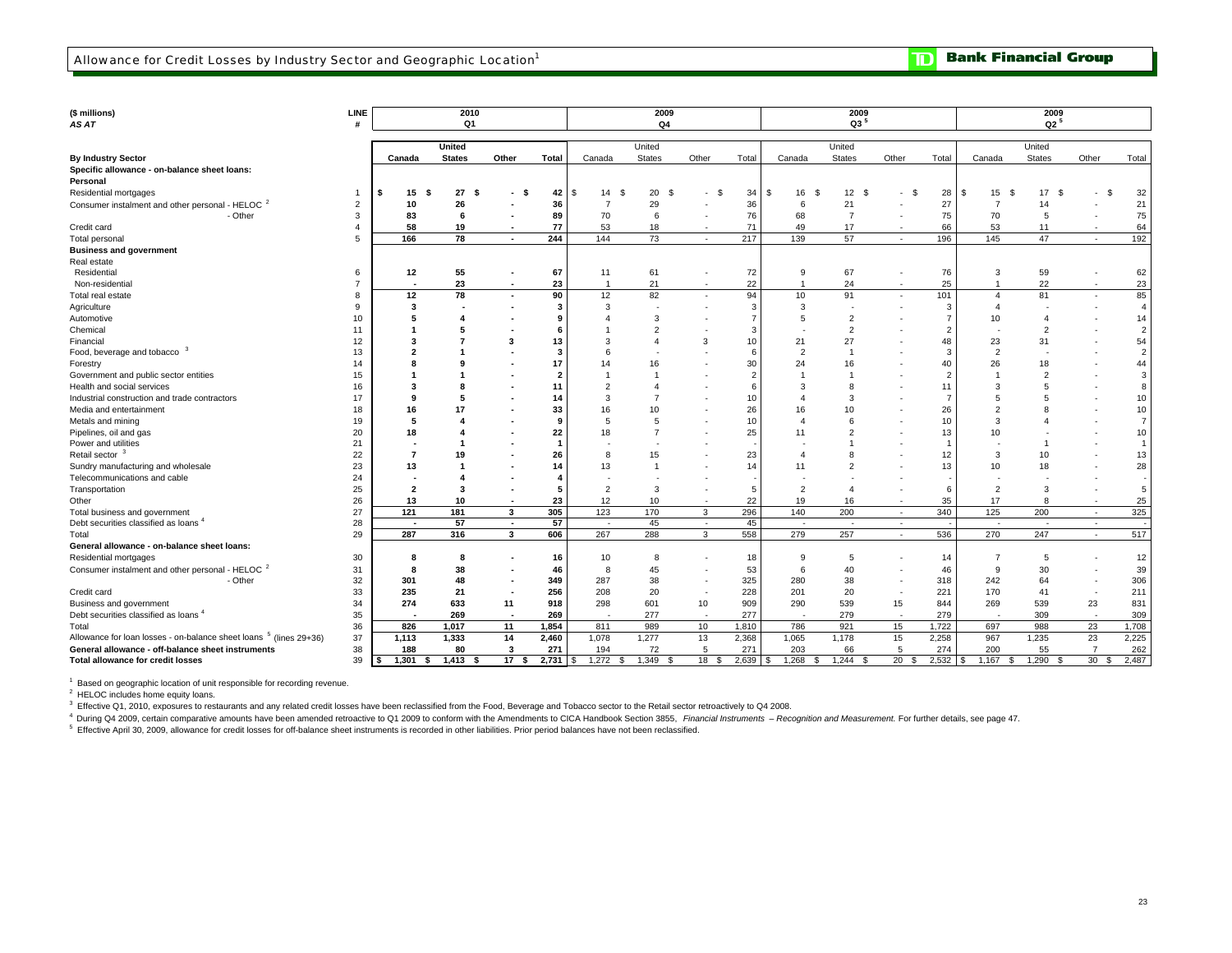$\overline{\mathbf{D}}$ **Bank Financial Group** 

| (\$ millions)                                                                 | LINE                    |                     |          | 2009                    |                          |                     |                              |               | 2008                    |                          |                      |
|-------------------------------------------------------------------------------|-------------------------|---------------------|----------|-------------------------|--------------------------|---------------------|------------------------------|---------------|-------------------------|--------------------------|----------------------|
| AS AT                                                                         | #                       |                     |          | Q1 <sup>5</sup>         |                          |                     |                              |               | Q4                      |                          |                      |
|                                                                               |                         |                     |          |                         |                          |                     |                              |               |                         |                          |                      |
|                                                                               |                         |                     | United   |                         |                          |                     |                              | United        |                         |                          |                      |
| <b>By Industry Sector</b>                                                     |                         | Canada              |          | <b>States</b>           | Other                    | Total               | Canada                       | <b>States</b> |                         | Other                    | Total                |
| Specific allowance - on-balance sheet loans:                                  |                         |                     |          |                         |                          |                     |                              |               |                         |                          |                      |
| Personal<br>Residential mortgages                                             | 1                       | \$<br>14            | <b>S</b> | 3                       | \$                       | \$<br>17            | \$<br>13                     | <b>S</b>      | 9<br>\$                 |                          | \$<br>22             |
|                                                                               |                         |                     |          |                         |                          |                     |                              |               |                         |                          |                      |
| Consumer instalment and other personal - HELOC <sup>2</sup>                   | $\overline{\mathbf{c}}$ | $\overline{7}$      |          | 12                      |                          | 19                  | $\overline{7}$               | 10            |                         |                          | 17                   |
| - Other                                                                       | 3                       | 64                  |          | $\overline{4}$          |                          | 68                  | 57                           |               | 2                       |                          | 59                   |
| Credit card                                                                   | 4                       | 50                  |          | 6                       |                          | 56                  | 39                           |               | 5                       |                          | 44                   |
| <b>Total personal</b>                                                         | 5                       | 135                 |          | 25                      | $\overline{\phantom{a}}$ | 160                 | 116                          |               | 26                      | $\sim$                   | 142                  |
| <b>Business and government</b>                                                |                         |                     |          |                         |                          |                     |                              |               |                         |                          |                      |
| Real estate                                                                   |                         |                     |          |                         |                          |                     |                              |               |                         |                          |                      |
| Residential                                                                   | 6<br>$\overline{7}$     | $\overline{2}$<br>1 |          | 37                      |                          | 39                  | $\mathbf{1}$<br>$\mathbf{1}$ | 30            |                         |                          | 31                   |
| Non-residential                                                               |                         | 3                   |          | 18<br>55                |                          | 19                  | $\overline{2}$               | 12<br>42      |                         |                          | 13                   |
| Total real estate                                                             | 8<br>9                  | 4                   |          | 1                       |                          | 58<br>5             | $\overline{4}$               |               | $\sim$                  |                          | 44<br>$\overline{4}$ |
| Agriculture                                                                   | 10                      | 4                   |          | $\overline{\mathbf{A}}$ |                          |                     |                              |               |                         |                          |                      |
| Automotive<br>Chemical                                                        | 11                      |                     |          | $\overline{2}$          |                          | 8<br>$\overline{2}$ | 3                            | 33            |                         |                          | 36                   |
| Financial                                                                     | 12                      | 3                   |          | 3                       |                          | 6                   | 4                            | 41            |                         |                          | 45                   |
|                                                                               |                         |                     |          |                         |                          |                     |                              |               |                         |                          |                      |
| Food, beverage and tobacco <sup>3</sup>                                       | 13                      | $\overline{2}$      |          |                         |                          | $\overline{2}$      | -1                           |               |                         |                          | $\mathbf{1}$         |
| Forestry                                                                      | 14                      | 22                  |          | 18                      |                          | 40                  | 8                            |               |                         |                          | 8                    |
| Government and public sector entities                                         | 15                      | $\mathbf{1}$        |          | $\overline{2}$          |                          | 3                   | $\mathbf{1}$                 |               | 1                       |                          | $\sqrt{2}$           |
| Health and social services                                                    | 16                      | 3<br>4              |          | 1                       |                          | $\overline{4}$      | $\overline{2}$               |               | 1                       |                          | 3                    |
| Industrial construction and trade contractors                                 | 17                      |                     |          | 9                       |                          | 13                  | 3                            |               | 3                       |                          | 6                    |
| Media and entertainment                                                       | 18<br>19                | 1                   |          | $\overline{4}$          |                          | 5<br>6              | $\mathbf{1}$                 |               | 5                       |                          | 6                    |
| Metals and mining                                                             |                         | 4                   |          | $\overline{2}$          |                          |                     | $\overline{2}$               |               |                         |                          | 3                    |
| Pipelines, oil and gas                                                        | 20                      | 10                  |          |                         |                          | 10                  | 10                           |               |                         |                          | 10                   |
| Power and utilities                                                           | 21                      |                     |          |                         |                          |                     |                              |               | 6                       |                          | 6                    |
| Retail sector <sup>3</sup>                                                    | 22                      | 4                   |          | $\overline{7}$          |                          | 11                  | 3                            |               | 7                       |                          | 10                   |
| Sundry manufacturing and wholesale                                            | 23                      | 9                   |          | 18                      |                          | 27                  | 7                            |               |                         |                          | 8                    |
| Telecommunications and cable                                                  | 24                      |                     |          |                         |                          |                     |                              |               |                         |                          |                      |
| Transportation                                                                | 25                      | $\overline{1}$      |          | $\overline{4}$          |                          | 5                   | 1                            |               |                         |                          | $\overline{2}$       |
| Other                                                                         | 26                      | 18                  |          | 3                       | $\blacksquare$           | 21                  | 12<br>64                     |               | $\overline{\mathbf{A}}$ | ٠                        | 16                   |
| Total business and government                                                 | 27                      | 93<br>228           |          | 133<br>158              | $\sim$<br>$\sim$         | 226<br>386          | 180                          | 146<br>172    |                         | $\sim$                   | 210<br>352           |
| Total                                                                         | 28                      |                     |          |                         |                          |                     |                              |               |                         | $\sim$                   |                      |
| General allowance - on-balance sheet loans:<br>Residential mortgages          | 29                      | 10                  |          | 9                       |                          | 19                  | 8                            |               | 3                       |                          | 11                   |
|                                                                               |                         | 6                   |          |                         |                          |                     |                              | 14            |                         |                          |                      |
| Consumer instalment and other personal - HELOC <sup>2</sup>                   | 30                      |                     |          | 26                      |                          | 32                  | 6                            |               |                         |                          | 20                   |
| - Other<br>Credit card                                                        | 31<br>32                | 258<br>200          |          | 47<br>38                |                          | 305                 | 255<br>197                   | 42<br>31      |                         |                          | 297                  |
|                                                                               | 33                      | 329                 |          |                         | ٠<br>29                  | 238<br>803          | 286                          | 324           |                         | $\overline{\phantom{a}}$ | 228<br>628           |
| Business and government                                                       |                         |                     |          | 445                     |                          |                     |                              |               |                         | 18                       |                      |
| Debt securities classified as loans <sup>4</sup>                              | 34                      |                     |          | 199                     | ٠                        | 199                 |                              |               |                         | ٠.                       |                      |
| Total                                                                         | 35                      | 803                 |          | 764                     | 29                       | 1,596               | 752                          | 414           |                         | 18                       | 1,184                |
| Allowance for loan losses - on-balance sheet loans <sup>5</sup> (lines 28+35) | 36                      | 1,031               |          | 922                     | 29                       | 1,982               | 932                          | 586           |                         | 18                       | 1,536                |
| General allowance - off-balance sheet instruments                             | 37                      |                     |          |                         |                          |                     |                              |               |                         | ٠.                       |                      |
| <b>Total allowance for credit losses</b>                                      | 38                      | \$<br>1,031         | \$       | 922                     | \$<br>29                 | \$<br>1,982         | \$<br>932                    | \$<br>586     | \$                      | 18                       | \$<br>1,536          |

<sup>1</sup> Based on geographic location of unit responsible for recording revenue.

<sup>2</sup> HELOC includes home equity loans.

<sup>3</sup> Effective Q1, 2010, exposures to restaurants and any related credit losses have been reclassified from the Food, Beverage and Tobacco sector to the Retail sector retroactively to Q4 2008.

4 During Q4 2009, certain comparative amounts have been amended retroactive to Q1 2009 to conform with the Amendments to CICA Handbook Section 3855, Financial Instruments - Recognition and Measurement. For further details,

5 Effective April 30, 2009, allowance for credit losses for off-balance sheet instruments is recorded in other liabilities. Prior period balances have not been reclassified.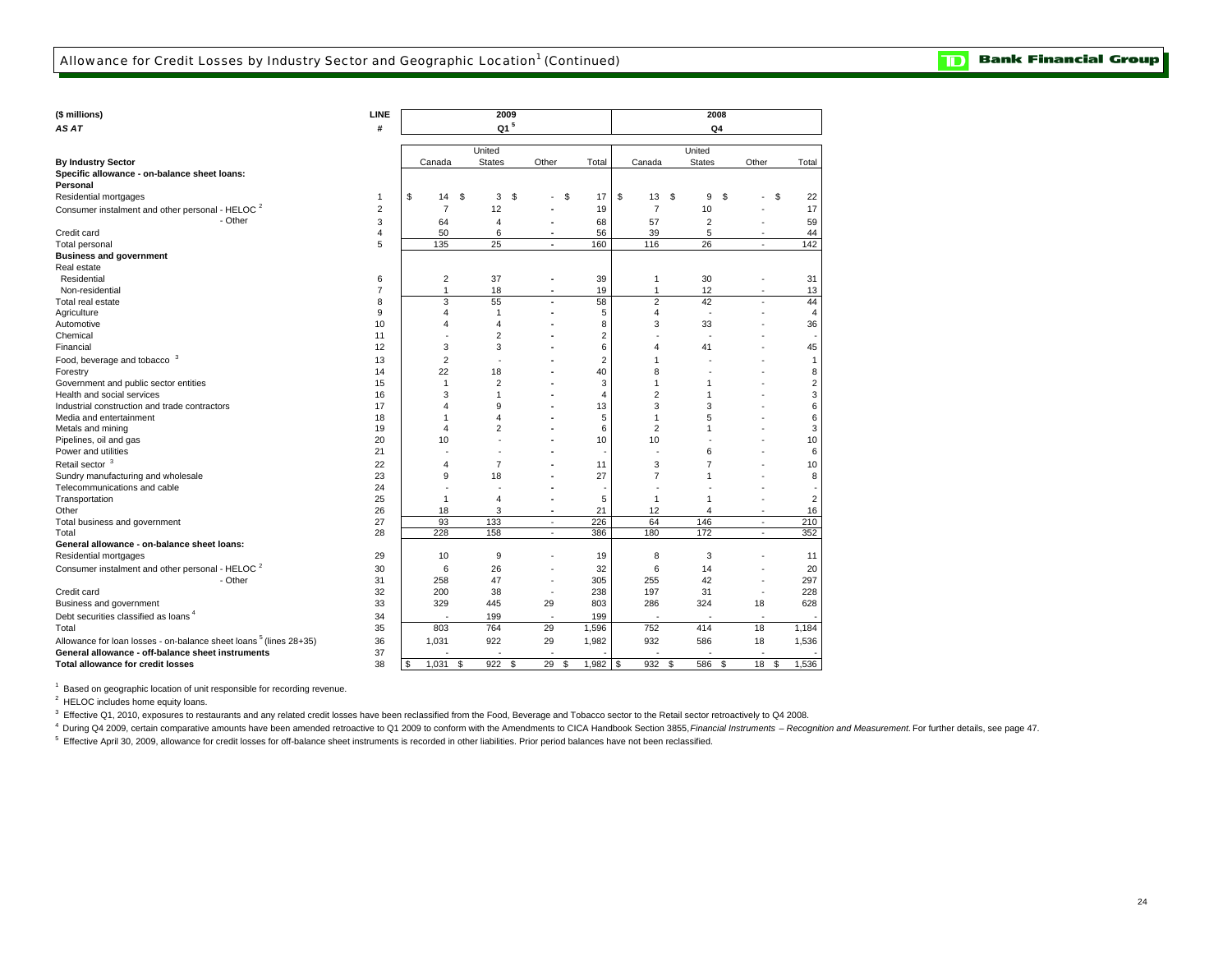#### Provision for Credit Losses

| (\$ millions, except as noted)                                                       |                  | LINE           |    | 2010           |      |                |    |                          | 2009         |        |                 |    |                          |                | 2008                     |                          |                          |                |    |       | <b>Full Year</b> |                |
|--------------------------------------------------------------------------------------|------------------|----------------|----|----------------|------|----------------|----|--------------------------|--------------|--------|-----------------|----|--------------------------|----------------|--------------------------|--------------------------|--------------------------|----------------|----|-------|------------------|----------------|
| FOR THE PERIOD ENDED                                                                 |                  | #              |    | Q1             |      | Q4             |    | $Q3^5$                   |              | $Q2^5$ | Q1 <sup>5</sup> |    | Q4                       | Q3             |                          | Q2                       |                          | Q1             |    | 2009  |                  | 2008           |
| PROVISION FOR (REVERSAL OF) CREDIT LOSSES<br>Provision for credit losses - specific  |                  |                |    |                |      |                |    |                          |              |        |                 |    |                          |                |                          |                          |                          |                |    |       |                  |                |
| Provision for credit losses (net of reversals) - specific                            |                  | 1              | -S | 490            | - \$ | 449            | \$ | 442                      | \$           | 446    | \$<br>386       | \$ | 287<br>\$                | 260            | \$                       | 244                      | \$                       | 267            | \$ | 1,723 | \$               | 1,058          |
| Recoveries                                                                           |                  | $\overline{2}$ |    | (33)           |      | (32)           |    | (28)                     |              | (25)   | (24)            |    | (29)                     | (30)           |                          | (33)                     |                          | (32)           |    | (109) |                  | (124)          |
| Total provision for credit losses (net of reversals) - specific                      |                  | 3              |    | 457            |      | 417            |    | 414                      |              | 421    | 362             |    | 258                      | 230            |                          | 211                      |                          | 235            |    | 1,614 |                  | 934            |
| Provision for credit losses - general                                                |                  |                |    |                |      |                |    |                          |              |        |                 |    |                          |                |                          |                          |                          |                |    |       |                  |                |
| Canadian Personal and Commercial Banking and Wholesale Banking <sup>1</sup>          |                  | 4              |    |                |      |                |    | 65                       |              | 110    | 80              |    |                          |                |                          |                          |                          |                |    | 255   |                  |                |
| TD Financing Services Inc. (formerly VFC Inc.) <sup>1</sup>                          |                  | 5              |    |                |      | 25             |    | 22                       |              | 22     | 21              |    | 18                       | 16             |                          | 16                       |                          | 15             |    | 90    |                  | 65             |
| U.S. Personal and Commercial Banking                                                 | in USD           | 6              |    | 53             |      | 73             |    | 50                       |              | 178    | 138             |    | 12                       | 42             |                          | 5                        |                          | 4              |    | 439   |                  | 63             |
|                                                                                      | foreign exchange | $\overline{7}$ |    | 3              |      | 6              |    | 6                        |              | 41     | 29              |    |                          |                |                          |                          |                          |                |    | 82    |                  |                |
|                                                                                      |                  | 8              |    | 56             |      | 79             |    | 56                       |              | 219    | 167             |    | 12                       | 42             |                          | 5                        |                          | $\overline{4}$ |    | 521   |                  | 63             |
| Other                                                                                |                  | 9              |    | $\overline{a}$ |      |                |    |                          |              |        |                 |    |                          |                |                          |                          |                          | $\overline{1}$ |    |       |                  | $\overline{1}$ |
| Total provision for credit losses - general                                          |                  | 10             | S  | 60             |      | 104            | \$ | 143                      | \$           | 351    | \$<br>268       | S  | 30<br>S.                 | 58             | \$                       | 21                       | \$                       | 20             | Ŝ. | 866   | \$               | 129            |
| Total provision for credit losses                                                    |                  | 11             | s  | 517            |      | 521            | s. | 557                      | $\mathbb{S}$ | 772    | \$<br>630       | \$ | 288<br>S.                | 288            | \$                       | 232                      | \$                       | 255            | \$ | 2,480 | \$               | 1,063          |
| PROVISION FOR (REVERSAL OF) CREDIT LOSSES BY SEGMENT                                 |                  |                |    |                |      |                |    |                          |              |        |                 |    |                          |                |                          |                          |                          |                |    |       |                  |                |
| Canadian Personal and Commercial Banking                                             |                  | 12             | S  | 315            | - \$ | 313            | -S | 290                      | \$           | 286    | \$<br>266       | \$ | 209<br>S                 | 194            | \$                       | 191                      | \$                       | 172            | \$ | 1,155 | \$               | 766            |
| U.S. Personal and Commercial Banking                                                 | in USD           | 13             |    | 191            |      | 201            |    | 163                      |              | 256    | 190             |    | 75                       | 75             |                          | 46                       |                          | 26             |    | 810   |                  | 222            |
|                                                                                      | foreign exchange | 14             |    | 10             |      | 15             |    | 20                       |              | 61     | 42              |    | 3                        | $\overline{1}$ |                          |                          |                          |                |    | 138   |                  | $\overline{4}$ |
|                                                                                      |                  | 15             |    | 201            |      | 216            |    | 183                      |              | 317    | 232             |    | 78                       | 76             |                          | 46                       |                          | 26             |    | 948   |                  | 226            |
| Wholesale Banking <sup>2</sup>                                                       |                  | 16             |    | 8              |      | $\overline{7}$ |    | 32                       |              | 59     | 66              |    | 10                       | 30             |                          | 10                       |                          | 56             |    | 164   |                  | 106            |
| Corporate segment                                                                    |                  |                |    |                |      |                |    |                          |              |        |                 |    |                          |                |                          |                          |                          |                |    |       |                  |                |
| Securitization                                                                       |                  | 17             |    |                |      |                |    |                          |              |        |                 |    |                          |                | (4)                      | (5)                      |                          | (5)            |    |       |                  | (14)           |
| Wholesale Banking - CDS <sup>2</sup>                                                 |                  | 18             |    | (9)            |      | (9)            |    | (11)                     |              | (11)   | (10)            |    | (10)                     | (12)           |                          | (10)                     |                          | 6              |    | (41)  |                  | (26)           |
| General allowance increase (release) in Canadian Personal and                        |                  |                |    |                |      |                |    |                          |              |        |                 |    |                          |                |                          |                          |                          |                |    |       |                  |                |
| Commercial Banking and Wholesale Banking                                             |                  | 19             |    |                |      |                |    | 65                       |              | 110    | 80              |    |                          |                | ٠                        | $\sim$                   |                          |                |    | 255   |                  |                |
| Other                                                                                |                  | 20             |    | $\overline{2}$ |      | (6)            |    | (2)                      |              | 11     | (4)             |    | $\mathbf{1}$             |                | $\overline{4}$           |                          |                          |                |    | (1)   |                  | 5              |
| <b>Total Corporate segment</b>                                                       |                  | 21             |    | (7)            |      | (15)           |    | 52                       |              | 110    | 66              |    | (9)                      | (12)           |                          | (15)                     |                          | $\overline{1}$ |    | 213   |                  | (35)           |
| Total provision for credit losses                                                    |                  | 22             | Ŝ. | 517            | -\$  | 521            | \$ | 557                      | \$           | 772    | \$<br>630       | £. | 288<br>\$                | 288            | \$                       | 232                      | \$                       | 255            | Ŝ. | 2,480 | \$               | 1,063          |
| PROVISION FOR CREDIT LOSSES AS A % OF NET AVERAGE LOANS                              |                  |                |    |                |      |                |    |                          |              |        |                 |    |                          |                |                          |                          |                          |                |    |       |                  |                |
|                                                                                      |                  |                |    |                |      |                |    |                          |              |        |                 |    |                          |                |                          |                          |                          |                |    |       |                  |                |
| Canada                                                                               |                  | 23             |    | 0.01%          |      | 0.01%          |    | 0.01%                    |              | 0.01%  | 0.02%           |    | 0.01%                    |                | 0.01%                    | 0.04%                    |                          | 0.02%          |    | 0.01% |                  | 0.02%          |
| Residential mortgages<br>Consumer instalment and other personal - HELOC <sup>4</sup> |                  | 24             |    | 0.03           |      | 0.01           |    | 0.02                     |              | 0.01   | 0.01            |    | $\sim$                   |                | 0.01                     | 0.01                     |                          | (0.02)         |    | 0.01  |                  | $\sim$         |
| - Other                                                                              |                  | 25             |    | 2.42           |      | 2.18           |    | 2.09                     |              | 2.25   | 2.03            |    | 1.72                     |                | 1.56                     | 1.55                     |                          | 1.49           |    | 2.14  |                  | 1.58           |
| Credit card                                                                          |                  | 26             |    | 5.14           |      | 5.69           |    | 5.61                     |              | 6.05   | 5.61            |    | 4.65                     |                | 4.28                     | 4.89                     |                          | 5.11           |    | 5.74  |                  | 4.72           |
| Business and government                                                              |                  | 27             |    | 0.45           |      | 0.34           |    | 0.39                     |              | 0.47   | 0.38            |    | 0.12                     |                | 0.20                     | 0.19                     |                          | 0.15           |    | 0.40  |                  | 0.17           |
| <b>Total Canada</b>                                                                  |                  | 28             |    | 0.61           |      | 0.58           |    | 0.61                     |              | 0.67   | 0.60            |    | 0.42                     |                | 0.40                     | 0.43                     |                          | 0.40           |    | 0.61  |                  | 0.41           |
| <b>United States</b>                                                                 |                  |                |    |                |      |                |    |                          |              |        |                 |    |                          |                |                          |                          |                          |                |    |       |                  |                |
| Residential mortgages                                                                |                  | 29             |    | 0.68           |      | 0.50           |    | (0.12)                   |              | 1.07   | (0.43)          |    | 0.77                     |                | 0.09                     | $\overline{\phantom{a}}$ |                          | 0.17           |    | 0.27  |                  | 0.32           |
| Consumer instalment and other personal - HELOC <sup>4</sup>                          |                  | 30             |    | 0.67           |      | 1.15           |    | 1.01                     |              | 0.78   | 0.26            |    | 0.99                     |                | 0.20                     | 0.10                     |                          | 0.20           |    | 0.80  |                  | 0.37           |
| - Other                                                                              |                  | 31             |    | 2.57           |      | 1.27           |    | 1.52                     |              | 1.08   | 1.16            |    | 0.62                     |                | 0.41                     | 1.02                     |                          | 0.89           |    | 1.25  |                  | 0.64           |
| Credit card                                                                          |                  | 32             |    | 10.38          |      | 8.70           |    | 13.72                    |              | 10.78  | 5.49            |    | 5.75                     |                | 4.08                     | 4.63                     |                          | 4.28           |    | 9.59  |                  | 4.74           |
| Business and government                                                              |                  | 33             |    | 0.87           |      | 0.36           |    | 0.83                     |              | 0.74   | 0.76            |    | 0.37                     |                | 0.48                     | 0.52                     |                          | 1.32           |    | 0.68  |                  | 0.59           |
| <b>Total United States</b>                                                           |                  | 34             |    | 1.04           |      | 0.65           |    | 0.94                     |              | 0.90   | 0.68            |    | 0.55                     |                | 0.46                     | 0.53                     |                          | 1.08           |    | 0.79  |                  | 0.61           |
| Total other international                                                            |                  | 35             |    |                |      | 0.25           |    | $\overline{\phantom{a}}$ |              | $\sim$ |                 |    | $\overline{\phantom{a}}$ |                | $\overline{\phantom{a}}$ |                          | $\overline{\phantom{a}}$ |                |    | 0.05  |                  |                |
| Debt securities classified as loans <sup>5</sup>                                     |                  | 36             |    | 0.53           |      | 1.56           |    | ÷.                       |              | $\sim$ |                 |    | $\sim$                   |                | ×.                       |                          | $\sim$                   |                |    | 0.35  |                  | $\sim$         |
| Provision for credit losses - general                                                |                  |                |    |                |      |                |    |                          |              |        |                 |    |                          |                |                          |                          |                          |                |    |       |                  |                |
| General provision - Ioans                                                            |                  | 37             |    | 0.10           |      | 0.17           |    | 0.23                     |              | 0.40   | 0.29            |    | 0.05                     |                | 0.10                     | 0.04                     |                          | 0.04           |    | 0.27  |                  | 0.06           |
| General provision - debt securities classified as loans                              |                  | 38             |    | (0.15)         |      | (0.11)         |    |                          |              | 3.55   | 2.66            |    |                          |                |                          |                          |                          |                |    | 1.63  |                  |                |
| Total                                                                                |                  | 39             |    | 0.79%          |      | 0.79%          |    | 0.87%                    |              | 1.25%  | 1.00%           |    | 0.49%                    |                | 0.51%                    | 0.48%                    |                          | 0.54%          |    | 0.97% |                  | 0.50%          |

<sup>1</sup> Effective November 1, 2009, TD Financing Services (formerly VFC Inc.) aligned their loan loss methodology with that used for all other Canadian Personal and Commercial Banking retail loans; any general provisions resul

are included in line 4. General provisions recorded prior to Q1/10 are specific to the legal entity formerly known as VFC Inc.

 $^2$  Premiums on CDS recorded in PCL for Wholesale Banking are reclassified to trading income in the Corporate segment.

 $3$  Includes customers' liability under acceptances.

<sup>4</sup> HELOC includes home equity loans.

<sup>5</sup> During Q4 2009, certain comparative amounts have been amended retroactive to Q1 2009 to conform with the Amendments to CICA Handbook Section 3855, Financial Instruments - Recognition and Measurement. For further detail

### 25

**TD** Bank Financial Group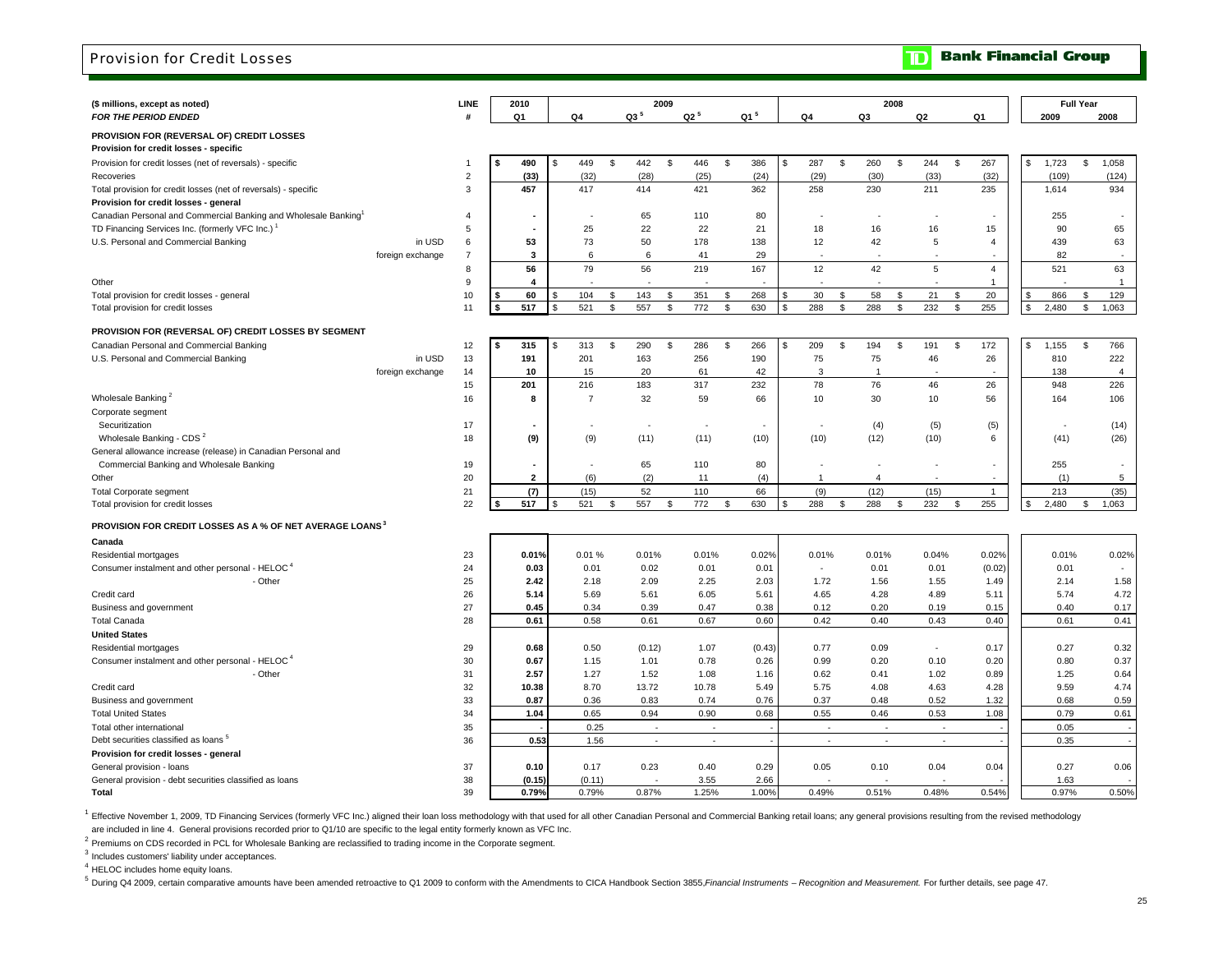**TD** Bank Financial Group

| (\$ millions)<br>FOR THE PERIOD ENDED                              | LINE         |                          | 2010<br>Q1              |                          |        |        | 2009<br>Q4       |                          |                         |                          | 2009<br>Q3 <sup>3</sup> |                          |          |        | 2009<br>Q2 <sup>3</sup> |                          |       |
|--------------------------------------------------------------------|--------------|--------------------------|-------------------------|--------------------------|--------|--------|------------------|--------------------------|-------------------------|--------------------------|-------------------------|--------------------------|----------|--------|-------------------------|--------------------------|-------|
| <b>By Industry Sector</b><br><b>Specific provision</b><br>Personal |              | Canada                   | United<br><b>States</b> | Other                    | Total  | Canada | United<br>States | Other                    | Total                   | Canada                   | United<br><b>States</b> | Other                    | Total    | Canada | United<br><b>States</b> | Other                    | Total |
| Residential mortgages                                              |              | 1 S<br>۱s                | 13S                     | - s                      | 14S    | 1 S    | 9S               | $-S$                     | 10 <sup>1</sup><br>- \$ | 1 S                      | $(2)$ \$                | $-5$                     | $(1)$ \$ | 1 S    | 16 S                    | - S                      | 17    |
| Consumer instalment and other personal - HELOC <sup>2</sup>        |              |                          | 15                      |                          | 20     |        | 26               |                          | 28                      | $\overline{2}$           | 23                      |                          | 25       |        | 17                      |                          | 18    |
| - Other                                                            | $\mathbf{B}$ | 148                      | 25                      |                          | 173    | 129    | 13               | $\sim$                   | 142                     | 124                      | 16                      | $\overline{\phantom{a}}$ | 140      | 122    | 14                      | $\overline{\phantom{a}}$ | 136   |
| Credit card                                                        |              | 96                       | 18                      |                          | 114    | 102    | 15               | $\sim$                   | 117                     | 97                       | 24                      |                          | 121      | 97     | 19                      | $\overline{\phantom{a}}$ | 116   |
| Total personal                                                     |              | 250                      | 71                      | $\overline{\phantom{a}}$ | 321    | 234    | 63               | $\sim$                   | 297                     | 224                      | 61                      | $\overline{\phantom{a}}$ | 285      | 221    | 66                      | $\overline{\phantom{a}}$ | 287   |
| <b>Business and government</b>                                     |              |                          |                         |                          |        |        |                  |                          |                         |                          |                         |                          |          |        |                         |                          |       |
| Real estate                                                        |              |                          |                         |                          |        |        |                  |                          |                         |                          |                         |                          |          |        |                         |                          |       |
| Residential                                                        |              |                          | 26                      |                          | 28     |        | -9               | $\overline{\phantom{a}}$ | 13                      |                          | 36                      |                          | 42       |        | 12                      |                          | 12    |
| Non-residential                                                    |              |                          | $\mathbf{q}$            | $\overline{\phantom{a}}$ | 10     | $\sim$ | 13               | $\sim$                   | 13                      |                          | 16                      | $\overline{\phantom{a}}$ | 17       | $\sim$ | 12                      | $\sim$                   | 12    |
| Total real estate                                                  |              | $\mathbf{3}$             | 35                      |                          | 38     |        | 22               | - 2                      | 26                      | $\overline{7}$           | 52                      |                          | 59       |        | 24                      |                          | 24    |
| Agriculture                                                        |              |                          |                         |                          |        |        |                  |                          |                         | (1)                      |                         |                          |          |        |                         |                          |       |
| Automotive                                                         | 10           |                          |                         |                          |        |        |                  |                          |                         |                          |                         |                          |          |        |                         |                          |       |
| Chemical                                                           | 11           |                          |                         |                          |        |        |                  |                          |                         |                          |                         |                          |          |        |                         |                          |       |
| Financial                                                          | 12           |                          |                         |                          |        |        |                  |                          |                         |                          |                         |                          |          | 20     | 31                      |                          | 51    |
| Food, beverage and tobacco <sup>4</sup>                            | 13           |                          |                         |                          |        |        |                  |                          |                         |                          |                         |                          |          |        |                         |                          |       |
| Forestry                                                           | 14           |                          |                         |                          | (11    |        |                  |                          |                         |                          |                         |                          |          |        |                         |                          |       |
| Government and public sector entities                              | 15           |                          |                         |                          |        |        |                  |                          |                         |                          |                         |                          |          |        |                         |                          |       |
| Health and social services                                         | 16           |                          |                         |                          |        |        |                  |                          |                         |                          |                         |                          |          |        |                         |                          |       |
| Industrial construction and trade contractors                      | 17           |                          |                         |                          |        |        |                  |                          |                         |                          |                         |                          |          |        |                         |                          |       |
| Media and entertainment                                            | 18           |                          | 12                      |                          |        |        |                  |                          |                         |                          |                         |                          | 20       |        |                         |                          |       |
| Metals and mining                                                  | 19           |                          | (2)                     |                          |        |        |                  |                          |                         |                          |                         |                          |          |        |                         |                          |       |
| Pipelines, oil and gas                                             | 20           |                          |                         |                          |        |        |                  |                          | 10                      |                          |                         |                          |          |        |                         |                          |       |
| Power and utilities                                                | 21           |                          |                         |                          |        |        |                  |                          |                         |                          |                         |                          |          |        |                         |                          |       |
| Retail sector <sup>4</sup>                                         | 22           |                          |                         |                          |        |        |                  |                          | 15                      |                          |                         |                          | 15       |        |                         |                          |       |
| Sundry manufacturing and wholesale                                 | 23           |                          |                         |                          |        |        |                  |                          |                         |                          |                         |                          |          |        |                         |                          |       |
| Telecommunications and cable                                       | 24           |                          |                         |                          |        |        | (6)              |                          |                         |                          |                         |                          |          |        |                         |                          |       |
| Transportation                                                     | 25           |                          |                         |                          |        |        | (3)              |                          | (1)                     |                          |                         |                          |          |        |                         |                          |       |
| Other                                                              | 26           |                          | 10                      |                          | 14     |        | 5                | $\overline{\phantom{a}}$ | 11                      |                          |                         |                          |          |        |                         | $\sim$                   |       |
| Total business and government                                      | 27           | 40                       | 82                      | $\overline{\phantom{a}}$ | 122    | 38     | 35               | $\overline{\mathbf{3}}$  | 76                      | 44                       | 85                      | $\sim$                   | 129      | 52     | 82                      | $\sim$                   | 134   |
| Debt securities classified as loans <sup>3</sup>                   | 28           | $\overline{\phantom{a}}$ | 14                      | $\overline{\phantom{a}}$ | 14     | $\sim$ | 44               | $\sim$                   | 44                      | $\sim$                   | $\sim$                  | $\sim$                   |          | $\sim$ | $\sim$                  | $\sim$                   |       |
| Total specific provision                                           | 29           | 290                      | 167                     | $\overline{\phantom{a}}$ | 457    | 272    | 142              | $\mathbf{3}$             | 417                     | 268                      | 146                     | $\sim$                   | 414      | 273    | 148                     | $\sim$                   | 421   |
| <b>General provision</b>                                           |              |                          |                         |                          |        |        |                  |                          |                         |                          |                         |                          |          |        |                         |                          |       |
| General provision - loans                                          | 30           |                          | 60                      |                          | 64     | 25     | 82               | $\overline{\phantom{a}}$ | 107                     | 112                      | 40                      | (9)                      | 143      | 114    | 120                     |                          | 235   |
| General provision - debt securities classified as loans            | 31           | $\overline{\phantom{a}}$ | (4)                     | $\overline{\phantom{a}}$ | (4)    | $\sim$ | (3)              | $\sim$                   | (3)                     | $\overline{\phantom{a}}$ |                         | $\sim$                   |          | $\sim$ | 116                     | $\sim$                   | 116   |
| Total general provision                                            | 32           |                          | 56                      | $\overline{\phantom{a}}$ | 60     | 25     | 79               | $\sim$                   | 104                     | 112                      | 40                      | (9)                      | 143      | 114    | 236                     | $\overline{1}$           | 351   |
| Total provision for credit losses                                  | 33           | 294S<br>-S               | 223S                    | $-5$                     | 517 \$ | 297 \$ | 221S             | 3 <sup>5</sup>           | 521S                    | 380 \$                   | 186 \$                  | $(9)$ \$                 | 557 \$   | 387 \$ | 384 \$                  | 1 S                      | 772   |

<sup>1</sup> Based on geographic location of unit responsible for recording revenue.<br><sup>2</sup> HELOC includes home equity loans.<br><sup>3</sup> During Q4 2009, certain comparative amounts have been amended retroactive to Q1 2009 to conform with the

4 Effective Q1 2010, exposures to restaurants and any related credit losses have been reclassified from the Food, Beverage and Tobacco sector to the Retail sector retroactively to Q4 2008.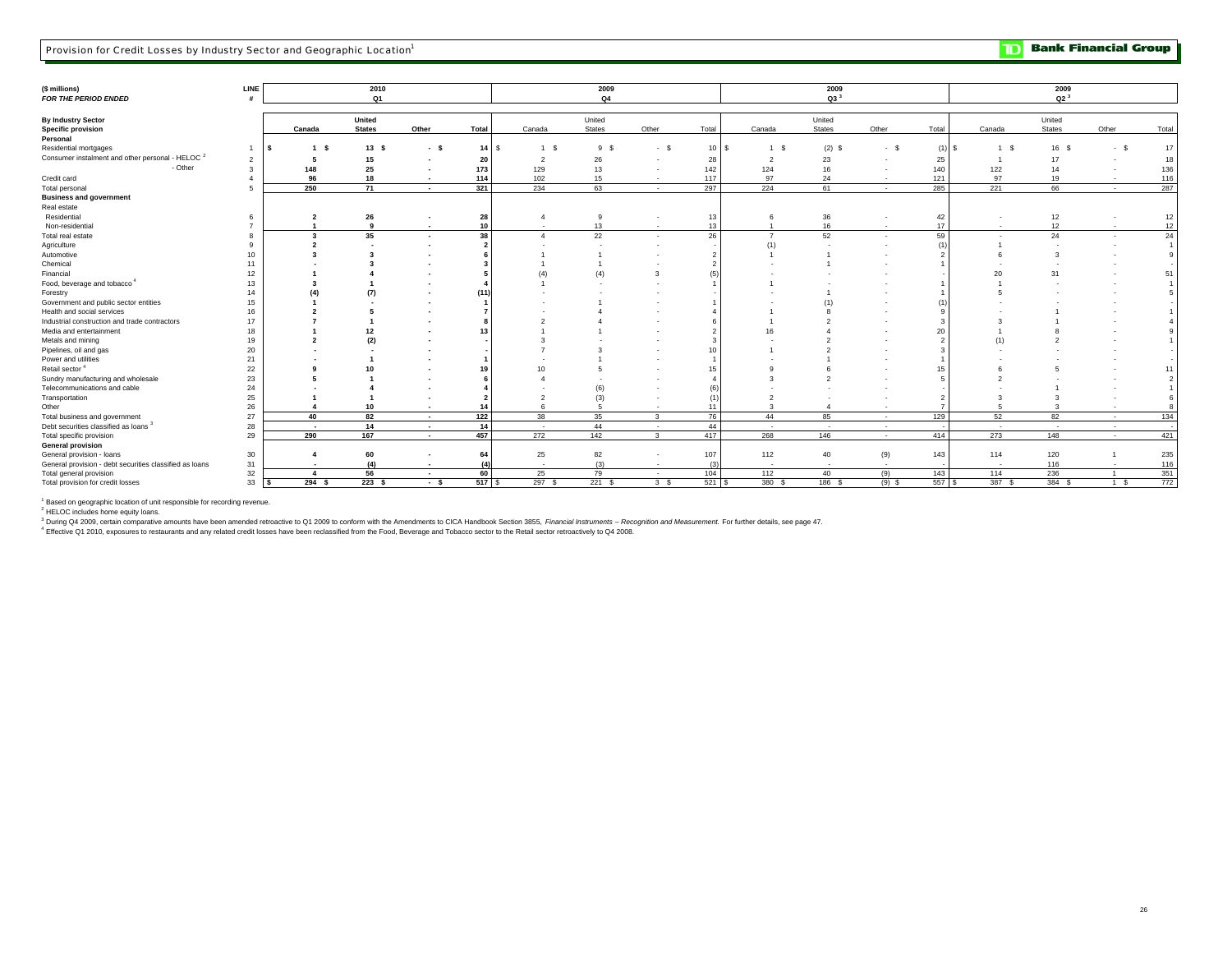|                                                                          | LINE<br>#      |                |                         | 2009<br>Q1 <sup>3</sup> |                |                         |                | 2008<br>Q <sub>4</sub> |        |                |
|--------------------------------------------------------------------------|----------------|----------------|-------------------------|-------------------------|----------------|-------------------------|----------------|------------------------|--------|----------------|
|                                                                          |                |                |                         |                         |                |                         |                |                        |        |                |
| By Industry Sector                                                       |                |                |                         | United                  |                |                         |                | United                 |        |                |
| <b>Specific provision</b>                                                |                | Canada         |                         | <b>States</b>           | Other          | Total                   | Canada         | <b>States</b>          | Other  | Total          |
| Personal                                                                 |                |                |                         |                         |                |                         |                |                        |        |                |
| Residential mortgages                                                    | $\mathbf{1}$   | \$             | 2S                      | $(6)$ \$                | - \$<br>٠.     | $(4)$ \$                | 1S             | 9<br><b>S</b>          | $-5$   | 10             |
| Consumer instalment and other personal - HELOC <sup>2</sup>              | $\overline{2}$ | $\overline{1}$ |                         | 6                       |                | $\overline{7}$          |                | 10                     |        | 10             |
| - Other                                                                  | 3              | 112            |                         | 15                      |                | 127                     | 94             | 13                     |        | 107            |
| Credit card                                                              | $\overline{4}$ | 93             |                         | 10                      |                | 103                     | 75             | 8                      |        | 83             |
| Total personal                                                           | 5              | 208            |                         | 25                      | ٠              | 233                     | 170            | 40                     | ٠      | 210            |
| <b>Business and government</b>                                           |                |                |                         |                         |                |                         |                |                        |        |                |
| Real estate                                                              |                |                |                         |                         |                |                         |                |                        |        |                |
| Residential                                                              | 6              |                | 1                       | 16                      |                | 17                      |                | 8                      |        | 8              |
| Non-residential                                                          | $\overline{7}$ |                |                         | 10                      |                | 10                      |                | $\overline{7}$         |        | $\overline{7}$ |
| Total real estate                                                        | 8              |                | $\mathbf{1}$            | 26                      |                | 27                      |                | 15                     |        | 15             |
| Agriculture                                                              | 9              | (1)            |                         | 1                       |                |                         | (1)            |                        |        | (1)            |
| Automotive                                                               | 10             |                | $\overline{2}$          |                         |                | 3                       | $\overline{1}$ | $\overline{2}$         |        | 3              |
| Chemical                                                                 | 11             |                |                         |                         |                | $\overline{2}$          |                |                        |        |                |
| Financial                                                                | 12             |                |                         | 1                       |                |                         |                | $\mathfrak{p}$         |        |                |
| Food, beverage and tobacco <sup>4</sup>                                  | 13             |                | $\overline{c}$          |                         |                | $\overline{2}$          |                | (1)                    |        |                |
| Forestry                                                                 | 14             | 13             |                         | 18                      |                | 31                      |                |                        |        |                |
| Government and public sector entities                                    | 15             |                |                         |                         |                |                         |                | (1)                    |        | (1)            |
| Health and social services                                               |                |                |                         |                         |                |                         | $\overline{c}$ |                        |        |                |
|                                                                          | 16             |                |                         |                         |                |                         |                |                        |        |                |
| Industrial construction and trade contractors<br>Media and entertainment | 17             |                | 3                       | 5                       |                | 8                       |                | 3                      |        |                |
|                                                                          | 18             |                |                         |                         |                | $\overline{2}$          |                |                        |        |                |
| Metals and mining                                                        | 19             |                | $\mathfrak{p}$          |                         |                | 3                       |                |                        |        |                |
| Pipelines, oil and gas                                                   | 20             |                |                         |                         |                |                         |                |                        |        |                |
| Power and utilities                                                      | 21             |                |                         | (4)                     |                | (4)                     |                |                        |        |                |
| Retail sector <sup>4</sup>                                               | 22             |                | 6                       | $\overline{4}$          |                | 10                      | 5              |                        |        | 12             |
| Sundry manufacturing and wholesale                                       | 23             |                | 3                       | 20                      |                | 23                      | (1)            |                        |        |                |
| Telecommunications and cable                                             | 24             |                |                         |                         |                |                         |                |                        |        |                |
| Transportation                                                           | 25             |                | $\overline{\mathbf{c}}$ |                         |                | $\overline{\mathbf{c}}$ |                |                        |        | $\overline{1}$ |
| Other                                                                    | 26             |                | 8                       | 10                      | ٠              | 18                      | 5              |                        |        | 6              |
| Total business and government                                            | 27             | 43             |                         | 86                      | $\blacksquare$ | 129                     | 15             | 33                     | $\sim$ | 48             |
| Debt securities classified as loans 3                                    | 28             |                | $\sim$                  | $\sim$                  | ٠              |                         | - 20           | $\sim$                 | $\sim$ | $\sim$         |
| Total specific provision                                                 | 29             | 251            |                         | 111                     | ٠              | 362                     | 185            | 73                     | $\sim$ | 258            |
| <b>General provision</b>                                                 | 30             |                |                         |                         |                |                         |                |                        |        |                |
| General provision - loans                                                | 31             | 69             |                         | 95                      | 11             | 175                     | 18             | 12                     |        | 30             |
| General provision - debt securities classified as loans                  | 32             |                | $\overline{a}$          | 93                      | ٠              | 93                      |                | $\sim$                 | ٠      | $\sim$         |
| Total general provision                                                  | 33             | 69             |                         | 188                     | 11             | 268                     | 18             | 12                     | ٠      | 30             |
| Total provision for credit losses                                        | 34             | 320<br>\$      | - S                     | 299<br>-S               | <b>S</b><br>11 | 630 \$                  | 203S           | 85 \$                  | - \$   | 288            |

<sup>1</sup> Based on geographic location of unit responsible for recording revenue.<br><sup>2</sup> HELOC includes home equity loans.<br><sup>3</sup> During Q4 2009, certain comparative amounts have been amended retroactive to Q1 2009 to conform with the

4 Effective Q1 2010, exposures to restaurants and any related credit losses have been reclassified from the Food, Beverage and Tobacco sector to the Retail sector retroactively to Q4 2008.

**TD** Bank Financial Group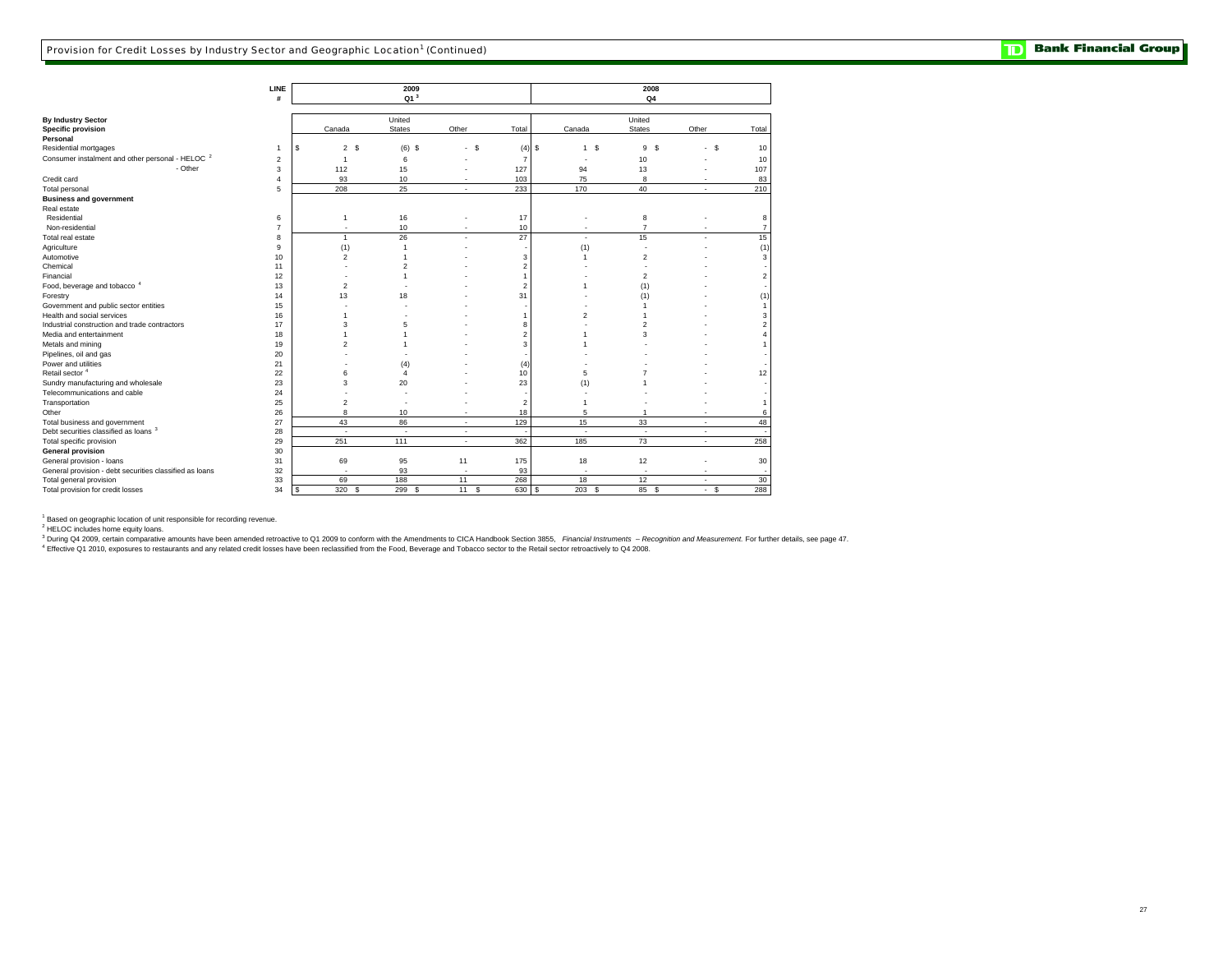### Analysis of Change in Shareholders' Equity

**TD** Bank Financial Group

| (\$ millions, except as noted)                                                             | LINE           |    | 2010           |                | 2009                     |                          |                  |                    | 2008            |                  |                 | <b>Full Year</b>   |                  |
|--------------------------------------------------------------------------------------------|----------------|----|----------------|----------------|--------------------------|--------------------------|------------------|--------------------|-----------------|------------------|-----------------|--------------------|------------------|
| FOR THE PERIOD ENDED                                                                       | #              |    | Q1             | Q4             | Q3 <sup>3</sup>          | Q2 <sup>3</sup>          | Q1 <sup>3</sup>  | Q4                 | Q3              | Q2               | Q1              | 2009               | 2008             |
|                                                                                            |                |    |                |                |                          |                          |                  |                    |                 |                  |                 |                    |                  |
| <b>Common shares</b>                                                                       |                |    |                |                |                          |                          |                  |                    |                 |                  |                 |                    |                  |
| Balance at beginning of period                                                             | $\mathbf{1}$   | -S | 15,357         | 15,073<br>- \$ | 14,875<br>-\$            | 14,781<br><b>S</b>       | 13,241           | \$<br>13,090<br>\$ | 12,818<br>\$    | 6,632<br>-S      | 6,577           | \$<br>13,241<br>-S | 6,577            |
| Issued - options                                                                           | $\overline{2}$ |    | 74             | 112            | 90                       | 6                        | 39               | 55                 | 129             | 29               | 42              | 247                | 255              |
| - dividend reinvestment plan                                                               | 3              |    | 126            | 127            | 116                      | 80                       | 128              | 89                 | 142             | 22               | 21              | 451                | 274              |
| - new shares                                                                               | $\overline{4}$ |    |                |                |                          |                          | 1,381            |                    |                 |                  |                 | 1,381              |                  |
| - acquisition of Commerce                                                                  | 5              |    |                |                |                          |                          |                  |                    |                 | 6,147            |                 |                    | 6,147            |
| Impact of shares sold (acquired) for trading purposes 1                                    | 6              |    | (9)            | 45             | (8)                      | 8                        | (8)              | $\overline{7}$     | $\overline{1}$  | (12)             | (8)             | 37                 | (12)             |
| Balance at end of period                                                                   | $\overline{7}$ |    | 15,548         | 15,357         | 15,073                   | 14,875                   | 14,781           | 13,241             | 13,090          | 12,818           | 6,632           | 15,357             | 13,241           |
| <b>Preferred shares</b>                                                                    |                |    |                |                |                          |                          |                  |                    |                 |                  |                 |                    |                  |
| Balance at beginning of period                                                             | 8              |    | 3,395          | 3,395          | 3,395                    | 2,770                    | 1,875            | 1,625              | 1,125           | 875              | 425             | 1,875              | 425              |
| Issued                                                                                     | 9              |    |                |                |                          | 625                      | 895              | 250                | 500             | 250              | 450             | 1,520              | 1,450            |
| Impact of shares sold (acquired) for trading purposes                                      | 10             |    | (2)            |                |                          |                          |                  |                    |                 |                  |                 |                    |                  |
| Balance at end of period                                                                   | 11             |    | 3,393          | 3,395          | 3,395                    | 3,395                    | 2,770            | 1,875              | 1,625           | 1,125            | 875             | 3,395              | 1,875            |
| <b>Contributed surplus</b>                                                                 |                |    |                |                |                          |                          |                  |                    |                 |                  |                 |                    |                  |
| Balance at beginning of period                                                             | 12             |    | 321            | 339            | 350                      | 340                      | 350              | 355                | 383             | 121              | 119             | 350                | 119              |
| Stock option expense                                                                       | 13             |    | $\overline{7}$ | 5              | 8                        | 11                       | 6                | 6                  | 5               | 6                | 5               | 30                 | 22               |
| Stock option exercised                                                                     | 14             |    | (18)           | (23)           | (19)                     | (1)                      | (16)             | (11)               | (33)            | (7)              | (3)             | (59)               | (54)             |
| Conversion of Commerce stock options on acquisition                                        | 15             |    |                |                |                          |                          |                  |                    |                 | 263              |                 |                    | 263              |
| Balance at end of period                                                                   | 16             |    | 310            | 321            | 339                      | 350                      | 340              | 350                | 355             | 383              | 121             | 321                | 350              |
| <b>Retained earnings</b>                                                                   |                |    |                |                |                          |                          |                  |                    |                 |                  |                 |                    |                  |
| Balance at beginning of period                                                             | 17             |    | 18,632         | 18,192         | 17,848                   | 17,868                   | 17,857           | 17,362             | 16,864          | 16,499           | 15,954          | 17,857             | 15,954           |
| Transition adjustment on adoption of financial instruments amendments                      | 18             |    |                |                |                          |                          | (59)             |                    |                 |                  |                 | (59)               |                  |
| Net income due to reporting-period alignment of U.S. entities <sup>2</sup>                 | 19             |    |                |                | $\overline{\phantom{a}}$ | $\overline{4}$           |                  |                    |                 | $\blacksquare$   |                 | $\overline{4}$     |                  |
| Net income                                                                                 | 20             |    | 1,297          | 1,010          | 912                      | 545                      | 653              | 1,014              | 997             | 852              | 970             | 3,120              | 3,833            |
| Dividends - common                                                                         | 21             |    | (524)          | (522)          | (519)                    | (518)                    | (516)            | (493)              | (475)           | (473)            | (410)           | (2,075)            | (1, 851)         |
| - preferred                                                                                | 22             |    | (49)           | (48)           | (49)                     | (41)                     | (29)             | (23)               | (17)            | (11)             | (8)             | (167)              | (59)             |
| Share issue expenses                                                                       | 23             |    |                |                |                          | (10)                     | (38)             | (3)                | (7)             | (3)              | (7)             | (48)               | (20)             |
| Balance at end of period                                                                   | 24             |    | 19,356         | 18,632         | 18,192                   | 17,848                   | 17,868           | 17,857             | 17,362          | 16,864           | 16,499          | 18,632             | 17,857           |
| Accumulated other comprehensive income (loss)                                              |                |    |                |                |                          |                          |                  |                    |                 |                  |                 |                    |                  |
| Balance at beginning of period                                                             | 25             |    | 1,015          | 1,021          | 3,904                    | 3,328                    | (1,649)          | (1, 139)           | (595)           | (1, 187)         | (1,671)         | (1,649)            | (1,671)          |
| Transition adjustment on adoption of financial instruments amendments                      | 26             |    |                |                |                          | $\overline{\phantom{a}}$ | 563              |                    |                 |                  |                 | 563                |                  |
| Other comprehensive income due to reporting-period alignment of U.S. entities <sup>2</sup> | 27             |    |                |                |                          | 329                      |                  |                    | $\sim$          |                  |                 | 329                |                  |
| Net change in unrealized gains (losses) on AFS securities, net of                          |                |    |                |                |                          |                          |                  |                    |                 |                  |                 |                    |                  |
| hedging activities                                                                         | 28             |    | 113            | 392            | 758                      | 828                      | (592)            | (1,640)            | (289)           | (74)             | 225             | 1,386              | (1,778)          |
| Net change in unrealized foreign currency translation gains (losses) on                    |                |    |                |                |                          |                          |                  |                    |                 |                  |                 |                    |                  |
| investment in subsidiaries, net of hedging activities                                      | 29             |    | (322)          | (349)          | (2,624)                  | (652)                    | 3,553            | 432                | (231)           | 470              | (231)           | (72)               | 440              |
| Net change in gains (losses) on derivatives designated as cash flow hedges                 | 30             |    | 61             | (49)           | (1,017)                  | 71                       | 1,453            | 698                | (24)            | 196              | 490             | 458                | 1,360            |
| Balance at end of period<br>(page 29)                                                      | 31             |    | 867            | 1.015          | 1,021                    | 3,904                    | 3,328            | (1,649)            | (1, 139)        | (595)            | (1, 187)        | 1,015              | (1,649)          |
| Total shareholders' equity                                                                 | 32             |    | 39,474         | 38,720<br>- \$ | 38,020<br>- \$           | 40,372 \$                | 39,087           | 31,674 \$          | 31,293 \$       | 30,595<br>- \$   | 22,940          | 38,720 \$          | 31,674           |
|                                                                                            |                |    |                |                |                          |                          |                  |                    |                 |                  |                 |                    |                  |
| <b>NUMBER OF COMMON SHARES (thousands)</b>                                                 |                |    |                |                |                          |                          |                  |                    |                 |                  |                 |                    |                  |
| Balance at beginning of period                                                             | 33             |    | 858,822        | 854,137        | 850,588                  | 848,741                  | 810,121          | 807,325            | 802,928         | 719,039          | 717,814         | 810,121            | 717,814          |
| Issued - options                                                                           | 34             |    | 1,259          | 1,999          | 1,808                    | 118                      | 683              | 1,055              | 2,052           | 484              | 965             | 4,608              | 4,556            |
| - dividend reinvestment plan                                                               | 35             |    | 2,022          | 2,032          | 1,890                    | 1,697                    | 3,201            | 1,637              | 2,360           | 329              | 320             | 8,820              | 4,646            |
| - new shares                                                                               | 36             |    |                |                |                          |                          | 34,960           |                    |                 |                  |                 | 34,960             |                  |
| - acquisition of Commerce                                                                  | 37             |    | (132)          |                |                          |                          |                  |                    |                 | 83,270           |                 | 313                | 83,270           |
| Impact of shares sold (acquired) for trading purposes<br>Balance at end of period          | 38<br>39       |    | 861,971        | 654<br>858.822 | (149)<br>854.137         | 32<br>850.588            | (224)<br>848,741 | 104<br>810.121     | (15)<br>807,325 | (194)<br>802,928 | (60)<br>719.039 | 858.822            | (165)<br>810,121 |
|                                                                                            |                |    |                |                |                          |                          |                  |                    |                 |                  |                 |                    |                  |

1 Sold or acquired by subsidiaries of the Bank, which are regulated securities entities in accordance with Regulation 92-313 under the *Bank Act* .

<sup>2</sup> As explained in footnote 2 on page 7, due to the alignment of reporting period of U.S. entities, the amounts relating to TD Bank, N.A., which includes TD Banknorth and Commerce, have been included directly in retained

<sup>3</sup> During Q4 2009, certain comparative amounts have been amended retroactive to Q1 2009 to conform with the Amendments to CICA Handbook Section 3855, Financial Instruments - Recognition and Measurement. For further detail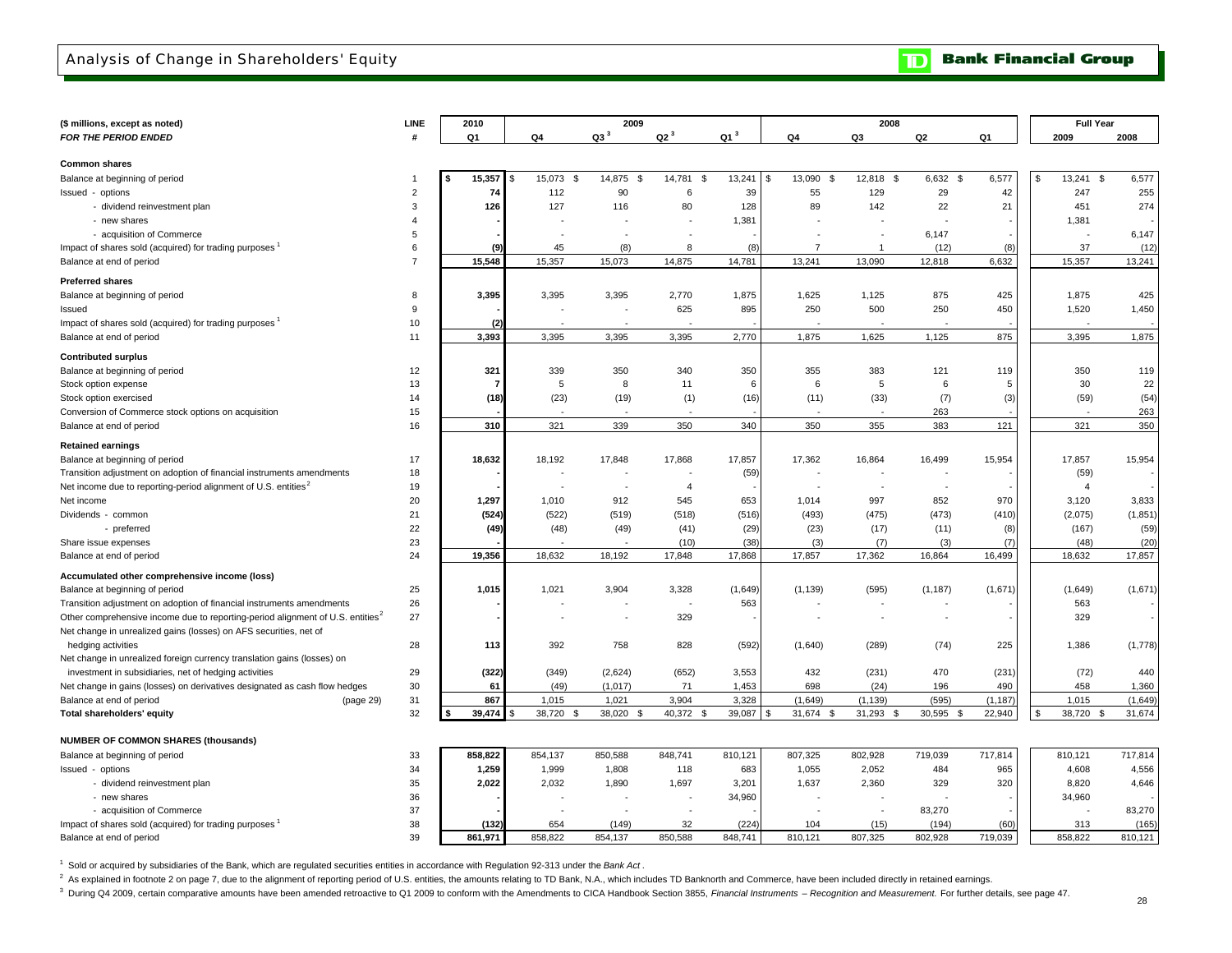### Change in Accumulated Other Comprehensive Income, Net of Income Taxes

**Bank Financial Group** וסד

| (\$ millions)                                                                         | <b>LINE</b>    | 2010 |             |                          | 2009                     |                          |                 |                            | 2008                     |                |          |          | <b>Full Year</b>      |
|---------------------------------------------------------------------------------------|----------------|------|-------------|--------------------------|--------------------------|--------------------------|-----------------|----------------------------|--------------------------|----------------|----------|----------|-----------------------|
| <b>FOR THE PERIOD ENDED</b>                                                           |                | Q1   |             | Q4                       | $Q3$ <sup>4</sup>        | Q2 <sup>4</sup>          | Q1 <sup>4</sup> | Q4                         | Q3                       | Q <sub>2</sub> | Q1       | 2009     | 2008                  |
| Unrealized gains (losses) on available-for-sale securities, net of hedging activities |                |      |             |                          |                          |                          |                 |                            |                          |                |          |          |                       |
|                                                                                       |                | \$   | 739<br>l \$ | 347<br>\$                | $(411)$ \$               | $(1,438)$ \$             | $(1,409)$ \$    | 231S                       | 520 \$                   | 594 \$         | 369      | l \$     | $(1,409)$ \$<br>369   |
| Balance at beginning of period                                                        | $\overline{2}$ |      |             |                          |                          |                          | 563             |                            |                          |                |          | 563      |                       |
| Transition adjustment on adoption of financial instruments amendments                 |                |      |             |                          |                          |                          |                 |                            |                          |                |          |          |                       |
| Impact due to reporting-period alignment of U.S. entities <sup>1</sup>                | 3              |      |             |                          |                          | 199                      |                 |                            |                          |                |          | 199      |                       |
| Change in unrealized gains (losses), net of hedging activities <sup>2</sup>           |                |      | 107         | 347                      | 713                      | 692                      | (623)           | (1,645)                    | (272)                    | (61)           | 253      | 1,129    | (1,725)               |
| Reclassification to earnings of losses (gains)                                        | 5              |      | 6           | 45                       | 45                       | 136                      | 31              | 5                          | (17)                     | (13)           | (28)     | 257      | (53)                  |
| Net change for the period                                                             | 6              |      | 113         | 392                      | 758                      | 1,027                    | (29)            | (1,640)                    | (289)                    | (74)           | 225      | 2,148    | (1,778)               |
| Balance at end of period                                                              | $\overline{7}$ |      | 852         | 739                      | 347                      | (411)                    | (1,438)         | (1,409)                    | 231                      | 520            | 594      | 739      | (1,409)               |
| Unrealized foreign currency translation gains (losses) on investments in              |                |      |             |                          |                          |                          |                 |                            |                          |                |          |          |                       |
| subsidiaries, net of hedging activities                                               |                |      |             |                          |                          |                          |                 |                            |                          |                |          |          |                       |
| Balance at beginning of period                                                        | 8              |      | (1, 539)    | (1, 190)                 | 1,434                    | 1,920                    | (1,633)         | (2,065)                    | (1,834)                  | (2, 304)       | (2,073)  | (1,633)  | (2,073)               |
| Transition adjustment on adoption of financial instruments amendments                 | 9              |      |             |                          |                          | $\overline{\phantom{a}}$ |                 | $\overline{\phantom{a}}$   |                          |                |          |          |                       |
| Impact due to reporting-period alignment of U.S. entities <sup>1</sup>                | 10             |      |             | $\overline{\phantom{a}}$ | $\overline{\phantom{a}}$ | 166                      |                 |                            | $\overline{\phantom{a}}$ |                |          | 166      |                       |
| Investment in subsidiaries                                                            | 11             |      | (532)       | (323)                    | (3,921)                  | (954)                    | 3,746           | 2.419                      | (16)                     | 512            | 401      | (1, 452) | 3,316                 |
| Impact of change in investment in subsidiaries                                        | 12             |      |             | $\overline{\phantom{a}}$ |                          | $\overline{\phantom{a}}$ |                 | 5                          | $\overline{\phantom{a}}$ | $\overline{a}$ |          |          | 5                     |
| Hedging activities                                                                    | 13             |      | 260         | (84)                     | 1.834                    | 507                      | (273)           | (2,968)                    | (312)                    | (56)           | (913)    | 1,984    | (4, 249)              |
| Recovery of (provision for) income taxes                                              | 14             |      | (50)        | 58                       | (537)                    | (205)                    | 80              | 976                        | 97                       | 14             | 281      | (604)    | 1,368                 |
| Net change for the period                                                             | 15             |      | (322)       | (349)                    | (2,624)                  | (486)                    | 3,553           | 432                        | (231)                    | 470            | (231)    |          | 94<br>440             |
| Balance at end of period 3                                                            | 16             |      | (1,861)     | (1,539)                  | (1, 190)                 | 1,434                    | 1,920           | (1,633)                    | (2,065)                  | (1, 834)       | (2, 304) | (1,539)  | (1,633)               |
|                                                                                       |                |      |             |                          |                          |                          |                 |                            |                          |                |          |          |                       |
| Gains (losses) on derivatives designated as cash flow hedges                          |                |      |             |                          |                          |                          |                 |                            |                          |                |          |          |                       |
| Balance at beginning of period                                                        | 17             |      | 1,815       | 1.864                    | 2,881                    | 2,846                    | 1,393           | 695                        | 719                      | 523            | 33       | 1,393    | 33                    |
| Impact due to reporting-period alignment of U.S. entities                             | 18             |      |             |                          |                          | (36)                     |                 |                            |                          |                |          | (36)     |                       |
| Change in gains (losses)                                                              | 19             |      | 373         | 300                      | (661)                    | 460                      | 1,603           | 758                        | 41                       | 227            | 496      | 1.702    | 1,522                 |
| Reclassification to earnings of losses (gains)                                        | 20             |      | (312)       | (349)                    | (356)                    | (389)                    | (150)           | (60)                       | (65)                     | (31)           | (6)      | (1, 244) | (162)                 |
| Net change for the period                                                             | 21             |      | 61          | (49)                     | (1.017)                  | 35                       | 1,453           | 698                        | (24)                     | 196            | 490      | 422      | 1,360                 |
| Balance at end of period                                                              | 22             |      | 1,876       | 1,815                    | 1.864                    | 2,881                    | 2,846           | 1,393                      | 695                      | 719            | 523      | 1,815    | 1,393                 |
| Accumulated other comprehensive income at end of period                               | 23             | \$   | 867 \$      | $1,015$ \$               | 1,021<br>- \$            | $3,904$ \$               | 3,328           | $\sqrt{3}$<br>$(1,649)$ \$ | $(1, 139)$ \$            | $(595)$ \$     | (1, 187) |          | $1,015$ \$<br>(1,649) |

<sup>1</sup> As explained in footnote 2 on page 7, due to the alignment of reporting period of U.S. entities, the amounts relating to TD Bank, N.A., which includes TD Banknorth and Commerce, have been included directly in retained

<sup>2</sup> During Q4 2008, the Bank adopted Amendments to CICA Handbook Section 3855, Financial Instruments - Recognition and Measurement and Section 3862, Financial Instruments - Disclosure (the Amendments). The Amendments permi fair value, as well as any gains or losses realized on disposal, recognized in trading income. Since the Bank no longer intends to actively trade in these debt securities, the Bank reclassified these debt securities into t accordance with the Amendments and recorded the changes in fair value in other comprehensive income. For details, see Notes 1 and 2 to the Bank's 2008 audited Consolidated Financial Statements. financial assets out of trading and AFS categories in specified circumstances. During Q4 2008, the Bank changed its investment strategy with respect to certain trading debt securities. These debt securities were previously

<sup>3</sup> The Bank consolidated TD Bank, N.A., which includes TD Banknorth and Commerce, and reported the investment in TD Ameritrade using the foreign exchange rate as at September 30, 2008 as the results of these operations we basis. If the October 31, 2008 foreign exchange rate had been used, there would have been an increase in the accumulated other comprehensive income of \$3,347 million, with a corresponding increase in the Bank's net assets.

<sup>4</sup> During Q4 2009, certain comparative amounts have been amended retroactive to Q1 2009 to conform with the Amendments to CICA Handbook Section 3855, Financial Instruments - Recognition and Measurement. For further detail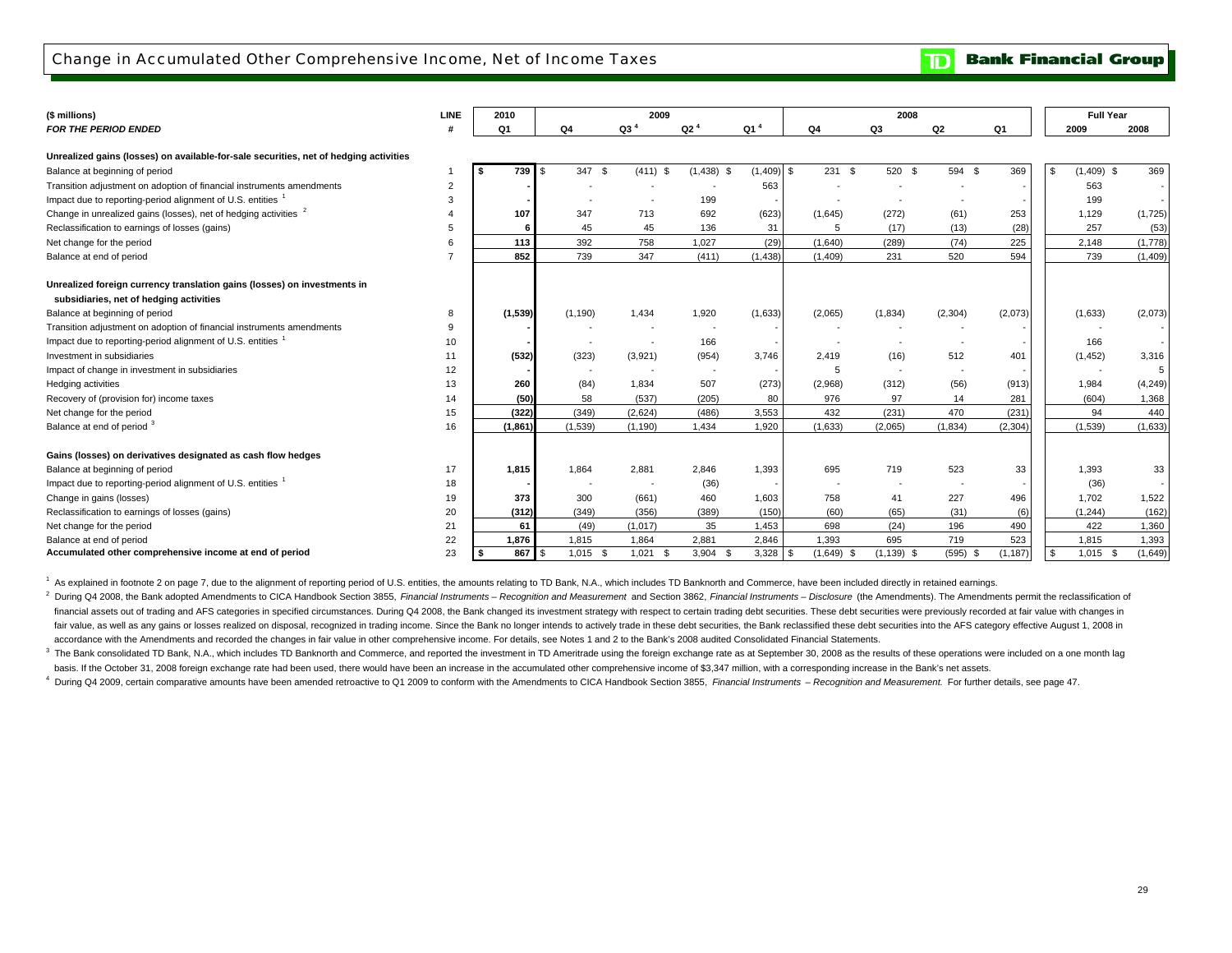**Bank Financial Group**  $\mathbf{D}$ 

| (\$ millions)                                                                    | <b>LINE</b> | 2010               |      |               |      | 2009                     |          |      |                          |             |           | 2008     |      |       |      |       | <b>Full Year</b> |       |
|----------------------------------------------------------------------------------|-------------|--------------------|------|---------------|------|--------------------------|----------|------|--------------------------|-------------|-----------|----------|------|-------|------|-------|------------------|-------|
| <b>FOR THE PERIOD ENDED</b>                                                      |             | Q <sub>1</sub>     |      | Q4            | Q3   |                          | Q2       |      | Q1                       | Q4          |           | Q3       | Q2   |       |      | Q1    | 2009             | 2008  |
| NON-CONTROLLING INTERESTS IN SUBSIDIARIES                                        |             |                    |      |               |      |                          |          |      |                          |             |           |          |      |       |      |       |                  |       |
| Balance at beginning of period                                                   |             | 1,559              | l S  | .561          | -S   | .621<br>\$.              | .626     | - \$ | .560                     | \$<br>536   | \$.       | 534 \$   |      | 521   | -\$  | 524   | \$<br>$,560$ \$  | 524   |
| Impact due to reporting-period alignment of U.S. entities <sup>1</sup>           | 2           |                    |      |               |      | $\sim$                   | 3        |      | $\overline{\phantom{a}}$ | $\sim$      |           |          |      |       |      |       |                  |       |
| On acquisition (privatization)                                                   | 3           |                    |      |               |      | $\overline{a}$           | 8        |      |                          |             |           |          |      |       |      |       |                  |       |
| Issuance of TD Capital Trust III Securities - Series 2008                        |             |                    |      |               |      | $\overline{\phantom{a}}$ | . .      |      |                          | 990         |           |          |      |       |      |       |                  | 990   |
| On account of income                                                             | 5           | 27                 |      | 27            |      | 28                       | 25       |      | 28                       | 18          |           | 8        |      | 9     |      | 8     | 108              | 43    |
| Foreign exchange and other adjustments                                           | 6           | (52)               |      | (29)          |      | (88)                     | (41)     |      | 38                       | 16          |           | (6)      |      |       |      | (11)  | (120)            |       |
| Balance at end of period                                                         |             | 1,534              | l S  | 1,559<br>- \$ |      | 1,561<br>- \$            | .621     |      | 1,626                    | 1,560       | -\$       | 536 \$   |      | 534   | \$.  | 521   | \$<br>,559 \$    | 1,560 |
|                                                                                  |             |                    |      |               |      |                          |          |      |                          |             |           |          |      |       |      |       |                  |       |
| <b>INVESTMENT IN TD AMERITRADE</b>                                               |             |                    |      |               |      |                          |          |      |                          |             |           |          |      |       |      |       |                  |       |
| Balance at beginning of period                                                   | 8           | 5,465              | l \$ | 5,865         | \$.  | 6,271<br>-\$             | 5,994 \$ |      | 5,159                    | \$<br>4,877 | <b>.s</b> | 4,829    | - \$ | 4,593 | -S   | 4,515 | \$<br>$5,159$ \$ | 4,515 |
| Increase (decrease) in reported investment through Lillooet Limited <sup>2</sup> | 9           |                    |      |               |      |                          | (552)    |      |                          |             |           |          |      |       |      |       | (552)            |       |
| Increase in reported investment through direct ownership <sup>2</sup>            | 10          |                    |      |               |      |                          | 552      |      |                          |             |           |          |      |       |      |       | 552              |       |
| Equity in net income, net of income taxes                                        | 11          | 55                 |      | 67            |      | 84                       | 63       |      | 89                       | 67          |           | 79       |      | 71    |      | 92    | 303              | 309   |
| Foreign exchange and other adjustments                                           | 12          | (101)              |      | (467)         |      | (490)                    | 214      |      | 746                      | 215         |           | (31)     |      | 165   |      | (14)  |                  | 335   |
| Balance at end of period                                                         | 13          | $5,419$ $\sqrt{5}$ |      | 5,465         | - \$ | 5,865<br>- \$            | 6,271    |      | 5,994                    | 5,159       | - \$      | 4,877 \$ |      | 4,829 | - 35 | 4,593 | \$<br>$5,465$ \$ | 5,159 |

<sup>1</sup> As explained in footnote 2 on page 7, due to the alignment of reporting period of U.S. entities, the amounts relating to TD Bank, N.A., which includes TD Banknorth and Commerce, have been included directly in retained  $^{2}$  In Q2 2009, the Bank's reported investment in TD Ameritrade through a variable interest entity Lillooet Limited was replaced with the direct ownership of 27 million TD Ameritrade shares.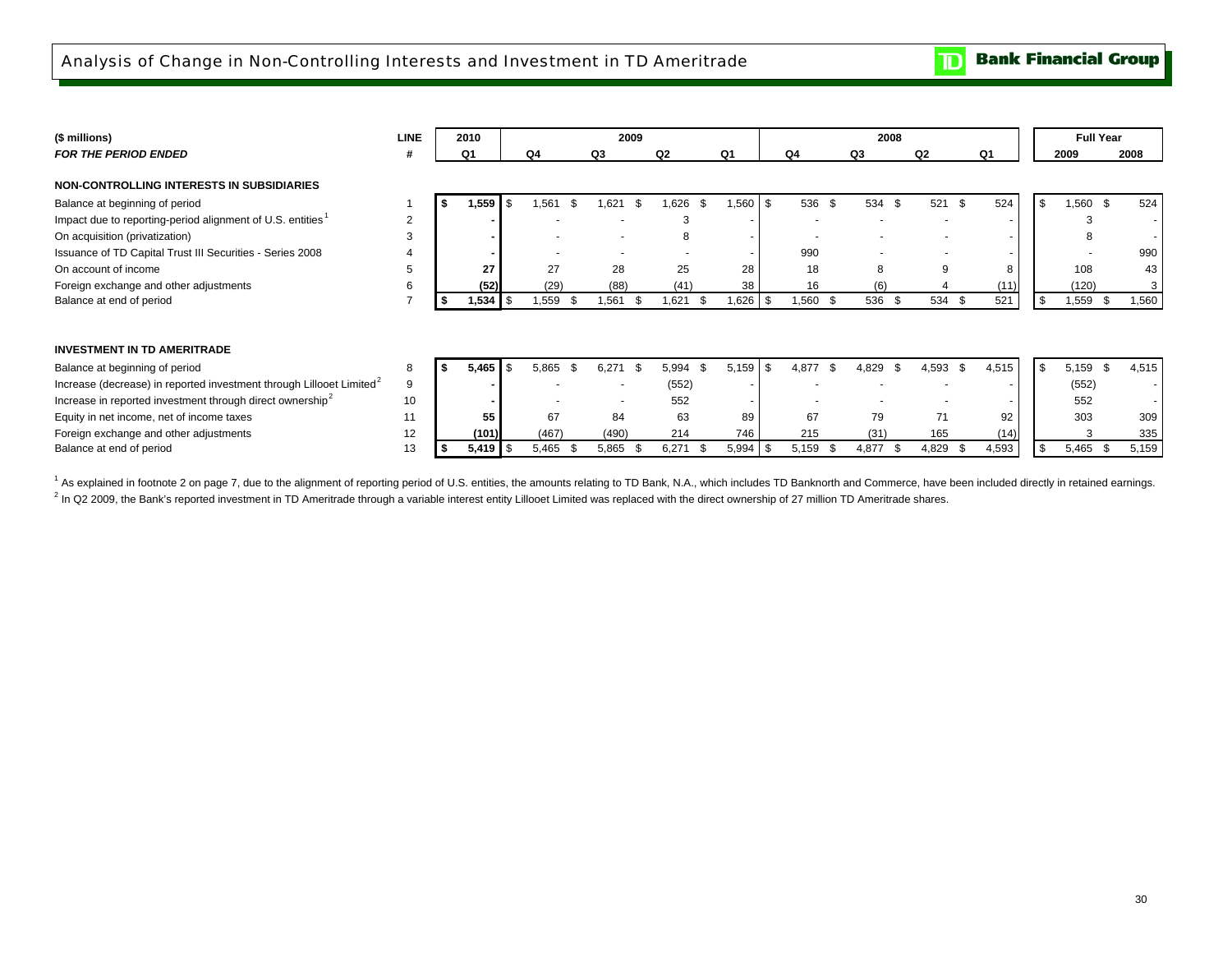### **Derivative Financial Instruments - Notional Principal**

**TD** Bank Financial Group

| (\$ billions)                               | <b>LINE</b>     |                               |                          | 2010           |               |              |                    |                | 2009            |            |              |                          |                          | 2009         |               |         |
|---------------------------------------------|-----------------|-------------------------------|--------------------------|----------------|---------------|--------------|--------------------|----------------|-----------------|------------|--------------|--------------------------|--------------------------|--------------|---------------|---------|
| AS AT                                       |                 |                               |                          | Q1             |               |              |                    |                | Q4              |            |              |                          |                          | Q3           |               |         |
|                                             |                 |                               |                          | <b>Trading</b> |               |              |                    |                | Trading         |            |              |                          |                          | Trading      |               |         |
|                                             |                 | Over-the-                     | Exchange                 |                | Non-          |              | Over-the-          | Exchange       |                 | Non-       |              | Over-the-                | Exchange                 |              | Non-          | Total   |
|                                             |                 | counter                       | traded                   | Total          | trading       | Total        | counter            | traded         | Total           | trading    | Total        | counter                  | traded                   | Total        | trading       |         |
| Interest rate contracts                     |                 |                               |                          |                |               |              |                    |                |                 |            |              |                          |                          |              |               |         |
| Futures                                     |                 | - \$<br>l S<br>$\blacksquare$ | $198.5$ \$               | 198.5 \$       | $\sim$        |              | <b>S</b><br>$\sim$ | $173.7$ \$     | 173.7 \$        | -S<br>٠    | 173.7        | <b>S</b><br>-9<br>$\sim$ | 154.7 \$                 | 154.7 \$     | $\sim$        | 154.7   |
| Forward rate agreements                     | $\overline{2}$  | 105.3                         | $\overline{\phantom{a}}$ | 105.3          | 2.9           | 108.2        | 111.2              |                | $111.2$ \$      | $\sim$     | 111.2        | 114.9                    | ۰.                       | 114.9        | <b>1999</b>   | 114.9   |
| Swaps                                       |                 | 904.6                         | $\sim$                   | 904.6          | 312.7         | 1.217.3      | 915.5              | $\sim$         | 915.5           | 288.4      | 1.203.9      | 927.1                    | ۰.                       | 927.1        | 254.6         | 1,181.7 |
| Options written                             |                 | 24.1                          | 34.1                     | 58.2           | 1.1           | 59.3         | 23.1               | 42.1           | 65.2            | 1.1        | 66.3         | 26.3                     | 8.7                      | 35.0         | <b>1999</b>   | 35.0    |
| Options purchased                           | 5               | 13.7                          | 35.4                     | 49.1           | 9.9           | 59.0         | 14.4               | 47.4           | 61.8            | 24.7       | 86.5         | 18.0                     | 25.8                     | 43.8         | 24.5          | 68.3    |
| Total interest rate contracts               | 6               | 1.047.7                       | 268.0                    | 1,315.7        | 326.6         | 1,642.3      | 1,064.2            | 263.2          | 1,327.4         | 314.2      | 1.641.6      | 1,086.3                  | 189.2                    | 1,275.5      | 279.1         | 1,554.6 |
| Foreign exchange contracts                  |                 |                               |                          |                |               |              |                    |                |                 |            |              |                          |                          |              |               |         |
| Futures                                     | $\overline{7}$  | $\blacksquare$                | 26.3                     | 26.3           | $\sim$        | 26.3         |                    | 14.7           | 14.7            | $\sim$     | 14.7         |                          | 1.1                      | 1.1          | <b>1999</b>   | 1.1     |
| Forward contracts                           | 8               | 314.7                         | $\sim$                   | 314.7          | 34.0          | 348.7        | 305.3              | $\sim$         | 305.3           | 31.4       | 336.7        | 383.3                    | $\sim$                   | 383.3        | 27.5          | 410.8   |
| Swaps                                       |                 | 20.6                          | $\blacksquare$           | 20.6           | 0.3           | 20.9         | 21.1               | $\sim$         | 21.1            | 0.3        | 21.4         | 20.1                     | $\sim$                   | 20.1         | - 1           | 20.1    |
| Cross-currency interest rate swap           | 10 <sup>1</sup> | 291.7                         | $\sim$                   | 291.7          | 30.0          | 321.7        | 277.7              | $\sim$         | 277.7           | 30.8       | 308.5        | 252.5                    | $\sim$                   | 252.5        | 30.7          | 283.2   |
| Options written                             | 11              | 40.5                          | $\sim$                   | 40.5           | $\sim$        | 40.5         | 36.9               | $\sim$         | 36.9            | ٠          | 36.9         | 29.2                     | $\sim$                   | 29.2         | $\sim$        | 29.2    |
| Options purchased                           | 12              | 37.8                          | $\overline{\phantom{a}}$ | 37.8           |               | 37.8         | 32.5               | $\sim$         | 32.5            | ٠          | 32.5         | 25.3                     | $\sim$                   | 25.3         | $\sim$        | 25.3    |
| Total foreign exchange contracts            | 13              | 705.3                         | 26.3                     | 731.6          | 64.3          | 795.9        | 673.5              | 14.7           | 688.2           | 62.5       | 750.7        | 710.4                    | 1.1                      | 711.5        | 58.2          | 769.7   |
| <b>Credit derivative contracts</b>          |                 |                               |                          |                |               |              |                    |                |                 |            |              |                          |                          |              |               |         |
| Credit default swaps - Protection purchased | 14              | 29.7                          | $\sim$                   | 29.7           | 7.5           | 37.2         | 32.8               | ٠              | 32.8            | 8.1        | 40.9         | 37.1                     | $\sim$                   | 37.1         | 8.7           | 45.8    |
| - Protection sold                           | 15              | 28.8                          | $\blacksquare$           | 28.8           | $\sim$        | 28.8         | 30.9               |                | 30.9            | ٠          | 30.9         | 35.5                     | $\overline{\phantom{a}}$ | 35.5         | <b>1999</b>   | 35.5    |
| Other                                       | 16              | $\sim$                        |                          | $\sim$         | $\sim$        | $\sim$       |                    |                |                 | $\sim$     |              | 0.1                      | $\sim$                   | 0.1          | $\sim$        | 0.1     |
| Total credit derivative contracts           | 17              | 58.5                          | $\sim$                   | 58.5           | 7.5           | 66.0         | 63.7               | $\overline{a}$ | 63.7            | 8.1        | 71.8         | 72.7                     | $\sim$                   | 72.7         | 8.7           | 81.4    |
| <b>Other contracts</b>                      |                 |                               |                          |                |               |              |                    |                |                 |            |              |                          |                          |              |               |         |
| Equity contracts                            | 18              | 36.2                          | 9.9                      | 46.1           | 17.4          | 63.5         | 34.5               | 12.7           | 47.2            | 16.6       | 63.8         | 35.9                     | 13.0                     | 48.9         | 8.6           | 57.5    |
| Commodity contracts                         | 19              | 8.9                           | 2.9                      | 11.8           |               | 11.8         | 9.0                | 2.6            | 11.6            |            | 11.6         | 10.3                     | 2.5                      | 12.8         | <b>1999</b>   | 12.8    |
| <b>Total</b>                                | 20              | 1.856.6                       | 307.1<br>-9              | 2.163.7        | 415.8<br>- \$ | $2.579.5$ \$ | 1.844.9<br>- \$    | 293.2<br>- \$  | 2.138.1<br>- \$ | $401.4$ \$ | $2.539.5$ \$ | 1.915.6<br>- \$          | 205.8<br>- \$            | $2.121.4$ \$ | 354.6<br>- \$ | 2.476.0 |

|                                             |    |                          |                          | 2009<br>Q2 |                          |          |           |                          | 2009<br>Q1 |                          |            |                          |                   | 2008<br>Q4 |         |         |
|---------------------------------------------|----|--------------------------|--------------------------|------------|--------------------------|----------|-----------|--------------------------|------------|--------------------------|------------|--------------------------|-------------------|------------|---------|---------|
|                                             |    |                          |                          |            |                          |          |           |                          |            |                          |            |                          |                   |            |         |         |
|                                             |    |                          |                          | Trading    |                          |          |           |                          | Trading    |                          |            |                          |                   | Trading    |         |         |
|                                             |    | Over-the-                | Exchange                 |            | Non-                     |          | Over-the- | Exchange                 |            | Non-                     |            | Over-the-                | Exchange          |            | Non-    | Total   |
|                                             |    | counter                  | traded                   | Total      | trading                  | Total    | counter   | traded                   | Total      | trading                  | Total      | counter                  | traded            | Total      | trading |         |
| Interest rate contracts                     |    |                          |                          |            |                          |          |           |                          |            |                          |            |                          |                   |            |         |         |
| Futures                                     | 21 | $\mathbf{s}$<br>S.<br>×. | 156.5 \$                 | 156.5 \$   | $-5$                     | 156.5 \$ | $-$ \$    | $132.3$ \$               | $132.3$ \$ | $-5$                     | $132.3$ \$ | - \$<br>$\sim$           | 127.6<br><b>S</b> | 127.6 \$   | $-$ \$  | 127.6   |
| Forward rate agreements                     | 22 | 93.3                     | $\overline{\phantom{a}}$ | 93.3       | ۰.                       | 93.3     | 79.4      | $\overline{\phantom{a}}$ | 79.4       | $\sim$                   | 79.4       | 87.6                     | . .               | 87.6       | 3.0     | 90.6    |
| Swaps                                       | 23 | 1.032.3                  | $\overline{\phantom{a}}$ | 1,032.3    | 232.8                    | 1,265.1  | 1.171.0   | $\sim$                   | 1.171.0    | 204.4                    | 1,375.4    | 1,138.4                  |                   | 1,138.4    | 184.1   | 1,322.5 |
| Options written                             | 24 | 29.0                     | 4.2                      | 33.2       | ٠.                       | 33.2     | 36.8      | 4.9                      | 41.7       | $\sim$                   | 41.7       | 47.3                     | 10.2              | 57.5       | $\sim$  | 57.5    |
| Options purchased                           | 25 | 22.5                     | 7.6                      | 30.1       | 26.6                     | 56.7     | 30.1      | 12.6                     | 42.7       | 27.1                     | 69.8       | 43.5                     | 11.4              | 54.9       | 28.4    | 83.3    |
| Total interest rate contracts               | 26 | 1.177.1                  | 168.3                    | 1,345.4    | 259.4                    | 1.604.8  | 1.317.3   | 149.8                    | 1.467.1    | 231.5                    | 1,698.6    | 1,316.8                  | 149.2             | 1,466.0    | 215.5   | 1,681.5 |
| Foreign exchange contracts                  |    |                          |                          |            |                          |          |           |                          |            |                          |            |                          |                   |            |         |         |
| Futures                                     | 27 | $\overline{a}$           | 1.1                      | 1.1        | ٠.                       | 1.1      |           | 1.5                      | 1.5        | ٠                        | 1.5        | $\overline{\phantom{a}}$ | 2.6               | 2.6        | $\sim$  | 2.6     |
| Forward contracts                           | 28 | 412.1                    | ٠                        | 412.1      | 31.5                     | 443.6    | 353.6     | $\overline{\phantom{a}}$ | 353.6      | 27.9                     | 381.5      | 397.7                    | $\sim$            | 397.7      | 32.0    | 429.7   |
| Swaps                                       | 29 | 20.5                     | $\sim$                   | 20.5       | $\sim$                   | 20.5     | 20.6      | $\sim$                   | 20.6       | $\overline{\phantom{a}}$ | 20.6       | 20.8                     | $\sim$            | 20.8       | $\sim$  | 20.8    |
| Cross-currency interest rate swap           | 30 | 248.9                    | ٠                        | 248.9      | 32.2                     | 281.1    | 252.2     | ٠                        | 252.2      | 32.6                     | 284.8      | 263.8                    | $\sim$            | 263.8      | 19.7    | 283.5   |
| Options written                             | 31 | 28.4                     | $\overline{\phantom{a}}$ | 28.4       |                          | 28.4     | 28.6      | ٠                        | 28.6       | ٠                        | 28.6       | 30.8                     | $\sim$            | 30.8       | $\sim$  | 30.8    |
| Options purchased                           | 32 | 24.5                     |                          | 24.5       | $\overline{\phantom{a}}$ | 24.5     | 24.1      | $\sim$                   | 24.1       | ٠                        | 24.1       | 26.5                     | ٠                 | 26.5       | $\sim$  | 26.5    |
| Total foreign exchange contracts            | 33 | 734.4                    | 1.1                      | 735.5      | 63.7                     | 799.2    | 679.1     | 1.5                      | 680.6      | 60.5                     | 741.1      | 739.6                    | 2.6               | 742.2      | 51.7    | 793.9   |
| <b>Credit derivative contracts</b>          |    |                          |                          |            |                          |          |           |                          |            |                          |            |                          |                   |            |         |         |
| Credit default swaps - Protection purchased | 34 | 51.3                     | $\overline{\phantom{a}}$ | 51.3       | 10.9                     | 62.2     | 87.6      | ٠                        | 87.6       | 11.9                     | 99.5       | 113.7                    | ٠                 | 113.7      | 10.5    | 124.2   |
| - Protection sold                           | 35 | 49.8                     | $\sim$                   | 49.8       | ۰.                       | 49.8     | 84.0      | ٠                        | 84.0       | ٠                        | 84.0       | 105.8                    | $\sim$            | 105.8      | 0.1     | 105.9   |
| Other                                       | 36 | 0.2                      |                          | 0.2        |                          | 0.2      | 0.2       | $\sim$                   | 0.2        |                          | 0.2        | 0.2                      | <b>.</b>          | 0.2        | $\sim$  | 0.2     |
| Total credit derivative contracts           | 37 | 101.3                    | $\sim$                   | 101.3      | 10.9                     | 112.2    | 171.8     | $\sim$                   | 171.8      | 11.9                     | 183.7      | 219.7                    | $\sim$            | 219.7      | 10.6    | 230.3   |
| Other contracts                             |    |                          |                          |            |                          |          |           |                          |            |                          |            |                          |                   |            |         |         |
| Equity contracts                            | 38 | 41.5                     | 10.6                     | 52.1       | 8.1                      | 60.2     | 49.6      | 9.6                      | 59.2       | 7.1                      | 66.3       | 51.8                     | 13.8              | 65.6       | 6.5     | 72.1    |
| Commodity contracts                         | 39 | 12.1                     | 2.4                      | 14.5       |                          | 14.5     | 12.8      | 2.8                      | 15.6       |                          | 15.6       | 13.8                     | 3.0               | 16.8       | $\sim$  | 16.8    |
| Total                                       | 40 | $2,066.4$ \$             | 182.4<br>- \$            | 2,248.8 \$ | 342.1<br>- \$            | 2,590.9  | 2,230.6   | 163.7                    | 2,394.3 \$ | $311.0$ \$               | 2,705.3    | 2,341.7 \$<br>S.         | 168.6<br>-S       | 2,510.3    | 284.3   | 2,794.6 |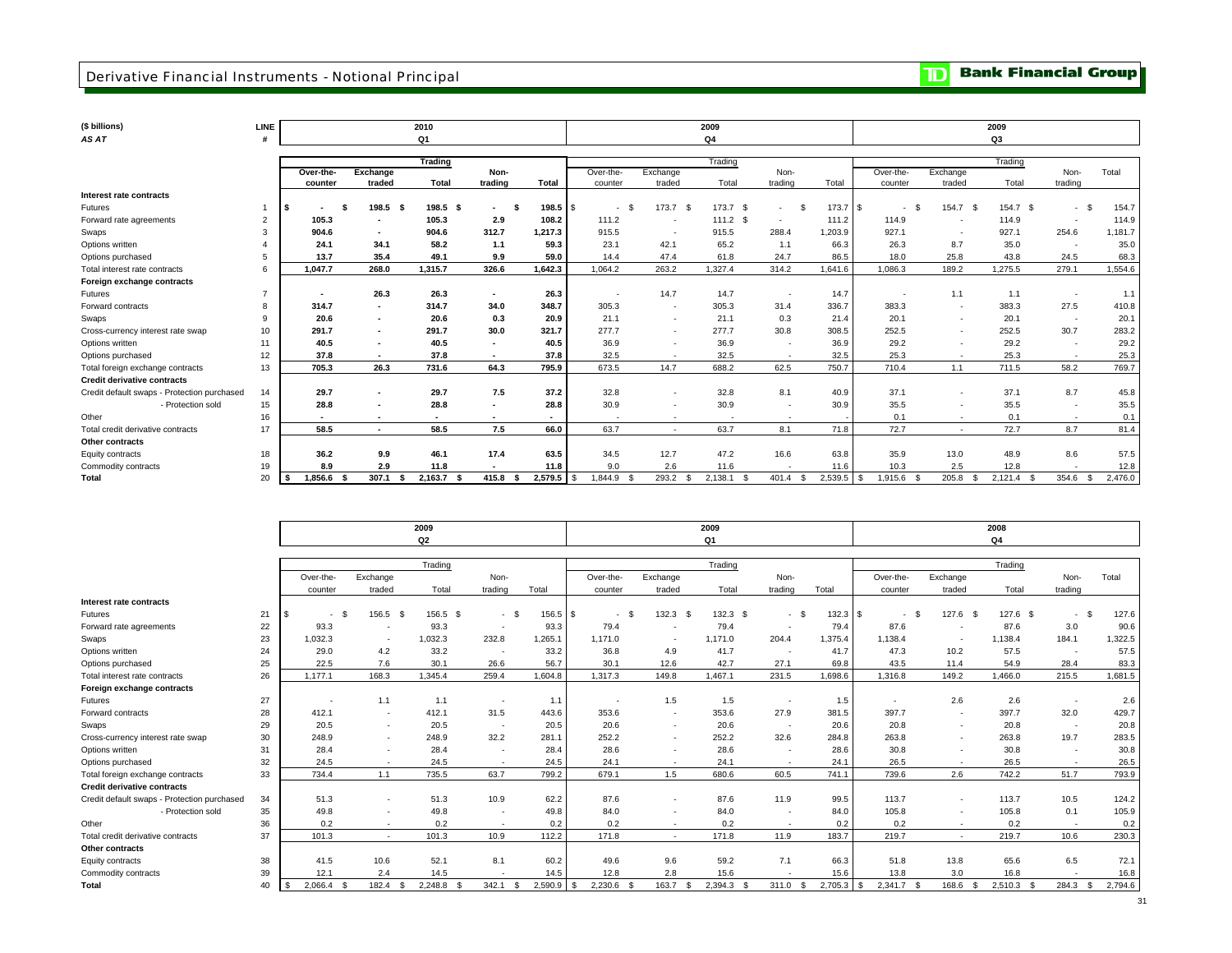### Derivative Financial Instruments - Credit Exposure

**TD** Bank Financial Group

*AS AT*

| (\$ millions)                                        | <b>LINE</b>    |                  | 2010                     |                      |                               | 2009              |               |                  | 2009              |               |
|------------------------------------------------------|----------------|------------------|--------------------------|----------------------|-------------------------------|-------------------|---------------|------------------|-------------------|---------------|
| AS AT                                                |                |                  | Q1                       |                      |                               | Q4                |               |                  | Q3                |               |
|                                                      |                |                  |                          |                      |                               |                   |               |                  |                   |               |
|                                                      |                |                  |                          |                      |                               |                   |               |                  |                   |               |
|                                                      |                | Current          | <b>Credit equivalent</b> | <b>Risk-weighted</b> | Current                       | Credit equivalent | Risk-weighted | Current          | Credit equivalent | Risk-weighted |
| Interest rate contracts                              |                | replacement cost | amount                   | amount               | replacement cost <sup>1</sup> | amount            | amoun         | replacement cost | amount            | amount        |
|                                                      |                | 52S              | 74 \$                    |                      | 78 \$                         |                   |               |                  |                   |               |
| Forward rate agreements                              |                | IS.              |                          | 11                   | -\$                           | 109 \$            | 15S           | 91 \$            | 136 \$            | 20            |
| Swaps                                                | $\overline{2}$ | 22,378           | 29,216                   | 11,399               | 23,283                        | 29,676            | 11,429        | 26,449           | 33,204            | 12,887        |
| Options purchased                                    | 3              | 703              | 821                      | 300                  | 850                           | 986               | 344           | 1,089            | 1,235             | 420           |
| Total interest rate contracts                        |                | 23,133           | 30,111                   | 11,710               | 24,211                        | 30,771            | 11,788        | 27,629           | 34,575            | 13,327        |
| Foreign exchange contracts                           |                |                  |                          |                      |                               |                   |               |                  |                   |               |
| Forward contracts                                    | 5              | 6,686            | 11,839                   | 2,165                | 6,905                         | 11,890            | 2,128         | 9,918            | 15,391            | 2,593         |
| Swaps                                                |                | 2,455            | 3,603                    | 990                  | 2.777                         | 3,951             | 1.048         | 2,746            | 3,848             | 1,103         |
| Cross-currency interest rate swaps                   |                | 8,736            | 24,942                   | 8,221                | 9,281                         | 25,038            | 8,206         | 10,105           | 24,722            | 8,038         |
| Options purchased                                    | 8              | 735              | 1,225                    | 210                  | 731                           | 1,148             | 193           | 627              | 954               | 164           |
| Total foreign exchange contracts                     | 9              | 18,612           | 41,609                   | 11,586               | 19,694                        | 42,027            | 11,575        | 23,396           | 44,915            | 11,898        |
| Other contracts                                      |                |                  |                          |                      |                               |                   |               |                  |                   |               |
| Credit derivatives                                   | 10             | 908              | 3,891                    | 1,386                | 1,302                         | 4,511             | 1,535         | 1,744            | 6,148             | 2,183         |
| <b>Equity contracts</b>                              | 11             | 2,570            | 5,352                    | 1,083                | 2,499                         | 5,119             | 1,030         | 2,404            | 4,935             | 967           |
| Commodity contracts                                  | 12             | 574              | 1.309                    | 337                  | 836                           | 1.572             | 417           | 1,051            | 1.882             | 484           |
| Total other contracts                                | 13             | 4,052            | 10,552                   | 2,806                | 4,637                         | 11,202            | 2,982         | 5,199            | 12,965            | 3,634         |
| <b>Total derivative financial instruments</b>        | 14             | 45,797           | 82,272                   | 26,102               | 48,542                        | 84,000            | 26,345        | 56,224           | 92,455            | 28,859        |
| Less: impact of master netting agreements            | 15             | 34,475           | 51,414                   | 17,786               | 35,711                        | 52,076            | 18,127        | 42,450           | 59,977            | 20,376        |
| Total derivative financial instruments after netting | 16             | 11,322           | 30,858                   | 8,316                | 12,831                        | 31,924            | 8,218         | 13,774           | 32,478            | 8,483         |
| Less: impact of collateral                           | 17             | 4,580            | 4,766                    | 1,398                | 4,808                         | 5,131             | 1,492         | 4,121            | 4,691             | 1,400         |
| Net derivative financial instruments                 | 18             | $6,742$ \$       | 26.092 \$                | 6,918                | $8,023$ \$                    | 26,793 \$         | $6,726$ \$    | $9,653$ \$       | 27,787 \$         | 7,083         |

|                                                      |    |                             | 2009                        |                        |                             | 2009                        |                        |                                          | 2008                        |                         |
|------------------------------------------------------|----|-----------------------------|-----------------------------|------------------------|-----------------------------|-----------------------------|------------------------|------------------------------------------|-----------------------------|-------------------------|
|                                                      |    |                             | Q2                          |                        |                             | Q1                          |                        |                                          | Q4                          |                         |
|                                                      |    | Current<br>replacement cost | Credit equivalent<br>amount | Risk-weighted<br>amoun | Current<br>replacement cost | Credit equivalent<br>amount | Risk-weighted<br>amoun | Current<br>replacement cost <sup>1</sup> | Credit equivalent<br>amount | Risk-weighted<br>amount |
| Interest rate contracts                              |    |                             |                             |                        |                             |                             |                        |                                          |                             |                         |
| Forward rate agreements                              | 19 | 73 \$<br>S                  | 84 \$                       | 9                      | 112S<br>\$                  | 133S                        | 14                     | 91 \$<br>S.                              | 104 \$                      | 15                      |
| Swaps                                                | 20 | 36,222                      | 43,240                      | 15,719                 | 38,676                      | 45,523                      | 17,631                 | 20,727                                   | 27,751                      | 10,133                  |
| Options purchased                                    | 21 | 1.255                       | 1,430                       | 481                    | 1,799                       | 1.989                       | 1,205                  | 1,198                                    | 1,483                       | 711                     |
| Total interest rate contracts                        | 22 | 37,550                      | 44,754                      | 16,209                 | 40,587                      | 47,645                      | 18,850                 | 22,016                                   | 29,338                      | 10,859                  |
| Foreign exchange contracts                           |    |                             |                             |                        |                             |                             |                        |                                          |                             |                         |
| Forward contracts                                    | 23 | 11,307                      | 17,392                      | 2,727                  | 15,567                      | 21,201                      | 3,320                  | 22,783                                   | 28,998                      | 4,601                   |
| Swaps                                                | 24 | 2,633                       | 3,761                       | 1,040                  | 2,643                       | 3,839                       | 1,078                  | 2,414                                    | 3,705                       | 1,262                   |
| Cross-currency interest rate swaps                   | 25 | 12,609                      | 27,159                      | 7,761                  | 14,212                      | 27,842                      | 6,884                  | 19,835                                   | 33,212                      | 8,689                   |
| Options purchased                                    | 26 | 709                         | 1,024                       | 173                    | 959                         | 1,287                       | 221                    | 1,408                                    | 1,799                       | 366                     |
| Total foreign exchange contracts                     | 27 | 27,258                      | 49,336                      | 11,701                 | 33,381                      | 54,169                      | 11,503                 | 46,440                                   | 67,714                      | 14,918                  |
| Other contracts                                      |    |                             |                             |                        |                             |                             |                        |                                          |                             |                         |
| Credit derivatives                                   | 28 | 4,528                       | 10,048                      | 3,167                  | 9,150                       | 15,015                      | 5,105                  | 8,869                                    | 17,741                      | 6,238                   |
| Equity contracts                                     | 29 | 2,267                       | 5,017                       | 884                    | 2,613                       | 5,608                       | 805                    | 3,725                                    | 6,871                       | 928                     |
| Commodity contracts                                  | 30 | 1,443                       | 2,413                       | 922                    | 1,146                       | 2,166                       | 710                    | 835                                      | 1,937                       | 599                     |
| Total other contracts                                | 31 | 8,238                       | 17,478                      | 4,973                  | 12,909                      | 22,789                      | 6,620                  | 13,429                                   | 26,549                      | 7,765                   |
| <b>Total derivative financial instruments</b>        | 32 | 73,046                      | 111,568                     | 32,883                 | 86,877                      | 124,603                     | 36,973                 | 81,885                                   | 123,601                     | 33,542                  |
| Less: impact of master netting agreements            | 33 | 55,105                      | 73,467                      | 22,795                 | 64,695                      | 82,762                      | 26,272                 | 60,572                                   | 79,854                      | 23,269                  |
| Total derivative financial instruments after netting | 34 | 17,941                      | 38,101                      | 10,088                 | 22,182                      | 41,841                      | 10,701                 | 21,313                                   | 43,747                      | 10,273                  |
| Less: impact of collateral                           | 35 | 7,301                       | 7,882                       | 2,388                  | 7,347                       | 8,505                       | 2,565                  | 8,499                                    | 9,544                       | 2,115                   |
| Net derivative financial instruments                 | 36 | 10,640 \$<br>\$.            | 30,219 \$                   | $7,700$ \$             | 14,835 \$                   | 33,336 \$                   | $8,136$ \$             | 12,814 \$                                | 34,203 \$                   | 8,158                   |

<sup>1</sup> Exchange traded instruments and non-trading credit derivatives, which are given financial guarantee treatment for credit risk capital purposes, are excluded in accordance with the guidelines of OSFI.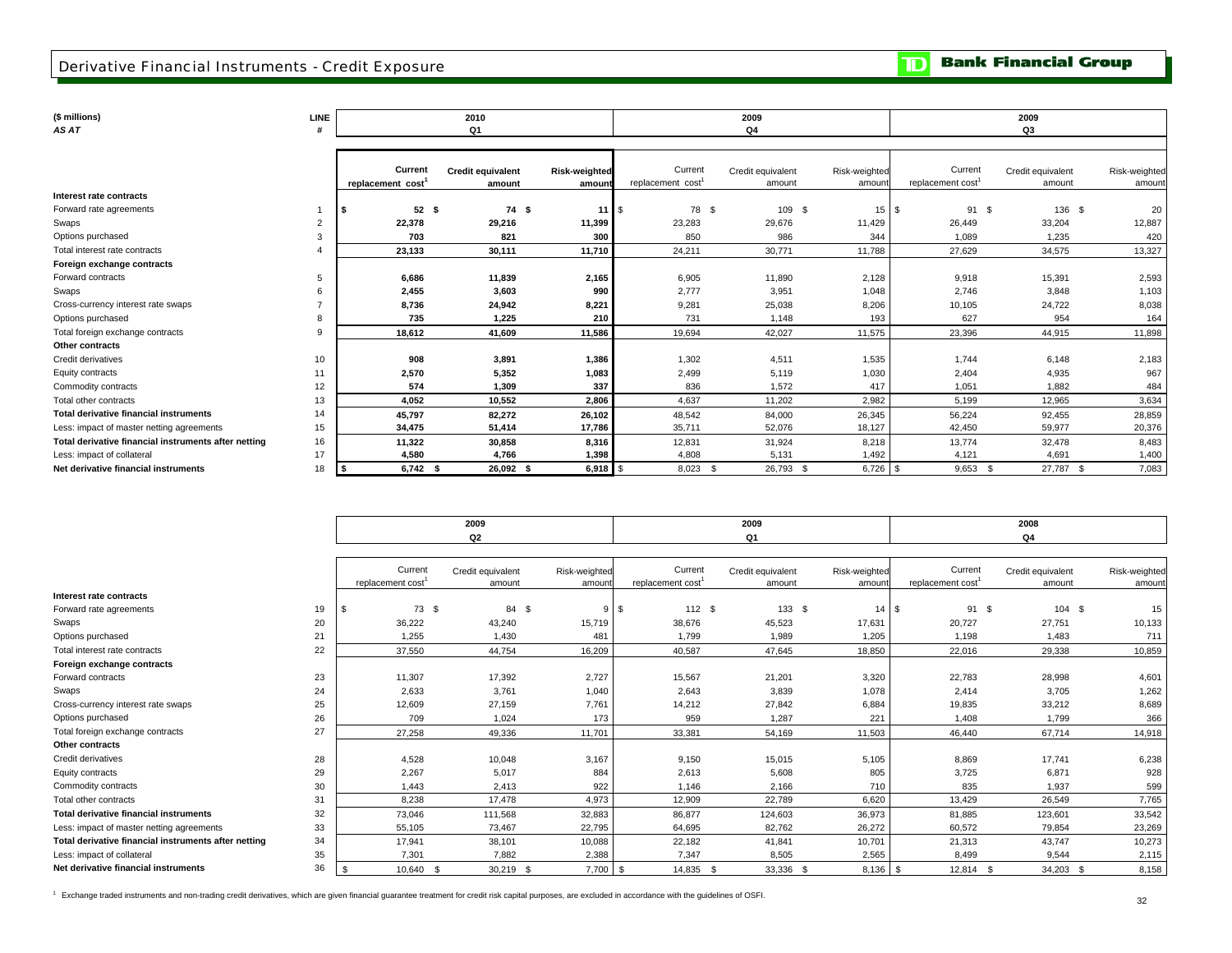**Bank Financial Group** 

**(\$ millions) LINE**

| (\$ millions)                                 | LINE                    |     |              |                | 2010                     |                          |                        |              |      |                 |                | 2009                     |                |                          |      |         |
|-----------------------------------------------|-------------------------|-----|--------------|----------------|--------------------------|--------------------------|------------------------|--------------|------|-----------------|----------------|--------------------------|----------------|--------------------------|------|---------|
| AS AT                                         | #                       |     |              |                | Q1                       |                          |                        |              |      |                 |                | Q <sub>4</sub>           |                |                          |      |         |
|                                               |                         |     |              |                |                          |                          |                        |              |      |                 |                |                          |                |                          |      |         |
|                                               |                         |     |              |                | Repo-style               | <b>OTC</b>               | Other off-             |              |      |                 |                | Repo-style               | <b>OTC</b>     | Other off-               |      |         |
| <b>By Counterparty Type</b>                   |                         |     | <b>Drawn</b> | Undrawn        | transactions             | derivatives              | balance sheet          | Tota         |      | Drawn           | Undrawn        | transactions             | derivatives    | balance sheet            |      | Total   |
| Retail                                        |                         |     |              |                |                          |                          |                        |              |      |                 |                |                          |                |                          |      |         |
| Residential secured                           | 1                       | \$  | 132,318 \$   | 18,185 \$      | -\$                      |                          | \$<br>- \$             | 150,503      | \$   | 130,519 \$      | 17,535 \$      | - \$<br>$\sim$           | - \$<br>÷      | $\overline{\phantom{a}}$ | - \$ | 148,054 |
| Qualifying revolving retail                   | $\overline{2}$          |     | 15,245       | 26,139         |                          |                          |                        | 41,384       |      | 15,037          | 25,857         |                          |                |                          |      | 40,894  |
| Other retail                                  | 3                       |     | 36,614       | 5,233          |                          |                          | 38                     | 41,885       |      | 35,618          | 5,224          |                          |                | 46                       |      | 40,888  |
| <b>Total retail</b>                           | $\overline{\mathbf{A}}$ |     | 184,177      | 49,557         | $\overline{a}$           | $\overline{\phantom{a}}$ | 38                     | 233,772      |      | 181,174         | 48,616         | $\overline{a}$           |                | 46                       |      | 229,836 |
| Non-retail                                    |                         |     |              |                |                          |                          |                        |              |      |                 |                |                          |                |                          |      |         |
| Corporate                                     | 5                       |     | 78,224       | 22,130         | 22,259                   | 7,776                    | 9,907                  | 140,296      |      | 82,547          | 22,470         | 22,953                   | 7,660          | 9,503                    |      | 145,133 |
| Sovereign                                     | 6                       |     | 57,486       | 583            | 3,222                    | 4,703                    | 73                     | 66,067       |      | 49,636          | 772            | 4,003                    | 5,632          | 59                       |      | 60,102  |
| Bank                                          | $\overline{7}$          |     | 39.314       | 564            | 57,596                   | 18,379                   | 2,224                  | 118,077      |      | 40.141          | 551            | 47,817                   | 18,633         | 2,091                    |      | 109,233 |
| Total non-retail                              | 8                       |     | 175.024      | 23.277         | 83.077                   | 30.858                   | 12.204                 | 324.440      |      | 172.324         | 23,793         | 74.773                   | 31.925         | 11.653                   |      | 314,468 |
| Gross credit risk exposure                    | 9                       | - 5 | 359,201      | 72,834<br>\$   | 83,077<br>-S             | 30,858<br>Ŝ.             | 12,242<br>- \$<br>- \$ | 558,212      | - \$ | 353,498<br>-9   | 72,409<br>- \$ | 74,773<br>- \$           | 31,925<br>- \$ | 11,699                   | - \$ | 544,304 |
|                                               |                         |     |              |                |                          |                          |                        |              |      |                 |                |                          |                |                          |      |         |
| Non-Retail Exposures by Industry Sector       |                         |     |              |                |                          |                          |                        |              |      |                 |                |                          |                |                          |      |         |
| Real estate                                   |                         |     |              |                |                          |                          |                        |              |      |                 |                |                          |                |                          |      |         |
| Residential                                   | 10                      | \$  | 13,171 \$    | $1,168$ \$     |                          | \$<br>121S               | 786 \$                 | 15,246       | \$   | 13,223 \$       | $1,260$ \$     | - \$                     | 130 \$         | 854 \$                   |      | 15,467  |
| Non-residential                               | 11                      |     | 12,947       | 821            |                          | 248                      | 246                    | 14,262       |      | 12,899          | 867            | $\overline{\phantom{a}}$ | 249            | 241                      |      | 14,256  |
| Total real estate                             | 12                      |     | 26,118       | 1,989          | $\overline{a}$           | 369                      | 1,032                  | 29,508       |      | 26,122          | 2,127          | $\overline{\phantom{a}}$ | 379            | 1,095                    |      | 29,723  |
| Agriculture                                   | 13                      |     | 1,732        | 88             |                          | 41                       | 32                     | 1,893        |      | 1,694           | 105            |                          | 35             | 36                       |      | 1,870   |
| Automotive                                    | 14                      |     | 2,041        | 1,134          |                          | 163                      | 137                    | 3,475        |      | 2.084           | 1,128          |                          | 136            | 196                      |      | 3,544   |
| Chemical                                      | 15                      |     | 1,647        | 1,004          | 100                      | 97                       | 276                    | 3,124        |      | 1,632           | 1,157          | 83                       | 83             | 223                      |      | 3,178   |
| Financial                                     | 16                      |     | 45,713       | 2,115          | 73,966                   | 22,095                   | 2,063                  | 145,952      |      | 48,053          | 2,397          | 65,826                   | 21,937         | 1,755                    |      | 139,968 |
| Food, beverage and tobacco <sup>3</sup>       | 17                      |     | 2,843        | 1,351          | $\overline{\phantom{a}}$ | 161                      | 256                    | 4,611        |      | 3,157           | 1,318          | $\overline{\phantom{a}}$ | 191            | 247                      |      | 4,913   |
| Forestry                                      | 18                      |     | 1,301        | 380            |                          | 21                       | 105                    | 1,807        |      | 1,362           | 418            | $\overline{\phantom{a}}$ | 23             | 107                      |      | 1,910   |
| Government and public sector entities         | 19                      |     | 60,499       | 1,177          | 3,447                    | 4,899                    | 2,647                  | 72,669       |      | 52,589          | 1,349          | 4,238                    | 5,826          | 2,476                    |      | 66,478  |
| Health and social services                    | 20                      |     | 6,133        | 462            |                          | 181                      | 2,401                  | 9,177        |      | 6,145           | 478            | $\overline{a}$           | 189            | 2,173                    |      | 8,985   |
| Industrial construction and trade contractors | 21                      |     | 1,669        | 347            |                          | 32                       | 460                    | 2,508        |      | 1,798           | 336            |                          | 33             | 444                      |      | 2,611   |
| Media and entertainment                       | 22                      |     | 1,939        | 801            |                          | 254                      | 70                     | 3,064        |      | 2,125           | 887            |                          | 281            | 64                       |      | 3,357   |
| Metals and mining                             | 23                      |     | 2,048        | 995            |                          | 89                       | 92                     | 3.224        |      | 2.252           | 1.016          |                          | 74             | 95                       |      | 3.437   |
| Pipelines, oil and gas                        | 24                      |     | 3,161        | 4,123          |                          | 549                      | 736                    | 8,569        |      | 3,482           | 3,704          |                          | 710            | 873                      |      | 8,769   |
| Power and utilities                           | 25                      |     | 2,305        | 2,165          |                          | 721                      | 793                    | 5,984        |      | 2,501           | 2,156          |                          | 653            | 654                      |      | 5,964   |
| Retail sector <sup>3</sup>                    | 26                      |     | 3,390        | 665            |                          | 77                       | 142                    | 4,274        |      | 3,735           | 726            | 19                       | 92             | 146                      |      | 4,718   |
| Sundry manufacturing and wholesale            | 27                      |     | 1,893        | 988            |                          | 54                       | 116                    | 3,051        |      | 1,925           | 963            |                          | 62             | 118                      |      | 3,068   |
| Telecommunications and cable                  | 28                      |     | 1,679        | 1,198          |                          | 564                      | 287                    | 3,728        |      | 1,977           | 1,179          |                          | 755            | 348                      |      | 4,259   |
| Transportation                                | 29                      |     | 2,071        | 562            |                          | 136                      | 321                    | 3,090        |      | 2,186           | 542            |                          | 98             | 331                      |      | 3,157   |
| Other                                         | 30                      |     | 6,842        | 1,733          | 5,564                    | 355                      | 238                    | 14,732       |      | 7,505           | 1,807          | 4,607                    | 368            | 272                      |      | 14,559  |
| Total non-retail gross credit risk exposure   | 31                      |     | 175,024      | 23,277<br>- \$ | 83,077<br>-S             | 30,858<br>-\$            | 12,204<br>Ŝ.           | 324,440      |      | 172,324<br>- \$ | 23,793<br>- \$ | 74,773<br>- \$           | 31,925         | 11,653                   | - \$ | 314,468 |
|                                               |                         |     |              |                |                          |                          |                        |              |      |                 |                |                          |                |                          |      |         |
| By Country of Risk                            |                         |     |              |                |                          |                          |                        |              |      |                 |                |                          |                |                          |      |         |
| Canada                                        | 32                      | \$  | 224,402      | 60,068<br>-\$  | 35,987<br>-\$<br>-\$     | 12,784                   | 4,460<br>\$<br>\$      | 337,701      | - \$ | 222,400<br>- \$ | 59,277 \$      | 35,586<br>-S             | 12,702 \$      | 4,306                    | - \$ | 334,271 |
|                                               | 33                      |     | 111,022      | 10,541         | 29,028                   | 5,137                    | 7,281                  |              |      | 108,623         | 10,442         | 23,822                   | 5,630          | 6,874                    |      | 155,391 |
| <b>United States</b>                          |                         |     |              |                |                          |                          |                        | 163,009      |      |                 |                |                          |                |                          |      |         |
| Other international                           |                         |     |              |                |                          |                          |                        |              |      |                 |                |                          |                |                          |      |         |
| Europe                                        | 34                      |     | 17,358       | 1,453          | 17,201                   | 10,619                   | 363                    | 46,994       |      | 16,868          | 1,868          | 14,684                   | 10,679         | 393                      |      | 44,492  |
| Other                                         | 35                      |     | 6.419        | 772            | 861                      | 2,318                    | 138                    | 10,508       |      | 5,607           | 822            | 681                      | 2,914          | 126                      |      | 10,150  |
| Total other international                     | 36<br>37                |     | 23.777       | 2,225          | 18,062                   | 12,937                   | 501                    | 57,502       |      | 22,475          | 2,690          | 15,365                   | 13,593         | 519                      |      | 54,642  |
| Gross credit risk exposure                    |                         | Ŝ.  | 359,201      | 72,834<br>- \$ | 83,077<br>-\$<br>- \$    | 30,858                   | 12,242<br>-\$<br>£.    | 558,212      | - SS | 353,498<br>- \$ | 72,409<br>- \$ | 74,773<br>- \$           | 31,925         | 11,699                   |      | 544,304 |
|                                               |                         |     |              |                |                          |                          |                        |              |      |                 |                |                          |                |                          |      |         |
| By Residual Contractual Maturity <sup>2</sup> |                         |     |              |                |                          |                          |                        |              |      |                 |                |                          |                |                          |      |         |
| Within 1 year                                 | 38                      | \$  | 155,419      | 56,226<br>-\$  | 83,077 \$<br>-\$         | 7,049                    | 5,665<br>\$<br>\$      | 307,436      | \$   | 150,483<br>- \$ | 55,913 \$      | 74,773<br>\$             | 7,170<br>- \$  | 5,254                    | - \$ | 293,593 |
| Over 1 year to 5 years                        | 39                      |     | 155,233      | 16,220         |                          | 13,811                   | 5,906                  | 191,170      |      | 153,741         | 16,206         |                          | 14,544         | 5,778                    |      | 190,269 |
| Over 5 years                                  | 40                      |     | 48,549       | 388            |                          | 9,998                    | 671                    | 59,606       |      | 49,274          | 290            |                          | 10,211         | 667                      |      | 60,442  |
| Gross credit risk exposure                    | 41                      | \$  | 359,201      | 72.834<br>\$   | $83,077$ \$<br>- \$      | 30,858                   | 12,242<br>-\$<br>- \$  | $558,212$ \$ |      | 353,498<br>-\$  | 72,409<br>- \$ | 74,773<br>\$             | 31,925<br>- 35 | 11,699                   | -S   | 544,304 |

 $^1\,$  Gross credit risk exposure is pre-credit risk mitigants. This table excludes securitization and equity exposures.<br><sup>2</sup> Residual contractual maturity is the remaining term to maturity of an exposure.

<sup>3</sup> Effective Q1 2010, exposures to restaurants and any related credit losses have been reclassified from the Food, Beverage and Tobacco sector to the Retail sector retroactively to Q2 2009.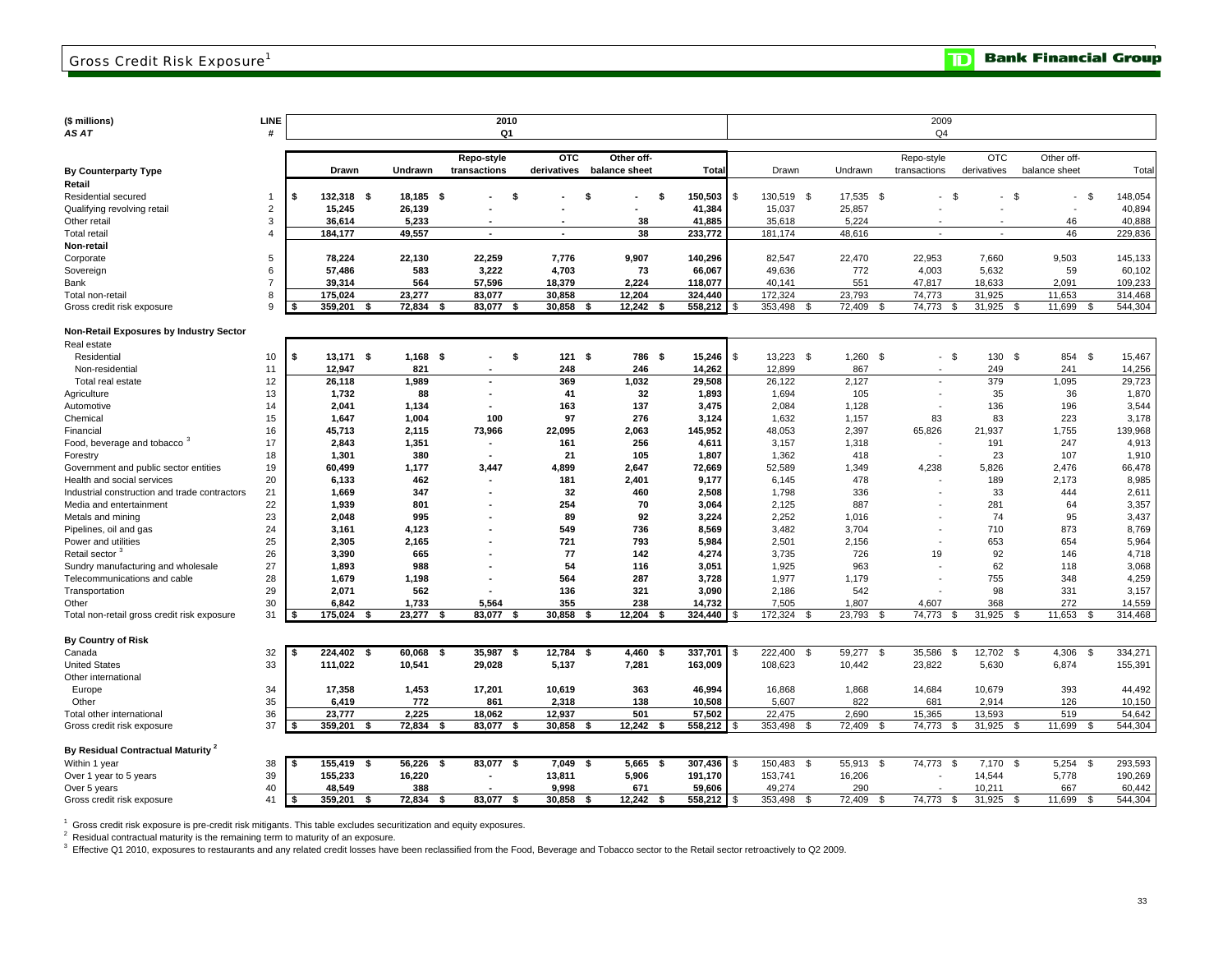## Gross Credit Risk Exposure<sup>1</sup> (Continued)

**Bank Financial Group**  $\blacksquare$ 

| (\$ millions)                                 | LINE           |     |                               |                          | 2009                     |                        |                                     |                   |      |                   |                         | 2009                     |                                  |                      |                   |
|-----------------------------------------------|----------------|-----|-------------------------------|--------------------------|--------------------------|------------------------|-------------------------------------|-------------------|------|-------------------|-------------------------|--------------------------|----------------------------------|----------------------|-------------------|
| AS AT                                         | #              |     |                               |                          | Q3                       |                        |                                     |                   |      |                   |                         | Q <sub>2</sub>           |                                  |                      |                   |
|                                               |                |     |                               |                          |                          |                        |                                     |                   |      |                   |                         |                          |                                  |                      |                   |
|                                               |                |     |                               |                          | Repo-style               | <b>OTC</b>             | Other off-                          |                   |      |                   |                         | Repo-style               | <b>OTC</b>                       | Other off-           |                   |
| <b>By Counterparty Type</b>                   |                |     | Drawn                         | Undrawn                  | transactions             | derivatives            | balance sheet                       | Tota              |      | Drawn             | Undrawn                 | transactions             | derivatives                      | balance sheet        | Tota              |
| Retail                                        |                |     |                               |                          |                          |                        |                                     |                   |      |                   |                         |                          |                                  |                      |                   |
| Residential secured                           | $\mathbf{1}$   | \$  | 128,050<br>- \$               | 24.123 \$                | \$<br>$\blacksquare$     | -S<br>$\blacksquare$   | - \$<br>$\overline{\phantom{a}}$    | 152,173           | - \$ | 122,332 \$        | 22,355 \$               | $-$ \$                   | - \$<br>$\overline{\phantom{a}}$ | - \$<br>$\sim$       | 144,687           |
| Qualifying revolving retail                   | $\overline{2}$ |     | 14,761                        | 25,954                   |                          |                        |                                     | 40,715            |      | 14,546            | 26,168                  |                          |                                  | ÷                    | 40,714            |
| Other retail                                  | 3              |     | 33,981                        | 5,133                    |                          |                        | 11                                  | 39,125            |      | 34,135            | 5,203                   |                          |                                  | 12                   | 39,350            |
| <b>Total retail</b>                           | 4              |     | 176.792                       | 55.210                   | $\overline{\phantom{a}}$ | $\blacksquare$         | 11                                  | 232.013           |      | 171,013           | 53.726                  | $\overline{\phantom{a}}$ | ÷,                               | 12                   | 224,751           |
| Non-retail                                    |                |     |                               |                          |                          |                        |                                     |                   |      |                   |                         |                          |                                  |                      |                   |
| Corporate                                     | 5              |     | 85,291                        | 21,903                   | 20,142                   | 6,943                  | 9,954                               | 144,233           |      | 93,228            | 21,971                  | 17,612                   | 7,750                            | 10,213               | 150,774           |
| Sovereign                                     | 6              |     | 43.607                        | 797                      | 1,633                    | 6,108                  | 96                                  | 52,241            |      | 45,063            | 820                     | 4,639                    | 6.552                            | 85                   | 57,159            |
| Bank                                          | $\overline{7}$ |     | 36,331                        | 520                      | 35,314                   | 19,427                 | 1,651                               | 93,243            |      | 37,615            | 387                     | 32,425                   | 23,799                           | 1,888                | 96,114            |
| Total non-retail                              | 8              |     | 165,229                       | 23,220                   | 57,089                   | 32,478                 | 11,701                              | 289,717           |      | 175,906           | 23,178                  | 54,676                   | 38,101                           | 12,186               | 304,047           |
| Gross credit risk exposure                    | 9              |     | 342,021<br>\$                 | 78,430<br>$\mathfrak{R}$ | 57,089<br>$\mathcal{F}$  | 32,478                 | 11,712<br>- \$<br>- \$              | 521,730           | - \$ | 346,919<br>- \$   | 76,904<br>-\$           | 54,676<br>- \$           | 38,101<br>- \$                   | 12,198<br>- \$       | 528,798           |
| Non-Retail Exposures by Industry Sector       |                |     |                               |                          |                          |                        |                                     |                   |      |                   |                         |                          |                                  |                      |                   |
|                                               |                |     |                               |                          |                          |                        |                                     |                   |      |                   |                         |                          |                                  |                      |                   |
| Real estate                                   | 10             | \$  | $13,131$ \$                   | 1,229<br>- \$            | $-$ \$                   | 114S                   | 831 \$                              | 15,305            | \$   | 13,594 \$         | 1,396 \$                | $-$ \$                   | 161<br>- \$                      | 828 \$               | 15,979            |
| Residential<br>Non-residential                | 11             |     | 12,853                        | 918                      |                          | 270                    | 253                                 | 14,294            |      | 13,685            | 869                     | $\overline{\phantom{a}}$ | 373                              | 244                  | 15,171            |
| Total real estate                             | 12             |     | 25,984                        | 2,147                    |                          | 384                    | 1.084                               | 29,599            |      | 27,279            | 2,265                   |                          | 534                              | 1,072                | 31,150            |
| Agriculture                                   | 13             |     | 1,711                         | 113                      |                          | 27                     | 35                                  | 1,886             |      | 1,888             | 98                      |                          | 50                               | 33                   | 2,069             |
| Automotive                                    | 14             |     | 2,143                         | 1,074                    |                          | 148                    | 179                                 | 3,544             |      | 2,591             | 1,057                   | $\overline{\phantom{a}}$ | 317                              | 170                  | 4,135             |
| Chemical                                      | 15             |     | 1,837                         | 959                      | 70                       | 96                     | 328                                 | 3,290             |      | 2,177             | 927                     | 71                       | 128                              | 328                  | 3,631             |
| Financial                                     | 16             |     | 46,024                        | 2,307                    | 50,432                   | 21,494                 | 1,742                               | 121,999           |      | 45,854            | 2,588                   | 46,535                   | 26,290                           | 2,065                | 123,332           |
| Food, beverage and tobacco <sup>3</sup>       | 17             |     | 3,329                         | 1.310                    |                          | 196                    | 275                                 | 5,110             |      | 3,934             | 1,389                   |                          | 193                              | 296                  | 5,812             |
| Forestry                                      | 18             |     | 1,509                         | 392                      | 60                       | 43                     | 104                                 | 2,108             |      | 1,716             | 399                     |                          | 69                               | 110                  | 2,294             |
| Government and public sector entities         | 19             |     | 47,115                        | 1,314                    | 1,810                    | 6,241                  | 2,296                               | 58,776            |      | 48,865            | 1,248                   | 4,639                    | 6,722                            | 2,310                | 63,784            |
| Health and social services                    | 20             |     | 5,966                         | 480                      |                          | 160                    | 2,223                               | 8,829             |      | 6,357             | 519                     |                          | 203                              | 2,147                | 9,226             |
| Industrial construction and trade contractors | 21             |     | 1,885                         | 334                      |                          | 34                     | 444                                 | 2,697             |      | 1,992             | 300                     |                          | 49                               | 452                  | 2,793             |
| Media and entertainment                       | 22             |     | 2,375                         | 840                      |                          | 279                    | 106                                 | 3,600             |      | 2,647             | 900                     |                          | 360                              | 125                  | 4,032             |
| Metals and mining                             | 23             |     | 2,345                         | 1,070                    |                          | 189                    | 101                                 | 3,705             |      | 3,468             | 1,089                   |                          | 94                               | 112                  | 4,763             |
| Pipelines, oil and gas                        | 24             |     | 3,784                         | 3,660                    |                          | 817                    | 789                                 | 9,050             |      | 4,573             | 3,385                   |                          | 865                              | 739                  | 9,562             |
| Power and utilities                           | 25             |     | 2,447                         | 2,100                    |                          | 772                    | 606                                 | 5,925             |      | 2,487             | 2,073                   |                          | 583                              | 737                  | 5,880             |
| Retail sector <sup>3</sup>                    | 26             |     | 3.785                         | 677                      |                          | 102                    | 146                                 | 4,710             |      | 4,273             | 689                     |                          | 105                              | 192                  | 5,259             |
| Sundry manufacturing and wholesale            | 27             |     | 2,000                         | 942                      |                          | 82                     | 84                                  | 3,108             |      | 2,125             | 963                     |                          | 125                              | 111                  | 3,324             |
| Telecommunications and cable                  | 28             |     | 2,176                         | 1,180                    |                          | 957                    | 345                                 | 4,658             |      | 2,632             | 1,142                   |                          | 882                              | 304                  | 4,960             |
| Transportation                                | 29             |     | 2,092                         | 499                      |                          | 97                     | 578                                 | 3,266             |      | 2,258             | 469                     |                          | 249                              | 605                  | 3,581             |
| Other                                         | 30             |     | 6,722                         | 1,822                    | 4,717                    | 360                    | 236                                 | 13,857            |      | 8,790             | 1,678                   | 3,431                    | 283                              | 278                  | 14,460            |
| Total non-retail gross credit risk exposure   | 31             | -96 | 165,229                       | 23,220<br>\$.            | 57,089                   | 32,478                 | 11,701<br>\$<br>. ື                 | 289,717           |      | 175,906           | 23,178<br>\$            | 54,676                   | 38,101                           | 12,186<br>\$<br>- \$ | 304.047           |
|                                               |                |     |                               |                          |                          |                        |                                     |                   |      |                   |                         |                          |                                  |                      |                   |
| <b>By Country of Risk</b>                     |                |     |                               |                          |                          |                        |                                     |                   |      |                   |                         |                          |                                  |                      |                   |
| Canada                                        | 32             |     | 216,867<br>$\mathbf{s}$       | 66,030<br>$\mathfrak{s}$ | 34,602<br>٩.             | 12,860                 | <b>S</b><br>4,372<br>$\mathfrak{S}$ | 334,731           | -\$  | 217,213<br>- \$   | 63,731<br>\$            | 31,435<br>- \$           | 14,237<br>\$                     | 4,317<br>- \$        | 330,933           |
| <b>United States</b>                          | 33             |     | 104,293                       | 9,820                    | 9,774                    | 5,646                  | 6,900                               | 136,433           |      | 107,508           | 10,465                  | 13,416                   | 7,951                            | 7,144                | 146,484           |
| Other international                           |                |     |                               |                          |                          |                        |                                     |                   |      |                   |                         |                          |                                  |                      |                   |
| Europe                                        | 34             |     | 15,285                        | 1,730                    | 12,209                   | 10,779                 | 303                                 | 40,306            |      | 16,116            | 1,904                   | 8,873                    | 12,172                           | 555                  | 39,620            |
| Other                                         | 35<br>36       |     | 5,576                         | 850                      | 504                      | 3,193                  | 137<br>440                          | 10,260            |      | 6,082             | 804                     | 952                      | 3,741                            | 182                  | 11,761            |
| Total other international                     | 37             |     | 20,861<br>342,021             | 2,580<br>78,430          | 12,713<br>-9             | 13,972<br>32,478<br>-9 | 11,712<br>- \$                      | 50,566<br>521,730 | -96  | 22,198<br>346,919 | 2,708<br>76,904<br>£.   | 9,825<br>54,676<br>- 9   | 15,913<br>-\$                    | 737<br>12,198<br>-\$ | 51,381<br>528,798 |
| Gross credit risk exposure                    |                |     |                               |                          | 57,089                   |                        |                                     |                   |      |                   |                         |                          | 38,101                           |                      |                   |
| By Residual Contractual Maturity <sup>2</sup> |                |     |                               |                          |                          |                        |                                     |                   |      |                   |                         |                          |                                  |                      |                   |
| Within 1 year                                 | 38             | \$  | 143,860<br>- \$               | 61,896<br>\$             | 57,089<br>- \$           | 8,044                  | \$<br>5,442<br>- \$                 | 276,331           | \$   | 138,415 \$        | 60,999<br>-\$           | 54,676<br>- \$           | 8,270<br>\$                      | 5,293<br>- \$        | 267,653           |
| Over 1 year to 5 years                        | 39             |     | 150,068                       | 16,247                   |                          | 14,537                 | 5,589                               | 186,441           |      | 155,595           | 15,657                  |                          | 17,590                           | 6,141                | 194,983           |
| Over 5 years                                  | 40             |     | 48,093                        | 287                      |                          | 9,897                  | 681                                 | 58,958            |      | 52,909            | 248                     |                          | 12,241                           | 764                  | 66,162            |
| Gross credit risk exposure                    | 41             | \$. | 342.021<br>$\mathbf{\hat{f}}$ | 78,430<br>£.             | 57,089<br>- \$           | 32,478<br>-9           | 11.712<br>$\mathcal{S}$             | 521,730           | . ፍ  | 346,919<br>՝ Գ    | 76,904<br>$\mathcal{R}$ | 54,676<br>- \$           | 38.101<br>\$                     | 12.198<br>- \$       | 528,798           |

<sup>1</sup> Gross credit risk exposure is pre-credit risk mitigants. This table excludes securitization and equity exposures.<br><sup>2</sup> Residual contractual maturity is the remaining term to maturity of an exposure.<br><sup>3</sup> Effective Q1 201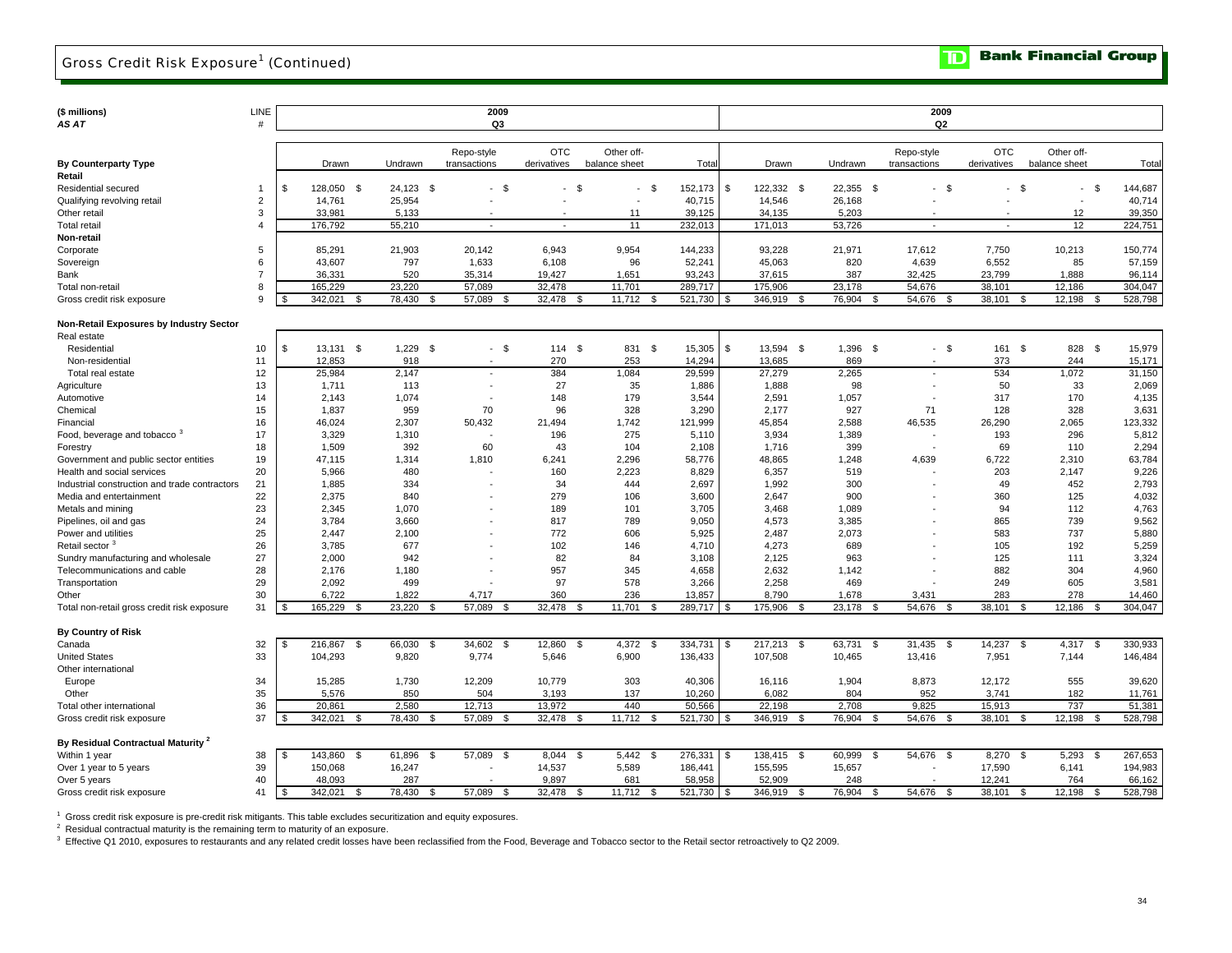| (\$ millions)<br>AS AT                        | <b>LINE</b><br># |    |                         |              | 2009<br>Q <sub>1</sub>   |                |                |         |                               |                        | 2008<br>Q4               |                    |                |         |
|-----------------------------------------------|------------------|----|-------------------------|--------------|--------------------------|----------------|----------------|---------|-------------------------------|------------------------|--------------------------|--------------------|----------------|---------|
|                                               |                  |    |                         |              |                          |                |                |         |                               |                        |                          |                    |                |         |
|                                               |                  |    |                         |              |                          |                |                |         |                               |                        |                          |                    |                |         |
|                                               |                  |    |                         |              | Repo-style               | <b>OTC</b>     | Other off-     |         |                               |                        | Repo-style               | <b>OTC</b>         | Other off-     |         |
| <b>By Counterparty Type</b>                   |                  |    | Drawn                   | Undrawn      | transactions             | derivatives    | balance sheet  | Tota    | Drawn                         | Undrawn                | transactions             | derivatives        | balance sheet  | Tota    |
| Retail                                        |                  |    |                         |              |                          |                |                |         |                               |                        |                          |                    |                |         |
| Residential secured                           | $\overline{1}$   | \$ | 120,150 \$              | 21,573 \$    | \$<br>÷.                 | S.<br>×.       | - \$           | 141,723 | -S<br>121,783 \$              | 20,880 \$              | - \$                     | $\mathcal{S}$      | -S             | 142,663 |
| Qualifying revolving retail                   | $\overline{2}$   |    | 14,272                  | 26,516       |                          |                |                | 40,788  | 14,075                        | 27,386                 |                          |                    |                | 41,461  |
| Other retail                                  | 3                |    | 33,387                  | 5,253        |                          |                | 13             | 38,653  | 30,654                        | 5,135                  |                          |                    | 12             | 35,801  |
| Total retail                                  | $\overline{A}$   |    | 167,809                 | 53,342       | $\overline{\phantom{a}}$ | ä,             | 13             | 221,164 | 166,512                       | 53,401                 | $\overline{\phantom{a}}$ |                    | 12             | 219,925 |
| Non-retail                                    |                  |    |                         |              |                          |                |                |         |                               |                        |                          |                    |                |         |
| Corporate                                     | 5                |    | 96,498                  | 21,937       | 17,990                   | 10.155         | 9,904          | 156,484 | 88,300                        | 25,957                 | 23,338                   | 11,217             | 9,298          | 158,110 |
| Sovereign                                     | 6                |    | 49,525                  | 672          | 1,824                    | 8,162          | 133            | 60,316  | 40,787                        | 893                    | 8,903                    | 7,412              | 166            | 58,161  |
| Bank                                          | $\overline{7}$   |    | 24,844                  | 445          | 43,762                   | 23,524         | 1,612          | 94,187  | 20,424                        | 509                    | 53,271                   | 25,118             | 615            | 99,937  |
| Total non-retail                              | 8                |    | 170.867                 | 23,054       | 63,576                   | 41.841         | 11,649         | 310,987 | 149,511                       | 27,359                 | 85,512                   | 43,747             | 10,079         | 316,208 |
| Gross credit risk exposure                    | 9                |    | 338,676                 | 76,396       | 63,576<br>- 93           | 41,841         | 11,662         | 532,151 | 316,023                       | 80,760<br>- 96         | 85,512<br>-8             | 43,747<br>- \$     | 10,091         | 536,133 |
|                                               |                  |    |                         |              |                          |                |                |         |                               |                        |                          |                    |                |         |
| By Country of Risk                            |                  |    |                         |              |                          |                |                |         |                               |                        |                          |                    |                |         |
| Canada                                        | 10               |    | 217,606<br>$\mathbf{s}$ | 63,100 \$    | 30,174 \$                | 15,776 \$      | 4,597 \$       | 331,253 | 218,247 \$<br>$\mathbf{s}$    | 65,869<br>$\mathbf{s}$ | 40,734<br><b>S</b>       | 17,077 \$          | 4,427<br>\$    | 346,354 |
| <b>United States</b>                          | 11               |    | 99,539                  | 10,861       | 20,292                   | 8,862          | 6,144          | 145,698 | 75,899                        | 10,358                 | 30,905                   | 7,905              | 5,097          | 130,164 |
| Other international                           |                  |    |                         |              |                          |                |                |         |                               |                        |                          |                    |                |         |
| Europe                                        | 12               |    | 15,409                  | 1,718        | 12,496                   | 14,332         | 632            | 44,587  | 14,032                        | 2,668                  | 13,022                   | 16,542             | 274            | 46,538  |
| Other                                         | 13               |    | 6,122                   | 717          | 614                      | 2,871          | 289            | 10,613  | 7,845                         | 1,865                  | 851                      | 2,223              | 293            | 13,077  |
| Total other international                     | 14               |    | 21,531                  | 2,435        | 13,110                   | 17,203         | 921            | 55,200  | 21,877                        | 4,533                  | 13,873                   | 18,765             | 567            | 59,615  |
| Gross credit risk exposure                    | 15               |    | 338,676<br>- \$         | 76,396 \$    | 63,576 \$                | 41,841 \$      | 11,662 \$      | 532,151 | 316,023<br>-S<br>- \$         | 80,760<br>-S           | 85,512<br>- \$           | 43,747<br>- \$     | 10,091<br>- \$ | 536,133 |
|                                               |                  |    |                         |              |                          |                |                |         |                               |                        |                          |                    |                |         |
| By Residual Contractual Maturity <sup>2</sup> |                  |    |                         |              |                          |                |                |         |                               |                        |                          |                    |                |         |
| Within 1 year                                 | 16               | \$ | 143,844 \$              | 60,384 \$    | 63,576 \$                | $10,902$ \$    | 5,679 \$       | 284,385 | 138,983 \$<br>\$              | $62,437$ \$            | 85,512 \$                | 14,816 \$          | $5,126$ \$     | 306,874 |
| Over 1 year to 5 years                        | 17               |    | 142,641                 | 15,684       |                          | 18,308         | 5,262          | 181,895 | 130,447                       | 17,729                 |                          | 18,346             | 4,232          | 170,754 |
| Over 5 years                                  | 18               |    | 52.191                  | 328          |                          | 12.631         | 721            | 65.871  | 46.593                        | 594                    |                          | 10,585             | 733            | 58,505  |
| Gross credit risk exposure                    | 19               | S. | 338.676<br>- \$         | 76,396 \$    | 63,576 \$                | 41,841<br>- \$ | 11,662 \$      | 532.151 | 316,023<br>\$<br>- 96         | 80,760<br>- \$         | 85,512<br><b>S</b>       | 43,747<br><b>S</b> | 10.091<br>- \$ | 536,133 |
|                                               |                  |    |                         |              |                          |                |                |         |                               |                        |                          |                    |                |         |
|                                               |                  |    |                         |              | 2008<br>Q <sub>3</sub>   |                |                |         |                               |                        | 2008<br>Q2               |                    |                |         |
|                                               |                  |    |                         |              |                          |                |                |         |                               |                        |                          |                    |                |         |
|                                               |                  |    |                         |              |                          |                |                |         |                               |                        |                          |                    |                |         |
|                                               |                  |    |                         |              | Repo-style               | <b>OTC</b>     | Other off-     |         |                               |                        | Repo-style               | <b>OTC</b>         | Other off-     |         |
| <b>By Counterparty Type</b>                   |                  |    | Drawn                   | Undrawn      | transactions             | derivatives    | balance sheet  | Tota    | Drawn                         | Undrawn                | transactions             | derivatives        | balance sheet  | Tota    |
| Retail                                        |                  |    |                         |              |                          |                |                |         |                               |                        |                          |                    |                |         |
| Residential secured                           | 20               | \$ | 120,531 \$              | 21,504 \$    | \$                       | \$             | \$<br>٠        | 142,035 | 112,306 \$<br>-S              | 20,470 \$              | \$                       | - \$               | - \$           | 132,776 |
| Qualifying revolving retail                   | 21               |    | 13,881                  | 28,098       |                          |                |                | 41,979  | 12,886                        | 28,133                 |                          |                    |                | 41,019  |
| Other retail                                  | 22               |    | 30.224                  | 5,430        |                          |                | 3              | 35,657  | 29,209                        | 6,206                  |                          |                    |                | 35,415  |
| <b>Total retail</b>                           | 23               |    | 164,636                 | 55,032       |                          |                | $\overline{3}$ | 219,671 | 154,401                       | 54,809                 |                          |                    |                | 209,210 |
| Non-retail                                    |                  |    |                         |              |                          |                |                |         |                               |                        |                          |                    |                |         |
| Corporate                                     | 24               |    | 80.363                  | 25,020       | 26,880                   | 7,726          | 8,598          | 148.587 | 77.693                        | 21.936                 | 29.771                   | 7.265              | 8,000          | 144,665 |
| Sovereign                                     | 25               |    | 27,728                  | 768          | 7,799                    | 4,349          | 153            | 40,797  | 27,958                        | 711                    | 9,951                    | 4,164              | 201            | 42,985  |
| Bank                                          | 26               |    | 22,275                  | 524          | 44,743                   | 18,536         | 581            | 86,659  | 24,522                        | 486                    | 45,444                   | 20,887             | 484            | 91,823  |
| Total non-retail                              | 27               |    | 130,366                 | 26,312       | 79,422                   | 30,611         | 9,332          | 276,043 | 130,173                       | 23,133                 | 85,166                   | 32,316             | 8,685          | 279,473 |
| Gross credit risk exposure                    | 28               | -S | 295,002<br>- \$         | 81,344<br>s. | 79,422<br>-S             | 30,611<br>-S   | 9,335<br>-S    | 495,714 | 284,574<br>- \$<br>- 55       | 77,942<br>- \$         | 85,166<br>- \$           | 32,316<br>- \$     | 8,685<br>- \$  | 488,683 |
|                                               |                  |    |                         |              |                          |                |                |         |                               |                        |                          |                    |                |         |
| <b>By Country of Risk</b>                     |                  |    |                         |              |                          |                |                |         |                               |                        |                          |                    |                |         |
| Canada                                        | 29               | \$ | 203,006<br>\$           | 67,587<br>\$ | 45,289<br>\$             | 11,510<br>S.   | 4,874<br>\$    | 332,266 | 191,911<br>$\mathbb{S}$<br>-S | 66,175<br>\$           | 50,151<br>\$             | 9,941<br>\$        | 4,900<br>\$    | 323,078 |
| <b>United States</b>                          | 30               |    | 72,987                  | 9,457        | 19,271                   | 5,184          | 3,950          | 110,849 | 73,694                        | 9,096                  | 19,570                   | 6,460              | 3,181          | 112,001 |
| Other international                           |                  |    |                         |              |                          |                |                |         |                               |                        |                          |                    |                |         |
| Europe                                        | 31               |    | 12,852                  | 2,341        | 12,146                   | 11,945         | 217            | 39,501  | 14,477                        | 1,902                  | 12,603                   | 13,832             | 292            | 43,106  |
| Other                                         | 32               |    | 6,157                   | 1,959        | 2,716                    | 1,972          | 294            | 13,098  | 4,492                         | 769                    | 2,842                    | 2,083              | 312            | 10,498  |
| Total other international                     | 33               |    | 19.009                  | 4,300        | 14,862                   | 13,917         | 511            | 52,599  | 18,969                        | 2,671                  | 15,445                   | 15,915             | 604            | 53,604  |
| Gross credit risk exposure                    | 34               |    | 295,002<br>\$.          | 81,344<br>£. | 79,422                   | 30,611         | 9,335          | 495,714 | 284,574                       | 77,942<br>£.           | 85,166                   | 32,316             | 8,685          | 488,683 |
|                                               |                  |    |                         |              |                          |                |                |         |                               |                        |                          |                    |                |         |

35 | \$137,586 \$63,131 \$79,422 \$7,127 \$6,342 \$293,608 | \$131,618 \$62,205 \$85,096 \$6,318 \$5,756 \$290,993 Over 1 year to 5 years 36 | 114,644 17,326 14,248 2,438 148,656 | 10,7,683 15,025 70 15,757 2,309 140,844 Over 5 years 37 | 42,772 887 9,236 555 53,450 | 45,273 712 10,241 620 56,846 38 295,002 \$ 81,344 \$ 79,422 \$ 30,611 \$ 9,335 \$ 495,714 \$ 284,574 \$ 77,942 \$ 85,166 \$ 32,316 \$ 8,685 \$ 488,683 \$ **By Residual Contractual Maturity <sup>2</sup><br>Within 1 year** Gross credit risk exposure

<sup>1</sup> Gross credit risk exposure is pre-credit risk mitigants. This table excludes securitization and equity exposures.

 $2$  Residual contractual maturity is the remaining term to maturity of an exposure.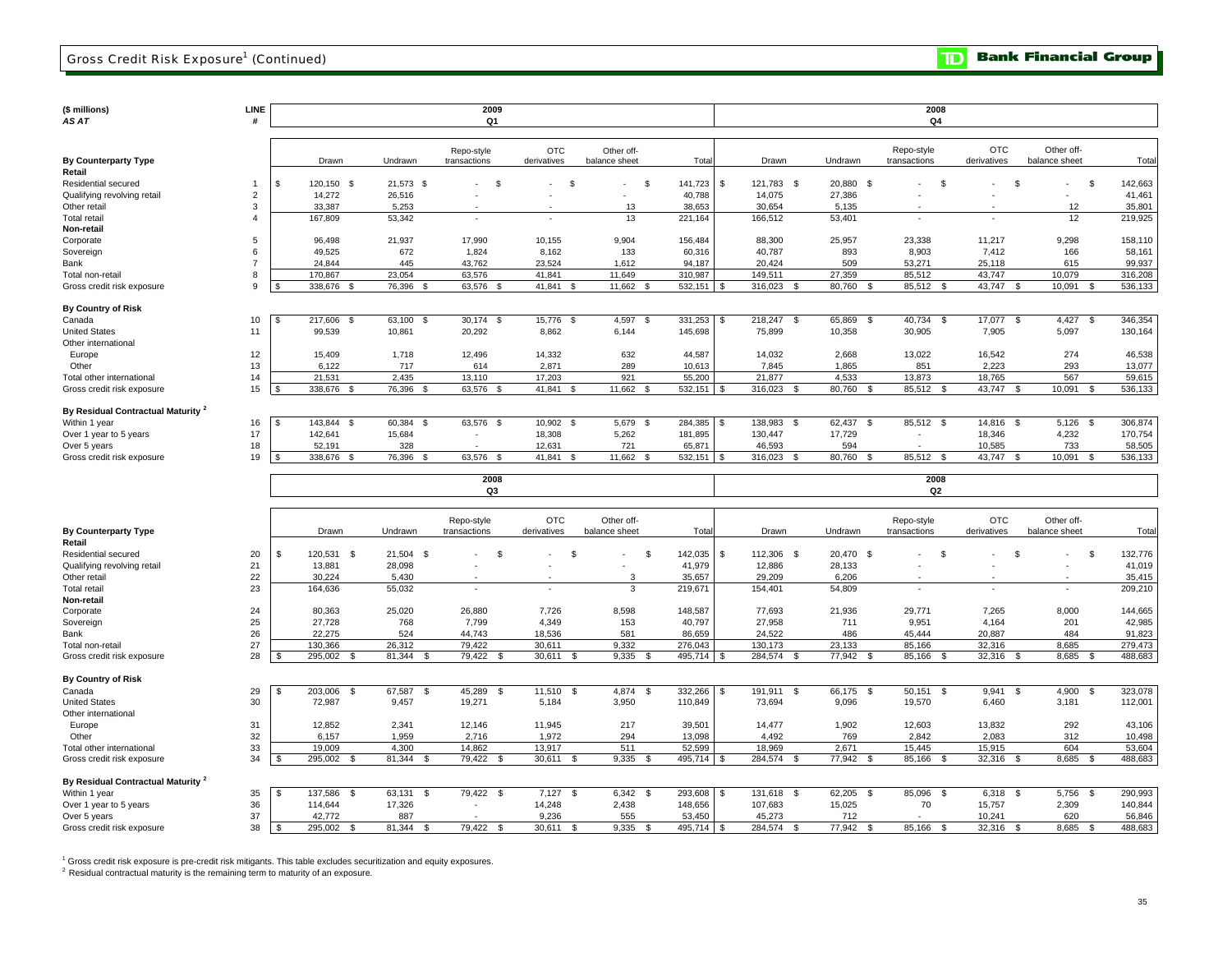### Exposures Covered By Credit Risk Mitigation

**Bank Financial Group**  $\mathbf{D}$ 

| (\$ millions)<br>AS AT      | LINE<br>#      |                          |     | 2010<br>Q1            |    |                        |                         | 2009<br>Q4   |                          |                       |                          |     | 2009<br>Q3            |                       |                          |        | 2009<br>Q2               |                       |
|-----------------------------|----------------|--------------------------|-----|-----------------------|----|------------------------|-------------------------|--------------|--------------------------|-----------------------|--------------------------|-----|-----------------------|-----------------------|--------------------------|--------|--------------------------|-----------------------|
|                             |                |                          |     |                       |    |                        |                         |              |                          |                       |                          |     |                       |                       |                          |        |                          |                       |
|                             |                |                          |     | Standardized          |    | AIRB <sup>2</sup>      |                         | Standardized |                          | AIRB <sup>2</sup>     |                          |     | Standardized          | AlRB <sup>2</sup>     |                          |        | Standardized             | AIRB <sup>2</sup>     |
|                             |                | Eligible<br>financial    |     | Guarantees/<br>credit |    | Guarantees/<br>credit  | Eligible<br>financial   | Guarantees/  | credit                   | Guarantees/<br>credit | Eligible<br>financial    |     | Guarantees/<br>credit | Guarantees/<br>credit | Eligible<br>financial    |        | Guarantees/<br>credit    | Guarantees/<br>credit |
| <b>By Counterparty Type</b> |                | collateral               |     | derivatives           |    | derivatives            | collateral <sup>1</sup> |              | derivatives              | derivatives           | collateral <sup>1</sup>  |     | derivatives           | derivatives           | collateral <sup>1</sup>  |        | derivatives              | derivatives           |
| Retail                      |                |                          |     |                       |    |                        |                         |              |                          |                       |                          |     |                       |                       |                          |        |                          |                       |
| Residential secured         |                | $\overline{\phantom{0}}$ | -S  | 53                    | -S | $86,751$ $\frac{8}{3}$ | - \$                    |              | 58                       | \$<br>84,596 \$       | $-$ \$                   |     | 42                    | 95,476 \$             |                          | $-$ \$ | 33                       | 91,922                |
| Qualifying revolving retail | 2              |                          |     |                       |    |                        |                         |              |                          |                       | ۰.                       |     |                       |                       |                          |        |                          |                       |
| Other retail                | 3              | $\overline{\phantom{0}}$ |     | 53                    |    | $\sim$                 | $\sim$                  |              | 48                       |                       | $\overline{\phantom{a}}$ |     | 40                    |                       | $\overline{\phantom{a}}$ |        | 46                       |                       |
| <b>Total retail</b>         | $\overline{4}$ | $\overline{\phantom{0}}$ |     | 106                   |    | 86,751                 | $\sim$                  |              | 106                      | 84,596                | $\overline{\phantom{a}}$ |     | 82                    | 95,476                | $\overline{\phantom{a}}$ |        | 79                       | 91,922                |
| Non-retail                  |                |                          |     |                       |    |                        |                         |              |                          |                       |                          |     |                       |                       |                          |        |                          |                       |
| Corporate                   |                | 102                      |     | 325                   |    | 13,856                 | 104                     |              | 325                      | 14,244                | 103                      |     | 267                   | 15,146                | 114                      |        | 843                      | 14,998                |
| Sovereign                   |                | $\blacksquare$           |     | $\blacksquare$        |    | 463                    | $\sim$                  |              | $\overline{\phantom{a}}$ | 503                   | $\overline{\phantom{a}}$ |     |                       | 652                   | $\overline{\phantom{a}}$ |        | $\overline{\phantom{a}}$ | 779                   |
| Bank                        |                | 160                      |     | 8,945                 |    | 11,650                 | $\sim$                  |              | 8,646                    | 11,647                | 22                       |     | 8,410                 | 10,515                | 1,219                    |        | 9,431                    | 11,368                |
| Total non-retail            |                | 262                      |     | 9,270                 |    | 25,969                 | 104                     |              | 8,971                    | 26,394                | 125                      |     | 8,677                 | 26,313                | 1,333                    |        | 10,274                   | 27,145                |
| Gross credit risk exposure  | 9              | 262                      | - 5 | 9,376                 |    | 112,720 $\frac{1}{2}$  | 104                     |              | 9,077                    | 110,990 \$            | 125                      | -96 | 8,759                 | 121,789 \$            | 1,333                    | - \$   | 10,353                   | 119,067               |
|                             |                |                          |     |                       |    |                        |                         |              |                          |                       |                          |     |                       |                       |                          |        |                          |                       |
|                             |                |                          |     | 2009                  |    |                        |                         | 2008         |                          |                       |                          |     | 2008                  |                       |                          |        | 2008                     |                       |

|                             |    |          |                       | Q1                    |                       |      |                          |      | Q4                    |     |                       |                       | Q3                    |                       |                          | Q2                    |        |                       |
|-----------------------------|----|----------|-----------------------|-----------------------|-----------------------|------|--------------------------|------|-----------------------|-----|-----------------------|-----------------------|-----------------------|-----------------------|--------------------------|-----------------------|--------|-----------------------|
|                             |    |          |                       |                       |                       |      |                          |      |                       |     |                       |                       |                       |                       |                          |                       |        |                       |
|                             |    |          |                       | Standardized          | AIRB <sup>2</sup>     |      |                          |      | Standardized          |     | AIRB <sup>2</sup>     |                       | Standardized          | AIRB <sup>2</sup>     |                          | Standardized          |        | AIRB <sup>2</sup>     |
|                             |    |          | Eligible<br>financial | Guarantees/<br>credit | Guarantees/<br>credit |      | Eligible<br>financial    |      | Guarantees/<br>credit |     | Guarantees/<br>credit | Eligible<br>financial | Guarantees/<br>credit | Guarantees/<br>credit | Eligible<br>financial    | Guarantees/<br>credit |        | Guarantees/<br>credit |
| <b>By Counterparty Type</b> |    |          | collateral            | derivatives           | derivatives           |      | collateral <sup>1</sup>  |      | derivatives           |     | derivatives           | collateral            | derivatives           | derivatives           | collateral <sup>1</sup>  | derivatives           |        | derivatives           |
| Retail                      |    |          |                       |                       |                       |      |                          |      |                       |     |                       |                       |                       |                       |                          |                       |        |                       |
| <b>Residential secured</b>  | 10 | <b>S</b> | - \$                  | 20                    | 90,759                | - \$ | $\sim$                   | - \$ | 17                    | \$. | 88,095 \$             | $-$ \$                | 14                    | $91,458$ \$           | - \$                     | 11                    |        | 90,437                |
| Qualifying revolving retail | 11 |          |                       |                       |                       |      | $\overline{\phantom{a}}$ |      |                       |     |                       |                       |                       |                       |                          |                       |        |                       |
| Other retail                | 12 |          |                       | 51                    |                       |      | 31                       |      | 46                    |     |                       | 29                    | 46                    |                       | 27                       | 47                    |        |                       |
| <b>Total retail</b>         | 13 |          |                       | 71                    | 90,759                |      | 31                       |      | 63                    |     | 88,095                | 29                    | 60                    | 91,458                | 27                       | 58                    |        | 90,437                |
| Non-retail                  |    |          |                       |                       |                       |      |                          |      |                       |     |                       |                       |                       |                       |                          |                       |        |                       |
| Corporate                   | 14 |          | 118                   | 216                   | 14,175                |      | 220                      |      | 170                   |     | 12,958                | 219                   | 1,111                 | 7,491                 | 2,122                    | 160                   |        | 7,705                 |
| Sovereign                   | 15 |          |                       |                       | 721                   |      | $\overline{\phantom{a}}$ |      |                       |     | 744                   |                       |                       | 880                   |                          |                       | $\sim$ | 629                   |
| Bank                        | 16 |          | 4,481                 |                       | 6,918                 |      | 4,801                    |      |                       |     | 558                   | 105                   |                       | 196                   | $\overline{\phantom{a}}$ |                       |        | 71                    |
| Total non-retail            | 17 |          | 4,599                 | 216                   | 21,814                |      | 5,021                    |      | 170                   |     | 14,260                | 324                   | 1,111                 | 8,567                 | 2,122                    | 160                   |        | 8,405                 |
| Gross credit risk exposure  | 18 | l \$     | 4,599                 | 287                   | 112,573               | l S  | $5,052$ \$               |      | 233                   |     | 102,355 \$            | 353<br>- \$           | 1.171                 | 100,025               | 2,149<br>-S              | 218                   |        | 98,842                |

<sup>1</sup> For exposures under the Standardized Approach, eligible financial collateral can include cash, gold, highly rated debt securities and equities listed on the main index.

<sup>2</sup> For exposures under the AIRB approach, eligible financial collateral is taken into account in the Bank's loss given default (LGD) models. Separate disclosure of eligible financial collateral is, therefore, not required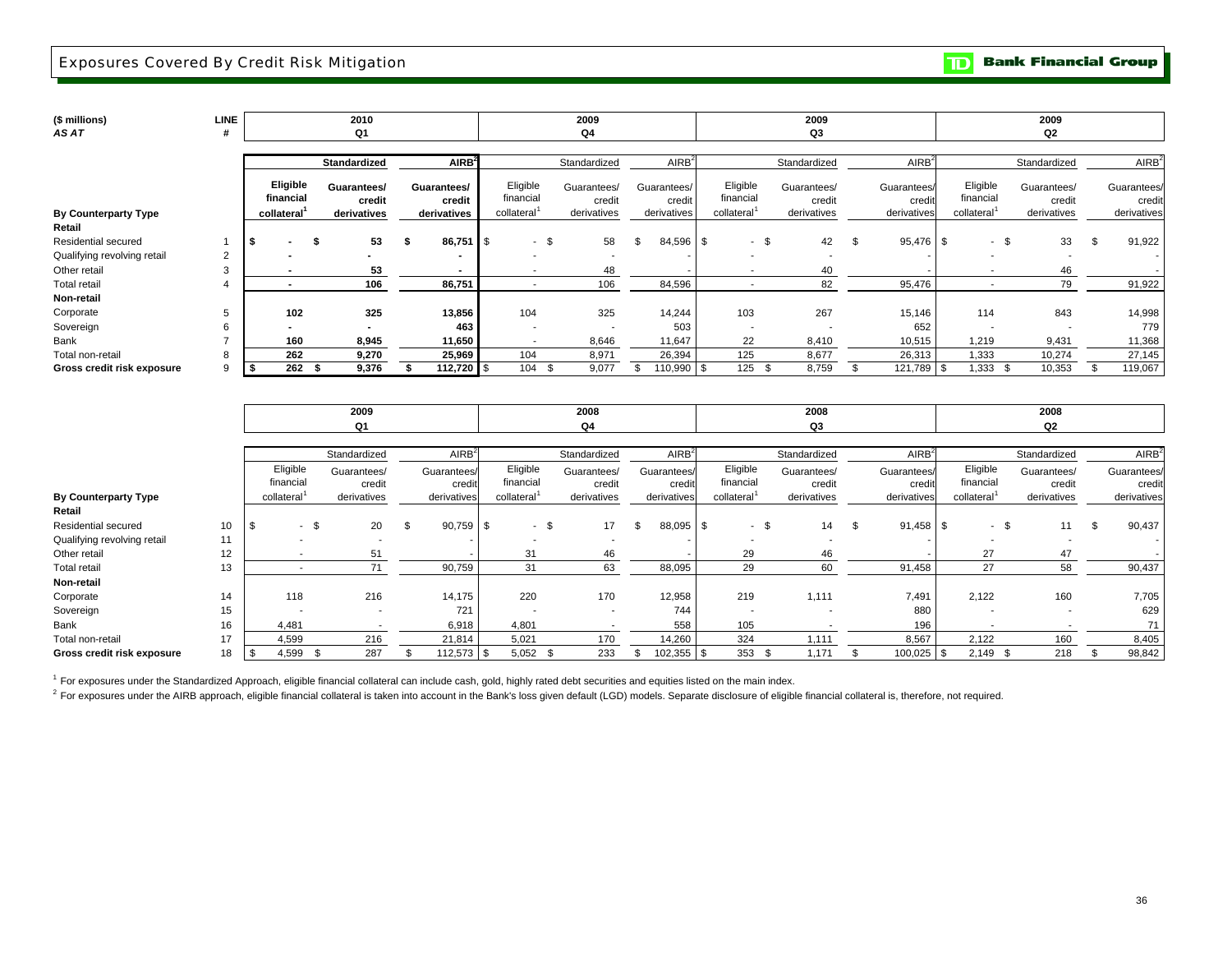## **(\$ millions) LINE** *AS AT* **#**

**Total By Counterparty Type** Total non-retail Residential secured Other retail<sup>2</sup> Total retail **Non-retail** Sovereign Bank Corporate **Retail** 

| LINE<br>#           |                  |           |                | 2010<br>Q1                       |                  |        |                            |                         |              |    |                |               | 2009<br>Q4               |                      |                    |                     |                  |
|---------------------|------------------|-----------|----------------|----------------------------------|------------------|--------|----------------------------|-------------------------|--------------|----|----------------|---------------|--------------------------|----------------------|--------------------|---------------------|------------------|
|                     | 0%               | 20%       | 35%            | 50%                              | 75%              | 100%   | <b>Risk-weight</b><br>150% | Total                   | $0\%$        |    | 20%            | 35%           | 50%                      | 75%                  | 100%               | Risk-weight<br>150% | Total            |
| $\overline{2}$      | 53<br>- \$<br>53 | - \$      | 8,820<br>- \$  | - \$<br>$\overline{\phantom{a}}$ | 2,282<br>17,673  | 129    | - \$<br>70                 | $11,284$ \ \$<br>17,796 | 91 \$<br>48  |    | - \$           | 8,232 \$      | $-$ \$                   | $2,123$ \$<br>17,091 | 140<br>- \$<br>. . | $-S$<br>54          | 10,586<br>17,193 |
| 3                   | 106              |           | 8,820          | $\overline{\phantom{a}}$         | 19,955           | 129    | 70                         | 29,080                  | 139          |    |                | 8,232         | $\overline{\phantom{a}}$ | 19,214               | 140                | 54                  | 27,779           |
| $\overline{a}$<br>5 | 371<br>4,517     | 56<br>605 | $\blacksquare$ |                                  | $\sim$<br>$\sim$ | 41,772 | 859                        | 43,058<br>5,122         | 372<br>2,141 |    | 699            | ٠             |                          |                      | 43,387             | 680                 | 45,138<br>2,144  |
| 6                   | 9,105            | 9,478     |                |                                  | $\sim$           |        |                            | 18,586                  | 8,646        |    | 9,492          |               |                          |                      |                    |                     | 18,144           |
|                     | 13,993           | 10,139    |                |                                  | $\sim$           | 41,772 | 862                        | 66,766                  | 11,159       |    | 10,194         |               |                          |                      | 43,387             | 684                 | 65,426           |
| 8                   | 14,099<br>- 55   | 10,139    | 8,820<br>-3    |                                  | 19,955<br>- 55   | 41,901 | 932S                       | 95,846 \$               | 11,298       | _ზ | 10,194<br>- \$ | 8,232<br>- \$ | 2S                       | 19,214<br>- 95       | 43,527<br>- 55     | 738<br>. ა          | 93,205           |

**2009**

|                             |    |             |                |               | Q3   |        |           |             |           |        |       |       | Q2   |                          |                |             |        |
|-----------------------------|----|-------------|----------------|---------------|------|--------|-----------|-------------|-----------|--------|-------|-------|------|--------------------------|----------------|-------------|--------|
|                             |    |             |                |               |      |        |           |             |           |        |       |       |      |                          |                |             |        |
|                             |    |             |                |               |      |        |           | Risk-weight |           |        |       |       |      |                          |                | Risk-weight |        |
| <b>By Counterparty Type</b> |    | 0%          | 20%            | 35%           | 50%  | 75%    | 100%      | 150%        | Total     | 0%     | 20%   | 35%   | 50%  | 75%                      | 100%           | 150%        | Total  |
| Retail                      |    |             |                |               |      |        |           |             |           |        |       |       |      |                          |                |             |        |
| Residential secured         |    | 74 \$<br>.৯ | - 55<br>$\sim$ | 8,310<br>- \$ | - 35 | .738   | 106<br>-S | - \$        | 10,228 \$ | 65 \$  | - 5   | 8,329 | - \$ | 1,879                    | 95 \$          | . .         | 10,368 |
| Other retail <sup>2</sup>   | 10 | 40          |                |               |      | 15,853 | 168       | 24          | 16,085    | 46     |       |       |      | 16,865                   | 201            | 39          | 17,151 |
| <b>Total retail</b>         |    | 114         |                | 8,310         |      | 17,591 | 274       | 24          | 26,313    | 111    |       | 8,329 |      | 18,744                   | 296            | 39          | 27,519 |
| Non-retail                  |    |             |                |               |      |        |           |             |           |        |       |       |      |                          |                |             |        |
| Corporate                   | 12 | 313         | 721            |               |      | $\sim$ | 43,804    | 441         | 45,279    | 924    | 792   |       |      | $\overline{\phantom{a}}$ | 48,727         | 377         | 50,820 |
| Sovereign                   | 13 | 1,722       | $\sim$         |               |      |        |           |             | 1,725     | 393    |       | . .   | . .  |                          |                |             | 397    |
| Bank                        | 14 | 8.431       | 7.710          |               |      |        |           |             | 16.144    | 10,649 | 4,235 |       | 322  |                          |                |             | 15,208 |
| Total non-retail            | 15 | 10.466      | 8,434          |               |      |        | 43,804    | 441         | 63,148    | 11,966 | 5,031 |       | 322  |                          | 48,727         | 379         | 66,425 |
| Total                       | 16 | 10,580      | 8.434<br>- \$  | 8,310         |      | 17,591 | 44,078    | 465         | 89,461    | 12,077 | 5.031 | 8.329 | 322  | 18.744<br>- \$           | 49,023<br>- \$ | 418<br>_ზ   | 93,944 |

**2009**

|                             |    |                        |        |               | 2009           |        |        |             |        |       |       |       | 2008   |                |                |             |        |
|-----------------------------|----|------------------------|--------|---------------|----------------|--------|--------|-------------|--------|-------|-------|-------|--------|----------------|----------------|-------------|--------|
|                             |    |                        |        |               | Q <sub>1</sub> |        |        |             |        |       |       |       | Q4     |                |                |             |        |
|                             |    |                        |        |               |                |        |        |             |        |       |       |       |        |                |                |             |        |
|                             |    |                        |        |               |                |        |        | Risk-weight |        |       |       |       |        |                |                | Risk-weight |        |
| <b>By Counterparty Type</b> |    | 0%                     | 20%    | 35%           | 50%            | 75%    | 100%   | 150%        | Total  | 0%    | 20%   | 35%   | 50%    | 75%            | 100%           | 150%        | Total  |
| Retail                      |    |                        |        |               |                |        |        |             |        |       |       |       |        |                |                |             |        |
| Residential secured         | 17 | 51 \$                  | $\sim$ | 7.413<br>- 35 | - *            | ,968   | 89 \$  | $-$ \$      | 9,521  | 48 \$ | - 5   | 6,065 | - 8    | 1,577          | $33 \quad$     | $-$ \$      | 7,723  |
| Other retail <sup>2</sup>   | 18 | 51                     |        |               |                | 17,045 | 161    | 49          | 17,306 | 77    |       |       | . .    | 15,257         |                | 34          | 15,368 |
| <b>Total retail</b>         | 19 | 102                    |        | 7,413         |                | 19,013 | 250    | 49          | 26,827 | 125   |       | 6,065 | $\sim$ | 16,834         | 33             | 34          | 23,091 |
| Non-retail                  |    |                        |        |               |                |        |        |             |        |       |       |       |        |                |                |             |        |
| Corporate                   | 20 | 300                    | 2,085  |               |                | $\sim$ | 49,420 | 296         | 52,101 | 348   | 1,736 |       |        |                | 42,714         | 127         | 44,925 |
| Sovereign                   | 21 | 3.414                  |        |               |                |        |        |             | 3,418  | 301   |       |       | . .    |                |                |             | 305    |
| Bank                        | 22 | 4,481                  | 4,543  |               |                |        |        |             | 9,024  | 4,801 | 3,501 |       |        |                |                |             | 8,302  |
| Total non-retail            | 23 | 8.195                  | 6,632  | . .           |                | . .    | 49,420 | 296         | 64,543 | 5,450 | 5,240 | . .   | . .    | $\sim$         | 42.715         | 127         | 53,532 |
| Total                       | 24 | 8.297<br>$\mathcal{F}$ | 6,632  | 7.413         |                | 19,013 | 49,670 | 345<br>- 55 | 91,370 | 5,575 | 5,240 | 6,065 | -SS    | 16,834<br>- 55 | 42,748<br>- 96 | 161 \$      | 76,623 |

|                             |    |     |               |              | 2008   |               |        |             |        |       |        |               | 2008     |                          |                 |             |        |
|-----------------------------|----|-----|---------------|--------------|--------|---------------|--------|-------------|--------|-------|--------|---------------|----------|--------------------------|-----------------|-------------|--------|
|                             |    |     |               |              | Q3     |               |        |             |        |       |        |               | Q2       |                          |                 |             |        |
|                             |    |     |               |              |        |               |        |             |        |       |        |               |          |                          |                 |             |        |
|                             |    |     |               |              |        |               |        | Risk-weight |        |       |        |               |          |                          |                 | Risk-weight |        |
| <b>By Counterparty Type</b> |    | 0%  | 20%           | 35%          | 50%    | 75%           | 100%   | 150%        | Tota   | 0%    | 20%    | 35%           | 50%      | 75%                      | 100%            | 150%        | Total  |
| Retail                      |    |     |               |              |        |               |        |             |        |       |        |               |          |                          |                 |             |        |
| Residential secured         | 25 | 46  | - \$          | .844<br>- \$ | $\sim$ | i,590<br>- 35 | 37S    | - \$        | 7,517  | 41 \$ | $\sim$ | 6,149<br>- \$ | - 8      | 1,629                    | 30 <sup>5</sup> | - 8         | 7,849  |
| Other retail <sup>2</sup>   | 26 |     |               |              |        | 15,830        |        | 31          | 15.937 | 73    |        |               |          | 15.259                   |                 | 37          | 15,370 |
| <b>Total retail</b>         | 27 | 121 |               | 5,844        |        | 17,420        | 38     | 31          | 23,454 | 114   |        | 6,149         | . .      | 16,888                   | 31              | 37          | 23,219 |
| Non-retail                  |    |     |               |              |        |               |        |             |        |       |        |               |          |                          |                 |             |        |
| Corporate                   | 28 | 325 | 7,443         | . .          |        | $\sim$        | 37,773 | 118         | 45,659 | 337   | 9,152  |               |          | $\sim$                   | 35,399          | 102         | 44,990 |
| Sovereign                   | 29 | 278 | $\sim$<br>ъD, |              |        |               |        |             | 282    | 721   | . .    |               | <b>.</b> | $\overline{\phantom{a}}$ | -5              |             | 724    |
| Bank                        | 30 | 105 | 6.001         |              | $\sim$ |               | 20     | . .         | 6,126  | . .   | 6,841  | . .           | . .      | . .                      | $\sim$          | . .         | 6,841  |
| Total non-retail            | 31 | 708 | 13.447        |              |        |               | 37,794 | 118         | 52,067 | 1,058 | 15,993 |               |          |                          | 35,402          | 102         | 52,555 |
| Total                       | 32 | 829 | 13,447        | 5.844        |        | 17,420        | 37,832 | 149         | 75,521 | 1.172 | 15,993 | 6,149         |          | 16,888                   | 35,433          | 139         | 75,774 |

<sup>1</sup> Credit risk exposures are after credit risk mitigation and net of specific allowance. From Q2 2008 to Q4 2008, Commerce exposures are included and followed the Interim Approach to Reporting. Starting Q1 2009, Commerce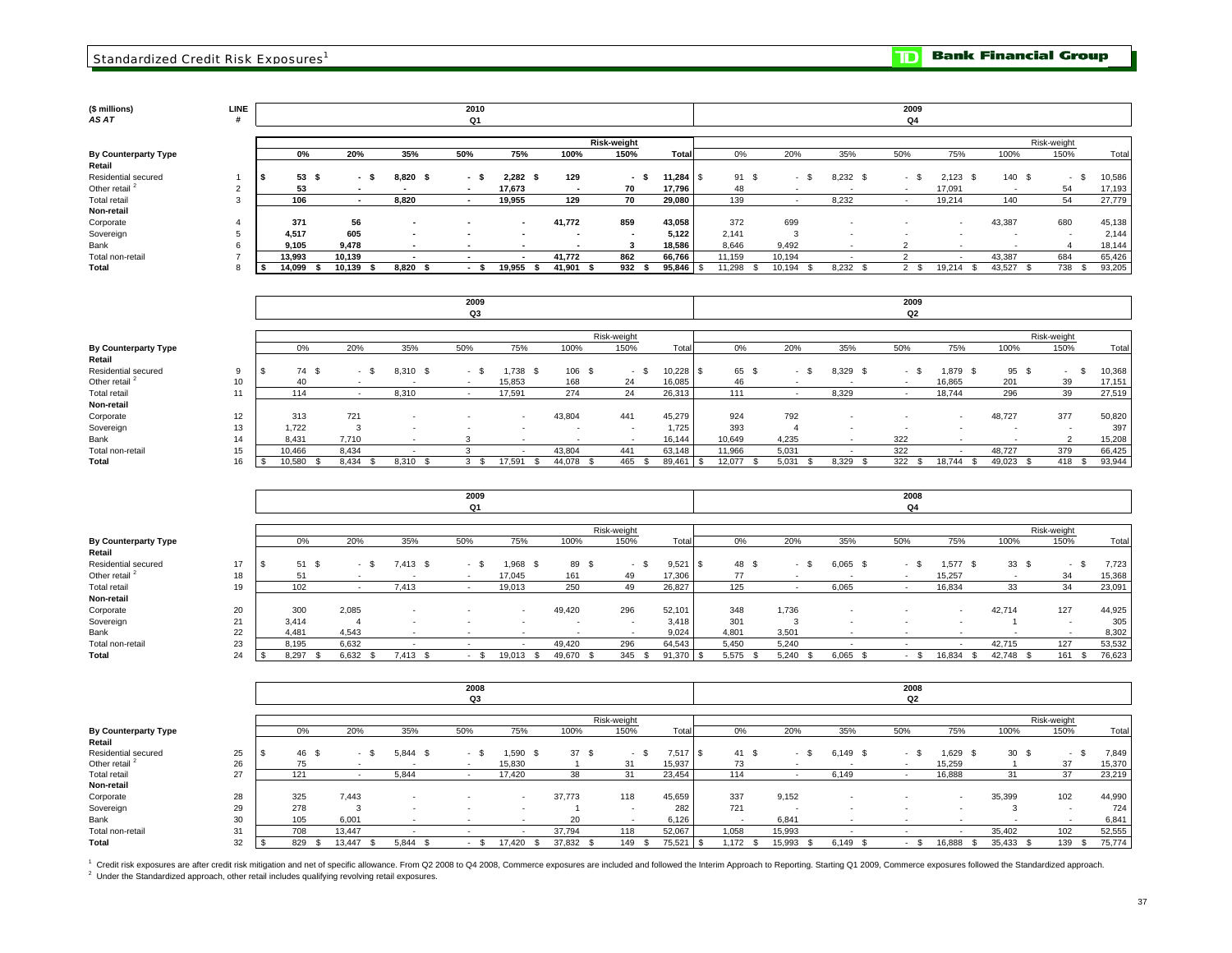### AIRB Credit Risk Exposures: Retail Risk Parameters

**Bank Financial Group** וסד

| (\$ millions, except as noted)<br>AS AT | <b>LINE</b>     |                  | 2010<br>Q1 |                 |                 |                  | 2009<br>Q4 |            |             |                  | 2009<br>Q3 |            |             |                  | 2009<br>Q <sub>2</sub> |           |             |
|-----------------------------------------|-----------------|------------------|------------|-----------------|-----------------|------------------|------------|------------|-------------|------------------|------------|------------|-------------|------------------|------------------------|-----------|-------------|
|                                         |                 |                  |            |                 |                 |                  |            |            |             |                  |            |            |             |                  |                        |           |             |
|                                         |                 |                  |            |                 |                 |                  |            |            |             |                  |            |            |             |                  |                        |           |             |
|                                         |                 |                  |            | <b>Exposure</b> | <b>Exposure</b> |                  |            | Exposure   | Exposure    |                  |            | Exposure   | Exposure    |                  |                        | Exposure  | Exposure    |
|                                         |                 |                  | Exposure   | weighted-       | weighted-       |                  | Exposure   | weighted-  | weighted-   |                  | Exposure   | weighted-  | weighted-   |                  | Exposure               | weighted- | weighted-   |
|                                         |                 |                  | weighted-  | average         | average         |                  | weighted-  | average    | average     |                  | weighted-  | average    | average     |                  | weighted-              | average   | average     |
| <b>Retail Risk Categories</b>           |                 | EAD <sup>1</sup> | average PD | <b>LGD</b>      | risk-weight     | EAD <sup>1</sup> | average PD | <b>LGD</b> | risk-weight | EAD <sup>1</sup> | average PD | <b>LGD</b> | risk-weight | EAD <sup>1</sup> | average PD             | LGD       | risk-weight |
| <b>Residential secured</b>              |                 |                  |            |                 |                 |                  |            |            |             |                  |            |            |             |                  |                        |           |             |
| Low risk                                |                 | 12,561           | 0.1%       | 11.3%           | $2.4\%$ \$      | 13,308           | 0.1%       | 11.3%      | 2.4%        | 12,628<br>-\$    | 0.1%       | 13.2%      | 2.7%        | \$<br>12,459     | 0.1%                   | 11.9%     | 2.4%        |
| Normal risk                             |                 | 25,740           | 0.5%       | 13.9%           | 10.2%           | 24.121           | 0.5%       | 14.0%      | 10.2%       | 22,075           | 0.4%       | 15.1%      | 10.7%       | 19.124           | 0.5%                   | 13.3%     | 9.4%        |
| Medium risk                             | 3               | 10,957           | 2.0%       | 15.3%           | 29.6%           | 12.497           | 1.9%       | 15.4%      | 28.8%       | 9,305            | 1.9%       | 16.3%      | 30.7%       | 8,805            | 1.9%                   | 15.3%     | 29.6%       |
| High risk                               |                 | 3.011            | 17.5%      | 16.6%           | 73.4%           | 2.749            | 18.3%      | 16.3%      | 72.6%       | 2,295            | 17.8%      | 17.7%      | 79.6%       | 1.860            | 16.9%                  | 16.2%     | 73.5%       |
| Default                                 |                 | 171              | 100.0%     | 18.7%           | 140.8%          | 176              | 100.0%     | 18.8%      | 137.7%      | 155              | 100.0%     | 20.0%      | 136.9%      | 139              | 100.0%                 | 18.9%     | 0.0%        |
| Total residential secured               |                 | 52,440           | 2.0%       | 13.8%           | $16.4%$ \$      | 52,851           | 2.0%       | 13.8%      | 16.3%       | 46.458<br>-\$    | 1.8%       | 15.0%      | 16.4%       | \$<br>42,387     | 1.7%                   | 13.5%     | 14.3%       |
| Qualifying revolving retail             |                 |                  |            |                 |                 |                  |            |            |             |                  |            |            |             |                  |                        |           |             |
| Low risk                                | $\overline{ }$  | 14,194           | 0.1%       | 85.4%           | $3.4\%$ \$      | 13,981           | 0.1%       | 85.6%      | 3.4%        | 13,868<br>-\$    | 0.1%       | 85.5%      | 3.4%        | \$<br>13,732     | 0.1%                   | 85.8%     | 3.4%        |
| Normal risk                             |                 | 14,062           | 0.5%       | 84.3%           | 17.5%           | 13,937           | 0.5%       | 84.5%      | 17.6%       | 13,852           | 0.5%       | 84.6%      | 17.6%       | 13,969           | 0.5%                   | 84.8%     | 17.7%       |
| Medium risk                             | 9               | 8.618            | 2.4%       | 86.2%           | 62.2%           | 8.545            | 2.4%       | 86.3%      | 62.2%       | 8.536            | 2.4%       | 86.2%      | 62.2%       | 8.665            | 2.4%                   | 86.2%     | 62.2%       |
| High risk                               | 10 <sup>1</sup> | 4,344            | 12.9%      | 85.7%           | 155.5%          | 4,284            | 12.9%      | 85.7%      | 155.8%      | 4.317            | 13.2%      | 85.6%      | 156.4%      | 4,189            | 12.8%                  | 85.4%     | 155.0%      |
| Default                                 | 11              | 166              | 100.0%     | 83.5%           | 88.5%           | 147              | 100.0%     | 83.2%      | 88.3%       | 142              | 100.0%     | 83.1%      | 89.0%       | 159              | 100.0%                 | 74.0%     | 0.0%        |
| Total qualifying revolving retail       | 12              | 41,384           | 2.4%       | 85.2%           | $36.8\%$ \$     | 40.894           | 2.4%       | 85.3%      | 36.8%       | 40.715<br>\$     | 2.4%       | 85.3%      | 37.1%       | \$<br>40.714     | 2.4%                   | 85.4%     | 36.4%       |
| Other retail                            |                 |                  |            |                 |                 |                  |            |            |             |                  |            |            |             |                  |                        |           |             |
| Low risk                                | 13              | 3,406            | 0.1%       | 43.2%           | $9.0\%$ \$      | 3,072            | 0.1%       | 41.3%      | 8.5%        | 3,022<br>-\$     | 0.1%       | 41.3%      | $8.5\%$ \$  | 2,901            | 0.1%                   | 42.5%     | 8.9%        |
| Normal risk                             | 14              | 8.640            | 0.6%       | 50.0%           | 36.8%           | 9.279            | 0.6%       | 50.7%      | 38.1%       | 8.844            | 0.6%       | 51.9%      | 39.1%       | 8.889            | 0.6%                   | 51.6%     | 39.0%       |
| Medium risk                             | 15              | 8,979            | 2.2%       | 55.9%           | 72.1%           | 8.445            | 2.2%       | 57.6%      | 73.6%       | 8.241            | 2.2%       | 56.5%      | 72.5%       | 7.428            | 2.3%                   | 56.5%     | 73.4%       |
| High risk                               | 16              | 2.834            | 11.2%      | 58.1%           | 98.5%           | 2.677            | 10.8%      | 55.4%      | 92.9%       | 2.734            | 10.9%      | 55.3%      | 93.1%       | 2.793            | 11.0%                  | 56.1%     | 95.0%       |
| Default                                 | 17              | 163              | 100.0%     | 63.4%           | 80.4%           | 164              | 100.0%     | 60.0%      | 77.8%       | 151              | 100.0%     | 56.2%      | 76.3%       | 146              | 100.0%                 | 59.6%     | 0.0%        |
| Total other retail                      | 18              | 24.022           | 3.1%       | 52.3%           | $53.6\%$ \$     | 23.637           | 2.9%       | 52.5%      | 53.4%       | 22,992<br>\$     | 3.0%       | 52.6%      | 53.7% \$    | 22,157           | 3.1%                   | 52.7%     | 53.4%       |

|                                   |    |      |                  | 2009       |            |             |                | 2008              |            |             |               | 2008                           |            |             |     |                  | 2008           |           |             |
|-----------------------------------|----|------|------------------|------------|------------|-------------|----------------|-------------------|------------|-------------|---------------|--------------------------------|------------|-------------|-----|------------------|----------------|-----------|-------------|
|                                   |    |      |                  | Q1         |            |             |                | Q <sub>4</sub>    |            |             |               | Q3                             |            |             |     |                  | Q <sub>2</sub> |           |             |
|                                   |    |      |                  |            |            |             |                |                   |            |             |               |                                |            |             |     |                  |                |           |             |
|                                   |    |      |                  |            | Exposure   | Exposure    |                |                   | Exposure   | Exposure    |               |                                | Exposure   | Exposure    |     |                  |                | Exposure  | Exposure    |
|                                   |    |      |                  | Exposure   | weighted-  | weighted    |                | Exposure          | weighted-  | weighted-   |               | Exposure                       | weighted-  | weighted-   |     |                  | Exposure       | weighted- | weighted-   |
|                                   |    |      |                  | weighted-  | average    | average     |                | weighted-         | average    | average     |               | weighted-                      | average    | average     |     |                  | weighted-      | average   | average     |
| <b>Retail Risk Categories</b>     |    |      | EAD <sup>1</sup> | average PD | <b>LGD</b> | risk-weight |                | $EAD1$ average PD | <b>LGD</b> | risk-weight |               | EAD <sup>1</sup><br>average PD | <b>LGD</b> | risk-weight |     | EAD <sup>1</sup> | average PD     | LGD       | risk-weight |
| <b>Residential secured</b>        |    |      |                  |            |            |             |                |                   |            |             |               |                                |            |             |     |                  |                |           |             |
| Low risk                          | 19 | - \$ | 12,895           | 0.1%       | 11.7%      | $2.3\%$ \$  | 14,705         | 0.1%              | 12.3%      | $2.4\%$ \$  | 15,985        | 0.1%                           | 12.6%      | 2.0%        | \$. | 12,278           | 0.1%           | 11.5%     | 2.2%        |
| Normal risk                       | 20 |      | 19.224           | 0.5%       | 14.4%      | 10.6%       | 23,562         | 0.5%              | 14.1%      | 11.1%       | 19.877        | 0.5%                           | 12.9%      | 9.7%        |     | 16.276           | 0.5%           | 12.6%     | 9.4%        |
| Medium risk                       | 21 |      | 7.389            | 2.1%       | 17.4%      | 34.4%       | 6,893          | 1.9%              | 14.4%      | 27.0%       |               | 2.0%<br>5,190                  | 11.8%      | 23.0%       |     | 4.705            | 1.9%           | 11.9%     | 22.3%       |
| High risk                         | 22 |      | 1,804            | 14.6%      | 16.4%      | 74.1%       | 1,561          | 12.2%             | 15.8%      | 67.3%       |               | 13.1%<br>1,875                 | 15.0%      | 66.1%       |     | 1,125            | 13.1%          | 13.0%     | 56.9%       |
| Default                           | 23 |      | 128              | 100.0%     | 18.9%      | 0.0%        | 114            | 100.0%            | 18.1%      | 0.0%        |               | 134<br>100.0%                  | 17.5%      | 0.0%        |     | 105              | 100.0%         | 17.7%     | 0.0%        |
| Total residential secured         | 24 | £.   | 41.440           | 1.5%       | 14.2%      | 15.0%       | \$<br>46.835   | 1.2%              | 13.6%      | 12.5%       | 43,061<br>-\$ | 1.4%                           | 12.8%      | 10.9%       | \$  | 34,489           | 1.3%           | 12.1%     | 10.1%       |
| Qualifying revolving retail       |    |      |                  |            |            |             |                |                   |            |             |               |                                |            |             |     |                  |                |           |             |
| Low risk                          | 25 | -96  | 14.212           | 0.1%       | 86.0%      | $3.4\%$ \$  | 14.753         | 0.1%              | 86.2%      | $3.4\%$ \$  | 14,914        | 0.1%                           | 86.2%      | 3.4%        | \$  | 14,590           | 0.1%           | 86.2%     | 3.4%        |
| Normal risk                       | 26 |      | 13,762           | 0.5%       | 84.8%      | 17.7%       | 14,112         | 0.5%              | 84.7%      | 17.7%       | 14,307        | 0.5%                           | 84.8%      | 17.7%       |     | 14,218           | 0.5%           | 84.8%     | 17.7%       |
| Medium risk                       | 27 |      | 8.512            | 2.4%       | 85.7%      | 62.0%       | 8.517          | 2.4%              | 85.3%      | 61.9%       |               | 8.624<br>2.4%                  | 84.9%      | 61.2%       |     | 8.338            | 2.4%           | 84.7%     | 60.6%       |
| High risk                         | 28 |      | 4,166            | 13.0%      | 85.0%      | 154.7%      | 3,957          | 12.5%             | 84.8%      | 152.7%      |               | 12.6%<br>4,019                 | 84.4%      | 151.5%      |     | 3,746            | 12.2%          | 83.4%     | 149.3%      |
| Default                           | 29 |      | 136              | 100.0%     | 72.7%      | 0.0%        | 122            | 100.0%            | 72.8%      | 0.0%        |               | 115<br>100.0%                  | 71.4%      | 0.0%        |     | 127              | 100.0%         | 72.1%     | 0.0%        |
| Total qualifying revolving retail | 30 |      | 40.788           | 2.3%       | 85.4%      | 35.9%       | \$<br>41.461   | 2.2%              | 85.3%      | 34.5%       | 41,979<br>-\$ | 2.2%                           | 85.2%      | 34.3%       | \$  | 41,019           | 2.1%           | 85.1%     | 33.3%       |
| Other retail                      |    |      |                  |            |            |             |                |                   |            |             |               |                                |            |             |     |                  |                |           |             |
| Low risk                          | 31 | - \$ | 2,784            | 0.1%       | 40.2%      | $8.5\%$ \$  | 2,696          | 0.1%              | 41.4%      | $8.7\%$ \$  |               | 2,643<br>0.1%                  | 41.2%      | 8.6%        | κ.  | 3,190            | 0.1%           | 28.5%     | 6.1%        |
| Normal risk                       | 32 |      | 8.363            | 0.6%       | 51.0%      | 37.9%       | 7.963          | 0.6%              | 50.1%      | 37.4%       |               | 7.760<br>0.6%                  | 49.8%      | 37.4%       |     | 8,305            | 0.6%           | 42.5%     | 31.9%       |
| Medium risk                       | 33 |      | 7.204            | 2.4%       | 56.0%      | 73.0%       | 6,836          | 2.4%              | 56.5%      | 73.7%       |               | 6.486<br>2.4%                  | 56.8%      | 74.2%       |     | 6.274            | 2.3%           | 53.7%     | 70.1%       |
| High risk                         | 34 |      | 2,839            | 10.9%      | 56.4%      | 95.7%       | 2,792          | 11.1%             | 56.4%      | 96.2%       |               | 2,713<br>10.9%                 | 54.0%      | 91.3%       |     | 2,151            | 10.2%          | 55.2%     | 92.7%       |
| Default                           | 35 |      | 134              | 100.0%     | 58.9%      | 0.0%        | 128            | 100.0%            | 58.6%      | 0.0%        |               | 100.0%<br>114                  | 52.3%      | 0.0%        |     | 120              | 100.0%         | 47.6%     | 0.0%        |
| Total other retai                 | 36 |      | 21.324           | 3.1%       | 52.0%      | 53.4%       | l \$<br>20,415 | 3.2%              | 52.0%      | 53.6%       | 19.716        | 3.1%                           | 51.5%      | 52.8%       | \$  | 20.040           | 2.7%           | 45.2%     | 46.1%       |

1 EAD includes the effects of credit risk mitigation.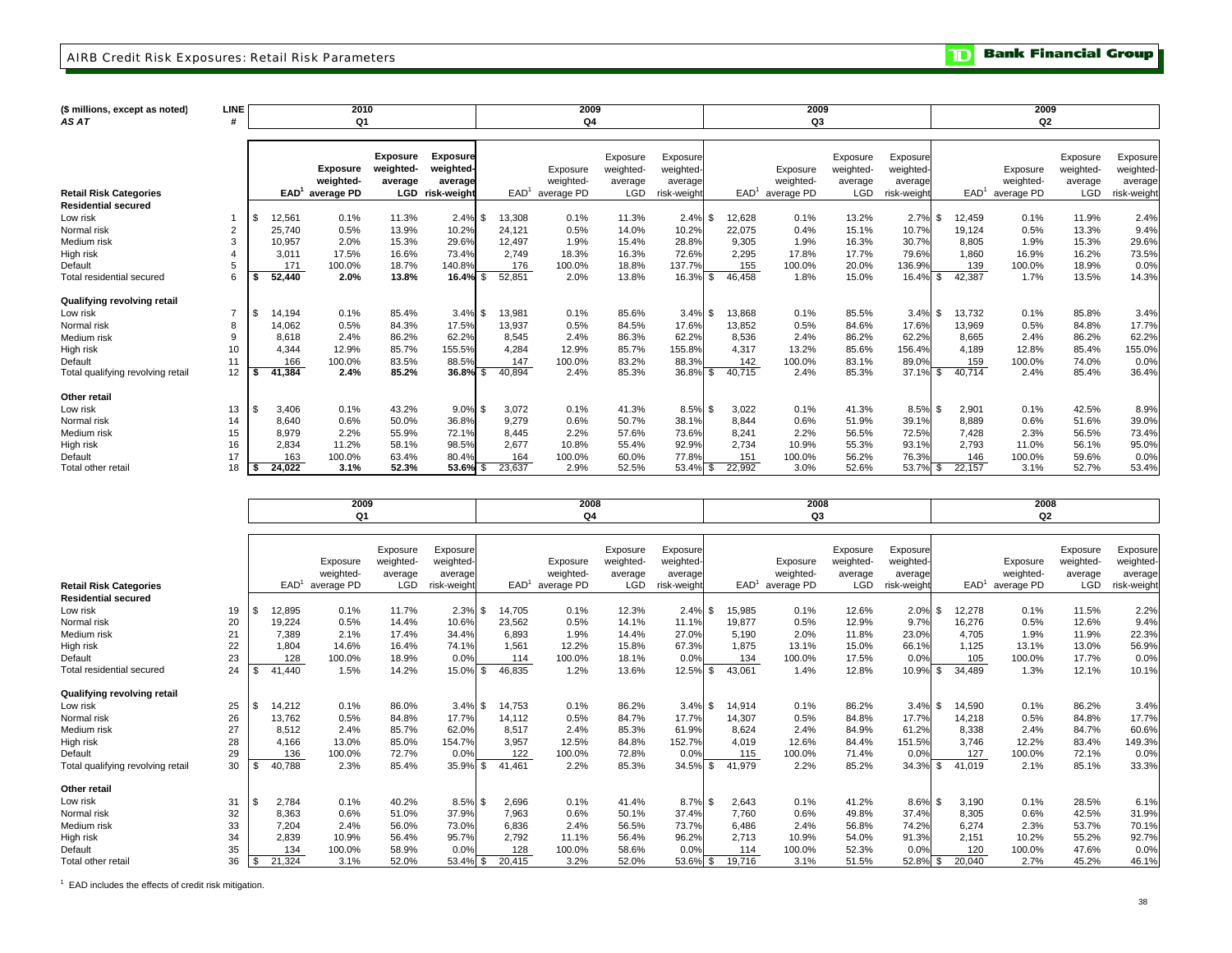### AIRB Credit Risk Exposures: Non-Retail Risk Parameters

**TD** Bank Financial Group

| (\$ millions, except as noted)<br>AS AT | LINE |     |         | 2010<br>Q1      |           |                 |      |                  | 2009<br>Q4 |            |             |                  | 2009<br>Q3               |                          |             |     |                  | 2009<br>Q <sub>2</sub> |           |             |
|-----------------------------------------|------|-----|---------|-----------------|-----------|-----------------|------|------------------|------------|------------|-------------|------------------|--------------------------|--------------------------|-------------|-----|------------------|------------------------|-----------|-------------|
|                                         |      |     |         |                 |           |                 |      |                  |            |            |             |                  |                          |                          |             |     |                  |                        |           |             |
|                                         |      |     |         |                 | Exposure  | <b>Exposure</b> |      |                  |            | Exposure   | Exposure    |                  |                          | Exposure                 | Exposure    |     |                  |                        | Exposure  | Exposure    |
|                                         |      |     |         | <b>Exposure</b> | weighted- | weighted-       |      |                  | Exposure   | weighted-  | weighted-   |                  | Exposure                 | weighted-                | weighted-   |     |                  | Exposure               | weighted- | weighted    |
|                                         |      |     |         | weighted-       | average   | average         |      |                  | weighted-  | average    | average     |                  | weighted-                | average                  | average     |     |                  | weighted-              | average   | average     |
| <b>Non-Retail Risk Categories</b>       |      |     | EAD'    | average PD      | LGD       | risk-weight     |      | EAD <sup>T</sup> | average PD | <b>LGD</b> | risk-weight | EAD <sup>1</sup> | average PD               | LGD                      | risk-weight |     | EAD <sup>1</sup> | average PD             | LGD       | risk-weight |
| Corporate                               |      |     |         |                 |           |                 |      |                  |            |            |             |                  |                          |                          |             |     |                  |                        |           |             |
| Investment grade                        |      | -\$ | 62,094  | 0.1%            | 31.8%     | 17.9%           |      | 64,979           | 0.1%       | 30.6%      | 17.9% \$    | 63,687           | 0.1%                     | 31.5%                    | 19.4% \$    |     | 64,864           | 0.1%                   | 32.7%     | 22.1%       |
| Non-investment grade                    |      |     | 33,256  | 1.6%            | 21.4%     | 39.2%           |      | 33,152           | 1.6%       | 22.9%      | 42.2%       | 32,924           | 1.6%                     | 23.1%                    | 42.5%       |     | 32,865           | 1.5%                   | 26.8%     | 49.3%       |
| Watch and classified                    | 3    |     | 1.345   | 19.7%           | 29.4%     | 134.8%          |      | 1,359            | 20.5%      | 32.7%      | 150.8%      | 1.788            | 19.4%                    | 30.4%                    | 143.1%      |     | 1.737            | 20.0%                  | 36.4%     | 178.8%      |
| Impaired/default                        |      |     | 395     | 100.0%          | 45.7%     | 263.3%          |      | 366              | 100.0%     | 42.1%      | 184.3%      | 408              | 100.0%                   | 45.5%                    | 178.5%      |     | 361              | 100.0%                 | 42.8%     | 134.0%      |
| Total corporate                         |      |     | 97,090  | 1.3%            | 28.3%     | 27.8%           |      | 99,856           | 1.2%       | 28.1%      | 28.4%       | 98,807           | 1.4%                     | 28.7%                    | 30.0%       |     | 99,827           | 1.3%                   | 30.9%     | 34.2%       |
| Sovereign                               |      |     |         |                 |           |                 |      |                  |            |            |             |                  |                          |                          |             |     |                  |                        |           |             |
| Investment grade                        | 6    |     | 147,595 | 0.0%            | 3.7%      | 0.3%            | \$   | 142,429          | 0.0%       | 3.2%       | $0.3\%$ \$  | 145,857          | 0.0%                     | 3.3%                     | $0.3\%$ \$  |     | 148,677          | 0.0%                   | 12.7%     | 0.8%        |
| Non-investment grade                    |      |     | 101     | 3.0%            | 0.5%      | 0.5%            |      | 125              | 2.5%       | 4.4%       | 4.1%        | 135              | 2.6%                     | 4.0%                     | 5.1%        |     |                  | 0.5%                   | 14.8%     | 16.7%       |
| Total sovereign                         | 8    |     | 147,696 | $0.0\%$         | 3.7%      | 0.3%            | - \$ | 142,554          | 0.0%       | 3.2%       | 0.3%        | \$<br>145,992    | 0.0%                     | 3.3%                     | 0.3%        | \$. | 148,684          | 0.0%                   | 12.7%     | 0.8%        |
| <b>Bank</b>                             |      |     |         |                 |           |                 |      |                  |            |            |             |                  |                          |                          |             |     |                  |                        |           |             |
| Investment grade                        | 9    |     | 97,398  | 0.1%            | 24.5%     | 8.0%            | l \$ | 88,453           | 0.1%       | 27.8%      | 8.9% \$     | 74,339           | 0.1%                     | 31.5%                    | 10.9% \$    |     | 78,640           | 0.1%                   | 27.2%     | 9.2%        |
| Non-investment grade                    | 10   |     | 2,082   | 1.1%            | 12.9%     | 27.1%           |      | 2,617            | 1.0%       | 10.1%      | 18.4%       | 2,745            | 1.0%                     | 11.0%                    | 17.6%       |     | 2,252            | 0.8%                   | 9.6%      | 12.9%       |
| Watch and classified                    | 11   |     |         | 11.8%           | 54.0%     | 245.5%          |      | 5                | 11.8%      | 54.0%      | 242.5%      | 14               | 63.0%                    | 16.1%                    | 58.8%       |     | 14               | 63.5%                  | 17.6%     | 64.3%       |
| Impaired/default                        | 12   |     |         | 100.0%          | 54.0%     | 27.9%           |      | 13               | 100.0%     | 14.5%      | 7.4%        |                  | $\overline{\phantom{a}}$ | $\overline{\phantom{0}}$ |             |     |                  | 100.0%                 | 54.8%     | 659.5%      |
| Total bank                              | 13   |     | 99,491  | 0.1%            | 24.3%     | $8.4\%$ \$      |      | 91,088           | 0.1%       | 27.3%      | $9.2\%$ \$  | 77,098           | 0.1%                     | 30.7%                    | $11.1\%$ \$ |     | 80,908           | 0.1%                   | 26.7%     | 9.3%        |

|                                   |    | 2009    |                          |                          |             |      |                  | 2008       |            |             |     |                  | 2008                     |            |             |     |                  | 2008                     |                          |             |
|-----------------------------------|----|---------|--------------------------|--------------------------|-------------|------|------------------|------------|------------|-------------|-----|------------------|--------------------------|------------|-------------|-----|------------------|--------------------------|--------------------------|-------------|
|                                   |    |         | Q1                       |                          |             |      |                  | Q4         |            |             |     |                  | Q3                       |            |             |     |                  | Q2                       |                          |             |
|                                   |    |         |                          |                          |             |      |                  |            |            |             |     |                  |                          |            |             |     |                  |                          |                          |             |
|                                   |    |         |                          | Exposure                 | Exposure    |      |                  |            | Exposure   | Exposure    |     |                  |                          | Exposure   | Exposure    |     |                  |                          | Exposure                 | Exposure    |
|                                   |    |         | Exposure                 | weighted-                | weighted-   |      |                  | Exposure   | weighted-  | weighted    |     |                  | Exposure                 | weighted-  | weighted-   |     |                  | Exposure                 | weighted-                | weighted    |
|                                   |    |         | weighted-                | average                  | average     |      |                  | weighted-  | average    | average     |     |                  | weighted-                | average    | average     |     |                  | weighted-                | average                  | average     |
| <b>Non-Retail Risk Categories</b> |    | EAD'    | average PD               | <b>LGD</b>               | risk-weight |      | EAD <sup>1</sup> | average PD | <b>LGD</b> | risk-weight |     | EAD <sup>1</sup> | average PD               | <b>LGD</b> | risk-weight |     | EAD <sup>1</sup> | average PD               | LGD                      | risk-weight |
| Corporate                         |    |         |                          |                          |             |      |                  |            |            |             |     |                  |                          |            |             |     |                  |                          |                          |             |
| Investment grade                  | 14 | 69,624  | 0.1%                     | 31.5%                    | 21.2%       |      | 76,917           | 0.1%       | 28.3%      | 19.6%       |     | 68,083           | 0.1%                     | 26.4%      | 18.2%       |     | 64,249           | 0.1%                     | 25.9%                    | 18.0%       |
| Non-investment grade              | 15 | 32,348  | 1.4%                     | 27.5%                    | 50.7%       |      | 34,791           | 1.5%       | 28.5%      | 54.7%       |     | 33,387           | 1.4%                     | 25.7%      | 48.3%       |     | 33,523           | 1.5%                     | 24.8%                    | 46.9%       |
| Watch and classified              | 16 | 2,018   | 17.6%                    | 35.4%                    | 168.7%      |      | 1,162            | 18.7%      | 38.5%      | 185.0%      |     | 1.201            | 15.2%                    | 41.0%      | 192.3%      |     | 1,672            | 15.3%                    | 27.2%                    | 127.3%      |
| Impaired/default                  |    | 301     | 100.0%                   | 38.4%                    | 148.1%      |      | 249              | 100.0%     | 40.5%      | 103.6%      |     | 214              | 100.0%                   | 49.1%      | 112.8%      |     | 202              | 100.0%                   | 48.3%                    | 168.0%      |
| Total corporate                   | 18 | 104,291 | 1.1%                     | 30.4%                    | 33.6%       | \$   | 113,119          | 0.9%       | 28.5%      | 32.3%       |     | 102,885          | 0.9%                     | 26.4%      | 30.2%       |     | 99,646           | 1.0%                     | 25.6%                    | 29.9%       |
| Sovereign                         |    |         |                          |                          |             |      |                  |            |            |             |     |                  |                          |            |             |     |                  |                          |                          |             |
| Investment grade                  | 19 | 147,629 | 0.0%                     | 16.4%                    | 1.2%        | \$.  | 145,921          | 0.0%       | 14.9%      | 0.9%        | -S. | 131,945          | 0.0%                     | 11.9%      | $0.6\%$ \$  |     | 132,656          | 0.0%                     | 10.7%                    | 0.5%        |
| Non-investment grade              | 20 | 28      | 0.5%                     | 14.6%                    | 16.7%       |      | 30               | 0.5%       | 25.0%      | 29.3%       |     | 28               | 0.5%                     | 18.5%      | 20.8%       |     | 44               | 0.8%                     | 22.7%                    | 33.6%       |
| Total sovereign                   | 21 | 147,657 | 0.0%                     | 16.4%                    | 1.2%        | \$   | 145,951          | 0.0%       | 14.9%      | 0.9%        |     | 131,973          | 0.0%                     | 11.9%      | 0.6%        | \$  | 132,700          | 0.0%                     | 10.7%                    | 0.5%        |
| Bank                              |    |         |                          |                          |             |      |                  |            |            |             |     |                  |                          |            |             |     |                  |                          |                          |             |
| Investment grade                  | 22 | 81,006  | 0.1%                     | 24.3%                    | 8.2%        |      | 86,208           | 0.1%       | 22.9%      | 7.7%        |     | 77,663           | 0.1%                     | 23.7%      | 8.7%        |     | 83,654           | 0.1%                     | 25.3%                    | 10.2%       |
| Non-investment grade              | 23 | 4.157   | 0.7%                     | 15.4%                    | 21.2%       |      | 5,402            | 0.7%       | 13.7%      | 17.6%       |     | 2.870            | 0.7%                     | 15.4%      | 20.6%       |     | 1,327            | 1.4%                     | 17.7%                    | 26.2%       |
| Impaired/default                  | 24 |         | $\overline{\phantom{a}}$ | $\overline{\phantom{a}}$ |             |      | 25               | 100.0%     | 55.0%      | 687.3%      |     |                  | $\overline{\phantom{a}}$ | $\sim$     |             |     |                  | $\overline{\phantom{a}}$ | $\overline{\phantom{0}}$ |             |
| <b>Total bank</b>                 | 25 | 85,163  | 0.1%                     | 23.9%                    | 8.8%        | - \$ | 91,635           | 0.1%       | 22.3%      | 8.4%        |     | 80,533           | 0.1%                     | 23.4%      | 9.1%        | \$. | 84,981           | 0.1%                     | 25.2%                    | 10.5%       |

 $1$  EAD includes the effects of credit risk mitigation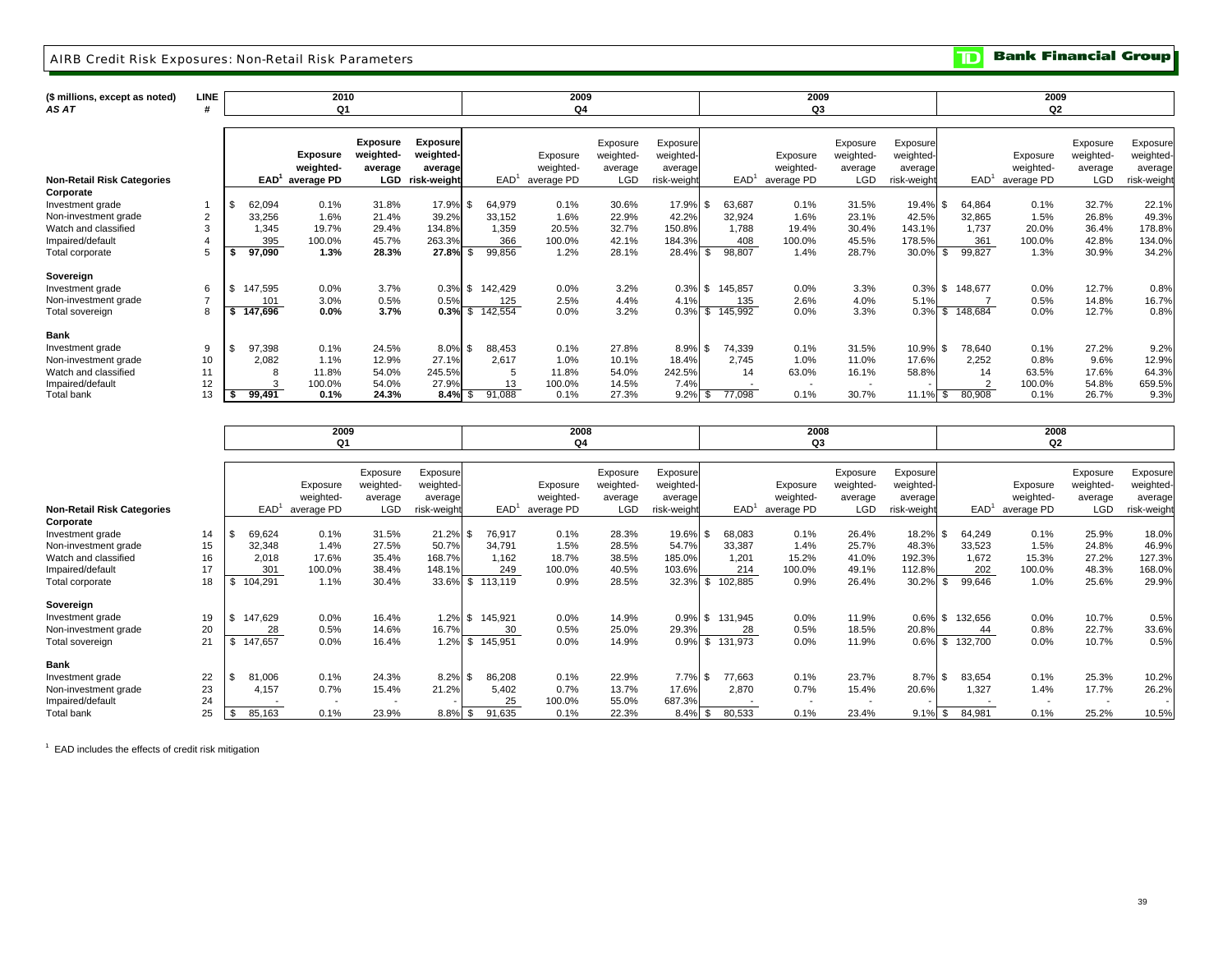# AIRB Credit Risk Exposures: Undrawn Commitments<sup>1</sup> and EAD on Undrawn Commitments<sup>2</sup>

| (\$ millions)               | <b>LINE</b>    | 2010                |                   |      | 2009                |                   | 2009                |                   | 2009                |                   |
|-----------------------------|----------------|---------------------|-------------------|------|---------------------|-------------------|---------------------|-------------------|---------------------|-------------------|
| AS AT                       | #              | Q <sub>1</sub>      |                   |      | Q <sub>4</sub>      |                   | Q3                  |                   | Q2                  |                   |
|                             |                |                     |                   |      |                     |                   |                     |                   |                     |                   |
|                             |                | <b>Notional</b>     | EAD on            |      | Notional            | EAD on            | Notional            | EAD on            | Notional            | EAD on            |
|                             |                | undrawn             | undrawn           |      | undrawn             | undrawn           | undrawn             | undrawn           | undrawn             | undrawn           |
| <b>By Counterparty Type</b> |                | commitments         | commitments       |      | commitments         | commitments       | commitments         | commitments       | commitments         | commitments       |
| Retail                      |                |                     |                   |      |                     |                   |                     |                   |                     |                   |
| Residential secured         | 1              | 53,594 \$<br>\$     | $17,988$ \$       |      | 52,391 \$           | $17,478$ \$       | 58,351 \$           | $23,942$ \$       | 55,976 \$           | 22,155            |
| Qualifying revolving retail | $\overline{2}$ | 44,664              | 26,139            |      | 44,079              | 25,857            | 43,916              | 25,954            | 43,634              | 26,168            |
| Other retail                | 3              | 6,701               | 5,019             |      | 6,697               | 5,031             | 6,565               | 4,944             | 6,618               | 5,008             |
| <b>Total retail</b>         | 4              | 104,959             | 49,146            |      | 103,167             | 48,366            | 108,832             | 54,840            | 106,228             | 53,331            |
| Non-retail                  |                |                     |                   |      |                     |                   |                     |                   |                     |                   |
| Corporate                   | 5              | 26,065              | 17,505            |      | 26,583              | 17,852            | 25,758              | 17,352            | 25,867              | 16,929            |
| Sovereign                   | 6              | 837                 | 583               |      | 1,108               | 772               | 1,144               | 797               | 1,215               | 820               |
| Bank                        | $\overline{7}$ | 658                 | 455               |      | 645                 | 447               | 642                 | 445               | 524                 | 352               |
| Total non-retail            | 8              | 27,560              | 18,543            |      | 28,336              | 19,071            | 27,544              | 18,594            | 27,606              | 18,101            |
| Total                       | 9              | 132,519 \$<br>S.    | 67,689            | l \$ | 131,503 \$          | 67,437            | \$<br>136,376 \$    | 73,434 \$         | 133,834 \$          | 71,432            |
|                             |                |                     |                   |      |                     |                   |                     |                   |                     |                   |
|                             |                | 2009                |                   |      | 2008                |                   | 2008                |                   | 2008                |                   |
|                             |                | Q1                  |                   |      | Q4                  |                   | Q3                  |                   | Q2                  |                   |
|                             |                |                     |                   |      |                     |                   |                     |                   |                     |                   |
|                             |                | Notional<br>undrawn | EAD on<br>undrawn |      | Notional<br>undrawn | EAD on<br>undrawn | Notional<br>undrawn | EAD on<br>undrawr | Notional<br>undrawn | EAD on<br>undrawn |
| <b>By Counterparty Type</b> |                | commitments         | commitments       |      | commitments         | commitments       | commitments         | commitments       | commitments         | commitments       |
| Retail                      |                |                     |                   |      |                     |                   |                     |                   |                     |                   |
| Residential secured         | 10             | 54,904 \$<br>\$     | $21,319$ \$       |      | 53,900 \$           | $20,705$ \$       | 53,652 \$           | $21,427$ \$       | 51,324 \$           | 20,395            |
| Qualifying revolving retail | 11             | 43,923              | 26,516            |      | 44,268              | 27,386            | 45,151              | 28,098            | 44,848              | 28,133            |
| Other retail                | 12             | 6,575               | 5,041             |      | 6,575               | 5,010             | 6,361               | 4,830             | 6,216               | 5,640             |
| <b>Total retail</b>         | 13             | 105,402             | 52,876            |      | 104,743             | 53,101            | 105,164             | 54,355            | 102,388             | 54,168            |
| Non-retail                  |                |                     |                   |      |                     |                   |                     |                   |                     |                   |
| Corporate                   | 14             | 25,556              | 16,725            |      | 29,942              | 21,494            | 29,176              | 21,427            | 25,774              | 18,760            |
| Sovereign                   | 15             | 995                 | 672               |      | 1,015               | 893               | 878                 | 768               | 815                 | 711               |
| Bank                        | 16             | 605                 | 407               |      | 569                 | 485               | 607                 | 512               | 541                 | 450               |
| Total non-retail            | 17             | 27,156              | 17,804            |      | 31,526              | 22,872            | 30,661              | 22,707            | 27,130              | 19,921            |
|                             |                |                     |                   |      |                     |                   |                     |                   |                     |                   |

<sup>1</sup> Notional undrawn commitments are equal to the contractually available amounts provided via committed loan agreements less amounts currently outstanding under those committed loan agreements.

 $2$  EAD on undrawn commitments is the amount currently undrawn but expected to be drawn assuming a default on the underlying committed loan agreement.

**TD** Bank Financial Group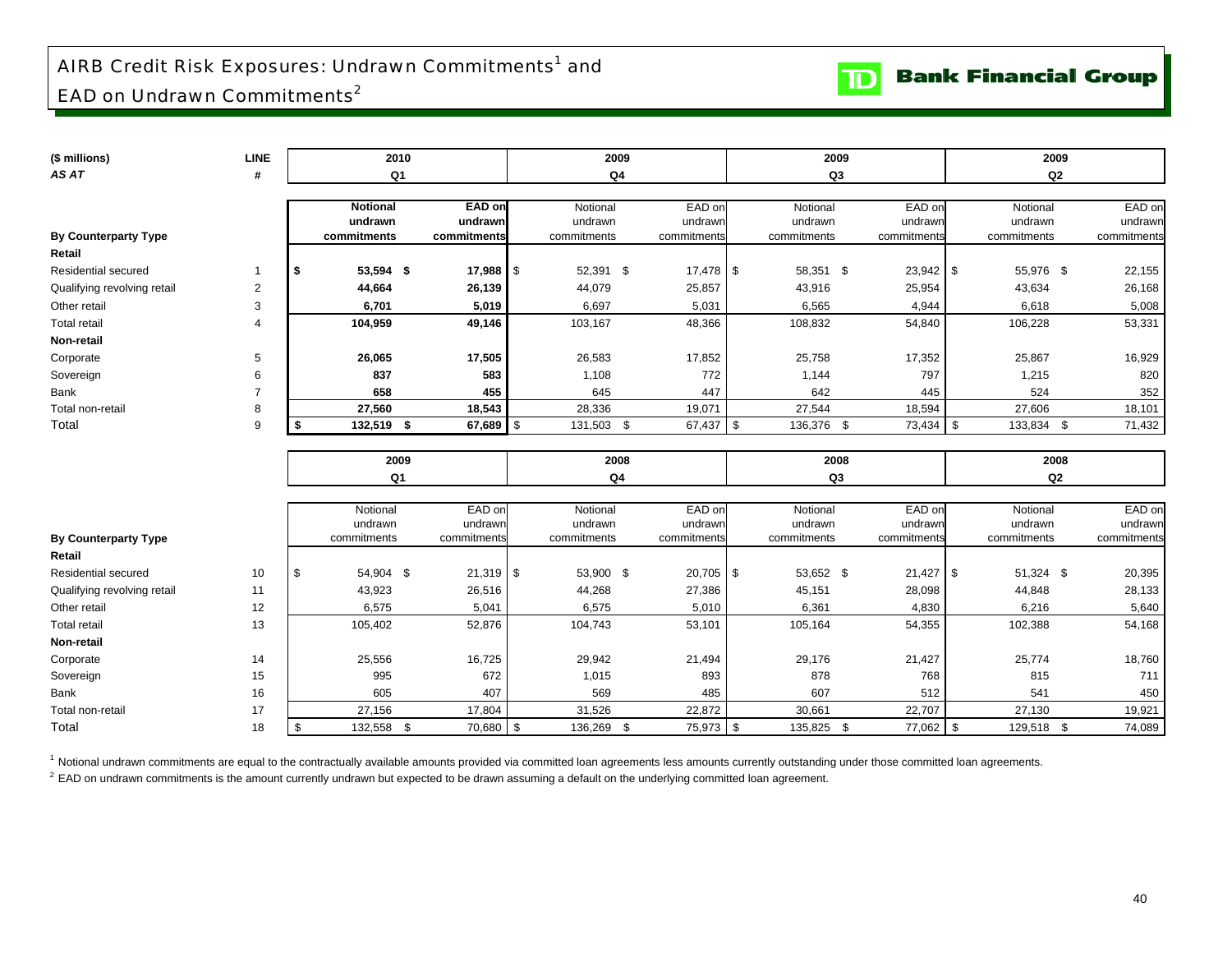| (Percentage)                | LINEI<br># | 2010<br>Q1         |                 |                   | 2009<br>Q4               |                           | 2009<br>Q3 |                           | 2009<br>Q2               |                           |
|-----------------------------|------------|--------------------|-----------------|-------------------|--------------------------|---------------------------|------------|---------------------------|--------------------------|---------------------------|
|                             |            |                    |                 |                   |                          |                           |            |                           |                          |                           |
|                             |            |                    |                 | Historical        |                          |                           |            |                           |                          |                           |
|                             |            | <b>Actual loss</b> | <b>Expected</b> | actual loss       |                          | Actual loss Expected loss |            | Actual loss Expected loss |                          | Actual loss Expected loss |
| <b>By Counterparty Type</b> |            | rate $1,2$         | loss rate $1,2$ | rate <sup>3</sup> | rate $1,2$               | rate $1,2$                | rate $1,2$ | rate $1,2$                | rate $1,2$               | rate $1,2$                |
| Retail                      |            |                    |                 |                   |                          |                           |            |                           |                          |                           |
| Residential secured         |            | 0.01%              | 0.06%           | 0.01%             | 0.01%                    | 0.06%                     | 0.01%      | 0.04%                     | 0.01%                    | 0.07%                     |
| Qualifying revolving retail |            | 5.08%              | 4.36%           | 3.51%             | 5.03%                    | 4.48%                     | 5.01%      | 4.45%                     | 4.54%                    | 4.47%                     |
| Other retail                |            | 1.73%              | 1.76%           | 1.01%             | 1.57%                    | 1.69%                     | 1.48%      | 1.46%                     | 1.40%                    | 1.49%                     |
| Non-retail                  |            |                    |                 |                   |                          |                           |            |                           |                          |                           |
| Corporate                   |            | 0.18%              | 0.62%           | 0.49%             | 0.28%                    | 0.64%                     | 0.27%      | 0.72%                     | 0.30%                    | 0.67%                     |
| Sovereign                   |            |                    |                 |                   |                          |                           |            |                           |                          |                           |
| Bank                        | 6          |                    | 0.05%           |                   | $\overline{\phantom{a}}$ | 0.06%                     |            | 0.06%                     | $\overline{\phantom{a}}$ | 0.07%                     |
|                             |            |                    |                 |                   |                          |                           |            |                           |                          |                           |

|                             |    | Q1         |                           |                   | Q4         |                           |
|-----------------------------|----|------------|---------------------------|-------------------|------------|---------------------------|
|                             |    |            |                           |                   |            |                           |
|                             |    |            |                           | Historical        |            |                           |
|                             |    |            | Actual loss Expected loss | actual loss       |            | Actual loss Expected loss |
| <b>By Counterparty Type</b> |    | rate $1,2$ | rate $1,2$                | rate <sup>3</sup> | rate $1,2$ | rate $1,2$                |
| Retail                      |    |            |                           |                   |            |                           |
| Residential secured         | ⇁  | 0.01%      | 0.07%                     | 0.01%             | 0.01%      | 0.06%                     |
| Qualifying revolving retail | 8  | 4.21%      | 4.39%                     | 3.20%             | 4.01%      | 3.40%                     |
| Other retail                | 9  | 1.31%      | 1.51%                     | 0.93%             | 1.22%      | 1.46%                     |
| Non-retail                  |    |            |                           |                   |            |                           |
| Corporate                   | 10 | 0.22%      | 0.66%                     | 0.53%             | 0.23%      | 0.53%                     |
| Sovereign                   | 11 |            |                           |                   |            |                           |
| Bank                        | 12 |            | 0.07%                     |                   |            | 0.06%                     |

**2009**

1 Retail actual and expected loss rates are measured as follows:

Actual loss rate represents the actual write-offs net of recoveries for the current and prior three quarters divided by the outstanding balances taken at the beginning of the four-quarter period starting 15 months ago. Thi between the Basel II definition of default (at 90 days past due) and write-off (at 180 days). Expected loss rate represents the loss rate that was predicted at the beginning of the four-quarter period defined above. The ex II parameters (PDxLGDxEAD) divided by outstanding balances at the beginning of the four-quarter period.

**2008**

#### 2 Non-retail actual and expected loss rates are measured as follows:

Actual loss rate represents the change in specific allowance plus write-offs less recoveries, divided by the outstanding balances for the same period, for each of the current and prior three quarters. Expected loss rate re predicted at the beginning of the applicable four-quarter period defined above. The expected loss is measured using Basel II parameters (PDxLGDxEAD) divided by outstanding balances at the beginning of the four-quarter peri

<sup>3</sup> The historical loss rate equals total actual losses for all years in the historically measured period divided by total outstanding balances for all years in the historically measured period through the about the base i to the current year in the historically measured period. This historical data will be updated annually until a complete business cycle is included in the historically measured period. A business cycle is estimated to be 10

#### **Commentary:**

Differences between actual loss rates and expected loss rates are due to the following reasons:

- Expected losses are calculated using "through the cycle" risk parameters while actual losses are determined at a "point in time" and reflect economic conditions at that time. Using "through the cycle" parameters has the losses over a longer period of time. As a result, actual losses may exceed expected losses during a recession and may fall below expected losses during economic growth.
- Expected loss parameters are conservatively estimated (i.e. adjusted upwards) to account for the limited number of years of historical data available.

– LGD parameters used in the expected loss estimates are adjusted upwards to reflect potential economic downturn conditions.

To ensure our models and risk parameters continue to be reasonable predictors of potential loss, we assess and review our risk parameters against actual loss experience and public sources of information at least annually a required.

#### **Retail:**

Actual loss rates for qualifying revolving and other retail exposures were higher in the four quarters ending Q1 2010 than they were during the historically measured period due to the impact of the recession and associated personal bankruptcy rates. These factors led to the default rates and LGDs in the four quarters ending Q1 2010 being higher than the ones observed during the historically measured period, which was characterized by favoura

#### **Non-retail:**

Actual loss rates for non-retail exposures were lower in the four quarters ending Q1 2010 than they were during the historically measured period. This is because average default rates and LGDs were lower during the four qu they were during the historically measured period.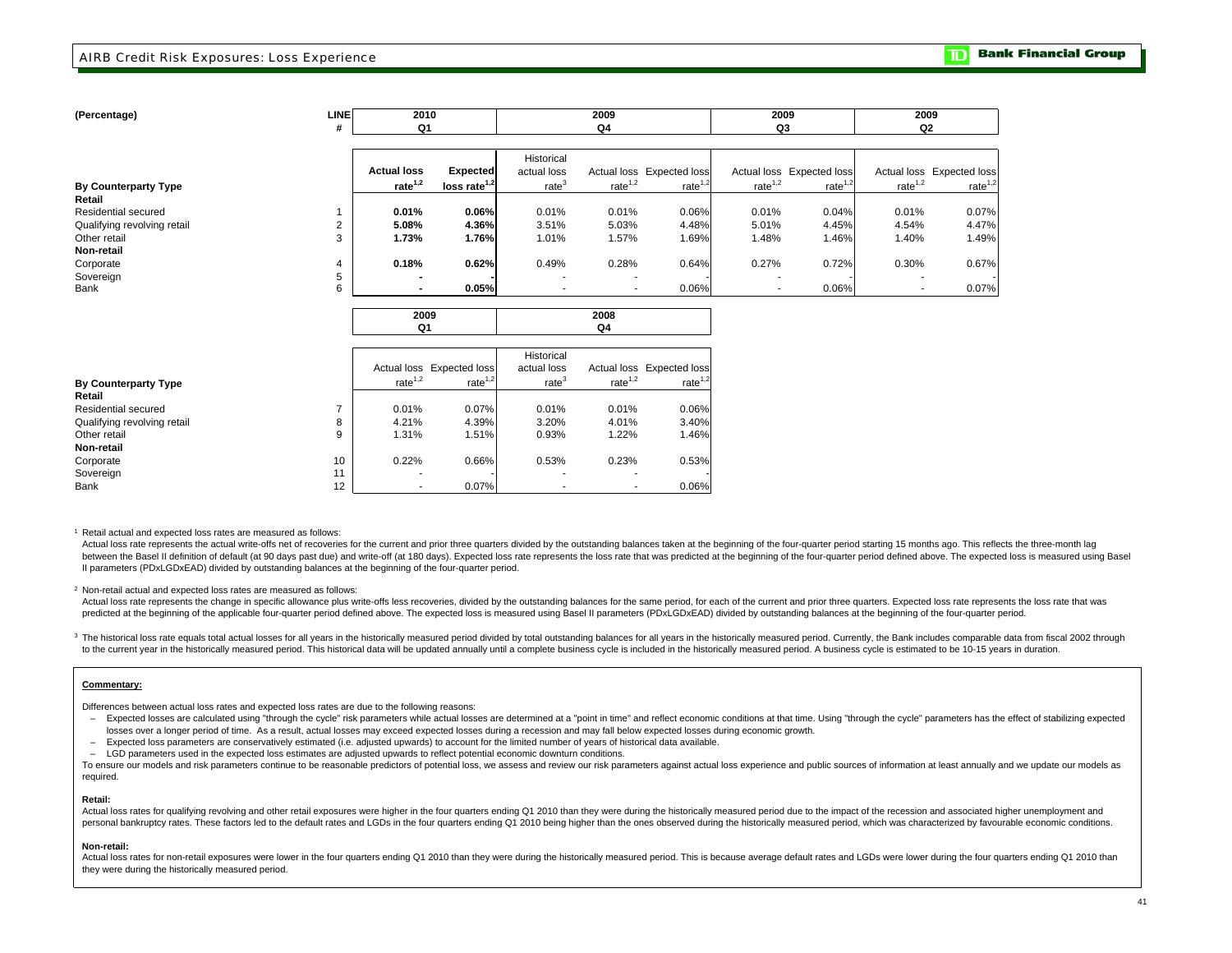# Securitization Exposures $^1$

**Bank Financial Group** 

 $\mathbf{D}$ 

| (\$ millions)                                           | <b>LINE</b>    | 2010                   |                      |                 | 2009             |                   | 2009             |                  | 2009          |
|---------------------------------------------------------|----------------|------------------------|----------------------|-----------------|------------------|-------------------|------------------|------------------|---------------|
| AS AT                                                   | #              | Q1                     |                      | Q4              |                  |                   | Q3               |                  | Q2            |
|                                                         |                |                        |                      |                 |                  |                   |                  |                  |               |
|                                                         |                |                        | <b>Risk-weighted</b> |                 | Risk-weighted    |                   | Risk-weighted    |                  | Risk-weighted |
| Rating                                                  |                | <b>Gross exposures</b> | assets               | Gross exposures | assets           | Gross exposures   | assets           | Gross exposures  | assets        |
| AA- and above                                           |                | 37,479 \$<br>£         | $3,857$ \$           | 36,843 \$       | 3,345            | - \$<br>34,770 \$ | 2,987            | 38,955 \$<br>l S | 3,333         |
| $A+$ to $A-$                                            | $\overline{2}$ | 666                    | 110                  | 600             | 94               | 519               | 84               | 372              | 71            |
| BBB+ to BBB-                                            | 3              | 611                    | 341                  | 689             | 443              | 905               | 580              | 991              | 517           |
| BB+ to BB-                                              |                | 171                    | 797                  | 261             | 1,187            | 435               | 2,092            | 76               | 337           |
| Below BB-2                                              | 5              | 1,478                  | n/a                  | 1,404           | n/a              | 692               | n/a              | 660              | n/a           |
| Gains on sale recorded upon securitization <sup>2</sup> | 6              | 102                    | n/a                  | 84              | n/a              | 75                | n/a              | 71               | n/a           |
| Total                                                   | $\overline{7}$ | 40,507 \$<br>-\$       | $5,105$ \$           | 39,881          | $5,069$ \$<br>\$ | 37,396            | \$<br>$5,743$ \$ | 41,125 \$        | 4,258         |
|                                                         |                |                        |                      |                 |                  |                   |                  |                  |               |
|                                                         |                |                        |                      |                 |                  |                   |                  |                  |               |
|                                                         |                | 2009                   |                      |                 | 2008             |                   | 2008             |                  | 2008          |
|                                                         |                | Q <sub>1</sub>         |                      | Q4              |                  |                   | Q3               |                  | Q2            |
|                                                         |                |                        |                      |                 |                  |                   |                  |                  |               |
|                                                         |                |                        | Risk-weighted        |                 | Risk-weighted    |                   | Risk-weighted    |                  | Risk-weighted |
| Rating                                                  |                | Gross exposures        | assets               | Gross exposures | assets           | Gross exposures   | assets           | Gross exposures  | assets        |
| AA- and above                                           | 8              | 38,569 \$<br>\$        | 3,146                | 37,892 \$<br>\$ | 5,388            | 36,346 \$<br>- \$ | $4,942$ \$       | 36,945 \$        | 4,989         |
| $A+$ to $A-$                                            | 9              | 480                    | 65                   | 455             | 199              | 103               | 21               | 211              | 42            |
| BBB+ to BBB-                                            | 10             | 668                    | 409                  | 571             | 557              | 56                | 42               | 56               | 42            |
| BB+ to BB-                                              | 11             | 596                    | 2,532                | 62              | 216              |                   |                  |                  |               |
| Below BB- <sup>2</sup>                                  | 12             | 1,203                  | n/a                  | $\sim$          | n/a              |                   | n/a              | ۰                | n/a           |

4 |\$ 41,566 \$ 6,152|\$ 39,037 \$ 6,360|\$ 36,569 \$ 5,005|\$ 37,277 \$ 5,073

Gains on sale recorded upon securitization <sup>2</sup> 13 1/a 50 n/a 57 n/a 64 n/a n/a 65 n/a 65 n/a Total 14

<sup>1</sup> Securitization exposures include the Bank's exposures as originator and investor under both the IRB approach and the Standardized approach.

2 Securitization exposures deducted from capital.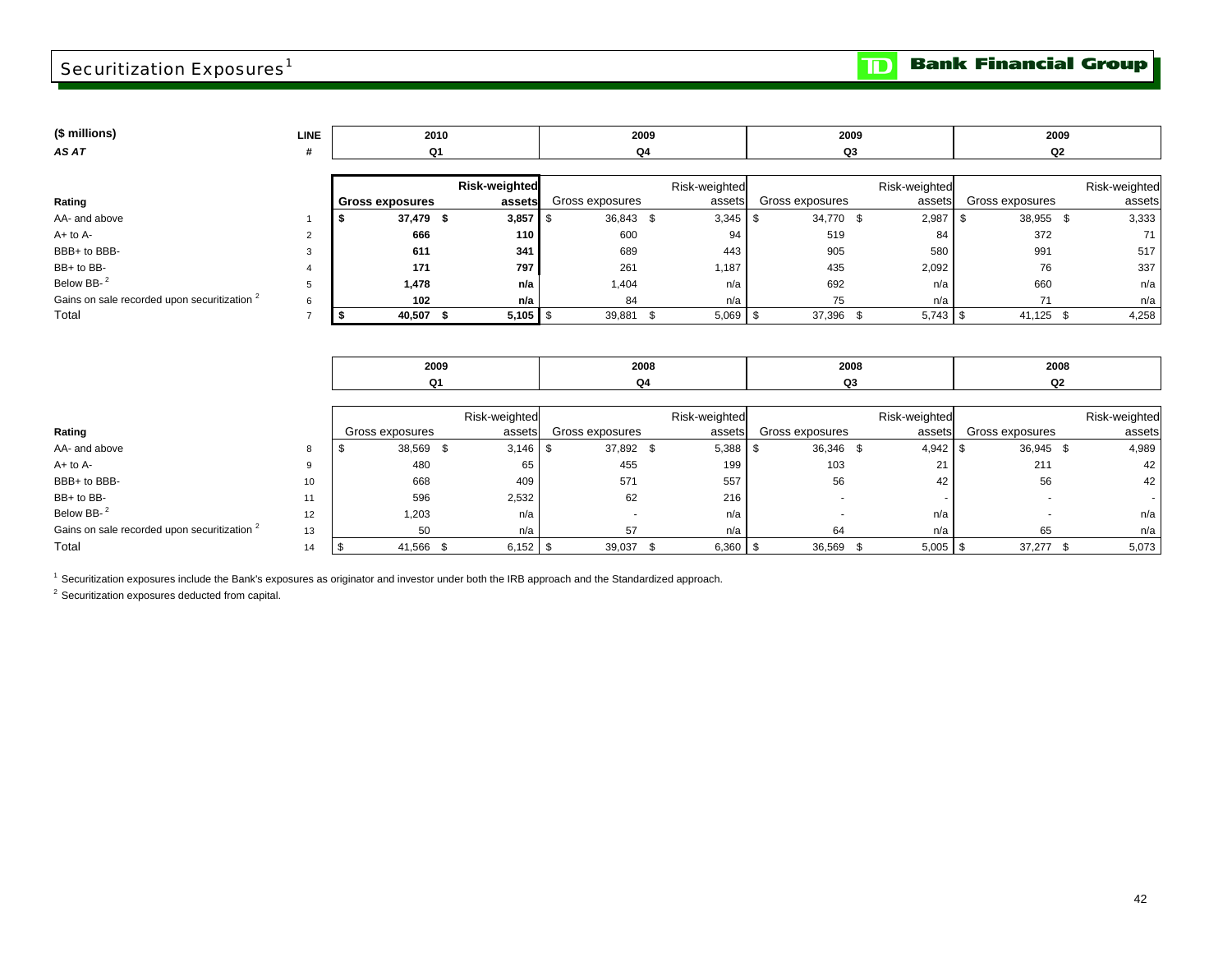#### Basel II - RWA

| (\$ millions)                                                                   | LINE     |            | 2010                   |                          |            |         | 2009                     |                          |            |                        | 2009                     |          |               |                     | 2009                   |          |              |
|---------------------------------------------------------------------------------|----------|------------|------------------------|--------------------------|------------|---------|--------------------------|--------------------------|------------|------------------------|--------------------------|----------|---------------|---------------------|------------------------|----------|--------------|
| <b>ASAT</b>                                                                     |          |            | Q <sub>1</sub>         |                          |            |         | Q <sub>4</sub>           |                          |            |                        | Q3 <sup>3</sup>          |          |               |                     | $Q2^3$                 |          |              |
|                                                                                 |          |            |                        |                          |            |         |                          |                          |            |                        |                          |          |               |                     |                        |          |              |
|                                                                                 |          |            |                        |                          | <b>RWA</b> |         |                          |                          | <b>RWA</b> |                        |                          |          | <b>RWA</b>    |                     |                        |          | <b>RWA</b>   |
|                                                                                 |          |            |                        | Internal                 |            |         |                          | Internal                 |            |                        |                          | Internal |               |                     |                        | Internal |              |
|                                                                                 |          | Gross      |                        | Ratings                  |            | Gross   |                          | Ratings                  |            | Gross                  |                          | Ratings  |               | Gross               |                        | Ratings  |              |
|                                                                                 |          |            | Exposures Standardized | <b>Based</b>             | Total      |         | Exposures Standardized   | Based                    | Total      | Exposures Standardized |                          | Based    | Total         |                     | Exposures Standardized | Based    | Total        |
| <b>Credit risk</b>                                                              |          |            |                        |                          |            |         |                          |                          |            |                        |                          |          |               |                     |                        |          |              |
| Retail                                                                          |          |            |                        |                          |            |         |                          |                          |            |                        |                          |          |               |                     |                        |          |              |
| Residential secured                                                             |          | 150.503 \$ | 4.928                  | 8.621                    | 13,549     | 148.054 | 4.613                    | 8.597                    | 13,210     | \$152,173 \$           | 4,318<br>-9              | 7.609    | 11,927<br>\$. | 144.687             | 4.419                  | 6,066    | 10,485<br>-S |
| Qualifying revolving retail                                                     |          | 41,384     |                        | 15,210                   | 15,210     | 40,894  | $\overline{\phantom{a}}$ | 15,053                   | 15,053     | 40,715                 | $\overline{\phantom{a}}$ | 15,109   | 15,109        | 40,714              |                        | 14,836   | 14,836       |
| Other retail                                                                    | 3        | 41,885     | 13,360                 | 12,882                   | 26,242     | 40.888  | 12,898                   | 12,629                   | 25,527     | 39,125                 | 12,093                   | 12,355   | 24,448        | 39,350              | 12,907                 | 11,828   | 24,735       |
| Non-retail                                                                      |          |            |                        |                          |            |         |                          |                          |            |                        |                          |          |               |                     |                        |          |              |
| Corporate                                                                       |          | 140.296    | 43.072                 | 27,016                   | 70,088     | 145.133 | 44,547                   | 28,329                   | 72,876     | 144.233                | 44.609                   | 29,651   | 74,260        | 150.774             | 49.453                 | 34.138   | 83,591       |
| Sovereign                                                                       |          | 66.067     | 121                    | 498                      | 619        | 60.102  |                          | 473                      | 474        | 52,241                 |                          | 450      | 451           | 57,159              |                        | 1,169    | 1,170        |
| Bank                                                                            |          | 118,077    | 1,900                  | 8,337                    | 10,237     | 109,233 | 1,905                    | 8,354                    | 10,259     | 93,243                 | 1,544                    | 8,580    | 10,124        | 96.114              | 1,010                  | 7,524    | 8,534        |
| <b>Securitization exposures</b>                                                 |          | 40,507     | 1.688                  | 3,417                    | 5.105      | 39.882  | 959                      | 4.110                    | 5.069      | 37,396                 | 608                      | 5.135    | 5.743         | 41,125              | 656                    | 3,602    | 4,258        |
| Equity exposures                                                                |          |            |                        |                          |            |         |                          |                          |            |                        |                          |          |               |                     |                        |          |              |
| Equity exposures that are grandfathered                                         | 8        |            |                        |                          |            |         |                          |                          |            |                        |                          |          |               |                     |                        |          |              |
| Equity exposures subject to simple risk-weight method                           | $\alpha$ |            |                        |                          |            |         |                          |                          |            |                        |                          |          |               |                     |                        |          |              |
| Equity exposures subject to PD/LGD approaches                                   | 10       |            |                        | $\overline{\phantom{a}}$ |            |         |                          | $\overline{\phantom{a}}$ |            |                        |                          |          |               |                     |                        |          |              |
| Other                                                                           | 11       | 2.383      |                        | 1,303                    | 1,303      | 2,374   |                          | 1,296                    | 1,296      | 2,392                  |                          | 1,348    | 1,348         | 3,113               |                        | 2,001    | 2,001        |
| Exposures subject to standardized or IRB approaches                             | 12       | 601.102    | 65.069                 | 77,284                   | 142,353    | 586.560 | 64.923                   | 78,841                   | 143.764    | 561,518                | 63,173                   | 80.237   | 143,410       | 573,036             | 68.446                 | 81,164   | 149,610      |
| Adjustment to IRB RWA for scaling factor                                        | 13       |            |                        |                          | 4,637      |         |                          |                          | 4.730      |                        |                          |          | 4.814         |                     |                        |          | 4,870        |
| Other assets not included in standardized or IRB approaches                     | 14       | 36,917     |                        |                          | 12,957     | 36,014  |                          |                          | 11,971     | 36,400                 |                          |          | 11,976        | 39,145              |                        |          | 12,919       |
| Net impact of eliminating one month reporting lag on U.S. entities <sup>2</sup> | 15       | 94         |                        |                          |            | 57      |                          |                          |            | (431)                  |                          |          |               | (340)               |                        |          |              |
| Total credit risk                                                               | 16       | 638,113    |                        |                          | 159,947    | 622,631 |                          |                          |            | \$160,465 \$597,487    |                          |          |               | \$160,200 \$611,841 |                        |          | \$167,399    |
| <b>Market risk</b>                                                              |          |            |                        |                          |            |         |                          |                          |            |                        |                          |          |               |                     |                        |          |              |
| Internal models approach - trading book                                         | 17       | n/a        |                        |                          | 4.061      | n/a     |                          |                          | 3.735      | n/a                    |                          |          | 4.682         | n/a                 |                        |          | 7,737        |
| <b>Operational risk</b>                                                         |          |            |                        |                          |            |         |                          |                          |            |                        |                          |          |               |                     |                        |          |              |
| Basic indicator approach                                                        | 18       | n/a        |                        |                          | 8,155      | n/a     |                          |                          | 7,882      | n/a                    |                          |          | 7,724         | n/a                 |                        |          | 7,429        |
| Standardized approach                                                           | 19       | n/a        |                        |                          | 18.481     | n/a     |                          |                          | 17.503     | n/a                    |                          |          | 17.003        | n/a                 |                        |          | 16,743       |
| Total operational risk                                                          | 20       |            |                        |                          | 26.636     |         |                          |                          | 25.385     |                        |                          |          | 24.727        |                     |                        |          | 24,172       |
| Total                                                                           | 21       |            |                        |                          | 190,644    |         |                          |                          | 189,585    |                        |                          |          | 189,609<br>S  |                     |                        |          | \$199,308    |

|                                                                                 |    |            | 2009<br>Q1 <sup>3</sup> |          |              |                 | 2008                   |          |            |                     | 2008                   |               |                |                     | 2008                   |             |            |
|---------------------------------------------------------------------------------|----|------------|-------------------------|----------|--------------|-----------------|------------------------|----------|------------|---------------------|------------------------|---------------|----------------|---------------------|------------------------|-------------|------------|
|                                                                                 |    |            |                         |          |              |                 | Q4                     |          |            |                     | Q3                     |               |                |                     | Q <sub>2</sub>         |             |            |
|                                                                                 |    |            |                         |          | <b>RWA</b>   |                 |                        |          | <b>RWA</b> |                     |                        |               | <b>RWA</b>     |                     |                        |             | <b>RWA</b> |
|                                                                                 |    |            |                         | Internal |              |                 |                        | Internal |            |                     |                        | Internal      |                |                     |                        | Internal    |            |
|                                                                                 |    | Gross      |                         | Ratings  |              | Gross           |                        | Ratings  |            | Gross               |                        | Ratings       |                | Gross               |                        | Ratings     |            |
|                                                                                 |    | Exposures  | Standardized            | Based    | Total        |                 | Exposures Standardized | Based    | Total      |                     | Exposures Standardized | Based         | Total          |                     | Exposures Standardized | Based       | Total      |
| <b>Credit risk</b>                                                              |    |            |                         |          |              |                 |                        |          |            |                     |                        |               |                |                     |                        |             |            |
| Retail                                                                          |    |            |                         |          |              |                 |                        |          |            |                     |                        |               |                |                     |                        |             |            |
| Residential secured                                                             | 22 | 141.723 \$ | 4,160                   | 6,207    | 10,367<br>S. | 142,663<br>l \$ | 3,339                  | 5.875    | 9.214      | 142,035 \$<br>l S   | 3,275                  | 4.675<br>- \$ | 7,950 \$<br>-8 | 132,776             | 3.404<br>-8            | 3.498<br>-S | 6,902      |
| Qualifying revolving retail                                                     | 23 | 40.788     |                         | 14,637   | 14,637       | 41.461          |                        | 14.307   | 14,307     | 41.979              |                        | 14.410        | 14,410         | 41,019              |                        | 13,657      | 13,657     |
| Other retail                                                                    | 24 | 38.653     | 13,017                  | 11,380   | 24,397       | 35.801          | 11,493                 | 10,937   | 22,430     | 35.657              | 11,920                 | 10,417        | 22,337         | 35,415              | 11,502                 | 9,233       | 20,735     |
| Non-retail                                                                      |    |            |                         |          |              |                 |                        |          |            |                     |                        |               |                |                     |                        |             |            |
| Corporate                                                                       | 25 | 156,484    | 50,281                  | 34,998   | 85,279       | 158,110         | 43,251                 | 36,551   | 79,802     | 148,587             | 39,312                 | 31,047        | 70,359         | 144,665             | 37.144                 | 29,772      | 66,916     |
| Sovereign                                                                       | 26 | 60,316     |                         | 1,794    | 1,795        | 58.161          | $\overline{2}$         | 1,363    | 1,365      | 40,797              | $\overline{2}$         | 824           | 826            | 42,985              |                        | 631         | 634        |
| Bank                                                                            | 27 | 94.187     | 910                     | 7.485    | 8,395        | 99.937          | 701                    | 7,735    | 8.436      | 86.659              | 1,210                  | 7.358         | 8,568          | 91,823              | 1.368                  | 8.896       | 10,264     |
| <b>Securitization exposures</b>                                                 | 28 | 41.566     | 665                     | 5,487    | 6,152        | 39.037          | 5.106                  | 1,254    | 6,360      | 36,569              | 3.676                  | 1.329         | 5,005          | 37,277              | 3.695                  | 1,378       | 5,073      |
| Equity exposures <sup>1</sup>                                                   |    |            |                         |          |              |                 |                        |          |            |                     |                        |               |                |                     |                        |             |            |
| Equity exposures that are grandfathered                                         | 29 | 1.854      |                         | 1,854    | 1,854        | 2.044           |                        | 2,044    | 2,044      | 2,243               |                        | 2,243         | 2,243          | 2,583               |                        | 2,583       | 2,583      |
| Equity exposures subject to simple risk-weight method                           | 30 | 992        |                         | 3,323    | 3,323        | 1.364           |                        | 4,834    | 4.834      | 1.171               |                        | 4,204         | 4,204          | 1,285               |                        | 4.445       | 4,445      |
| Equity exposures subject to PD/LGD approaches                                   | 31 | 258        |                         | 334      | 334          | 287             |                        | 388      | 388        | 310                 |                        | 429           | 429            | 310                 |                        | 428         | 428        |
| Other                                                                           | 32 | 1.133      |                         | 28       | 28           | 1.025           |                        | 29       | 29         | 986                 |                        | 30            | 30             | 542                 |                        | 39          | 39         |
| Exposures subject to standardized or IRB approaches                             | 33 | 577.954    | 69.034                  | 87.527   | 156,561      | 579.890         | 63.892                 | 85.317   | 149,209    | 536.993             | 59,395                 | 76.966        | 136,361        | 530,680             | 57.116                 | 74.560      | 131,676    |
| Adjustment to IRB RWA for scaling factor                                        | 34 |            |                         |          | 5,252        |                 |                        |          | 5,119      |                     |                        |               | 4,618          |                     |                        |             | 4,474      |
| Other assets not included in standardized or IRB approaches                     | 35 | 40.907     |                         |          | 13,328       | 37.436          |                        |          | 13,543     | 34.613              |                        |               | 11,347         | 34,699              |                        |             | 11,467     |
| Net impact of eliminating one month reporting lag on U.S. entities <sup>2</sup> | 36 | 1,654      |                         |          | 1.159        | 25,867          |                        |          | 9,681      |                     |                        |               |                |                     |                        |             |            |
| Total credit risk                                                               | 37 | 620,515    |                         |          | \$176,300    | 643,193         |                        |          |            | \$177,552 \$571,606 |                        |               |                | \$152,326 \$565,379 |                        |             | \$147,617  |
| <b>Market risk</b>                                                              |    |            |                         |          |              |                 |                        |          |            |                     |                        |               |                |                     |                        |             |            |
| Internal models approach - trading book                                         | 38 | n/a        |                         |          | 10.176       | n/a             |                        |          | 9.644      | n/a                 |                        |               | 8.179          | n/a                 |                        |             | 7,140      |
| <b>Operational risk</b>                                                         |    |            |                         |          |              |                 |                        |          |            |                     |                        |               |                |                     |                        |             |            |
| Basic indicator approach                                                        | 39 | n/a        |                         |          | 7,205        | n/a             |                        |          | 7,090      | n/a                 |                        |               | 6,974          | n/a                 |                        |             | 6,749      |
| Standardized approach                                                           | 40 | n/a        |                         |          | 17,417       | n/a             |                        |          | 17.464     | n/a                 |                        |               | 17.195         | n/a                 |                        |             | 17.129     |
| Total operational risk                                                          | 41 |            |                         |          | 24.622       |                 |                        |          | 24.554     |                     |                        |               | 24.169         |                     |                        |             | 23,878     |
| Total                                                                           | 42 |            |                         |          | \$211,098    |                 |                        |          | \$211,750  |                     |                        |               | \$184,674      |                     |                        |             | \$178,635  |

 $1$  Effective April 30, 2009, the Bank's equity portfolio qualified for the Basel II Framework's equity materiality exemption.

 Accordingly, with the alignment of TD Bank, N.A. effective April 30, 2009, the net impact relates to TD Ameritrade only. <sup>2</sup> Effective Q2 2009, for both accounting and regulatory reporting purposes, the one month lag in reporting the financial position and results of operations of TD Bank, N.A., which includes TD Banknoth and Commerce, is el and Q4 2008, TD Bank, N.A. assets as at the Bank's period end were used when calculating the Bank's regulatory capital position. Further, effective Q4 2008, for regulatory purposes only, the Bank's investment in TD Ameritr

<sup>3</sup> During Q4 2009, certain comparative amounts have been amended retroactive to Q1 2009 to conform with the Amendments to CICA Handbook Section 3855, Financial Instruments - Recognition and Measurement. For further detail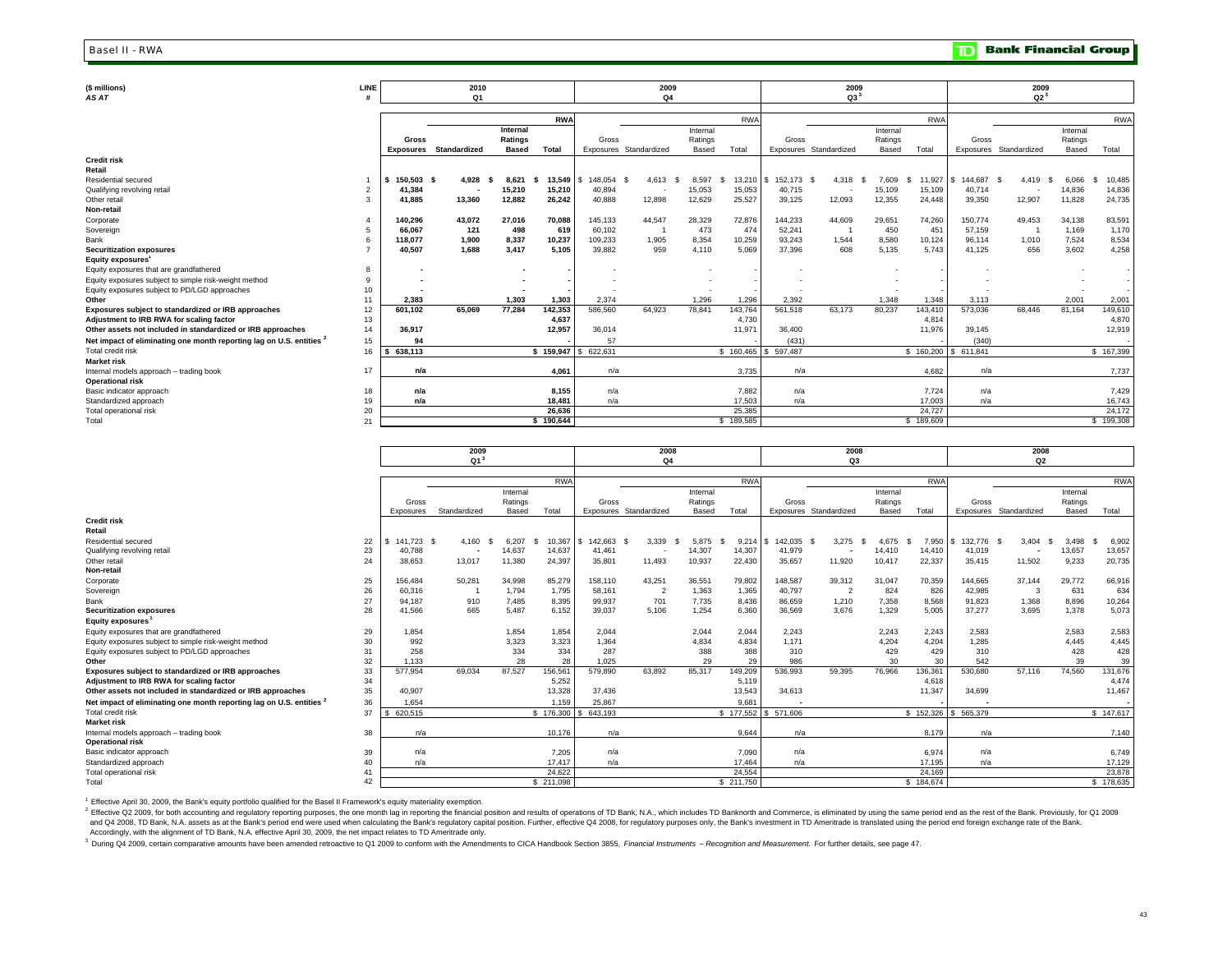#### Basel II - Capital

| $Q3^8$<br>$Q2^8$<br>Q1 <sup>8</sup><br>Q3<br>AS AT<br>Q <sub>1</sub><br>Q <sub>4</sub><br>Q4<br>Q2<br>Q1<br>190,644 \$<br>145,900<br>189,585 \$<br>199,308 \$<br>211,098 \$<br>211,750 \$<br>184,674 \$<br>178,635 \$<br>(page 43)<br>189,609<br>- \$<br>15,548<br>$\overline{2}$<br>l \$<br>15,357 \$<br>15,073 \$<br>14,875 \$<br>14,781<br>$13,241$ \$<br>13,090 \$<br>12,818 \$<br>6,632<br>(page 28)<br>l \$<br>l S<br>$\mathbf{3}$<br>321<br>339<br>350<br>340<br>350<br>355<br>383<br>121<br>(page 28)<br>310<br>$\overline{4}$<br>19,356<br>18,632<br>18,192<br>17,848<br>17,868<br>17,857<br>17,362<br>16,864<br>16,499<br>(page 28)<br>(2,065)<br>(2, 304)<br>(page 29)<br>5<br>(1, 861)<br>(1,539)<br>(1, 190)<br>1,434<br>1,920<br>(1,633)<br>(1,834)<br>net of hedging activities<br>6<br>(35)<br>(56)<br>$\overline{\phantom{a}}$<br>$\blacksquare$<br>1,425<br>$\overline{7}$<br>3,943<br>3,945<br>3,945<br>3,945<br>3,320<br>2,425<br>2,175<br>1,675<br>3,692<br>4,588<br>3,924<br>1,739<br>8<br>3,846<br>3,913<br>2,765<br>1,753<br>1,736<br>9<br>(743)<br>(139)<br>(80)<br>(127)<br>20<br>20<br>20<br>20<br>10<br>31<br>30<br>30<br>22<br>11<br>40,996<br>40,592<br>40,096<br>42,280<br>41,992<br>35,025<br>32,690<br>31,662<br>24,132<br>12<br>(14, 855)<br>(15, 015)<br>(14, 951)<br>(16, 385)<br>(16, 696)<br>(15, 123)<br>(14, 765)<br>(15,016)<br>(7,967)<br>13<br>(431)<br>(340)<br>94<br>57<br>42<br>1,642<br>26,235<br>25,634<br>24,714<br>25,555<br>25,338<br>21,544<br>17,925<br>16,646<br>16,165<br>14<br>(51)<br>15<br>(102)<br>(84)<br>(75)<br>(71)<br>(50)<br>(57)<br>(64)<br>(65)<br>(1, 155)<br>Securitization - other<br>16<br>(1, 128)<br>(662)<br>(596)<br>(602)<br>$\overline{\phantom{a}}$<br>(233)<br>17<br>(118)<br>(123)<br>(156)<br>(309)<br>(289)<br>(239)<br>(162)<br>50% shortfall in allowance<br>(110)<br>(2,850)<br>(3,289)<br>(62)<br>50% substantial investments <sup>5</sup><br>18<br>(2,876)<br>(3,083)<br>(3, 186)<br>(71)<br>(77)<br>(80)<br>Other deductions<br>19<br>(2)<br>(4)<br>(4)<br>(5)<br>(5<br>20<br>(47)<br>(29)<br>216<br>170<br>(42)<br>(424)<br>Net impact of eliminating one month reporting lag on U.S. entities<br>Adjusted net Tier 1 capital<br>21<br>21,963<br>21,407<br>20.987<br>21,608<br>21,220<br>20,679<br>17.491<br>16,262<br>15,888<br>Tier 2 capital<br>Innovative instruments in excess of Tier 1 limit<br>22<br>743<br>80<br>139<br>127<br>11,777<br>Subordinated notes and debentures (net of amortization and ineligible)<br>23<br>11,953<br>12,013<br>12,115<br>13,233<br>12,301<br>11,948<br>12,131<br>12,186<br>24<br>885<br>877<br>851<br>873<br>490<br>487<br>467<br>311<br>681<br>Accumulated net after-tax unrealized gain on AFS equity securities in OCI<br>25<br>53<br>42<br>42<br>53<br>245<br>280<br>312<br>26<br>(2, 370)<br>(2, 421)<br>(1,901)<br>(602)<br>(1,910)<br>27<br>(233)<br>(162)<br>50% shortfall in allowance<br>(118)<br>(110)<br>(123)<br>(156)<br>(309)<br>(289)<br>(239)<br>28<br>(3,289)<br>(5,019)<br>(2,850)<br>(2,876)<br>(3,083)<br>(3, 186)<br>(5, 547)<br>(5,276)<br>(5, 241)<br>29<br>(1, 292)<br>(1, 243)<br>(1,091)<br>(1,224)<br>(1, 183)<br>(1, 150)<br>(1, 198)<br>(1, 185)<br>(1, 134)<br>30<br>(2)<br>(4)<br>(5)<br>(4)<br>(4)<br>31<br>(47)<br>(29)<br>216<br>170<br>(35)<br>(1,002)<br>Net impact of eliminating one month reporting lag on U.S. entities <sup>3</sup><br>٠.<br>32<br>6,214<br>6,930<br>6,696<br>6,434<br>6,931<br>7,728<br>4,669<br>7,211<br>6,126<br>33<br>28,177<br>27,917 \$<br>28,304 \$<br>28,948<br>25,348<br>24,702 \$<br>22,696<br>22,014<br>28,338<br>- \$<br><b>REGULATORY CAPITAL RATIOS (%) 3</b><br>9.5%<br>9.1%<br>11.5%<br>11.3%<br>11.1%<br>10.8%<br>10.1%<br>9.8%<br>10.9%<br>Tier 1 capital ratio<br>34<br>35<br>14.8%<br>14.9%<br>14.7%<br>14.2%<br>13.7%<br>12.0%<br>13.4%<br>12.7%<br>15.1%<br>Total capital ratio <sup>b</sup><br>10.4%<br>10.3%<br>9.7%<br>13.3%<br>11.1%<br>9.1%<br>9.3%<br>36<br>n/a<br>n/a<br>37<br>15.1%<br>12.9%<br>12.2%<br>12.0%<br>10.7%<br>11.0%<br>11.4%<br>n/a<br>n/a<br><b>TD Mortgage Corporation</b><br>48.2%<br>42.4%<br>Tier 1 capital ratio<br>38<br>33.5%<br>31.5%<br>29.8%<br>27.5%<br>34.1%<br>38.3%<br>48.4%<br>39<br>36.9%<br>34.7%<br>33.1%<br>30.6%<br>37.1%<br>41.7%<br>52.6%<br>53.0%<br>46.4% |                                                                                           |             |      |      |  |      |  |
|-------------------------------------------------------------------------------------------------------------------------------------------------------------------------------------------------------------------------------------------------------------------------------------------------------------------------------------------------------------------------------------------------------------------------------------------------------------------------------------------------------------------------------------------------------------------------------------------------------------------------------------------------------------------------------------------------------------------------------------------------------------------------------------------------------------------------------------------------------------------------------------------------------------------------------------------------------------------------------------------------------------------------------------------------------------------------------------------------------------------------------------------------------------------------------------------------------------------------------------------------------------------------------------------------------------------------------------------------------------------------------------------------------------------------------------------------------------------------------------------------------------------------------------------------------------------------------------------------------------------------------------------------------------------------------------------------------------------------------------------------------------------------------------------------------------------------------------------------------------------------------------------------------------------------------------------------------------------------------------------------------------------------------------------------------------------------------------------------------------------------------------------------------------------------------------------------------------------------------------------------------------------------------------------------------------------------------------------------------------------------------------------------------------------------------------------------------------------------------------------------------------------------------------------------------------------------------------------------------------------------------------------------------------------------------------------------------------------------------------------------------------------------------------------------------------------------------------------------------------------------------------------------------------------------------------------------------------------------------------------------------------------------------------------------------------------------------------------------------------------------------------------------------------------------------------------------------------------------------------------------------------------------------------------------------------------------------------------------------------------------------------------------------------------------------------------------------------------------------------------------------------------------------------------------------------------------------------------------------------------------------------------------------------------------------------------------------------------------------------------------------------------------------------------------------------------------------------------------------------------------------------------------------------------------------------------------------------------------------------------------------------------------------------------------------------------------------------------------------------------------------------------------------------------------------------------------------------------------------------------------------------------------------------------------------------------------|-------------------------------------------------------------------------------------------|-------------|------|------|--|------|--|
|                                                                                                                                                                                                                                                                                                                                                                                                                                                                                                                                                                                                                                                                                                                                                                                                                                                                                                                                                                                                                                                                                                                                                                                                                                                                                                                                                                                                                                                                                                                                                                                                                                                                                                                                                                                                                                                                                                                                                                                                                                                                                                                                                                                                                                                                                                                                                                                                                                                                                                                                                                                                                                                                                                                                                                                                                                                                                                                                                                                                                                                                                                                                                                                                                                                                                                                                                                                                                                                                                                                                                                                                                                                                                                                                                                                                                                                                                                                                                                                                                                                                                                                                                                                                                                                                                                                         | (\$ millions, except as noted)                                                            | <b>LINE</b> | 2010 | 2009 |  | 2008 |  |
|                                                                                                                                                                                                                                                                                                                                                                                                                                                                                                                                                                                                                                                                                                                                                                                                                                                                                                                                                                                                                                                                                                                                                                                                                                                                                                                                                                                                                                                                                                                                                                                                                                                                                                                                                                                                                                                                                                                                                                                                                                                                                                                                                                                                                                                                                                                                                                                                                                                                                                                                                                                                                                                                                                                                                                                                                                                                                                                                                                                                                                                                                                                                                                                                                                                                                                                                                                                                                                                                                                                                                                                                                                                                                                                                                                                                                                                                                                                                                                                                                                                                                                                                                                                                                                                                                                                         |                                                                                           |             |      |      |  |      |  |
|                                                                                                                                                                                                                                                                                                                                                                                                                                                                                                                                                                                                                                                                                                                                                                                                                                                                                                                                                                                                                                                                                                                                                                                                                                                                                                                                                                                                                                                                                                                                                                                                                                                                                                                                                                                                                                                                                                                                                                                                                                                                                                                                                                                                                                                                                                                                                                                                                                                                                                                                                                                                                                                                                                                                                                                                                                                                                                                                                                                                                                                                                                                                                                                                                                                                                                                                                                                                                                                                                                                                                                                                                                                                                                                                                                                                                                                                                                                                                                                                                                                                                                                                                                                                                                                                                                                         | <b>RISK-WEIGHTED ASSETS</b>                                                               |             |      |      |  |      |  |
|                                                                                                                                                                                                                                                                                                                                                                                                                                                                                                                                                                                                                                                                                                                                                                                                                                                                                                                                                                                                                                                                                                                                                                                                                                                                                                                                                                                                                                                                                                                                                                                                                                                                                                                                                                                                                                                                                                                                                                                                                                                                                                                                                                                                                                                                                                                                                                                                                                                                                                                                                                                                                                                                                                                                                                                                                                                                                                                                                                                                                                                                                                                                                                                                                                                                                                                                                                                                                                                                                                                                                                                                                                                                                                                                                                                                                                                                                                                                                                                                                                                                                                                                                                                                                                                                                                                         | <b>CAPITAL</b>                                                                            |             |      |      |  |      |  |
|                                                                                                                                                                                                                                                                                                                                                                                                                                                                                                                                                                                                                                                                                                                                                                                                                                                                                                                                                                                                                                                                                                                                                                                                                                                                                                                                                                                                                                                                                                                                                                                                                                                                                                                                                                                                                                                                                                                                                                                                                                                                                                                                                                                                                                                                                                                                                                                                                                                                                                                                                                                                                                                                                                                                                                                                                                                                                                                                                                                                                                                                                                                                                                                                                                                                                                                                                                                                                                                                                                                                                                                                                                                                                                                                                                                                                                                                                                                                                                                                                                                                                                                                                                                                                                                                                                                         | Tier 1 capital                                                                            |             |      |      |  |      |  |
|                                                                                                                                                                                                                                                                                                                                                                                                                                                                                                                                                                                                                                                                                                                                                                                                                                                                                                                                                                                                                                                                                                                                                                                                                                                                                                                                                                                                                                                                                                                                                                                                                                                                                                                                                                                                                                                                                                                                                                                                                                                                                                                                                                                                                                                                                                                                                                                                                                                                                                                                                                                                                                                                                                                                                                                                                                                                                                                                                                                                                                                                                                                                                                                                                                                                                                                                                                                                                                                                                                                                                                                                                                                                                                                                                                                                                                                                                                                                                                                                                                                                                                                                                                                                                                                                                                                         | Common shares                                                                             |             |      |      |  |      |  |
|                                                                                                                                                                                                                                                                                                                                                                                                                                                                                                                                                                                                                                                                                                                                                                                                                                                                                                                                                                                                                                                                                                                                                                                                                                                                                                                                                                                                                                                                                                                                                                                                                                                                                                                                                                                                                                                                                                                                                                                                                                                                                                                                                                                                                                                                                                                                                                                                                                                                                                                                                                                                                                                                                                                                                                                                                                                                                                                                                                                                                                                                                                                                                                                                                                                                                                                                                                                                                                                                                                                                                                                                                                                                                                                                                                                                                                                                                                                                                                                                                                                                                                                                                                                                                                                                                                                         | Contributed surplus                                                                       |             |      |      |  |      |  |
|                                                                                                                                                                                                                                                                                                                                                                                                                                                                                                                                                                                                                                                                                                                                                                                                                                                                                                                                                                                                                                                                                                                                                                                                                                                                                                                                                                                                                                                                                                                                                                                                                                                                                                                                                                                                                                                                                                                                                                                                                                                                                                                                                                                                                                                                                                                                                                                                                                                                                                                                                                                                                                                                                                                                                                                                                                                                                                                                                                                                                                                                                                                                                                                                                                                                                                                                                                                                                                                                                                                                                                                                                                                                                                                                                                                                                                                                                                                                                                                                                                                                                                                                                                                                                                                                                                                         | Retained earnings                                                                         |             |      |      |  |      |  |
|                                                                                                                                                                                                                                                                                                                                                                                                                                                                                                                                                                                                                                                                                                                                                                                                                                                                                                                                                                                                                                                                                                                                                                                                                                                                                                                                                                                                                                                                                                                                                                                                                                                                                                                                                                                                                                                                                                                                                                                                                                                                                                                                                                                                                                                                                                                                                                                                                                                                                                                                                                                                                                                                                                                                                                                                                                                                                                                                                                                                                                                                                                                                                                                                                                                                                                                                                                                                                                                                                                                                                                                                                                                                                                                                                                                                                                                                                                                                                                                                                                                                                                                                                                                                                                                                                                                         | Net unrealized foreign currency translation gains (losses) on investment in subsidiaries, |             |      |      |  |      |  |
|                                                                                                                                                                                                                                                                                                                                                                                                                                                                                                                                                                                                                                                                                                                                                                                                                                                                                                                                                                                                                                                                                                                                                                                                                                                                                                                                                                                                                                                                                                                                                                                                                                                                                                                                                                                                                                                                                                                                                                                                                                                                                                                                                                                                                                                                                                                                                                                                                                                                                                                                                                                                                                                                                                                                                                                                                                                                                                                                                                                                                                                                                                                                                                                                                                                                                                                                                                                                                                                                                                                                                                                                                                                                                                                                                                                                                                                                                                                                                                                                                                                                                                                                                                                                                                                                                                                         |                                                                                           |             |      |      |  |      |  |
|                                                                                                                                                                                                                                                                                                                                                                                                                                                                                                                                                                                                                                                                                                                                                                                                                                                                                                                                                                                                                                                                                                                                                                                                                                                                                                                                                                                                                                                                                                                                                                                                                                                                                                                                                                                                                                                                                                                                                                                                                                                                                                                                                                                                                                                                                                                                                                                                                                                                                                                                                                                                                                                                                                                                                                                                                                                                                                                                                                                                                                                                                                                                                                                                                                                                                                                                                                                                                                                                                                                                                                                                                                                                                                                                                                                                                                                                                                                                                                                                                                                                                                                                                                                                                                                                                                                         | Accumulated net after-tax unrealized loss on AFS equity securities in OCI                 |             |      |      |  |      |  |
|                                                                                                                                                                                                                                                                                                                                                                                                                                                                                                                                                                                                                                                                                                                                                                                                                                                                                                                                                                                                                                                                                                                                                                                                                                                                                                                                                                                                                                                                                                                                                                                                                                                                                                                                                                                                                                                                                                                                                                                                                                                                                                                                                                                                                                                                                                                                                                                                                                                                                                                                                                                                                                                                                                                                                                                                                                                                                                                                                                                                                                                                                                                                                                                                                                                                                                                                                                                                                                                                                                                                                                                                                                                                                                                                                                                                                                                                                                                                                                                                                                                                                                                                                                                                                                                                                                                         | Preferred shares                                                                          |             |      |      |  |      |  |
|                                                                                                                                                                                                                                                                                                                                                                                                                                                                                                                                                                                                                                                                                                                                                                                                                                                                                                                                                                                                                                                                                                                                                                                                                                                                                                                                                                                                                                                                                                                                                                                                                                                                                                                                                                                                                                                                                                                                                                                                                                                                                                                                                                                                                                                                                                                                                                                                                                                                                                                                                                                                                                                                                                                                                                                                                                                                                                                                                                                                                                                                                                                                                                                                                                                                                                                                                                                                                                                                                                                                                                                                                                                                                                                                                                                                                                                                                                                                                                                                                                                                                                                                                                                                                                                                                                                         | Innovative instruments 1, 2                                                               |             |      |      |  |      |  |
|                                                                                                                                                                                                                                                                                                                                                                                                                                                                                                                                                                                                                                                                                                                                                                                                                                                                                                                                                                                                                                                                                                                                                                                                                                                                                                                                                                                                                                                                                                                                                                                                                                                                                                                                                                                                                                                                                                                                                                                                                                                                                                                                                                                                                                                                                                                                                                                                                                                                                                                                                                                                                                                                                                                                                                                                                                                                                                                                                                                                                                                                                                                                                                                                                                                                                                                                                                                                                                                                                                                                                                                                                                                                                                                                                                                                                                                                                                                                                                                                                                                                                                                                                                                                                                                                                                                         | Innovative instruments (ineligible for Tier 1 capital)                                    |             |      |      |  |      |  |
|                                                                                                                                                                                                                                                                                                                                                                                                                                                                                                                                                                                                                                                                                                                                                                                                                                                                                                                                                                                                                                                                                                                                                                                                                                                                                                                                                                                                                                                                                                                                                                                                                                                                                                                                                                                                                                                                                                                                                                                                                                                                                                                                                                                                                                                                                                                                                                                                                                                                                                                                                                                                                                                                                                                                                                                                                                                                                                                                                                                                                                                                                                                                                                                                                                                                                                                                                                                                                                                                                                                                                                                                                                                                                                                                                                                                                                                                                                                                                                                                                                                                                                                                                                                                                                                                                                                         | Qualifying non-controlling interests in subsidiaries                                      |             |      |      |  |      |  |
|                                                                                                                                                                                                                                                                                                                                                                                                                                                                                                                                                                                                                                                                                                                                                                                                                                                                                                                                                                                                                                                                                                                                                                                                                                                                                                                                                                                                                                                                                                                                                                                                                                                                                                                                                                                                                                                                                                                                                                                                                                                                                                                                                                                                                                                                                                                                                                                                                                                                                                                                                                                                                                                                                                                                                                                                                                                                                                                                                                                                                                                                                                                                                                                                                                                                                                                                                                                                                                                                                                                                                                                                                                                                                                                                                                                                                                                                                                                                                                                                                                                                                                                                                                                                                                                                                                                         | Gross Tier 1 capital                                                                      |             |      |      |  |      |  |
|                                                                                                                                                                                                                                                                                                                                                                                                                                                                                                                                                                                                                                                                                                                                                                                                                                                                                                                                                                                                                                                                                                                                                                                                                                                                                                                                                                                                                                                                                                                                                                                                                                                                                                                                                                                                                                                                                                                                                                                                                                                                                                                                                                                                                                                                                                                                                                                                                                                                                                                                                                                                                                                                                                                                                                                                                                                                                                                                                                                                                                                                                                                                                                                                                                                                                                                                                                                                                                                                                                                                                                                                                                                                                                                                                                                                                                                                                                                                                                                                                                                                                                                                                                                                                                                                                                                         | Goodwill and intangibles in excess of 5% limit                                            |             |      |      |  |      |  |
|                                                                                                                                                                                                                                                                                                                                                                                                                                                                                                                                                                                                                                                                                                                                                                                                                                                                                                                                                                                                                                                                                                                                                                                                                                                                                                                                                                                                                                                                                                                                                                                                                                                                                                                                                                                                                                                                                                                                                                                                                                                                                                                                                                                                                                                                                                                                                                                                                                                                                                                                                                                                                                                                                                                                                                                                                                                                                                                                                                                                                                                                                                                                                                                                                                                                                                                                                                                                                                                                                                                                                                                                                                                                                                                                                                                                                                                                                                                                                                                                                                                                                                                                                                                                                                                                                                                         | Net impact of eliminating one month reporting lag on U.S. entities <sup>3</sup>           |             |      |      |  |      |  |
|                                                                                                                                                                                                                                                                                                                                                                                                                                                                                                                                                                                                                                                                                                                                                                                                                                                                                                                                                                                                                                                                                                                                                                                                                                                                                                                                                                                                                                                                                                                                                                                                                                                                                                                                                                                                                                                                                                                                                                                                                                                                                                                                                                                                                                                                                                                                                                                                                                                                                                                                                                                                                                                                                                                                                                                                                                                                                                                                                                                                                                                                                                                                                                                                                                                                                                                                                                                                                                                                                                                                                                                                                                                                                                                                                                                                                                                                                                                                                                                                                                                                                                                                                                                                                                                                                                                         | Net Tier 1 capital                                                                        |             |      |      |  |      |  |
|                                                                                                                                                                                                                                                                                                                                                                                                                                                                                                                                                                                                                                                                                                                                                                                                                                                                                                                                                                                                                                                                                                                                                                                                                                                                                                                                                                                                                                                                                                                                                                                                                                                                                                                                                                                                                                                                                                                                                                                                                                                                                                                                                                                                                                                                                                                                                                                                                                                                                                                                                                                                                                                                                                                                                                                                                                                                                                                                                                                                                                                                                                                                                                                                                                                                                                                                                                                                                                                                                                                                                                                                                                                                                                                                                                                                                                                                                                                                                                                                                                                                                                                                                                                                                                                                                                                         | Securitization - gain on sale of mortgages                                                |             |      |      |  |      |  |
|                                                                                                                                                                                                                                                                                                                                                                                                                                                                                                                                                                                                                                                                                                                                                                                                                                                                                                                                                                                                                                                                                                                                                                                                                                                                                                                                                                                                                                                                                                                                                                                                                                                                                                                                                                                                                                                                                                                                                                                                                                                                                                                                                                                                                                                                                                                                                                                                                                                                                                                                                                                                                                                                                                                                                                                                                                                                                                                                                                                                                                                                                                                                                                                                                                                                                                                                                                                                                                                                                                                                                                                                                                                                                                                                                                                                                                                                                                                                                                                                                                                                                                                                                                                                                                                                                                                         |                                                                                           |             |      |      |  |      |  |
|                                                                                                                                                                                                                                                                                                                                                                                                                                                                                                                                                                                                                                                                                                                                                                                                                                                                                                                                                                                                                                                                                                                                                                                                                                                                                                                                                                                                                                                                                                                                                                                                                                                                                                                                                                                                                                                                                                                                                                                                                                                                                                                                                                                                                                                                                                                                                                                                                                                                                                                                                                                                                                                                                                                                                                                                                                                                                                                                                                                                                                                                                                                                                                                                                                                                                                                                                                                                                                                                                                                                                                                                                                                                                                                                                                                                                                                                                                                                                                                                                                                                                                                                                                                                                                                                                                                         |                                                                                           |             |      |      |  |      |  |
|                                                                                                                                                                                                                                                                                                                                                                                                                                                                                                                                                                                                                                                                                                                                                                                                                                                                                                                                                                                                                                                                                                                                                                                                                                                                                                                                                                                                                                                                                                                                                                                                                                                                                                                                                                                                                                                                                                                                                                                                                                                                                                                                                                                                                                                                                                                                                                                                                                                                                                                                                                                                                                                                                                                                                                                                                                                                                                                                                                                                                                                                                                                                                                                                                                                                                                                                                                                                                                                                                                                                                                                                                                                                                                                                                                                                                                                                                                                                                                                                                                                                                                                                                                                                                                                                                                                         |                                                                                           |             |      |      |  |      |  |
|                                                                                                                                                                                                                                                                                                                                                                                                                                                                                                                                                                                                                                                                                                                                                                                                                                                                                                                                                                                                                                                                                                                                                                                                                                                                                                                                                                                                                                                                                                                                                                                                                                                                                                                                                                                                                                                                                                                                                                                                                                                                                                                                                                                                                                                                                                                                                                                                                                                                                                                                                                                                                                                                                                                                                                                                                                                                                                                                                                                                                                                                                                                                                                                                                                                                                                                                                                                                                                                                                                                                                                                                                                                                                                                                                                                                                                                                                                                                                                                                                                                                                                                                                                                                                                                                                                                         |                                                                                           |             |      |      |  |      |  |
|                                                                                                                                                                                                                                                                                                                                                                                                                                                                                                                                                                                                                                                                                                                                                                                                                                                                                                                                                                                                                                                                                                                                                                                                                                                                                                                                                                                                                                                                                                                                                                                                                                                                                                                                                                                                                                                                                                                                                                                                                                                                                                                                                                                                                                                                                                                                                                                                                                                                                                                                                                                                                                                                                                                                                                                                                                                                                                                                                                                                                                                                                                                                                                                                                                                                                                                                                                                                                                                                                                                                                                                                                                                                                                                                                                                                                                                                                                                                                                                                                                                                                                                                                                                                                                                                                                                         |                                                                                           |             |      |      |  |      |  |
|                                                                                                                                                                                                                                                                                                                                                                                                                                                                                                                                                                                                                                                                                                                                                                                                                                                                                                                                                                                                                                                                                                                                                                                                                                                                                                                                                                                                                                                                                                                                                                                                                                                                                                                                                                                                                                                                                                                                                                                                                                                                                                                                                                                                                                                                                                                                                                                                                                                                                                                                                                                                                                                                                                                                                                                                                                                                                                                                                                                                                                                                                                                                                                                                                                                                                                                                                                                                                                                                                                                                                                                                                                                                                                                                                                                                                                                                                                                                                                                                                                                                                                                                                                                                                                                                                                                         |                                                                                           |             |      |      |  |      |  |
|                                                                                                                                                                                                                                                                                                                                                                                                                                                                                                                                                                                                                                                                                                                                                                                                                                                                                                                                                                                                                                                                                                                                                                                                                                                                                                                                                                                                                                                                                                                                                                                                                                                                                                                                                                                                                                                                                                                                                                                                                                                                                                                                                                                                                                                                                                                                                                                                                                                                                                                                                                                                                                                                                                                                                                                                                                                                                                                                                                                                                                                                                                                                                                                                                                                                                                                                                                                                                                                                                                                                                                                                                                                                                                                                                                                                                                                                                                                                                                                                                                                                                                                                                                                                                                                                                                                         |                                                                                           |             |      |      |  |      |  |
|                                                                                                                                                                                                                                                                                                                                                                                                                                                                                                                                                                                                                                                                                                                                                                                                                                                                                                                                                                                                                                                                                                                                                                                                                                                                                                                                                                                                                                                                                                                                                                                                                                                                                                                                                                                                                                                                                                                                                                                                                                                                                                                                                                                                                                                                                                                                                                                                                                                                                                                                                                                                                                                                                                                                                                                                                                                                                                                                                                                                                                                                                                                                                                                                                                                                                                                                                                                                                                                                                                                                                                                                                                                                                                                                                                                                                                                                                                                                                                                                                                                                                                                                                                                                                                                                                                                         |                                                                                           |             |      |      |  |      |  |
|                                                                                                                                                                                                                                                                                                                                                                                                                                                                                                                                                                                                                                                                                                                                                                                                                                                                                                                                                                                                                                                                                                                                                                                                                                                                                                                                                                                                                                                                                                                                                                                                                                                                                                                                                                                                                                                                                                                                                                                                                                                                                                                                                                                                                                                                                                                                                                                                                                                                                                                                                                                                                                                                                                                                                                                                                                                                                                                                                                                                                                                                                                                                                                                                                                                                                                                                                                                                                                                                                                                                                                                                                                                                                                                                                                                                                                                                                                                                                                                                                                                                                                                                                                                                                                                                                                                         |                                                                                           |             |      |      |  |      |  |
|                                                                                                                                                                                                                                                                                                                                                                                                                                                                                                                                                                                                                                                                                                                                                                                                                                                                                                                                                                                                                                                                                                                                                                                                                                                                                                                                                                                                                                                                                                                                                                                                                                                                                                                                                                                                                                                                                                                                                                                                                                                                                                                                                                                                                                                                                                                                                                                                                                                                                                                                                                                                                                                                                                                                                                                                                                                                                                                                                                                                                                                                                                                                                                                                                                                                                                                                                                                                                                                                                                                                                                                                                                                                                                                                                                                                                                                                                                                                                                                                                                                                                                                                                                                                                                                                                                                         | General allowance - standardized portfolios                                               |             |      |      |  |      |  |
|                                                                                                                                                                                                                                                                                                                                                                                                                                                                                                                                                                                                                                                                                                                                                                                                                                                                                                                                                                                                                                                                                                                                                                                                                                                                                                                                                                                                                                                                                                                                                                                                                                                                                                                                                                                                                                                                                                                                                                                                                                                                                                                                                                                                                                                                                                                                                                                                                                                                                                                                                                                                                                                                                                                                                                                                                                                                                                                                                                                                                                                                                                                                                                                                                                                                                                                                                                                                                                                                                                                                                                                                                                                                                                                                                                                                                                                                                                                                                                                                                                                                                                                                                                                                                                                                                                                         |                                                                                           |             |      |      |  |      |  |
|                                                                                                                                                                                                                                                                                                                                                                                                                                                                                                                                                                                                                                                                                                                                                                                                                                                                                                                                                                                                                                                                                                                                                                                                                                                                                                                                                                                                                                                                                                                                                                                                                                                                                                                                                                                                                                                                                                                                                                                                                                                                                                                                                                                                                                                                                                                                                                                                                                                                                                                                                                                                                                                                                                                                                                                                                                                                                                                                                                                                                                                                                                                                                                                                                                                                                                                                                                                                                                                                                                                                                                                                                                                                                                                                                                                                                                                                                                                                                                                                                                                                                                                                                                                                                                                                                                                         | Securitization - other                                                                    |             |      |      |  |      |  |
|                                                                                                                                                                                                                                                                                                                                                                                                                                                                                                                                                                                                                                                                                                                                                                                                                                                                                                                                                                                                                                                                                                                                                                                                                                                                                                                                                                                                                                                                                                                                                                                                                                                                                                                                                                                                                                                                                                                                                                                                                                                                                                                                                                                                                                                                                                                                                                                                                                                                                                                                                                                                                                                                                                                                                                                                                                                                                                                                                                                                                                                                                                                                                                                                                                                                                                                                                                                                                                                                                                                                                                                                                                                                                                                                                                                                                                                                                                                                                                                                                                                                                                                                                                                                                                                                                                                         |                                                                                           |             |      |      |  |      |  |
|                                                                                                                                                                                                                                                                                                                                                                                                                                                                                                                                                                                                                                                                                                                                                                                                                                                                                                                                                                                                                                                                                                                                                                                                                                                                                                                                                                                                                                                                                                                                                                                                                                                                                                                                                                                                                                                                                                                                                                                                                                                                                                                                                                                                                                                                                                                                                                                                                                                                                                                                                                                                                                                                                                                                                                                                                                                                                                                                                                                                                                                                                                                                                                                                                                                                                                                                                                                                                                                                                                                                                                                                                                                                                                                                                                                                                                                                                                                                                                                                                                                                                                                                                                                                                                                                                                                         | 50% substantial investments <sup>5</sup>                                                  |             |      |      |  |      |  |
|                                                                                                                                                                                                                                                                                                                                                                                                                                                                                                                                                                                                                                                                                                                                                                                                                                                                                                                                                                                                                                                                                                                                                                                                                                                                                                                                                                                                                                                                                                                                                                                                                                                                                                                                                                                                                                                                                                                                                                                                                                                                                                                                                                                                                                                                                                                                                                                                                                                                                                                                                                                                                                                                                                                                                                                                                                                                                                                                                                                                                                                                                                                                                                                                                                                                                                                                                                                                                                                                                                                                                                                                                                                                                                                                                                                                                                                                                                                                                                                                                                                                                                                                                                                                                                                                                                                         | Investments in insurance subsidiaries                                                     |             |      |      |  |      |  |
|                                                                                                                                                                                                                                                                                                                                                                                                                                                                                                                                                                                                                                                                                                                                                                                                                                                                                                                                                                                                                                                                                                                                                                                                                                                                                                                                                                                                                                                                                                                                                                                                                                                                                                                                                                                                                                                                                                                                                                                                                                                                                                                                                                                                                                                                                                                                                                                                                                                                                                                                                                                                                                                                                                                                                                                                                                                                                                                                                                                                                                                                                                                                                                                                                                                                                                                                                                                                                                                                                                                                                                                                                                                                                                                                                                                                                                                                                                                                                                                                                                                                                                                                                                                                                                                                                                                         | Other deductions                                                                          |             |      |      |  |      |  |
|                                                                                                                                                                                                                                                                                                                                                                                                                                                                                                                                                                                                                                                                                                                                                                                                                                                                                                                                                                                                                                                                                                                                                                                                                                                                                                                                                                                                                                                                                                                                                                                                                                                                                                                                                                                                                                                                                                                                                                                                                                                                                                                                                                                                                                                                                                                                                                                                                                                                                                                                                                                                                                                                                                                                                                                                                                                                                                                                                                                                                                                                                                                                                                                                                                                                                                                                                                                                                                                                                                                                                                                                                                                                                                                                                                                                                                                                                                                                                                                                                                                                                                                                                                                                                                                                                                                         |                                                                                           |             |      |      |  |      |  |
|                                                                                                                                                                                                                                                                                                                                                                                                                                                                                                                                                                                                                                                                                                                                                                                                                                                                                                                                                                                                                                                                                                                                                                                                                                                                                                                                                                                                                                                                                                                                                                                                                                                                                                                                                                                                                                                                                                                                                                                                                                                                                                                                                                                                                                                                                                                                                                                                                                                                                                                                                                                                                                                                                                                                                                                                                                                                                                                                                                                                                                                                                                                                                                                                                                                                                                                                                                                                                                                                                                                                                                                                                                                                                                                                                                                                                                                                                                                                                                                                                                                                                                                                                                                                                                                                                                                         | <b>Total Tier 2 capital</b>                                                               |             |      |      |  |      |  |
|                                                                                                                                                                                                                                                                                                                                                                                                                                                                                                                                                                                                                                                                                                                                                                                                                                                                                                                                                                                                                                                                                                                                                                                                                                                                                                                                                                                                                                                                                                                                                                                                                                                                                                                                                                                                                                                                                                                                                                                                                                                                                                                                                                                                                                                                                                                                                                                                                                                                                                                                                                                                                                                                                                                                                                                                                                                                                                                                                                                                                                                                                                                                                                                                                                                                                                                                                                                                                                                                                                                                                                                                                                                                                                                                                                                                                                                                                                                                                                                                                                                                                                                                                                                                                                                                                                                         | Total regulatory capital <sup>3</sup>                                                     |             |      |      |  |      |  |
|                                                                                                                                                                                                                                                                                                                                                                                                                                                                                                                                                                                                                                                                                                                                                                                                                                                                                                                                                                                                                                                                                                                                                                                                                                                                                                                                                                                                                                                                                                                                                                                                                                                                                                                                                                                                                                                                                                                                                                                                                                                                                                                                                                                                                                                                                                                                                                                                                                                                                                                                                                                                                                                                                                                                                                                                                                                                                                                                                                                                                                                                                                                                                                                                                                                                                                                                                                                                                                                                                                                                                                                                                                                                                                                                                                                                                                                                                                                                                                                                                                                                                                                                                                                                                                                                                                                         |                                                                                           |             |      |      |  |      |  |
|                                                                                                                                                                                                                                                                                                                                                                                                                                                                                                                                                                                                                                                                                                                                                                                                                                                                                                                                                                                                                                                                                                                                                                                                                                                                                                                                                                                                                                                                                                                                                                                                                                                                                                                                                                                                                                                                                                                                                                                                                                                                                                                                                                                                                                                                                                                                                                                                                                                                                                                                                                                                                                                                                                                                                                                                                                                                                                                                                                                                                                                                                                                                                                                                                                                                                                                                                                                                                                                                                                                                                                                                                                                                                                                                                                                                                                                                                                                                                                                                                                                                                                                                                                                                                                                                                                                         |                                                                                           |             |      |      |  |      |  |
|                                                                                                                                                                                                                                                                                                                                                                                                                                                                                                                                                                                                                                                                                                                                                                                                                                                                                                                                                                                                                                                                                                                                                                                                                                                                                                                                                                                                                                                                                                                                                                                                                                                                                                                                                                                                                                                                                                                                                                                                                                                                                                                                                                                                                                                                                                                                                                                                                                                                                                                                                                                                                                                                                                                                                                                                                                                                                                                                                                                                                                                                                                                                                                                                                                                                                                                                                                                                                                                                                                                                                                                                                                                                                                                                                                                                                                                                                                                                                                                                                                                                                                                                                                                                                                                                                                                         |                                                                                           |             |      |      |  |      |  |
|                                                                                                                                                                                                                                                                                                                                                                                                                                                                                                                                                                                                                                                                                                                                                                                                                                                                                                                                                                                                                                                                                                                                                                                                                                                                                                                                                                                                                                                                                                                                                                                                                                                                                                                                                                                                                                                                                                                                                                                                                                                                                                                                                                                                                                                                                                                                                                                                                                                                                                                                                                                                                                                                                                                                                                                                                                                                                                                                                                                                                                                                                                                                                                                                                                                                                                                                                                                                                                                                                                                                                                                                                                                                                                                                                                                                                                                                                                                                                                                                                                                                                                                                                                                                                                                                                                                         |                                                                                           |             |      |      |  |      |  |
|                                                                                                                                                                                                                                                                                                                                                                                                                                                                                                                                                                                                                                                                                                                                                                                                                                                                                                                                                                                                                                                                                                                                                                                                                                                                                                                                                                                                                                                                                                                                                                                                                                                                                                                                                                                                                                                                                                                                                                                                                                                                                                                                                                                                                                                                                                                                                                                                                                                                                                                                                                                                                                                                                                                                                                                                                                                                                                                                                                                                                                                                                                                                                                                                                                                                                                                                                                                                                                                                                                                                                                                                                                                                                                                                                                                                                                                                                                                                                                                                                                                                                                                                                                                                                                                                                                                         | <b>CAPITAL RATIOS FOR SIGNIFICANT BANK SUBSIDIARIES (%)</b>                               |             |      |      |  |      |  |
|                                                                                                                                                                                                                                                                                                                                                                                                                                                                                                                                                                                                                                                                                                                                                                                                                                                                                                                                                                                                                                                                                                                                                                                                                                                                                                                                                                                                                                                                                                                                                                                                                                                                                                                                                                                                                                                                                                                                                                                                                                                                                                                                                                                                                                                                                                                                                                                                                                                                                                                                                                                                                                                                                                                                                                                                                                                                                                                                                                                                                                                                                                                                                                                                                                                                                                                                                                                                                                                                                                                                                                                                                                                                                                                                                                                                                                                                                                                                                                                                                                                                                                                                                                                                                                                                                                                         | TD Bank. N.A.                                                                             |             |      |      |  |      |  |
|                                                                                                                                                                                                                                                                                                                                                                                                                                                                                                                                                                                                                                                                                                                                                                                                                                                                                                                                                                                                                                                                                                                                                                                                                                                                                                                                                                                                                                                                                                                                                                                                                                                                                                                                                                                                                                                                                                                                                                                                                                                                                                                                                                                                                                                                                                                                                                                                                                                                                                                                                                                                                                                                                                                                                                                                                                                                                                                                                                                                                                                                                                                                                                                                                                                                                                                                                                                                                                                                                                                                                                                                                                                                                                                                                                                                                                                                                                                                                                                                                                                                                                                                                                                                                                                                                                                         | Tier 1 capital ratio                                                                      |             |      |      |  |      |  |
|                                                                                                                                                                                                                                                                                                                                                                                                                                                                                                                                                                                                                                                                                                                                                                                                                                                                                                                                                                                                                                                                                                                                                                                                                                                                                                                                                                                                                                                                                                                                                                                                                                                                                                                                                                                                                                                                                                                                                                                                                                                                                                                                                                                                                                                                                                                                                                                                                                                                                                                                                                                                                                                                                                                                                                                                                                                                                                                                                                                                                                                                                                                                                                                                                                                                                                                                                                                                                                                                                                                                                                                                                                                                                                                                                                                                                                                                                                                                                                                                                                                                                                                                                                                                                                                                                                                         | Total capital ratio                                                                       |             |      |      |  |      |  |
|                                                                                                                                                                                                                                                                                                                                                                                                                                                                                                                                                                                                                                                                                                                                                                                                                                                                                                                                                                                                                                                                                                                                                                                                                                                                                                                                                                                                                                                                                                                                                                                                                                                                                                                                                                                                                                                                                                                                                                                                                                                                                                                                                                                                                                                                                                                                                                                                                                                                                                                                                                                                                                                                                                                                                                                                                                                                                                                                                                                                                                                                                                                                                                                                                                                                                                                                                                                                                                                                                                                                                                                                                                                                                                                                                                                                                                                                                                                                                                                                                                                                                                                                                                                                                                                                                                                         |                                                                                           |             |      |      |  |      |  |
|                                                                                                                                                                                                                                                                                                                                                                                                                                                                                                                                                                                                                                                                                                                                                                                                                                                                                                                                                                                                                                                                                                                                                                                                                                                                                                                                                                                                                                                                                                                                                                                                                                                                                                                                                                                                                                                                                                                                                                                                                                                                                                                                                                                                                                                                                                                                                                                                                                                                                                                                                                                                                                                                                                                                                                                                                                                                                                                                                                                                                                                                                                                                                                                                                                                                                                                                                                                                                                                                                                                                                                                                                                                                                                                                                                                                                                                                                                                                                                                                                                                                                                                                                                                                                                                                                                                         |                                                                                           |             |      |      |  |      |  |
|                                                                                                                                                                                                                                                                                                                                                                                                                                                                                                                                                                                                                                                                                                                                                                                                                                                                                                                                                                                                                                                                                                                                                                                                                                                                                                                                                                                                                                                                                                                                                                                                                                                                                                                                                                                                                                                                                                                                                                                                                                                                                                                                                                                                                                                                                                                                                                                                                                                                                                                                                                                                                                                                                                                                                                                                                                                                                                                                                                                                                                                                                                                                                                                                                                                                                                                                                                                                                                                                                                                                                                                                                                                                                                                                                                                                                                                                                                                                                                                                                                                                                                                                                                                                                                                                                                                         | Total capital ratio                                                                       |             |      |      |  |      |  |

1 In accordance with CICA Handbook Section 3860, the Bank is required to classify certain classes of preferred shares and innovative Tier 1 capital investments as liabilities on the balance sheet. For regulatory capital pu continue to be included in Tier 1 capital.

 $2$  As the Bank is not the primary beneficiary of TD Capital Trust II and IV, these are not consolidated by the Bank. However, they do qualify as Tier 1 regulatory capital.

<sup>3</sup> Effective April 30, 2009, for accounting purposes, and effective October 31, 2008 for regulatory reporting purposes, the one month lag in reporting the financial position and results of operations of TD Bank, N.A., whi periods of U.S. entities is aligned with the rest of the Bank. Prior to October 31, 2008, regulatory capital was calculated incorporating assets of TD Bank, N.A. on a one month lag. Further, effective October 31, 2008, for translated using the period end foreign exchange rate of the Bank. Accordingly, with the alignment of the reporting periods of TD Bank, N.A. effective April 30, 2009, the net impact relates to TD Ameritrade only.

4 When expected loss as calculated within the IRB approach exceeds total provisions, the difference is deducted 50% from Tier 1 capital and 50% from Tier 2 capital. When expected loss as calculated within the IRB approach capital.

5Based on OSFI advisory letter dated February 20, 2007, 100% of substantial investments and investments in insurance subsidiaries held prior to January 1, 2007 (excluding goodwill / intangibles) is deducted from Tier 2 capi deduction has been deferred until 2009 and 2012 for substantial investments and insurance, respectively. Increases in the investment value of insurance subsidiaries and / or substantial investments on or after January 1, 2 capital deduction.

6 OSFI's target total capital ratio for Canadian banks is 10%.

7On a stand-alone basis, TD Bank, N.A. reports regulatory capital to the Office of the Comptroller of the Comptroller of the Currency (OCC) under Basel I based on calendar quarter ends. The disclosed capital ratios are base Banknorth, N.A. on May 31, 2008. On the same date, TD Banknorth, N.A. changed its legal name to TD Bank, N.A. Prior to this merger, TD Banknorth, N.A. changed its merger, TD Banknorth, N.A. creported Tier 1 and Total capit and Commerce Bank, N.A. reported Tier 1 and Total capital ratios of 9.8% and 10.6%, respectively, for Q2 2008 when it was acquired by the Bank.

<sup>8</sup> During Q4 2009, certain comparative amounts have been amended retroactive to Q1 2009 to conform with the Amendments to CICA Handbook Section 3855, Financial Instruments - Recognition and Measurement. For further detail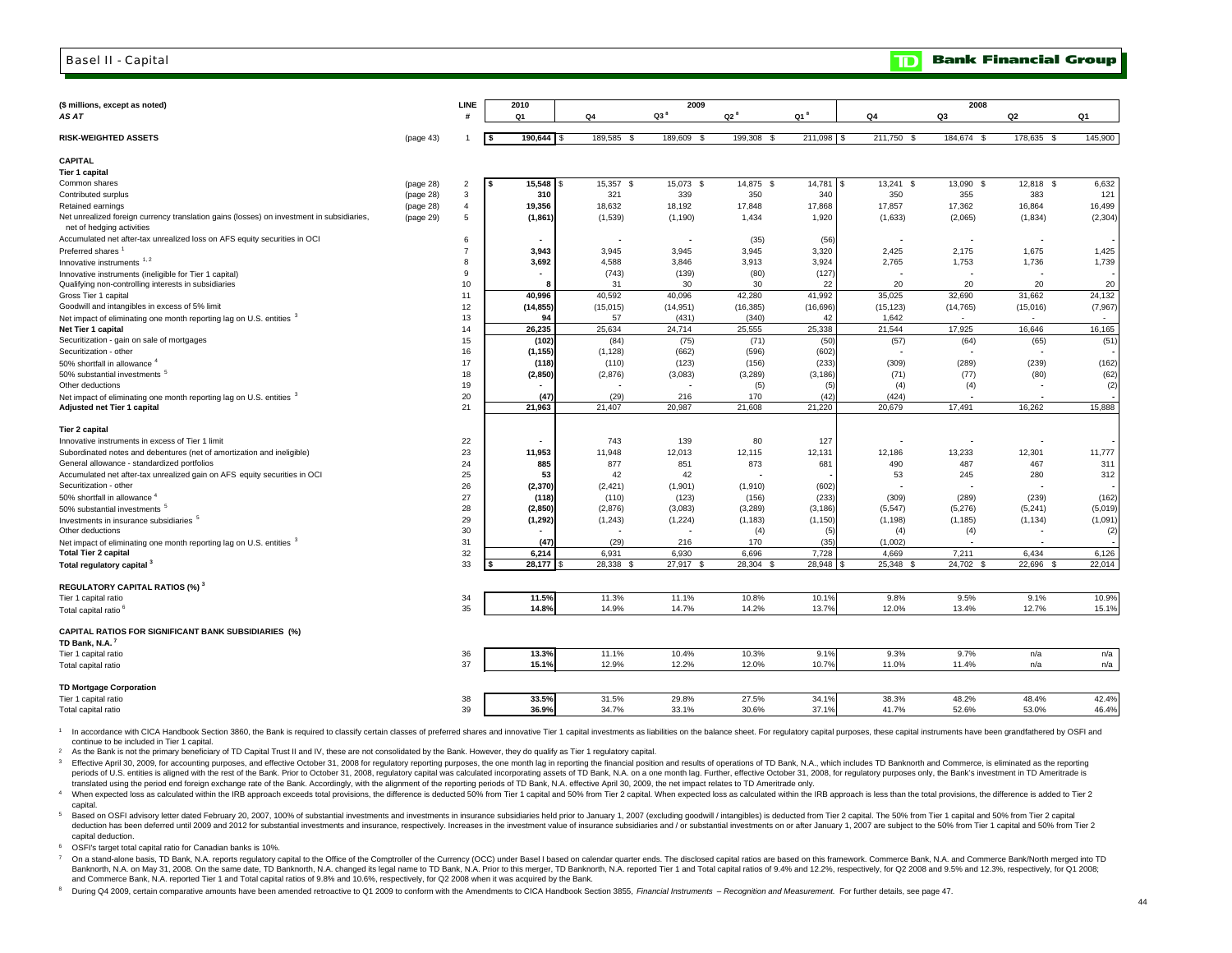#### **Risk-Weighted Assets**

Risk-weighted assets (RWA) **F** Used in the calculation of risk-based capital ratios, total risk weighted assets are calculated for credit, operational and market risks using the approaches described below.

#### **Approaches used by the Bank to calculate RWA:**

#### **For Credit Risk**

- 
- Standardized Approach **IF** Under this approach, banks apply a standardized set of risk-weights to exposures, as prescribed by the regulator, to calculate credit risk capital requirements. Standardized risk-weights are based on external credit assessments, where available, and other risk-related factors, including exposure asset class, collateral, etc.
- Advanced Internal Ratings Based Under this approach, banks use their own internal historical experience of PD, LGD, EAD and other key risk assumptions to calculate credit risk capital requirements. Use of the AIRB approach is subject to supervisory approval.
- (AIRB) Approach **For Operational Risk**

- Basic Indicator Approach **E** Under this approach, banks calculate operational risk capital requirements by applying a prescribed factor of 15% to a three-year average of positive annual gross income.
- Standardized Approach **IDCO CONFERGATE:** Under this approach, banks apply prescribed risk-weight factors to a three-year average of annual gross income for each of eight different business lines, representing the different activities of the institution (e.g. Corporate Finance, Retail Banking, Asset Management, etc.).
- Internal Models Approach **Internal Trainglet Conder this approach**, banks use their own internal risk management models to calculate specific risk and general market risk charges.

#### **Credit Risk Terminology**

**For Market Risk**

Gross credit risk exposure **The total amount the bank is exposed to at the time of default measured before specific provisions or write-offs. Includes exposures under both** 

### **Counterparty Type / Exposure Classes:**

**Retail**

Residential secured

Other retail

#### **Non-retail**

Bank

#### **Exposure Types:**

DrawnOTC derivativesOther off-balance sheet

### **AIRB Credit Risk Parameters:**

- Includes residential mortgages and home equity lines of credit extended to individuals.
- Qualifying revolving retail (QRR) <sup>I</sup>ncludes credit cards, unsecured lines of credit and overdraft protection products extended to individuals (in the case of the Standardized Approach to credit risk, credit card exposures are included in the 'Other retail' category).
	- Includes all other loans (e.g. personal loans, student lines of credit and small business loans) extended to individuals and small businesses.
- Corporate **Includes exposures to corporations, partnerships or proprietorships.**

the Standardized and AIRB approaches to credit risk.

- Sovereign **Includes exposures to central governments**, central banks, multilateral development banks and certain public sector entities.
	- Includes exposures to deposit-taking institutions, securities firms and certain public sector entities.
	- The amount of funds advanced to a borrower.
- Undrawn (commitment) **F** The difference between the authorized and drawn amounts (e.g. the unused portion of a line of credit / committed credit facility).
- Repo-style transactions **F** Repurchase and reverse repurchase agreements, securities borrowing and lending.
	- **Privately negotiated derivative contracts that are not exchange-traded.**
	- All off-balance sheet arrangements other than derivatives and undrawn commitments (e.g. letters of credit, letters of guarantee).
- Probability of Default (PD) **The likelihood that the borrower will not be able to meet its scheduled repayments within a one year time horizon.**
- Exposure at Default (EAD) The total amount the bank is exposed to at the time of default.
- Loss Given Default (LGD) **The amount of the loss when a borrower defaults on a loan, which is expressed as a percentage of EAD.**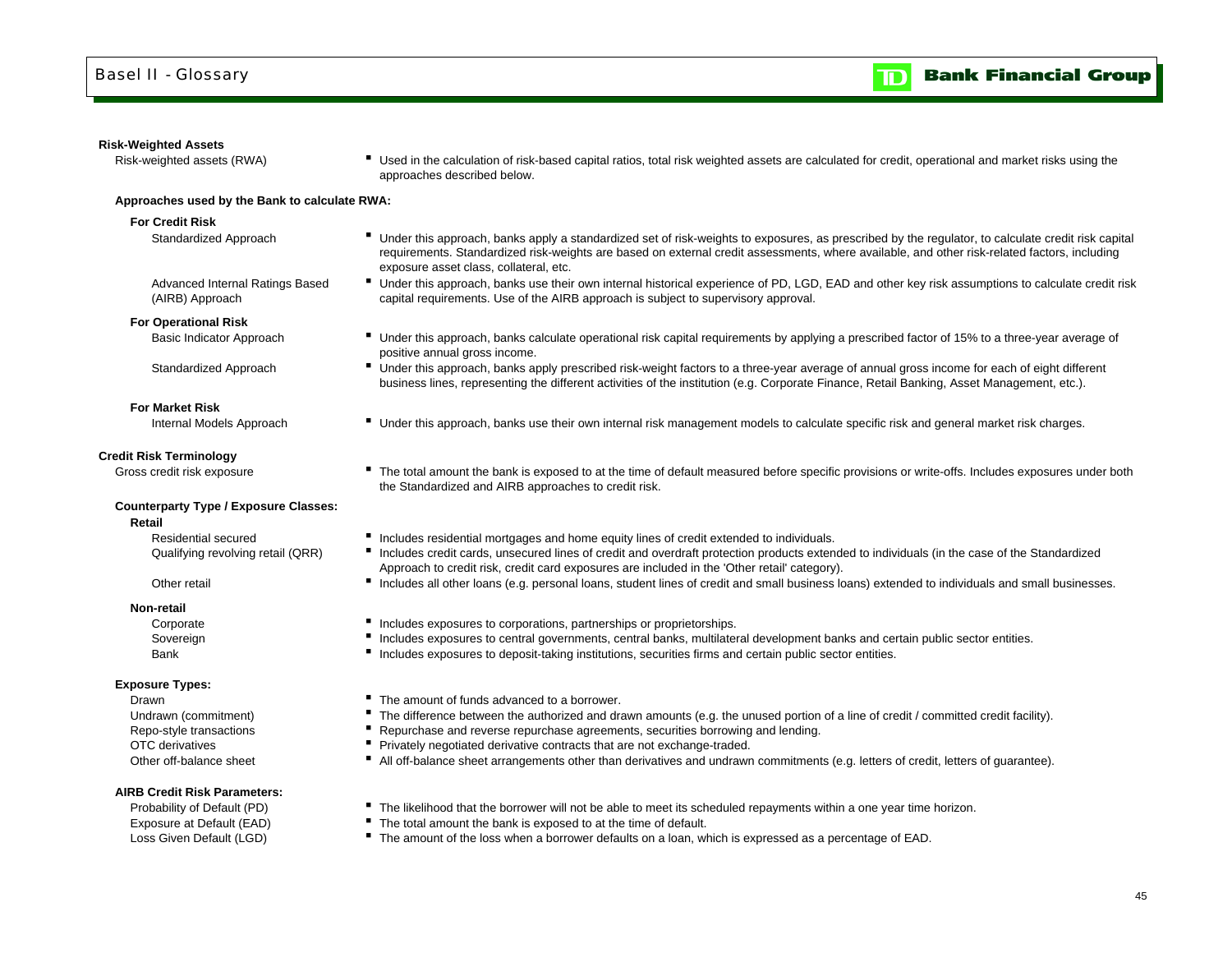$1$  The adjustments for items of note, net of income taxes, are removed from reported results to compute adjusted results.

- $2$  Amortization of intangibles primarily relates to the Canada Trust acquisition in 2000, the TD Banknorth acquisition in 2005 and its privatization in 2007, the Commerce acquisition in 2008, the acquisitions by TD Banknorth of Hudson United Bancorp (Hudson) in 2006 and Interchange Financial Services (Interchange) in 2007, and the amortization of intangibles included in equity in net income of TD Ameritrade.
- <sup>3</sup> The Enron contingent liability for which the Bank established a reserve was re-evaluated in light of the favourable evolution of case law in similar securities class actions following the U.S. Supreme Court's ruling in *Stoneridge Partners, LLC v. Scientific-Atlanta, Inc*. During the fourth quarter of 2008, the Bank recorded a positive adjustment of \$323 million after tax, reflecting the substantial reversal of the reserve. For details, see Note 28 to the 2008 Consolidated Financial Statements.
- <sup>4</sup> Effective August 1, 2008, as a result of recent deterioration in markets and severe dislocation in the credit market, the Bank changed its trading strategy with respect to certain trading debt securities. The Bank no longer intends to actively trade in these debt securities. Accordingly, the Bank reclassified certain debt securities from trading to the available-for-sale category in accordance with the Amendments to CICA Handbook Section 3855, *Financial Instruments – Recognition and Measurement*. As part of the Bank's trading strategy, these debt securities are economically hedged, primarily with CDS and interest rate swap contracts. This includes foreign exchange translation exposure related to the debt securities portfolio and the derivatives hedging it. These derivatives are not eligible for reclassification and are recorded on a fair value basis with changes in fair value recorded in the period's earnings. Management believes that this asymmetry in the accounting treatment between derivatives and the reclassified debt securities results in volatility in earnings from period to period that is not indicative of the economics of the underlying business performance in the Wholesale Banking segment. As a result, the derivatives are accounted for on an accrual basis in the Wholesale Banking segment and the gains and losses related to the derivatives in excess of the accrued amounts are reported in the Corporate segment. Adjusted results of the Bank exclude the gains and losses of the derivatives in excess of the accrued amount.
- <sup>5</sup> As a result of the acquisition of Commerce and related restructuring and integration initiatives undertaken, the Bank incurred restructuring and integration charges. Restructuring charges consisted of employee severance costs, the costs of amending certain executive employment and award agreements, contract termination fees, and the write-down of long-lived assets due to impairment. Integration charges consisted of costs related to employee retention, external professional consulting charges, and marketing (including customer communication and rebranding). Including the current quarter, the fact that the restructuring and integration is substantially complete. US\$14 million of non-interest expenses this quarter relating to the residual restructuring and integration is not included in the amount of the item of note this quarter. US\$550 million in total has been disclosed as the item of note for restructuring and integration charges related to the acquisition of Commerce and related initiatives in the relevant quarters. U.S. Personal and Commercial Banking has elected not to include any further Commerce-related restructuring and integration charges in this item of note as the efforts in these areas wind down and in light of
- <sup>6</sup> The Bank purchases CDS to hedge the credit risk in Wholesale Banking's corporate lending portfolio. These CDS do not qualify for hedge accounting treatment and are measured at fair value with changes in fair value recognized in current period's earnings. The related loans are accounted for at amortized cost. Management believes that this asymmetry in the accounting treatment between CDS and loans would result in periodic profit and loss volatility which is not indicative of the economics of the corporate loan portfolio or the underlying business performance in Wholesale Banking. As a result, the CDS are accounted for on an accrual basis in Wholesale Banking and the gains and losses on the CDS, in excess of the accrued cost, are reported in the Corporate segment. Adjusted earnings exclude the gains and losses on the CDS in excess of the accrued cost. When a credit event occurs in the corporate loan book that has an associated CDS hedge, the PCL related to the portion that was hedged via the CDS is netted against this item of note. During Q1 2008, the change in the fair value of CDS, net of PCL, resulted in a net gain of \$25 million after tax. The item of note included a change in fair value of CDS of \$36 million after tax, net of PCL of approximately \$11 million after tax.
- $7$  This represents the impact of scheduled changes in the income tax statutory rate on net future income tax balances.
- <sup>8</sup> The Bank accrued an additional actuarial liability in its insurance subsidiary operations for potential losses in the first quarter of 2008 related to a court decision in Alberta. The Alberta government's legislation effectively capping minor injury insurance claims was challenged and held to be unconstitutional. In Q3 2009, the government of Alberta won its appeal of the decision. The plaintiffs sought leave to appeal the decision to the Supreme Court of Canada and in Q1 2010, the Supreme Court of Canada denied the plaintiffs' application to seek leave to appeal. As result of this favourable outcome, the Bank released its provision related to the minor injury cap litigation in Alberta. The provision for the case in the Atlantic provinces remains as the ultimate outcome is not yet determinable.
- <sup>9</sup> Upon the announcement of the privatization of TD Banknorth in November 2006, certain minority shareholders of TD Banknorth initiated class action litigation alleging various claims against the Bank, TD Banknorth, and TD Banknorth officers and directors. The parties agreed to settle the litigation in February 2009 for \$61.3 million (US\$50 million) of which \$3.7 million (US\$3 million) had been previously accrued on privatization. The Court of Chancery in Delaware approved the settlement of the TD Banknorth Shareholders' Litigation effective June 24, 2009, and the settlement became final. The net after-tax impact of the settlement was \$39 million.
- <sup>10</sup> On May 22, 2009, the Federal Deposit Insurance Corporation (FDIC), in the U.S., finalized a special assessment resulting in a charge of \$35 million after tax (US\$31 million).
- <sup>11</sup> The impact of the items of note on EPS is calculated by dividing net income available to common shareholders by the weighted average number of common shares outstanding for the period. As a result, the sum of the quarterly EPS impact may not equal the year-to-date EPS impact.
- $12$  The diluted earnings per share figures do not include Commerce earnings for the month of April 2008 because there was a one month lag between fiscal quarter ends until the first quarter of this year, while share issuance on close resulted in a one-time negative earnings impact of four cents per share.
- <sup>13</sup> Effective November 1, 2009, TD Financing Services (formerly VFC Inc.) aligned their loan loss methodology with that used for all other Canadian Personal and Commercial Banking retail loans; any general provisions resulting from the revised methodology are included.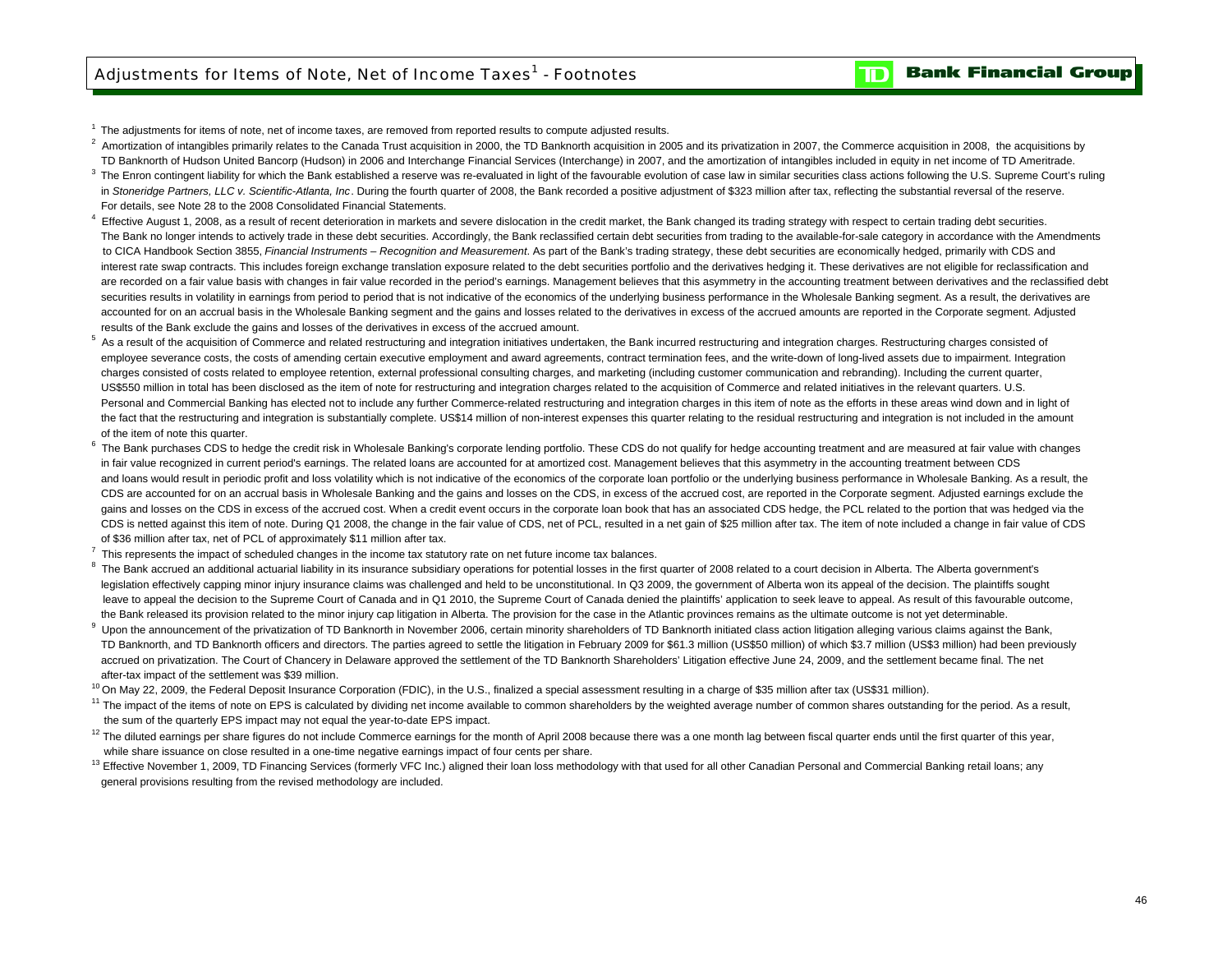In August 2009, the Accounting Standards Board (AcSB) of the Canadian Institute of Chartered Accountants (CICA) amended CICA Handbook Section 3855, *Financial Instruments – Recognition and Measurement* and CICA Handbook Section 3025, *Impaired Loans* (the 2009 Amendments). The 2009 Amendments changed the definition of a loan such that certain debt securities may be classified as loans if they do not have a quoted price in an active market and it is not the Bank's intent to sell the securities immediately or in the near term. Debt securities classified as loans are assessed for impairment using the incurred credit loss model of CICA Handbook Section 3025. Under this model, the carrying value of a loan is reduced to its estimated realizable amount when it is determined that it is impaired. Loan impairment accounting requirements are also applied to held-to-maturity financial assets as a result of the 2009 Amendments. Debt securities that are classified as available-for-sale continue to be written down to their fair value through the Consolidated Statement of Income when the impairment is considered to be other than temporary; however, the impairment loss can be reversed if the fair value subsequently increases and the increase can be objectively related to an event occurring after the impairment loss was recognized.

As a result of the 2009 Amendments, the Bank reclassified certain debt securities from available-for-sale to loans effective November 1, 2008 at their amortized cost as of that date. To be eligible for reclassification, the debt securities had to meet the amended definition of a loan on November 1, 2008. Prior to the reclassification, the debt securities were accounted for at fair value with changes in fair value recorded in other comprehensive income. After the reclassification, they are accounted for at amortized cost using the effective interest rate method.

In addition, the Bank also reclassified held-to-maturity securities that did not have a quoted price in an active market to loans as required by the 2009 Amendments. The securities were accounted for at amortized cost both before and after the reclassification.

The following table summarizes the adjustments that were required to adopt the Amendments.

| (\$ millions, except as noted)<br><b>FOR THE PERIOD ENDED</b>         | <b>LINE</b><br># |              | Q3                              |                                          |    |            | 2009<br>Q <sub>2</sub>          |                                          |                          | Q1                |                                          |
|-----------------------------------------------------------------------|------------------|--------------|---------------------------------|------------------------------------------|----|------------|---------------------------------|------------------------------------------|--------------------------|-------------------|------------------------------------------|
| <b>Summarized Consolidated Balance Sheet</b>                          |                  | Previously   | <b>Transition</b><br>adjustment | Amount after<br>transition<br>adjustment |    | Previously | <b>Transition</b><br>adiustment | Amount after<br>transition<br>adjustment | Previously               | <b>Transition</b> | Amount after<br>transition<br>adjustment |
| <b>ASSETS</b><br><b>Securities</b>                                    |                  | reported     |                                 |                                          |    | reported   |                                 |                                          | reported                 | adjustment        |                                          |
| Available-for-sale                                                    |                  | \$<br>88,914 | \$<br>(7, 599)                  | \$<br>81,315                             | \$ | 96,481     | \$<br>(8,516)                   | \$<br>87,965                             | \$<br>83,978             | \$<br>(9,033)     | \$<br>74,945                             |
| Held-to-maturity                                                      | 2                | 12,223       | (3,228)                         | 8,995                                    |    | 12,480     | (3,268)                         | 9,212                                    | 9,529                    | (2,006)           | 7,523                                    |
| Loans                                                                 |                  |              |                                 |                                          |    |            |                                 |                                          |                          |                   |                                          |
| Debt securities classified as loans                                   | 3                |              | 11.474                          | 11.474                                   |    |            | 13,277                          | 13,277                                   | $\overline{\phantom{a}}$ | 12,885            | 12,885                                   |
| Allowance for loan losses                                             | $\overline{4}$   | (1,979)      | (279)                           | (2,258)                                  |    | (1,916)    | (309)                           | (2, 225)                                 | (1,783)                  | (199)             | (1,982)                                  |
| Other                                                                 |                  |              |                                 |                                          |    |            |                                 |                                          |                          |                   |                                          |
| Other assets                                                          | 5                | 14.476       | (137)                           | 14,339                                   |    | 16.048     | (438)                           | 15,610                                   | 17,911                   | (610)             | 17,301                                   |
| <b>SHAREHOLDERS EQUITY</b>                                            |                  |              |                                 |                                          |    |            |                                 |                                          |                          |                   |                                          |
| Retained earnings                                                     | 6                | \$<br>18,383 | \$<br>(191)                     | \$<br>18,192                             | \$ | 18,039     | \$<br>(191)                     | \$<br>17,848                             | \$<br>17,986             | \$<br>(118)       | \$<br>17,868                             |
| Accumulated other comprehensive income                                | $\overline{ }$   | 598          | 423                             | 1,021                                    |    | 2,968      | 936                             | 3,904                                    | 2,173                    | 1,155             | 3,328                                    |
| <b>Summarized Consolidated Statement of Income</b><br>Interest income |                  |              |                                 |                                          |    |            |                                 |                                          |                          |                   |                                          |
| Loans                                                                 | 8                | \$<br>2,694  | \$<br>191                       | \$<br>2,885                              | S  | 2,749      | \$<br>299                       | \$<br>3,048                              | \$<br>3,241              | \$<br>217         | \$<br>3,458                              |
| Securities - Interest                                                 | 9                | 1,096        | (191)                           | 905                                      |    | 1,339      | (299)                           | 1,040                                    | 1,414                    | (217)             | 1,197                                    |
| <b>Provision for credit losses</b>                                    | 10               | 557          |                                 | 557                                      |    | 656        | 116                             | 772                                      | 537                      | 93                | 630                                      |
| Provision for (recovery of) income taxes                              | 11               | 209          | $\overline{\phantom{a}}$        | 209                                      |    | 35         | (43)                            | (8)                                      | (58)                     | (34)              | (92)                                     |
| Net Income (Loss)<br>Earnings per share (\$)                          | 12               | \$<br>912    | \$<br>$\overline{\phantom{a}}$  | \$<br>912                                | S  | 618        | \$<br>(73)                      | \$<br>545                                | \$<br>712                | \$<br>(59)        | \$<br>653                                |
| Basic                                                                 | 13               | \$<br>1.01   | \$<br>$\overline{\phantom{a}}$  | \$<br>1.01                               | S. | 0.68       | \$<br>(0.09)                    | \$<br>0.59                               | \$<br>0.82               | \$<br>(0.07)      | \$<br>0.75                               |
| <b>Diluted</b>                                                        | 14               | 1.01         | $\overline{\phantom{a}}$        | 1.01                                     |    | 0.68       | (0.09)                          | 0.59                                     | 0.82                     | (0.07)            | 0.75                                     |